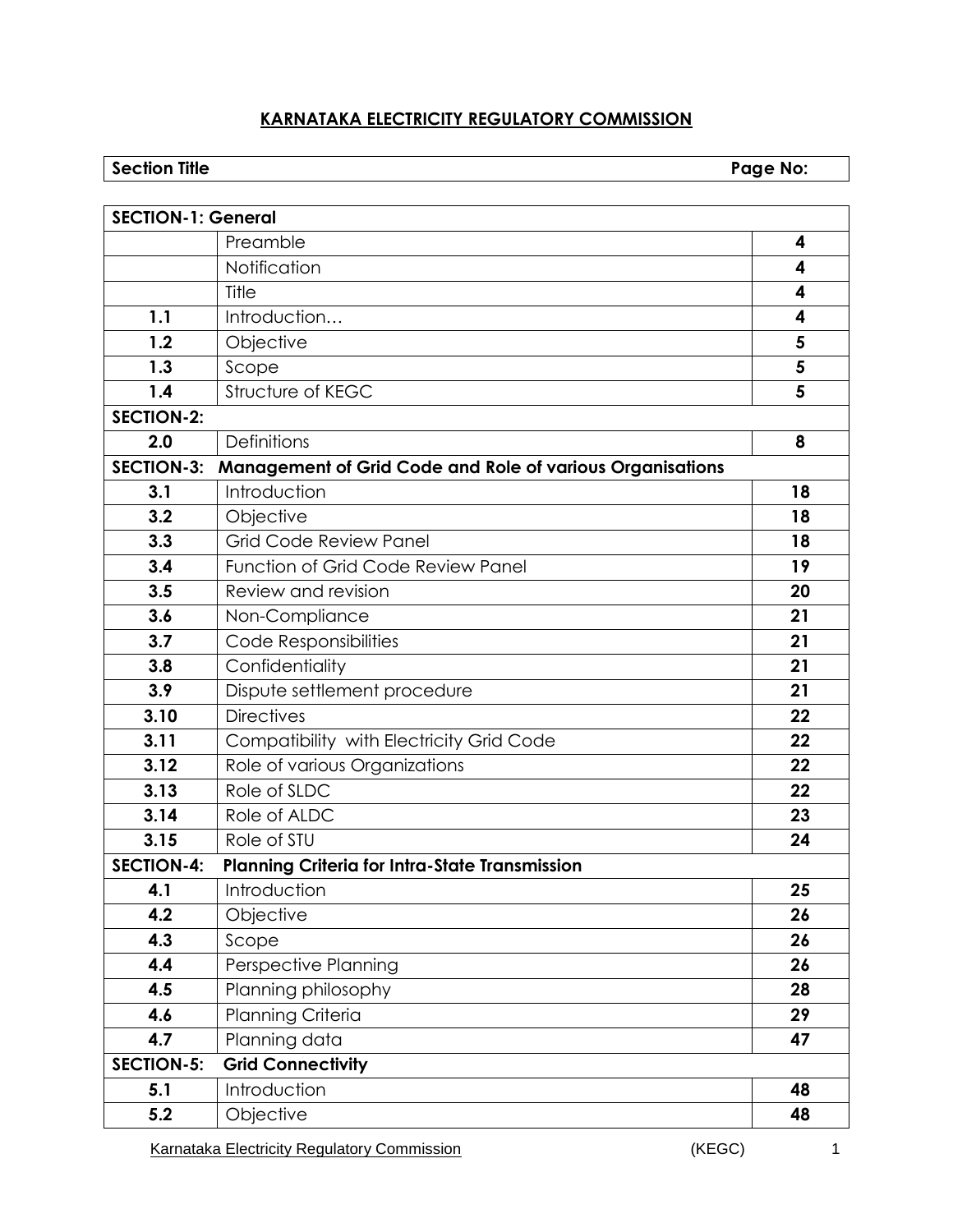| 5.3               | Scope                                                         |    |  |  |  |  |
|-------------------|---------------------------------------------------------------|----|--|--|--|--|
| 5.4               | Procedure for Connection                                      | 48 |  |  |  |  |
| 5.5               | <b>Connection Agreement</b>                                   |    |  |  |  |  |
| 5.6               | Site responsibility Schedule                                  |    |  |  |  |  |
| 5.7               | <b>System Performance</b>                                     |    |  |  |  |  |
| 5.8               | <b>State Grid Connection Points/Interface Points</b>          |    |  |  |  |  |
| 5.9               | Important Technical Requirements for Connectivity to the Grid |    |  |  |  |  |
| 5.10              | Schedule of Assets of the State Grid                          |    |  |  |  |  |
| <b>SECTION-6:</b> | <b>Operation Planning</b>                                     |    |  |  |  |  |
| 6.0               | <b>Operating Criteria</b>                                     | 53 |  |  |  |  |
| 6.1               | <b>Operating Philosophy</b>                                   | 53 |  |  |  |  |
| 6.2               | <b>System Security Aspects</b>                                | 53 |  |  |  |  |
| 6.3               | Demand Estimation for Operation purpose                       | 59 |  |  |  |  |
| 6.4               | Demand Management                                             | 60 |  |  |  |  |
| 6.5               | Load Crash                                                    | 61 |  |  |  |  |
| 6.6               | <b>Operation Liaison</b>                                      |    |  |  |  |  |
| 6.7               | Outage Planning                                               | 63 |  |  |  |  |
| 6.8               | <b>Contingency Planning</b>                                   |    |  |  |  |  |
| 6.9               | Recovery Procedure                                            |    |  |  |  |  |
| 6.10              | Operational Event / Accident Reporting                        | 67 |  |  |  |  |
| <b>SECTION-7:</b> | <b>Cross Boundary Safety</b>                                  |    |  |  |  |  |
| 7.1               | Introduction                                                  | 72 |  |  |  |  |
| 7.2               | Objective                                                     | 72 |  |  |  |  |
| 7.3               | Designated Officers / Control Persons                         |    |  |  |  |  |
| 7.4               | Procedure                                                     |    |  |  |  |  |
| 7.5               | <b>Special Consideration</b>                                  |    |  |  |  |  |
| 7.6               | Safety standard and Line Clear Permit                         |    |  |  |  |  |
| 7.7               | Format of Line Clear Permit                                   | 75 |  |  |  |  |
| <b>SECTION-8:</b> | <b>Scheduling and despatching</b>                             |    |  |  |  |  |
| 8.1               | Introduction                                                  | 76 |  |  |  |  |
| 8.2               | Objective                                                     | 76 |  |  |  |  |
| 8.3               | Scope                                                         | 76 |  |  |  |  |
| 8.4               | Demarcation of Responsibilities                               | 76 |  |  |  |  |
| 8.5               | Scheduling and dispatching Procedure                          | 81 |  |  |  |  |
| 8.6               | Reactive Power and Voltage Control                            | 86 |  |  |  |  |
| <b>SECTION-9:</b> | <b>Protection and Metering</b>                                |    |  |  |  |  |
| 9.1               | <b>General Protection Requirements</b>                        | 89 |  |  |  |  |
| 9.2               | <b>Protection System Studies</b>                              | 90 |  |  |  |  |
| 9.3               | Protection System Management                                  | 90 |  |  |  |  |
| 9.4               | <b>Fault Clearance Time</b>                                   | 93 |  |  |  |  |
| 9.5               | <b>Generator Protection Requirements</b>                      | 93 |  |  |  |  |

Karnataka Electricity Regulatory Commission **Electricity Regulatory Commission 1** (KEGC)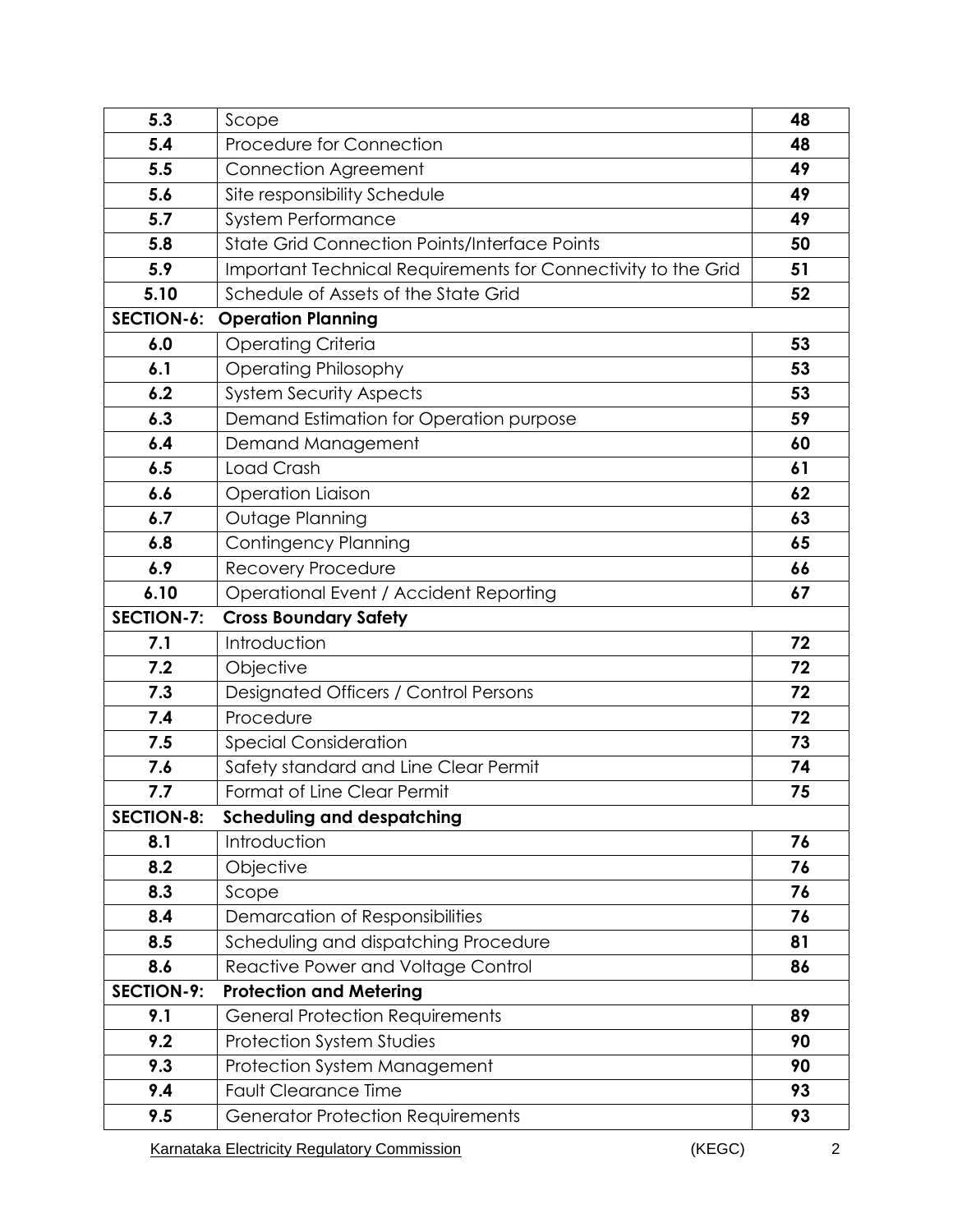| 9.6                | <b>Transmission Line Protection Requirements</b> |     |  |  |  |
|--------------------|--------------------------------------------------|-----|--|--|--|
| 9.7                | Power Transformer Protection Requirements        | 95  |  |  |  |
| 9.8                | Metering                                         | 96  |  |  |  |
| <b>SECTION-10:</b> | <b>Miscellaneous</b>                             |     |  |  |  |
|                    | <b>Issue of Orders and Practice Directions</b>   |     |  |  |  |
| 10.1               | Power to remove difficulties                     | 97  |  |  |  |
| 10.2               | Power to amend                                   | 97  |  |  |  |
| 10.3               | <b>Quality Control &amp; Quality Assurance</b>   | 97  |  |  |  |
|                    | <b>ANNEXURE-I</b>                                | 99  |  |  |  |
|                    | ANNEXURE-II                                      | 100 |  |  |  |
|                    | ANNEXURE-III                                     | 101 |  |  |  |
|                    | <b>ANNEXURE-IV</b>                               | 103 |  |  |  |
|                    | ANNEXURE-V                                       | 104 |  |  |  |
|                    | ANNEXURE-VI                                      | 105 |  |  |  |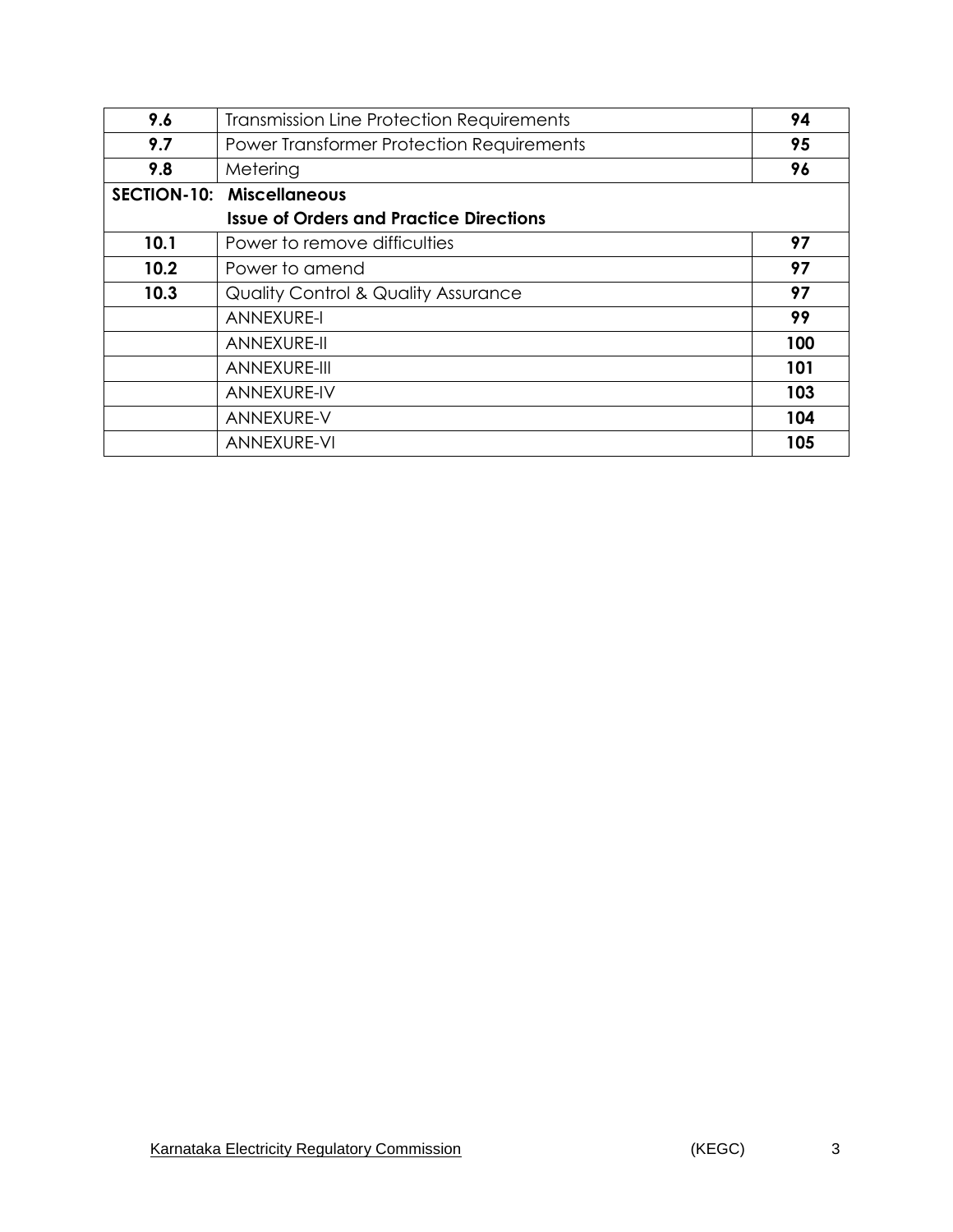### **KARNATAKA ELECTRICITY REGULATORY COMMISSION**

## **Draft Karnataka Electricity Grid Code (KEGC) , 2015** Notification No. M/28/14 Dated //-//- 2015 **SECTION – 1 GENERAL**

#### **PREAMBLE**

The Karnataka Electricity Grid Code (KEGC) is a regulation made by the Karnataka Electricity Regulatory Commission in exercise of powers under clause (h) of subsection (1) of Section 86 read with clause (zp) of sub-section (2) of Section 181 of the Act. The Karnataka Electricity Grid Code lays down the rules, guidelines and standards to be followed by various persons and participants in the Intra-State Transmission system to plan, develop, maintain and operate the power system, in the most secure, reliable, economic and efficient manner, so as to meet the requirements of Integrated Operation with the Inter-State Transmission system of the Southern Regional Grid/ National Grid as per the provisions of the Indian Electricity Grid Code while facilitating healthy competition in the generation.

#### **NOTIFICATION**

In exercise of powers conferred under clause (h) of sub-section (1) of Section 86 read with clause (zp) of sub-section (2) of Section 181 of the Electricity Act, 2003 (36 of 2003), and all other powers enabling it in this behalf, the Karnataka Electricity Regulatory Commission hereby makes the following regulations.

#### **1.1 Introduction**

The Karnataka Power System is a conglomeration of a number of agencies viz Generators, CTU, STU, SLDC, DISCOMS and other users. Power system means all aspects of generation, transmission, distribution and supply of electricity and includes one or more of the following, namely:-

- (a) Generating stations;
- (b) Transmission or main transmission lines;
- (c) Sub-stations;
- (d) Tie-lines;
- (e)Load despatch activities;
- (f) Mains or distribution mains;
- (g) Electric supply-lines;
- (h) Overhead lines;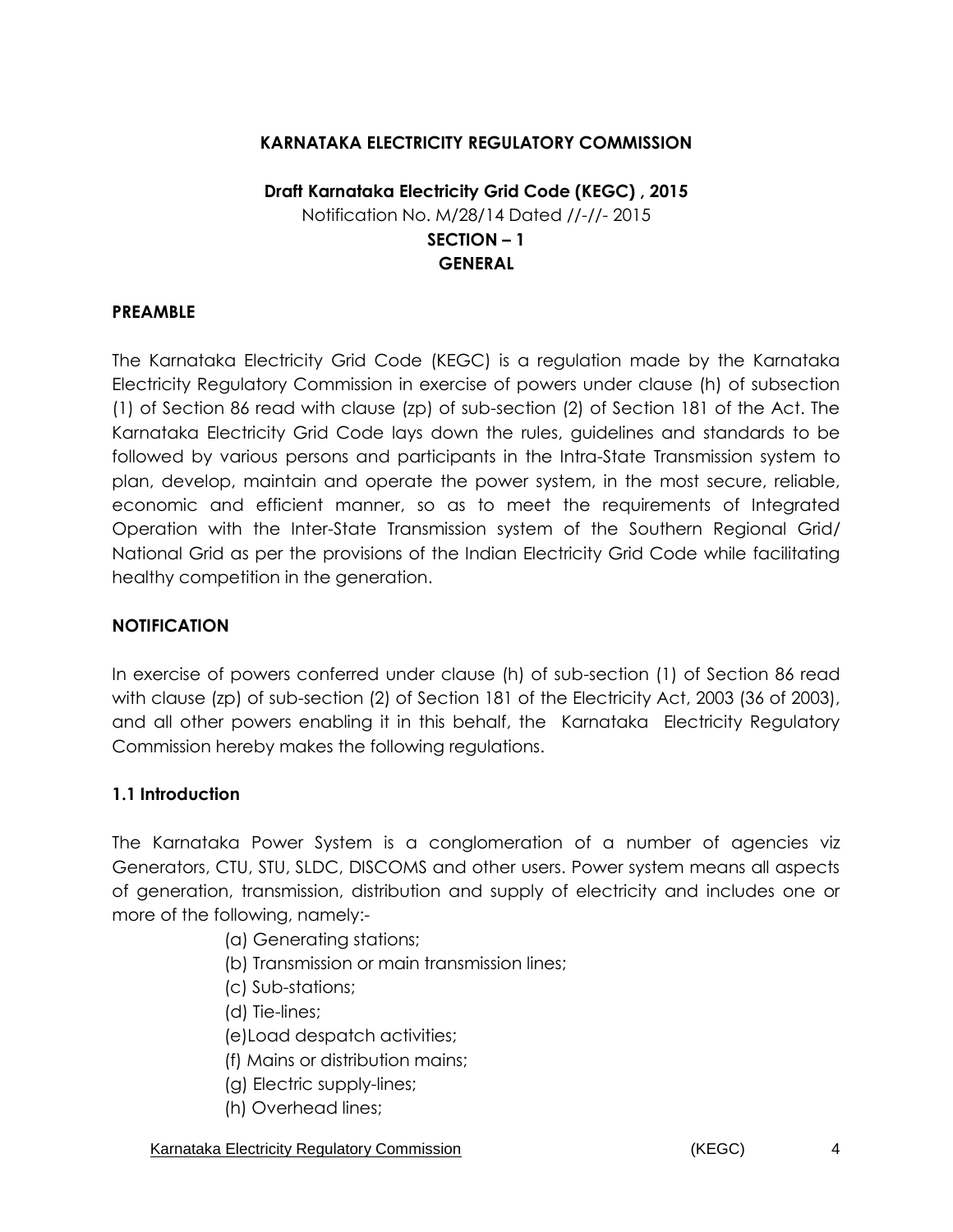(i) Service lines;

(j) Works;

# **1.2 Objective**

The KEGC Covers a single set of technical and commercial rules, encompassing all the Utilities connected to/or using the intra-State transmission system (In-STS) and provides the following:

- 1) Defines the relationship between the various Users of the Intra-State transmission system (In-STS), State and Area Load Despatch Centers.
- 2) Facilitation of the optimal operation of the Intra State grid.
	- i. To ensure that the transmission System within the state, by the licensees is operated in an efficient and reliable manner.
	- ii. To ensure electricity fed into the grid from generator within and outside the State reaches to the DISCOMS or the end consumer and facilitates open access facility to the consumers.
	- iii. To maintain the harmonics, interruptions and frequency within the stipulated limits.
- 3) Facilitation of coordinated and optimal maintenance planning of generation and transmission facilities in the intra-state grid
- 4) Facilitation of development and planning of economic and reliable intra-State grid in coordination with the National / Regional Grid
- 5) Facilitation of integration of renewable energy sources by specifying the technical and commercial conditions.

## **1.3 Scope**

The User, STU, SLDC, ALDCs, Generators are required to abide by the principles and procedures defined in the KEGC in so far as they apply to that party.

## **1.4 Structure of the KEGC**

This KEGC comprises of following chapters:

#### **SECTION-1: General**

Preamble

Karnataka Electricity Regulatory Commission **6 and 5 and 5 and 5 and 7 and 7 and 7 and 7 and 7 and 7 and 7 and 7 and 7 and 7 and 7 and 7 and 7 and 7 and 7 and 7 and 7 and 7 and 7 and 7 and 7 and 7 and 7 and 7 and 7 and 7 a**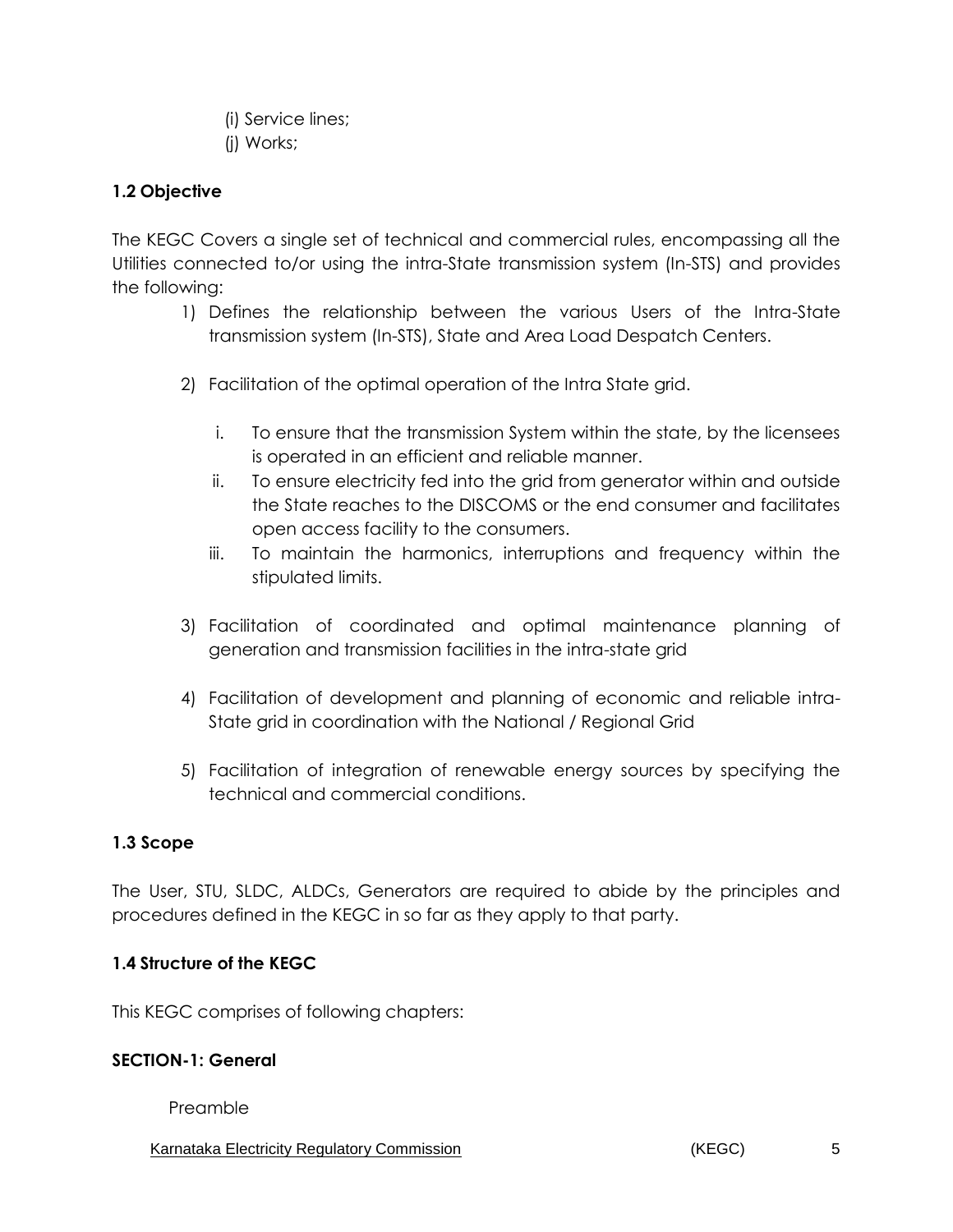**Notification Title** 

- 1.1 Introduction
- 1.2 Objective
- 1.3 Scope
- 1.4 Structure of KEGC

#### **SECTION-2: Definitions**

#### **SECTION-3: Management of Grid Code and Role of various Organizations**

- 3.1 Introduction
- 3.2 Objective
- 3.3 Grid code Review Panel
- 3.4 Function of Grid Code Review Panel
- 3.5 Review and revision
- 3.6 Non-Compliance
- 3.7 Code Responsibilities
- 3.8 Confidentiality
- 3.9 Dispute settlement procedure
- 3.10 Directives
- 3.11 Compatibility with Indian Electricity Grid Code
- 3.12 Role of Various Organizations
- 3.13 Role of SLDC
- 3.14 Role of ALDC
- 3.15 Role of STU

#### **SECTION-4: Planning Criteria for Intra-State Transmission**

- 4.1 Introduction
- 4.2 Objective
- 4.3 Scope
- 4.4 Perspective Planning
- 4.5 Planning philosophy
- 4.6 Planning Criteria
- 4.7 Planning data

## **SECTION-5: Grid Connectivity**

- 5.1 Introduction
- 5.2 Objective
- 5.3 Scope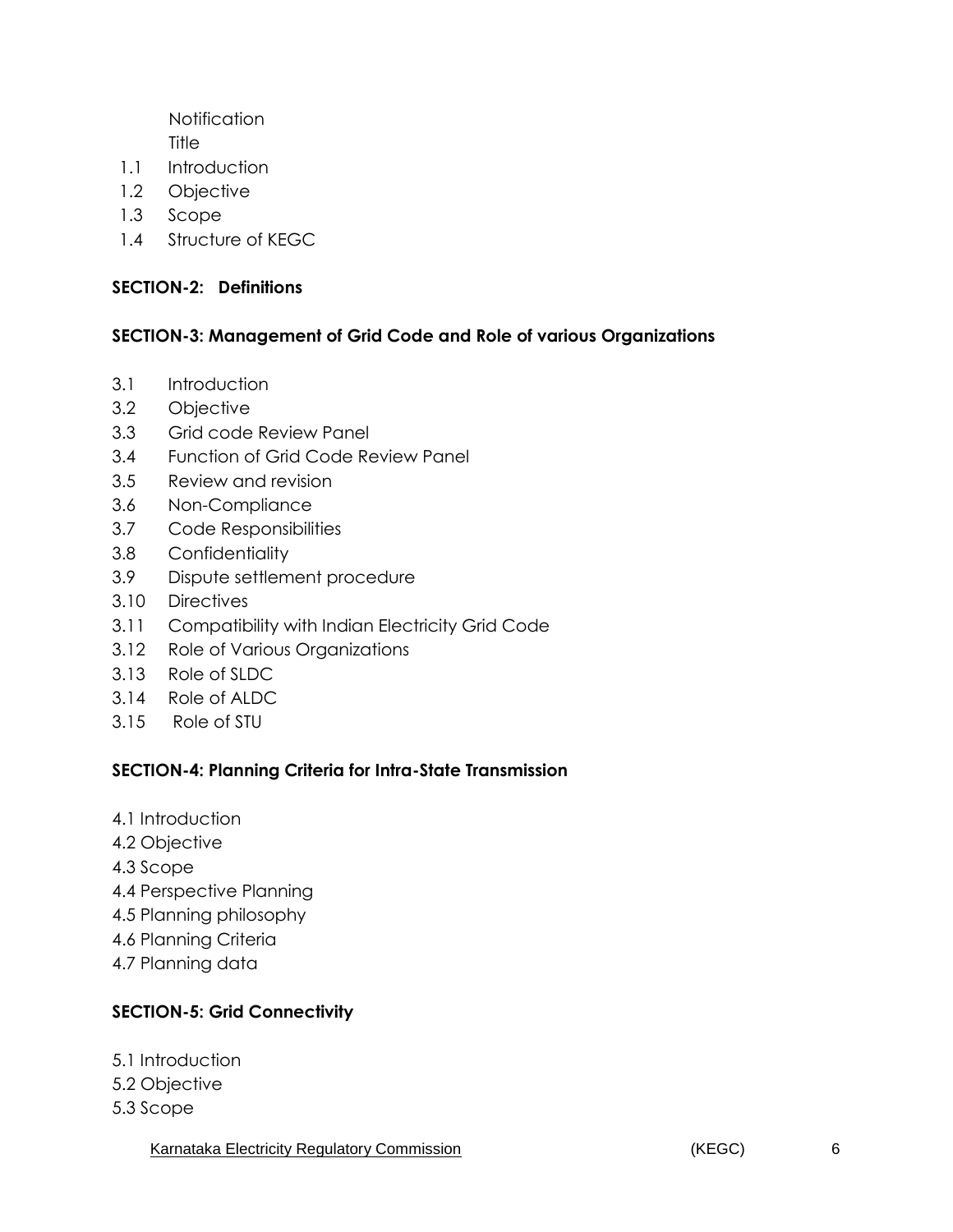5.4 Procedure for Connection

5.5 Connection Agreement

5.6 Site responsibility Schedule

5.7 System Performance

5.8 State Grid Connection Points/ Interface Points

5.9 Important Technical Requirement for Connectivity to the Grid

5.10 Schedule of Assets of the State Grid

## **SECTION-6: Operation Planning**

- 6.0 Operating Criteria
- 6.1 operating Philosophy
- 6.2 System Security Aspects
- 6.3 Demand Estimation for Operation purpose
- 6.4 Demand Management
- 6.5 Load Crash
- 6.6 Operational Liaison
- 6.7 Outage Planning
- 6.8 contingency Planning
- 6.9 Operational Event /Accident Reporting

## **SECTION-7: Cross Boundary Safety**

- 7.1 Introduction
- 7.2 Objective
- 7.3 Designated Officers / Control Persons
- 7.4 Procedure
- 7.5 Social Consideration
- 7.6 Safety standard and Line Clear permit
- 7.7 Format of Line Clear Permit

## **SECTION-8: Scheduling and despatching**

- 8.1 Introduction
- 8.2 Objective
- 8.3 Scope
- 8.4 Demarcation of Responsibilities
- 8.5 Scheduling and dispatching Procedure
- 8.6 Reactive Power and Voltage Control

## **SECTION-9: Protection and Metering**

- 9.1 General Protection Requirements
- 9.2 Protection System Studies
- 9.3 Protection System Management
- 9.4 Fault Clearing Time
- 9.5 Generator Protection Requirements
- 9.6 Transmission Line Protection Requirements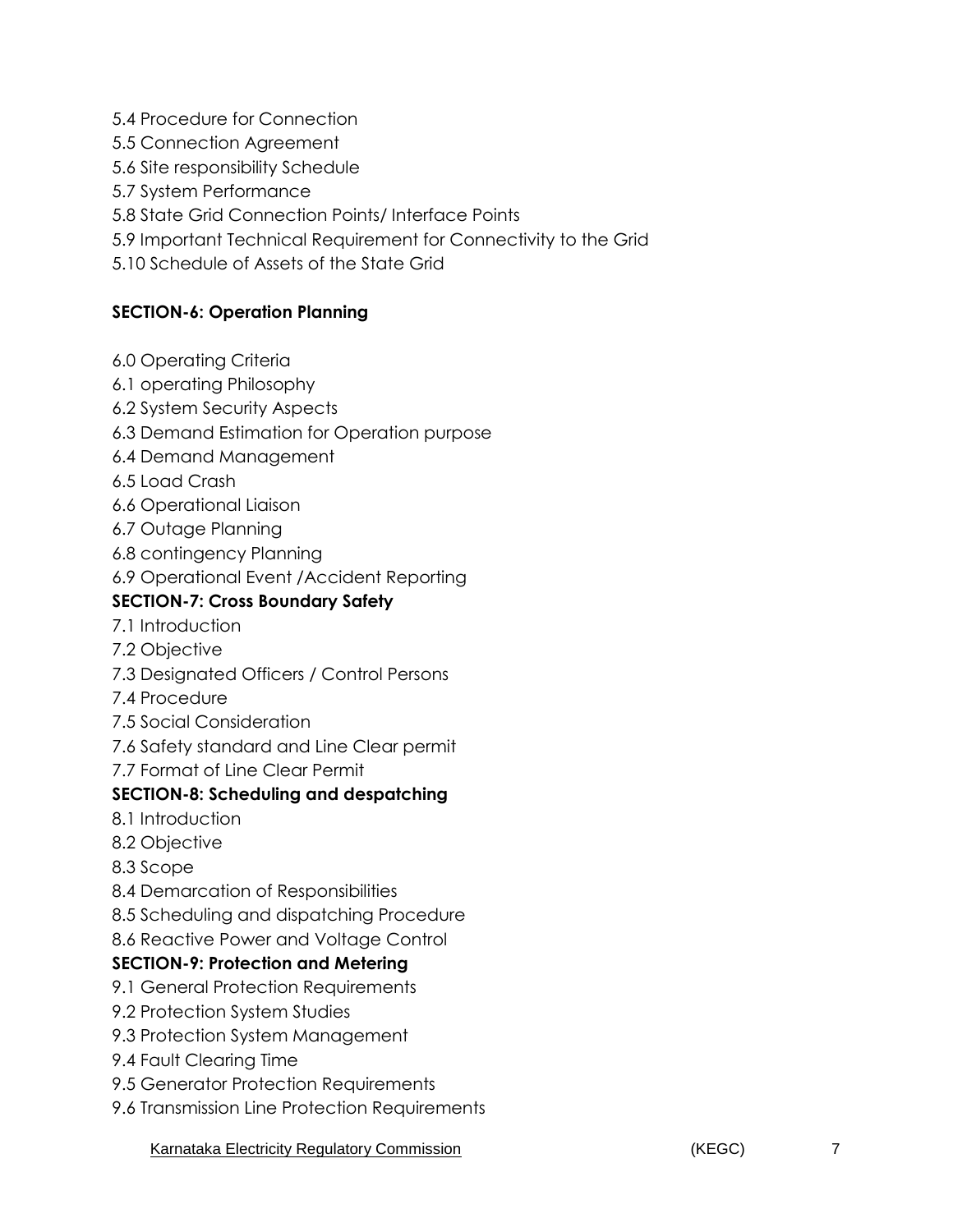9.7 Power Transformer Protection Requirements 9.8 Metering **SECTION- 10: Miscellaneous Issue of orders and practice directions**

10.1 Power to remove difficulties 10.2 Power to amend ANNEXURE – I ANNEXURE – II ANNEXURE – III ANNEXURE – IV ANNEXURE – V ANNEXURE – VI

#### **SECTION-2**

#### **Definitions**

#### **1. Short title, extent and commencement**

- (a) These Regulations **shall** be called the Karnataka Electricity Regulatory Commission (Karnataka Electricity Grid Code) Regulations, 2015.
- (b) These Regulations shall come into force from the date of publication in the official Gazette of Karnataka.
- (c) These regulations shall supersede the Karnataka Electricity Grid Code (KEGC), 2005 which came into effect from 26.01. 2006.

#### **2. Definitions**

- (I) In these Regulations unless the context otherwise requires:
- **2.1 "Act"** means the Electricity Act, 2003 as amended from time to time;
- **2.2 "Ancillary Services"** means in relation to power system (or grid) operation, the services necessary to support the power system (or grid) operation in maintaining power quality, reliability and security of the grid, such as but not limited to active power support for load following, reactive power support, black start**.,**
- **2.3 "Area Load Despatch Centre (ALDC)"** means the centre as established by the STU to carry out the instructions of SLDC for controlling system operation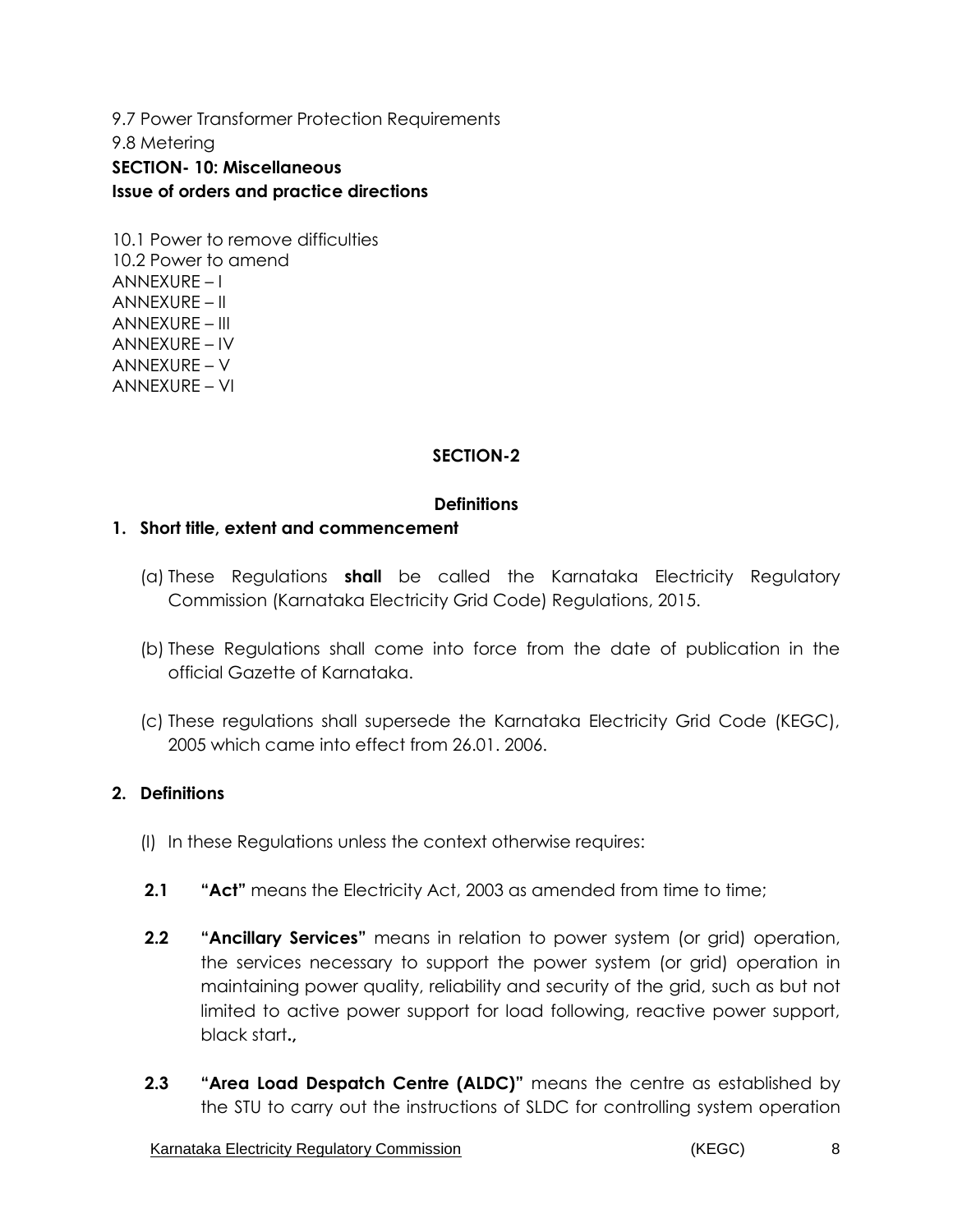in its jurisdiction and performing all duties assigned to it as stated in this Karnataka Electricity Regulatory Commission Grid Code (KEGC).

- **2.4 "Automatic Voltage Regulator (AVR)"** means a continuously acting automatic excitation control system to control the voltage of a Generating Unit measured at the generator terminals;
- **2.5 "Backing Down"** refers to reduction of generation by a generating unit on instructions from SLDC/SRLDC.
- **2.6 "Beneficiary"** means a licensee who has a share in an ISGS.
- **2.7 "Bilateral Transaction"** means a transaction for exchange of energy (MWh) between a specified buyer and a specified seller, directly or through a trading licensee or Power Exchange from a specified point of injection to a specified point of drawal for a fixed or varying quantum of power (MW) for a specified period.
- **2.8 "Black Start Procedure"** means the procedure to recover **the grid** from partial or a total blackout in the State;
- **2.9 "BIS"** means the Bureau of Indian Standards;
- **2.10 "Bulk Consumer"** means any Consumer who avails supply at voltage of 33 kV and /or above;
- **2.11 "Capacitor"** means an electrical facility provided for generation of reactive power;
- **2.12 "Captive Power Plant"** A Power Plant set up by any person to generate electricity Primarily for his own use and includes a power plant set up by any co-operative society or association of persons for generating electricity primarily for use of members of such co-operative society or association.
- **2.13 "CERC"** means Central Electricity Regulatory Commission;
- **2.14 "Central Generating Station"** means the generating station owned by the companies owned or controlled by the Central Government;
- **2.15 "Central Transmission Utility (CTU)"** means any Government company, which the Central Government may notify under sub-section (1) of Section 38 of the Act;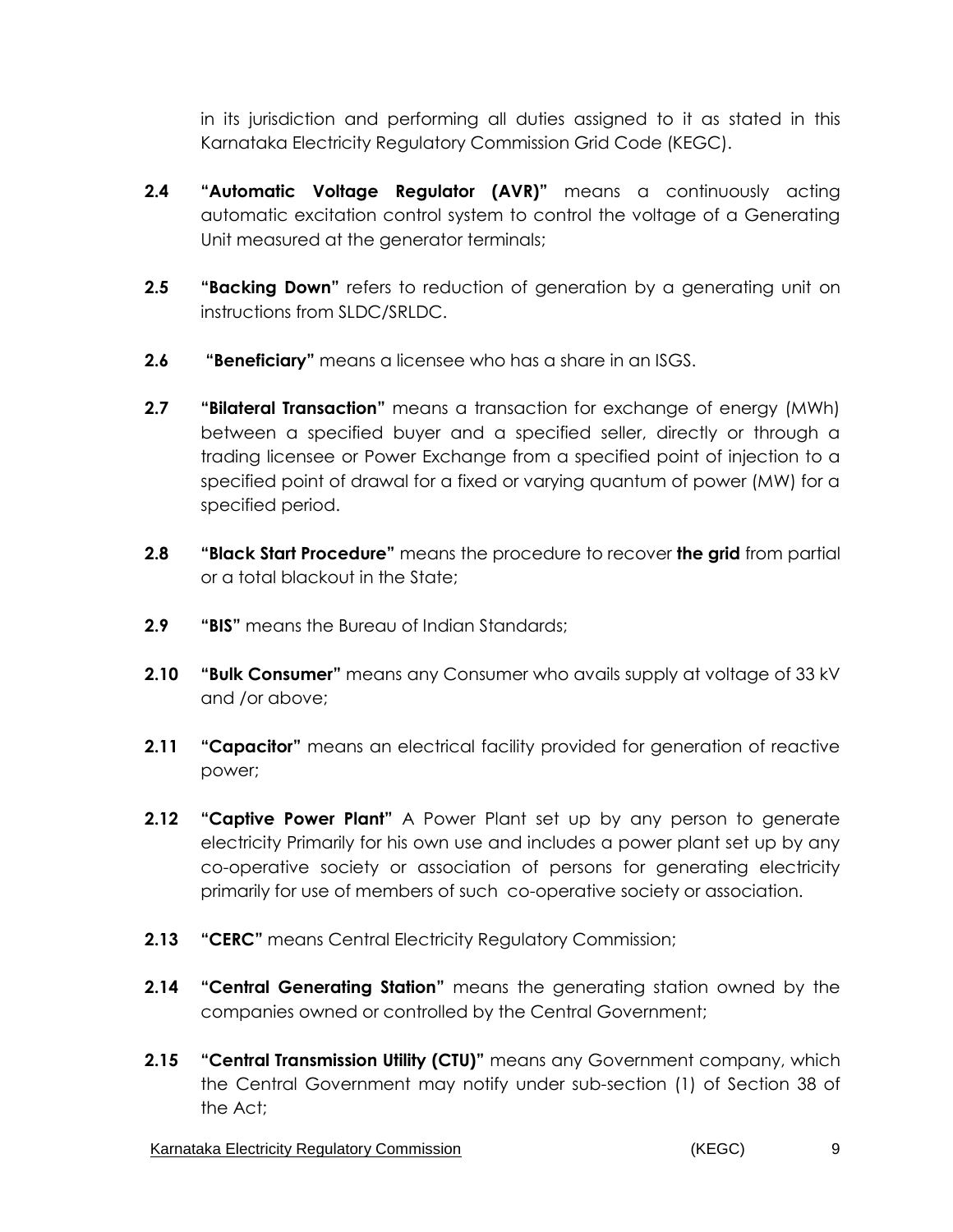- **2.16 "Collective Transaction"** means a set of transactions discovered in power exchange through anonymous, simultaneous competitive bidding by buyers and sellers;
- **2.17 "Commission"** means Karnataka Electricity Regulatory Commission (K.E.R.C.);
- **2.18 "Connection Agreement"** means an Agreement between STU or Intra-State transmission licensee and any person setting out the terms relating to a connection for use of the Intra- State Transmission System;
- **2.19 "Connection Point"** means a point at which a Plant and/ or Apparatus connects to the Transmission /Distribution System;
- **2.20 "Connectivity"** means the state of getting connected to the Intra-State transmission system by a generating station, including a captive generating plant, a bulk consumer or Intra- State transmission licensee;
- **2.21 "Control Area"** means an electrical system bounded by interconnections (tie lines), metering and telemetry which controls its generation and/or load to maintain its interchange schedule with other control areas whenever required to do so and contributes to frequency regulation of the synchronously operating system;
- **2.22 "Control Person"** refers to a person identified as having technical capability and responsibility for cross boundary safety under Regulation 7 of this Grid Code.
- **2.23 "Demand"** means the demand of Active Power in MW and Reactive Power in MVAr of electricity.
- **2.24 "Despatch Schedule"** means the ex-power plant net MW and MWh output of a generating station, scheduled to be exported to the Grid from time to time;
- **2.25 "Data Acquisition System (DAS)"** means a system provided to record the sequence of operation in real time, of the relays/equipments as well as the measurement of pre-selected system parameters;
- **2.26 "Disturbance Recorder (DR)"** refers to a device provided to record the behavior of the preselected digital and analog values of the system parameters during an event (including a few cycles of pre-fault condition).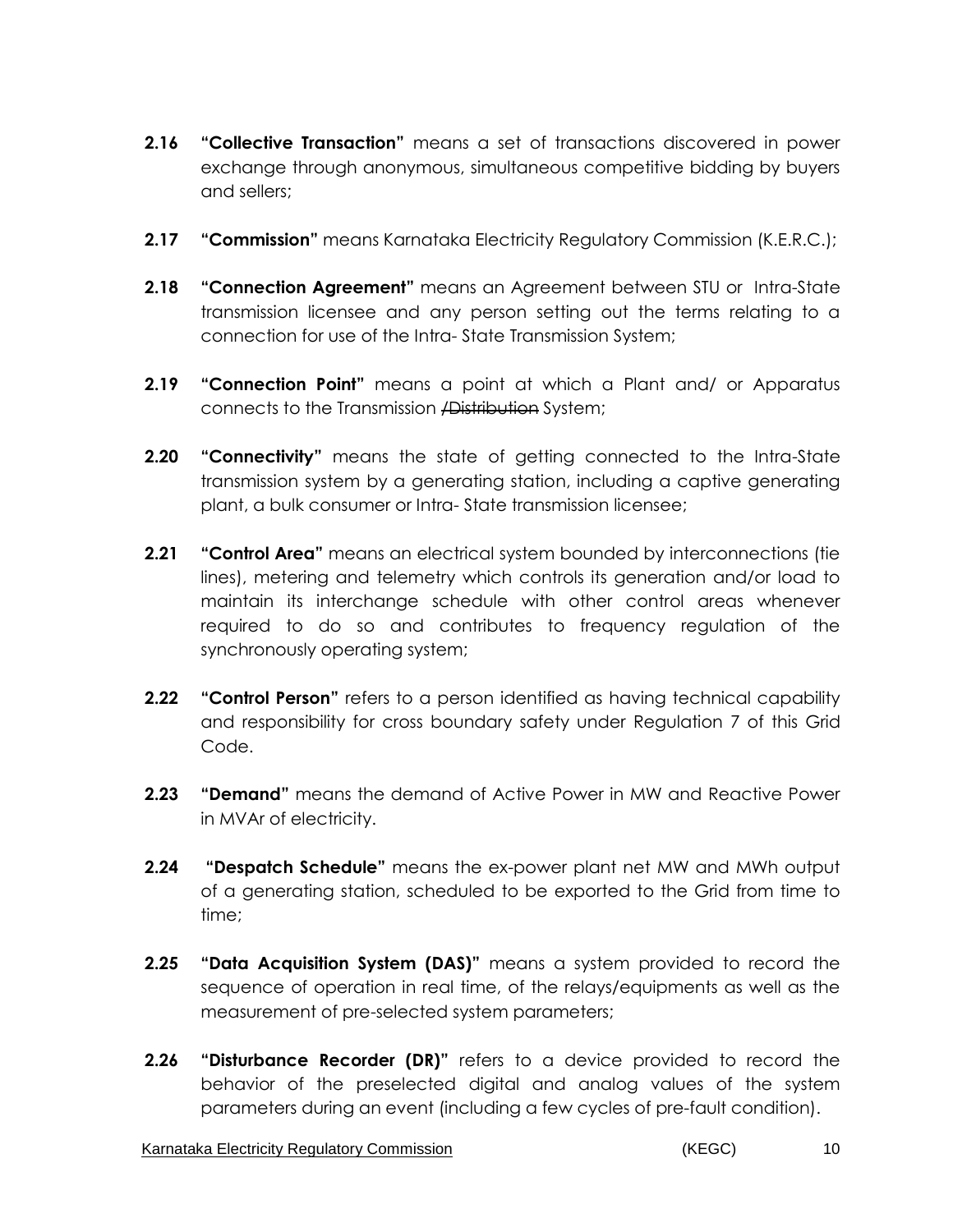- **2.27 "Drawal Schedule"** means the summation of the station-wise ex-power plant drawal schedules from all ISGS and In-SGS and drawal from / injection to the DISCOMS (State grid) consequent to long term, medium term and short term open access transactions;
- **2.28 "Entitlement"** means a Share of a beneficiary (in MW / MWh) in the installed capacity/output capability of an In-SGS;
- **2.29 "Entity"** refers to such persons who are in the control area of SLDC and whose metering and energy accounting is done within the state.
- **2.30 "Event"** means an unscheduled or unplanned occurrence on a Grid including faults, incidents and breakdowns;
- **2.31 "Event Logging Facilities"** refers to a device provided to record the chronological sequence of operation, of the relays and other equipments.
- **2.32 "Ex-Power Plant"** means net MW/MWh output of a generating station, after deducting auxiliary consumption and transformation losses;
- **2.33 "Fault Locator (FL)"** means a device provided at the end of a transmission line to measure/ indicate the distance at which a line fault may have occurred;
- **2.34 "Flexible Alternating Current Transmission System (FACTS)"** means power electronics based system and other static equipment that provide a control of one or more AC transmission system parameters to enhance controllability and increase power transfer capability;
- **2.35 "Force Majeure"** means any event which is beyond the control of the persons involved which they could not foresee or with a reasonable amount of diligence could not have foreseen or which could not be prevented and which substantially affects the performance by person such being the following including but not limited to :
	- i. Acts of God, natural phenomena, floods, droughts, earthquakes and epidemics;
	- ii. Enemy acts of any Government domestic or foreign, war declared or undeclared, hostilities, priorities, quarantines, embargoes;
	- iii. Riot or Civil Commotion;
	- iv. Grid's failure not attributable to the person.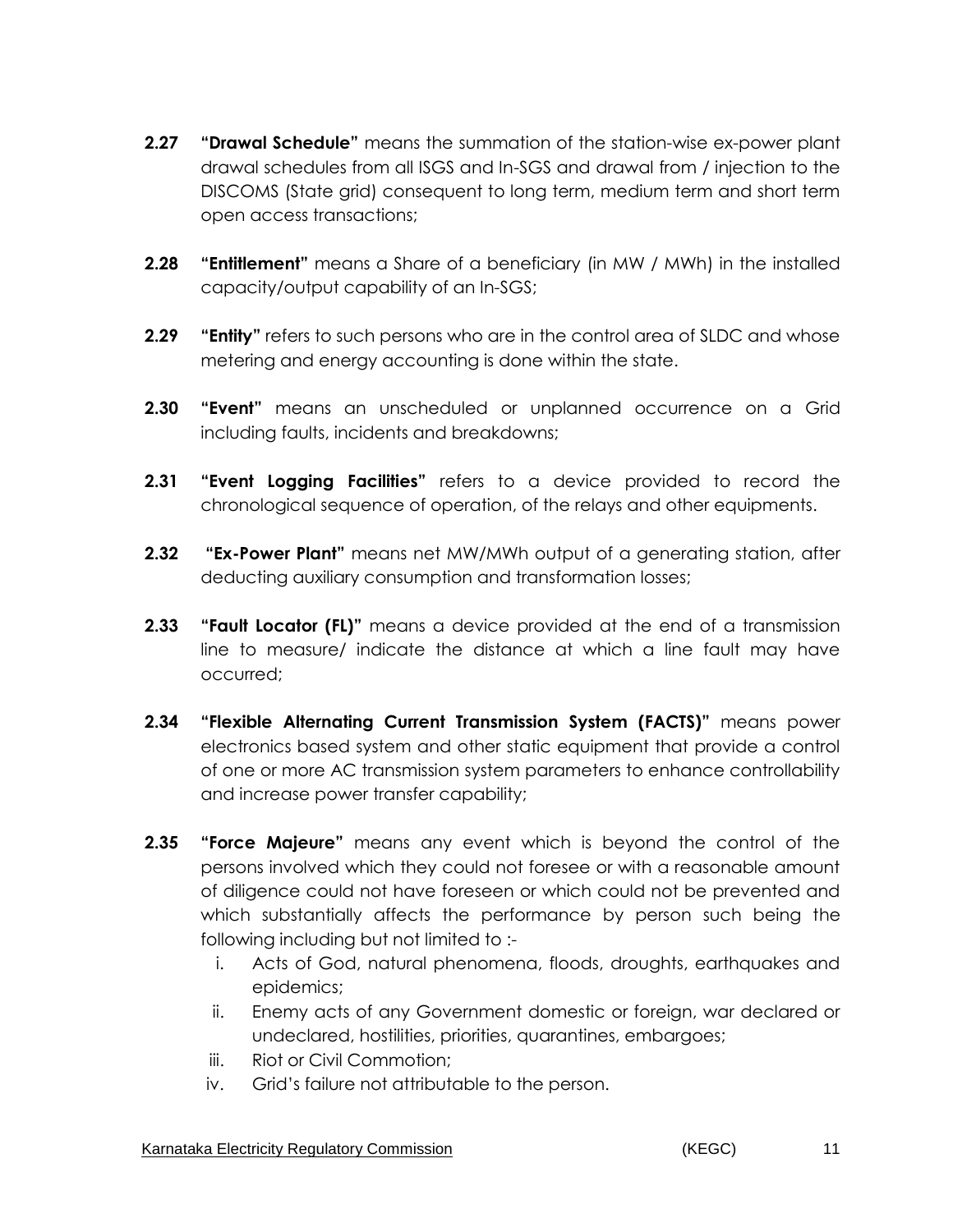- **2.36 "Forced Outage"** means an outage of a Generating Unit or a transmission facility due to a fault or other reasons which has not been planned;
- **2.37 "Generation Schedule"** refers to a dispatch schedule of a generating station.
- **2.38 "Good Utility Practices"** means any of the practices, methods and acts engaged in or approved by a significant portion of the electric utility industry during the relevant time period which could have been expected to accomplish the desired results at a reasonable cost consistent with good business practices, reliably, safely and with expedition;
- **2.39 "Governor Droop"** means in relation to the operation of the governor of a Generating Unit, the percentage drop in system frequency which would cause the Generating Unit under restricted/free governor action to change its output from zero to full load;
- **2.40 "Grid Standards"** means the standards specified by the Authority under clause (d) of the Section 73 of the Act;
- **2.41 'Gaming'** in relation to these regulations, shall mean an intentional misdeclaration of declared capacity by any generating station or seller in order to make an undue commercial gain through Charge for Deviations.
- **2.42 "Independent Power Producer (IPP)"** means a generating company not owned/ controlled by the Central/State Government;
- **2.43 "Indian Electricity Grid Code (IEGC)"** means the regulations specified by the CERC specifying the philosophy and the responsibilities for planning and operation of Indian power system;
- **2.44 "Indian Standards (IS)"** Those standards and specifications approved by the bureau of Indian standards
- **2.45 "Interconnecting Transformers (ICTs)"** Transformer connecting lines of different voltage
- **2.46 "Inter-State Generating Station (ISGS)"** means a Central generating station or other generating station, in which two or more states have Shares or have contracts to buy power ;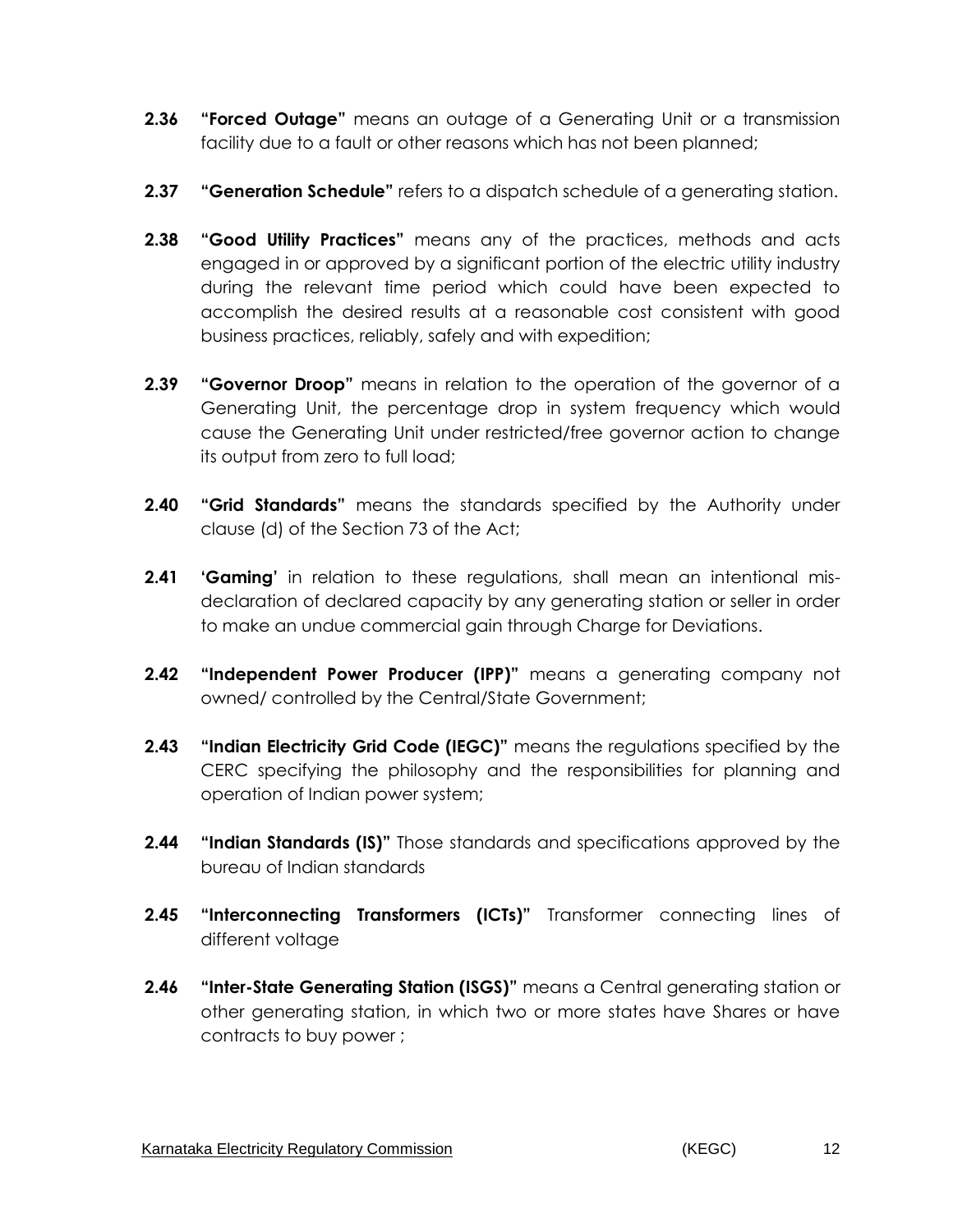- **2.47 "Inter-State Transmission System (ISTS)"** means any system for the conveyance of electricity by means of a main transmission line from the territory of one State to another State:
	- i. The conveyance of electricity across the territory of an intervening State as well as conveyance within the State which is incidental to such inter-state transmission of energy
	- ii. The transmission of electricity within the territory of State on a system built, owned, operated, maintained or controlled by CTU;
- **2.48 "Intra-State Generating station (In-SGS)"** means a Generating station selling power exclusively to the Distribution Licensees in the State or other Generating station / owned by Independent Power Producers selling power exclusively or partly to the Distribution Licensee(s) in the State;
- **2.49 "Intra-State Transmission System (In-STS)"** means a system of Transmission Lines and substations built, owned, operated and maintained or controlled by STU or a transmission licensee for conveyance of Electricity within the territory of the State.
- **2.50 "Karnataka Electricity Grid Code (KEGC)"** means the Regulations specifying the philosophy and the responsibilities for planning, developing and operation of the Karnataka Power System;
- **2.51 "Karnataka Electricity Distribution Code (KEDC) or Distribution Code"** means the regulations specifying the philosophy and the responsibilities for planning, developing and operation of the Distribution System;
- **2.52 "Lean Period"** refers to that period in a day/Month/Year when the electrical power demand is low.
- **2.53 "Licensee"** refers to a person who has been granted a license under section 14 of the Act.
- **2.54 Light Load:** It is the simultaneous minimum demand of the system being studied under specific time duration (e.g. annual, monthly, daily etc).
- **2.55 "Long –term Access"** means the right to use the intra-State transmission and distribution system by any generating station or a consumer located with the State for a period exceeding 12 years but not exceeding 25 years.
- **2.56 "Long-term customer"** means a person who has been granted long-term access in the State.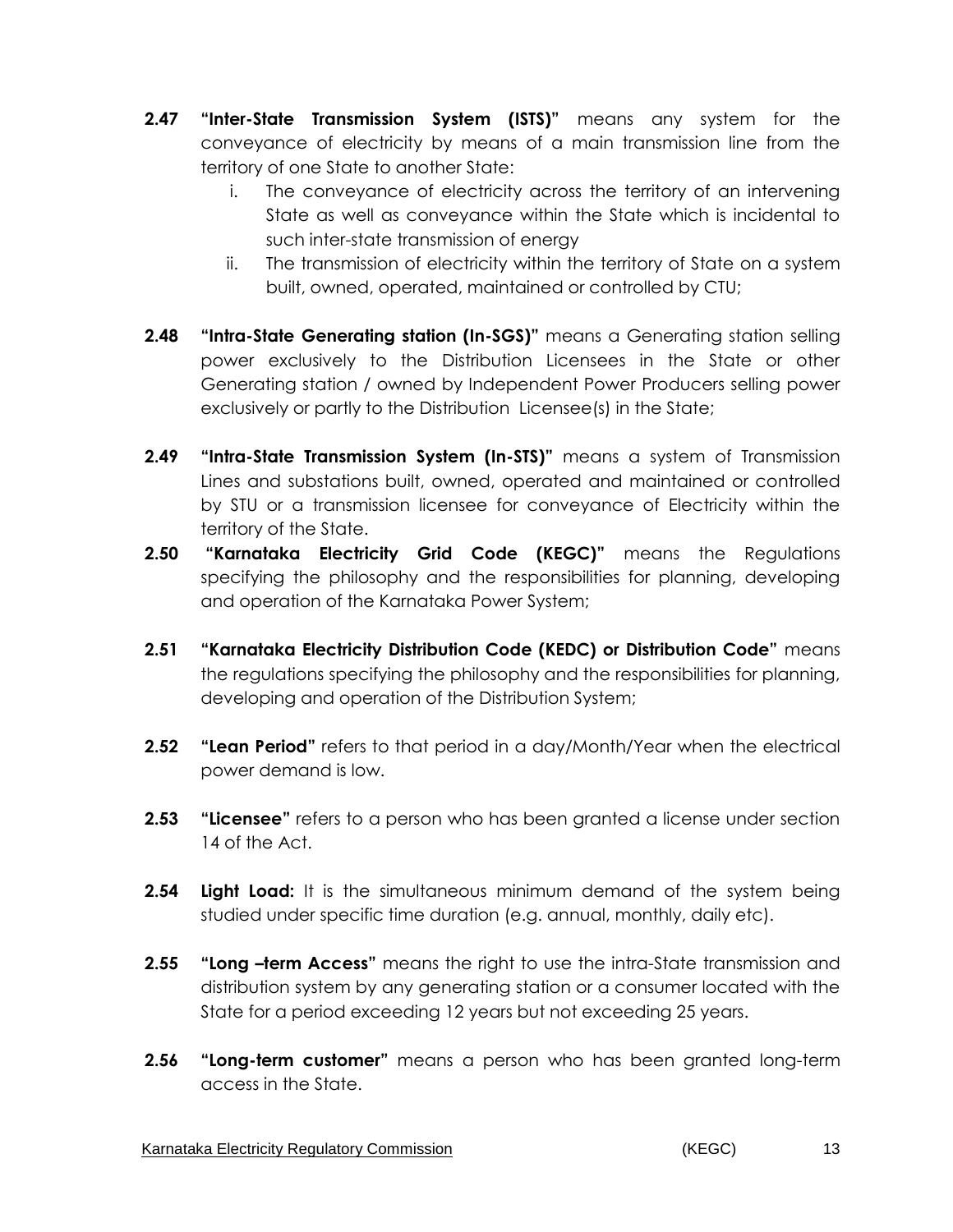- **2.57 "Main Protection"** refers to protection equipment or system expected to have priority in initiating either a fault clearance or an action to terminate an abnormal condition in the power system.
- **2.58 "Maximum Continuous Rating (MCR)"** means the maximum continuous output in MW at the generator terminals guaranteed by the manufacturer at rated parameters;
- **2.59 "Medium-term Open Access"** means the right to use intra- State transmission and distribution system from any generating station exceeding three months but less than three years.
- **2.60 "Medium-term customer"** means a person who has been granted mediumterm open access:
- **2.61 "National Grid"** means the entire inter-connected electric power network of the country;
- **2.62 "Net Drawal Schedule"** means the drawal schedule of a DISCOM after deducting the apportioned transmission losses (estimated);
- **2.63 "NLDC"** means the National Load Despatch Centre established under subsection (1) of Section 26 of the Act;
- **2.64 "Open Access"** the non-discriminatory provision for the use of transmission lines or distribution system or associated facility with such lines or system by any licensee or consumer or a person engaged in generation in accordance with the regulations specified by the Commission.
- **2.65 "Operation"** means a scheduled or planned action relating to the operation of a System;
- **2.66 "Operation Coordination Sub-Committee (OCC)"** means a sub-committee of RPC with members from all the regional entities which decide the operational aspects of the Regional Grid.
- **2.67 "Operating range"** means the operating range of frequency and voltage as specified under the operating code.
- **2.68 "Outage"** refers to a total or partial reduction in availability due to repair and maintenance of the transmission or distribution or generation facility or defects in the auxiliary system.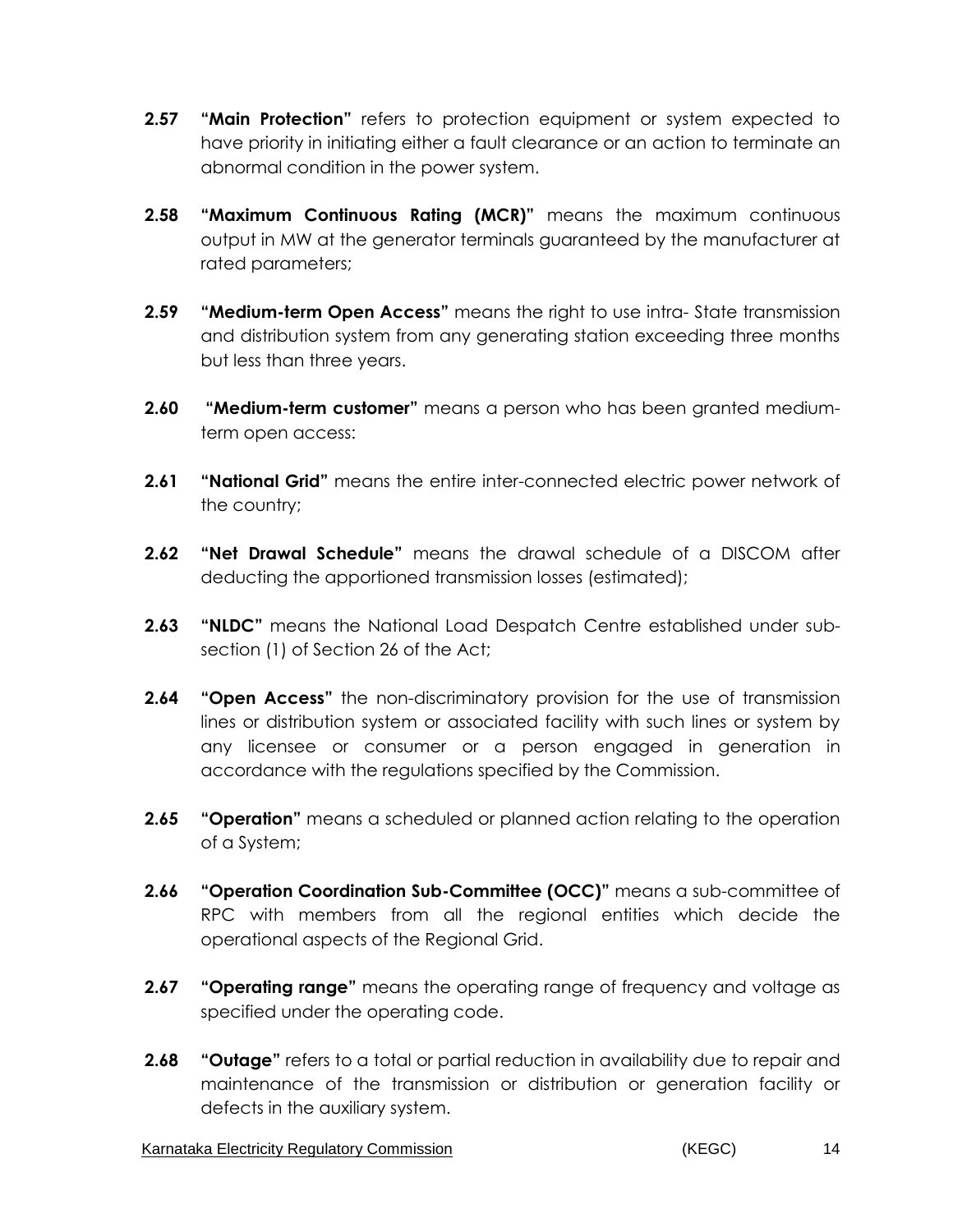- **2.69 "Partial Grid Disturbances"** refers to a shutdown of part of the system, resulting in failure of power supply, either from external connection or from the healthy part of the system.
- **2.70 Peak Load:** It is the simultaneous maximum demand of the system being studied under specific time duration (e.g. annual, monthly, daily etc).
- **2.71 "Power grid"** means Power Grid Corporation of India Limited which has been notified as CTU;
- **2.72 "Power Exchange"** means the power exchange which has been granted registration in accordance with CERC (Power Market Regulations), 2010 as amended from time to time;
- **2.73 "Power System"** means all aspects of generation, transmission, distribution and supply of electricity and includes one or more of the following, namely:
	- (a) Generating stations;
	- (b) Transmission or main transmission lines;
	- (c) Sub-stations;
	- (d) Tie-lines;
	- (e) Load despatch activities;
	- (f) Mains or distribution mains;
	- (g) Electric supply lines;
	- (h) Overhead lines;
	- (i) Service lines;
	- (j) Works;
- **2.74 "Regional Power Committee (RPC)"** means a Committee established by resolution by the Central Government for a specific region for facilitating the integrated operation of the power systems in that region;
- **2.75 "Regional Energy Account (REA)"** means a regional energy account prepared on monthly basis by the RPC Secretariat for the billing and settlement of 'Capacity Charge', 'Energy Charge' and Transmission charges;
- **2.76 "Regional Grid"** means the entire synchronously connected electric power network of the concerned Region;
- **2.77 "Regional Load Despatch Centre (RLDC)"** means the Centre established under sub-section (1) of Section 27 of the Act;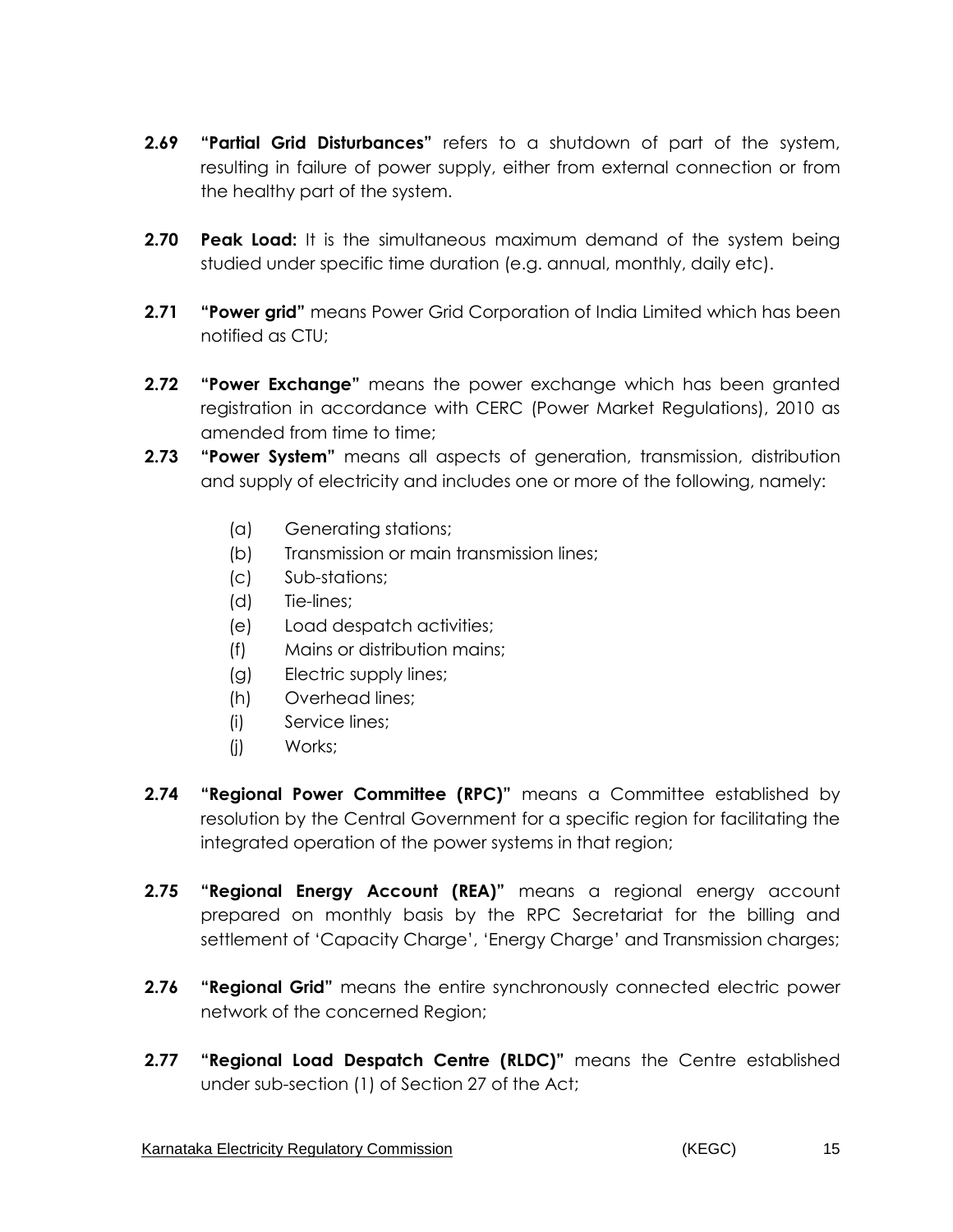- **2.78 "Short-term Open Access"** means open access for a period up to three months;
- **2.79 "Spinning Reserve"** means part loaded generating capacity with some reserve margin that is synchronized to the system and is ready to provide increased generation at short notice pursuant to Despatch instruction or instantaneously in response to a frequency drop;
- **2.80 "Standing Committee for Transmission Planning"** means a Committee constituted by the CEA to discuss, review and finalize the proposals for expansion or modification in the ISTS and associated intra-state systems;
- **2.81 "State Load Despatch Centre (SLDC)"** means the Centre established under subsection (1) of Section 31 of the Act;
- **2.82 "State Transmission Utility (STU)"** means the Government Company specified as such by the State Government under sub-section (1) of Section 39 of the Act;
- **2.83 "Static VAR Compensator (SVC)"** means an electrical facility designed for the purpose of dynamically generating or absorbing Reactive Power;
- **2.84 "Supervisory Control and Data Acquisition (SCADA)"** refers to the communication links and data processing systems which provide information to enable implementation of requisite supervisory and control access.
- **2.85 Surge Impedance Loading:** It is the unity power factor load over a resistance line such that series reactive loss (I2X) along the line is equal to shunt capacitive gain (V2Y). Under these conditions the sending end and receiving end voltages and current are equal in magnitude but different in phase position.
- **2.86 Switching over-voltages:** These over-voltages generated during switching of lines, transformers and reactors etc. having wave fronts 250/2500 micro sec.
- **2.87 System Stability:** A stable power system is one in which synchronous machines, when perturbed, will either return to their original state if there is no change in exchange of power or will acquire new state asymptotically without losing synchronism. Usually the perturbation causes a transient that is oscillatory in nature, but if the system is stable the oscillations will be damped.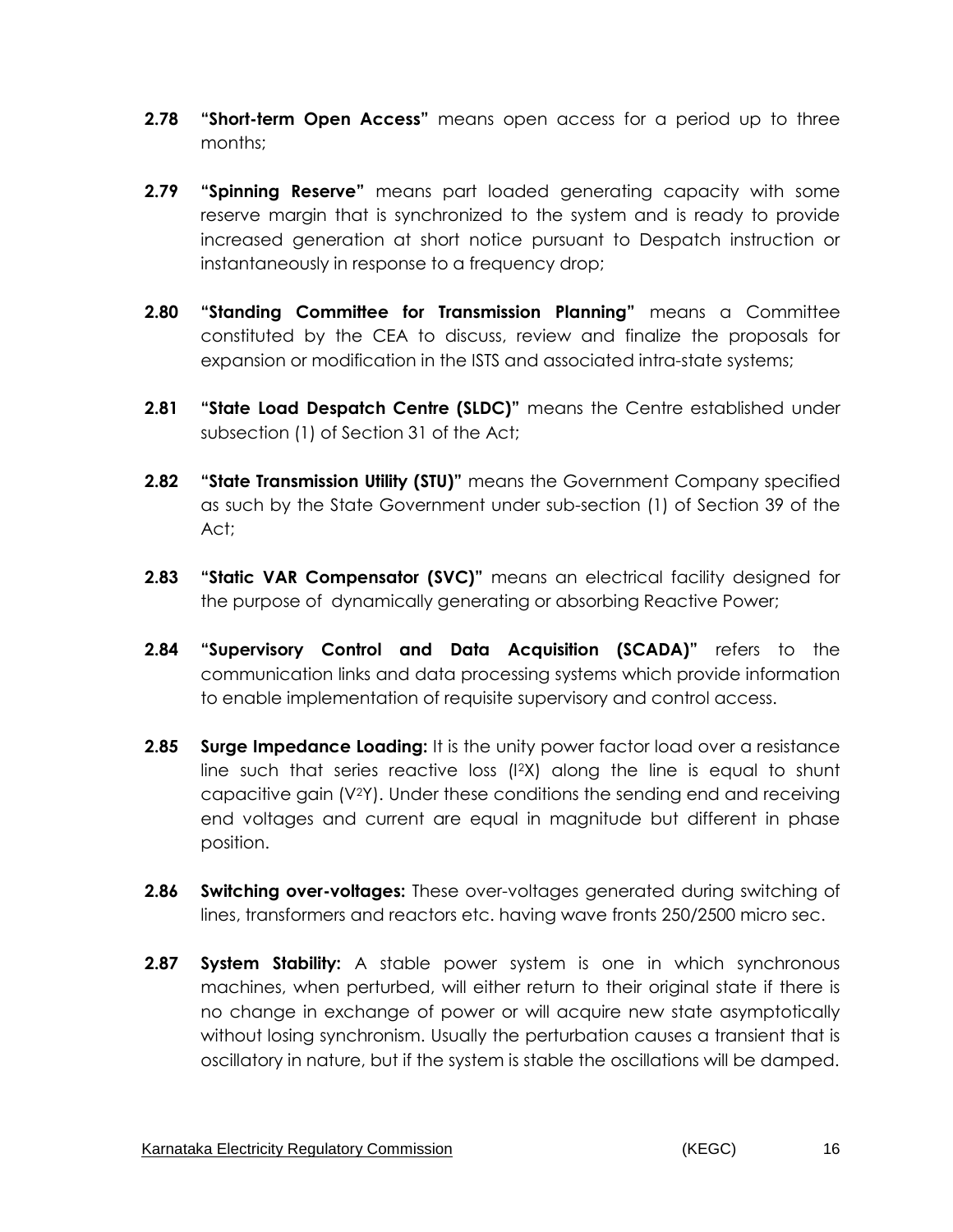- **2.88 Temporary over-voltages:** These are power frequency over-voltages produced in a power system due to sudden load rejection, single phase to ground faults, etc.
- **2.89 "Time Block"** means block of 15 minutes each for which Special Energy Meters record values of specified electrical parameters with first time block starting at 00.00 Hrs;
- **2.90 "Transmission License"** means a License granted under Section 14 of the Electricity Act, 2003 to transmit electricity;
- **2.91 "Transmission Planning Criteria"** means the policy, standards and guidelines issued by the CEA for the planning and design of the Transmission system;
- **2.92 "Transmission Reliability Margin (TRM)"** means the amount of margin kept in the total transfer capability necessary to ensure that the interconnected transmission network is secure under a reasonable range of uncertainties in system conditions;
- **2.93 "Un scheduled Inter change"** refers to, in a time block for a generating station or a seller means its actual generation minus its total schedule generation for a beneficiary or buyer means its total actual drawl minus its total scheduled drawl.
- **2.94** "**User"** means a person such as a Generating Company including Captive Generating Plant or Transmission Licensee (other than the Central Transmission Utility and State Transmission utility) or Distribution Licensee or Bulk Consumer, whose electrical plant is connected to the In-STS at a voltage level 33kV and above;
- (II) Words and expressions used and not defined herein these regulations but defined in the Act/Regulations shall have the meaning assigned to them under the Act.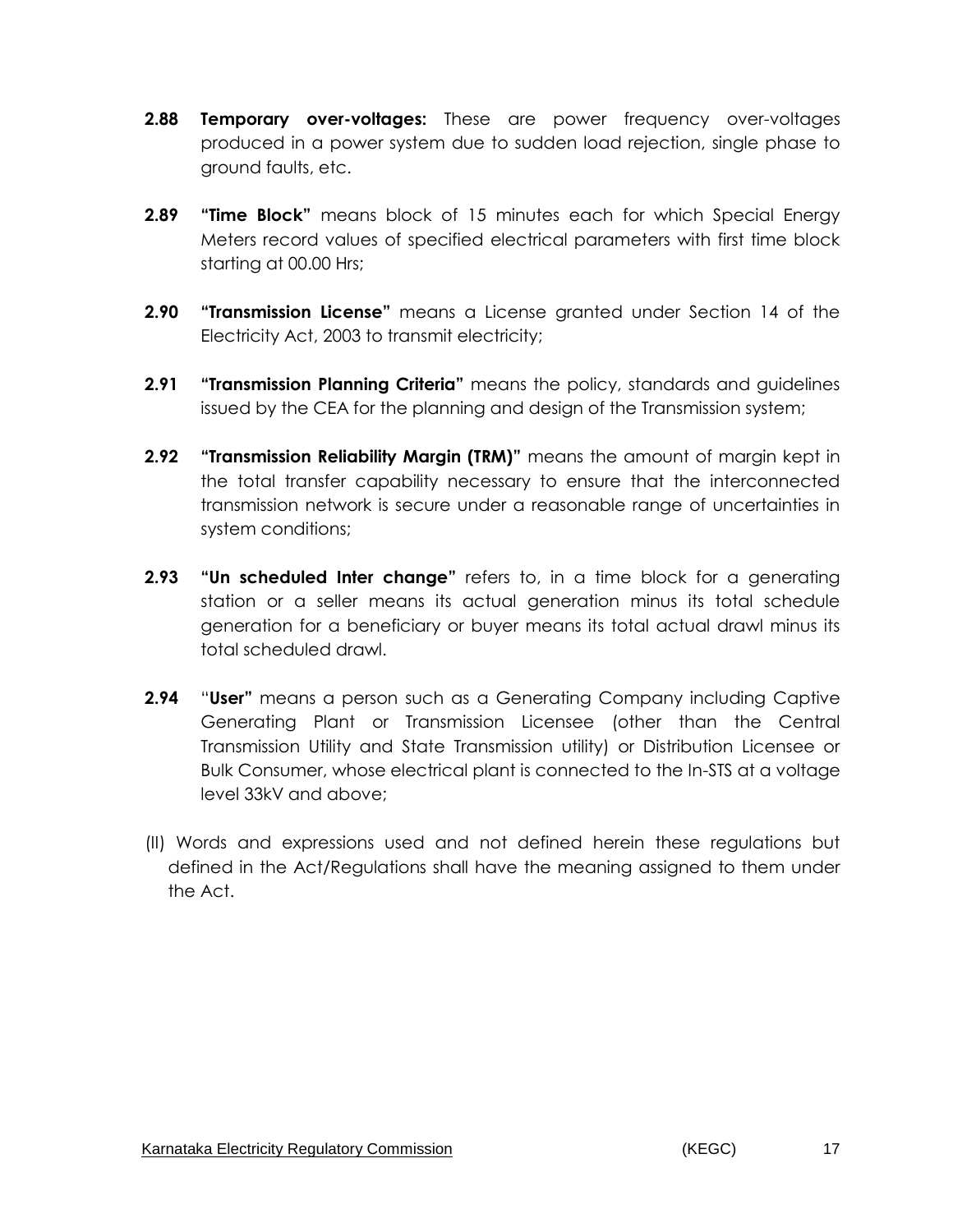# **SECTION-3**

# **MANAGEMENT OF GRID CODE AND ROLE OF VARIOUS ORGANIZATIONS**

## **3.1 INTRODUCTION:**

3.1.1 The Karnataka Power Transmission Corporation Limited (KPTCL), which is the State Transmission Utility (STU) for the State of Karnataka, which also holds the Transmission License and Bulk Supply License is required to implement and comply with the Karnataka Electricity Grid Code (KEGC), herein after called GRID CODE, and to carry out periodic review and amendments of the same with the approval of Karnataka Electricity Regulatory Commission (KERC). A Review Panel shall be constituted by the Transmission Licensee, as required in this Section, comprising of the representatives of the Users of the Transmission System.

3.1.2 No change in this GRID CODE, however small or big, shall be made without being deliberated upon and agreed to by the GRID CODE Review Panel and approved by KERC.

3.1.3 The Transmission Licensee will be responsible for managing and implementing the GRID CODE for discharging its obligations with the Users. The Transmission Licensee will not be, however, required to incur any expenditure on account of travel etc., of any other member of the panel other than its own representative.

# **3.2 OBJECTIVE:**

3.2.1 The objective of this Section is to define the method of management of GRID CODE documents, implementing any changes/modifications required and the responsibilities of the constituents (Users) to effect the change.

Karnataka Electricity Regulatory Commission **18** (KEGC) 6 (KEGC) 18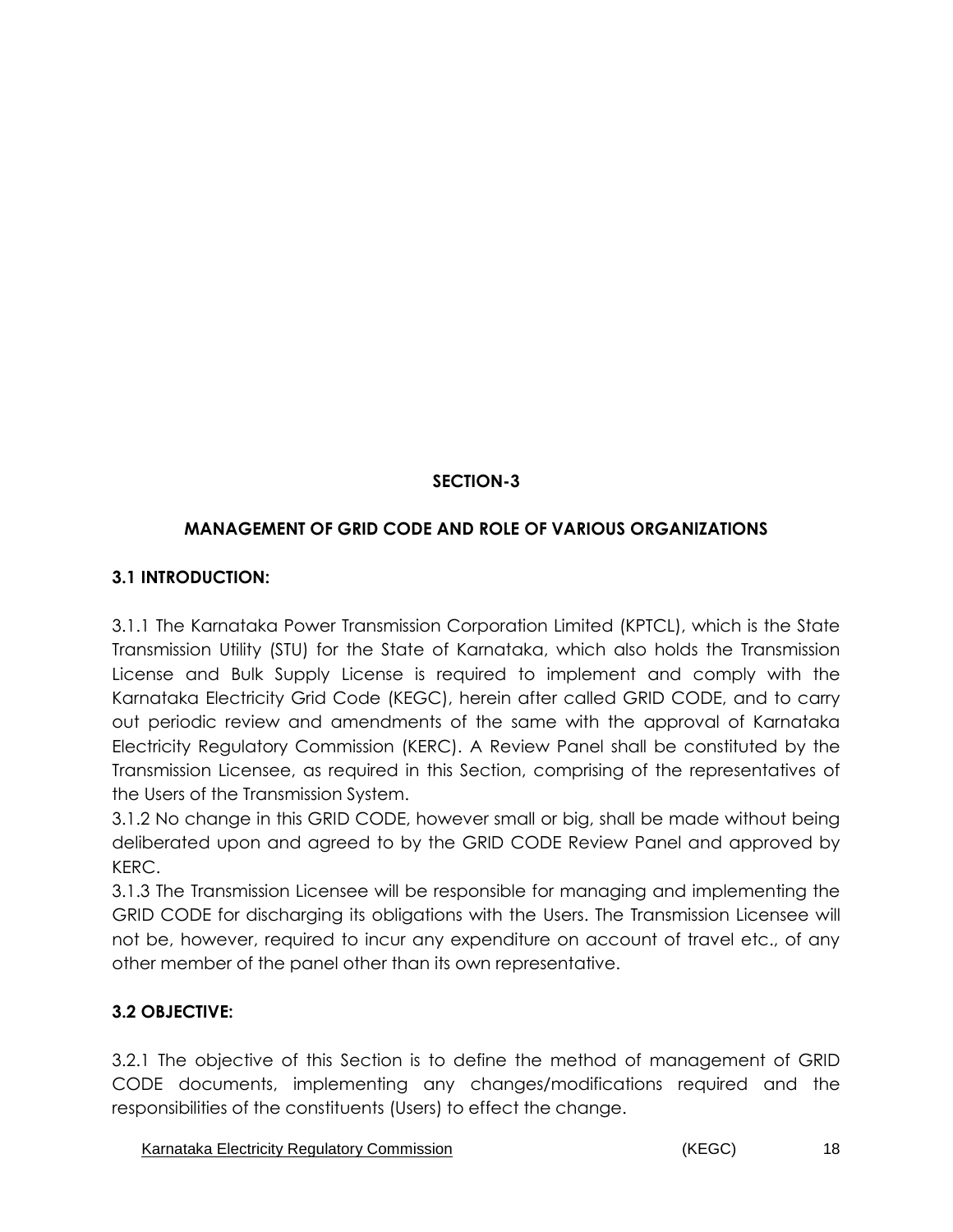### **3.3 GRID CODE REVIEW PANEL:**

- **3.3.1 The** Chairperson of the Grid Code Review panel shall be an Engineer of the Transmission Licensee not below the rank of Chief Engineer Electricity of the Transmission Licensee. The Member Secretary of the Panel shall also be nominated by the Transmission Licensee. The Panel shall consist of the following members on the recommendations of the heads of the respective organizations:
	- (a) Chief Engineer of State Load Despatch Centre (SLDC)
	- (b) One Chief Engineer or General Manager of Karnataka Power Corporation Limited (KPCL).
	- (c) One representative from southern regional power Committee.
	- (d) One representative at senior executive level from National Thermal Power Corporation Limited (NTPC).
	- (e) One representative at senior executive level from Power Grid Corporation of India Limited (PGCIL).
	- (f) One representative at senior executive level from Southern Regional Load Despatch Center (SRLDC).
	- (g) One representative at senior executive level from each Distribution & Retail Supply Licensee.
	- (h) One representative at senior executive level from each of the IPPs feeding the Karnataka State Power Grid feeding not less than 50 MW.
	- (i) One representative from all the IPPs and CPPs of small Power Plants of less than 50 MW Capacity on rotation basis.

(j) One nominee from KERC.

- **3.3.2** Any other member can be co-opted as a member of the panel when directed by KERC.
- **3.3.3** The functioning of the panel shall be co-ordinated by the Transmission Licensee. The Member Secretary nominated by the Transmission Licensee shall be the convener.
- **3.3.4** The Transmission Licensee shall inform all the Users, the names and addresses of the Panel Chairperson and the Member Secretary at least 7 days before the first Panel meeting. Any subsequent changes shall also be informed to all the users by the Transmission Licensee. Similarly, each User shall inform the names and designations of their representatives to the Member Secretary of the Panel, at least three days before the first Panel meeting, and shall also inform the Member Secretary in writing regarding any subsequent changes.

## **3.4 FUNCTIONS OF THE REVIEW PANEL:**

**3.4.1** The functions of the Review Panel are as follows:

Karnataka Electricity Regulatory Commission **19** (KEGC) 619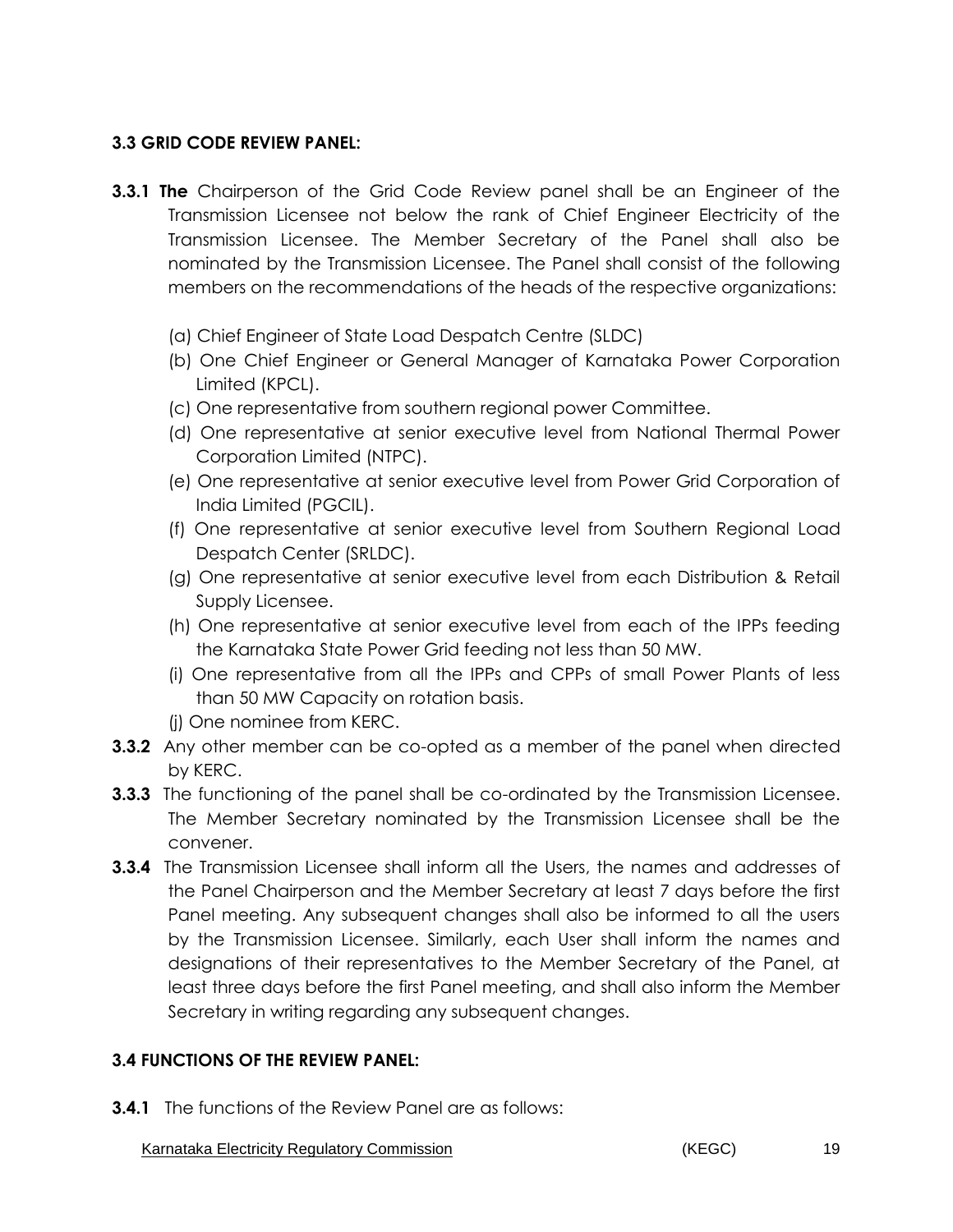- (a) Maintenance of the GRID CODE and its working under continuous scrutiny and review.
- (b) Consideration of all requests for review made by any User and publication of their recommendations for changes to the GRID CODE together with reasons for such changes.
- (c) Issue of guidance on interpretation and implementation of the GRID CODE.
- (d) Examination of the problems raised by any User.
- (e) Ensuring that the changes/modifications proposed in the GRID CODE are consistent and compatible with Indian Electricity Grid Code (IEGC).
- (f) Analysis of major grid disturbances soon after their occurrence.
- (g) Constitute a committee containing experts in the field of protection, including at least one member from the Transmission Licensee for coordination and monitoring of protection functions for the entire grid, duly making the required studies for the protective relay settings.

The Review Panel may hold any number of meetings as required subject to the condition that at least one meeting shall be held in every three months. Sub-meetings may be held by the Transmission Licensee with the User to discuss individual requirements and with groups of Users to prepare proposals for Panel meeting for a decision.

#### **3.5 REVIEW AND REVISIONS:**

- **3.5.1** The Users seeking any amendment to the Grid Code shall send written requests to the Member Secretary of the panel with a copy to KERC. If the request is sent to KERC directly, the same shall be forwarded to the Transmission Licensee. The Transmission Licensee shall, in consultation with the Distribution & Retail Supply Licensees, Generating Companies, Central Transmission Utility (CTU) and SRLDC and such other persons as the KERC may direct, review the GRID CODE provisions. The Transmission Licensee shall examine the proposed changes/modifications and circulate the same along with its comments to all the panel members for their written comments within a reasonable time frame.
- **3.5.2** All the comments received shall be scrutinized and compiled by the Transmission Licensee. These along with Transmission Licensee's comments shall be sent to all the members for their response in favour or otherwise, for the proposed change/modification. If necessary, the Transmission Licensee shall convene a meeting of the panel for deliberations. The Member Secretary shall present all the proposed revisions of the Grid Code to the panel for its consideration.
- **3.5.3** Based on the response received, the Transmission Licensee shall finalize its recommendation regarding the proposed modification / amendment and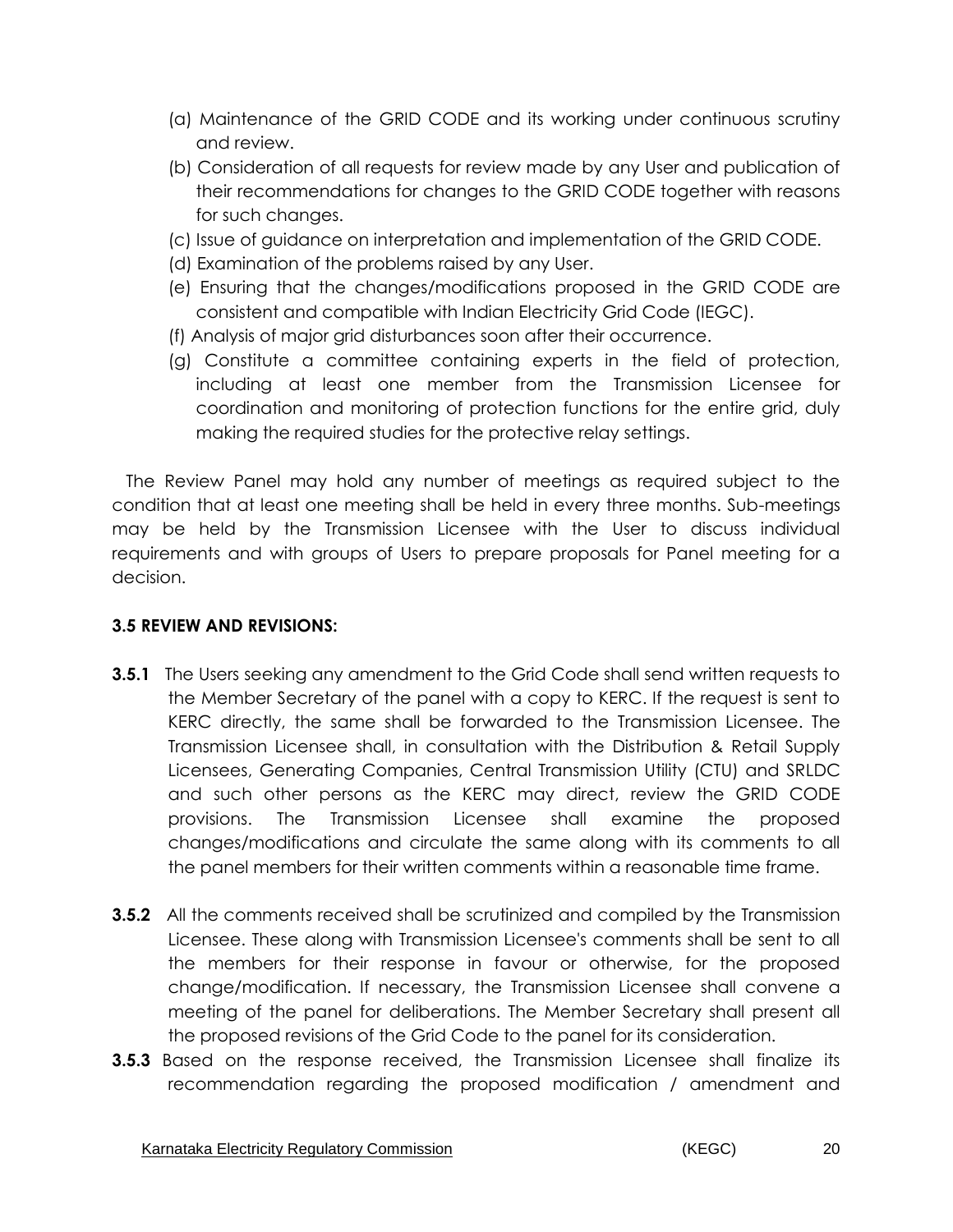submit the same along with all the related correspondence to KERC for approval.

- **3.5.4** The Transmission Licensee shall send the following reports to the KERC at the conclusion of each review meeting of the panel:
	- (a) Reports on the outcome of such review.
	- (b) Any proposed revision to the Grid Code as the Transmission Licensee reasonably thinks necessary for achievement of the objectives referred to in the relevant paragraphs of the Transmission license.
	- (c) All written representations and objections submitted by the Users at the time of review.
- **3.5.5** All revisions to the Grid Code require the approval of KERC. The Transmission Licensee shall publish revisions to the Grid Code, after the approval of KERC. The Transmission Licensee may submit proposals for relaxation in such cases where Users have difficulties in meeting the requirements of the Grid Code.
- **3.5.6** Any change from the previous version shall be clearly marked in the margin. In addition, a revision sheet shall be placed at the front of the Revised Version noting the number of every changed Sub-section, together with reasons for such change.
- **3.5.7** The Transmission Licensee shall keep copies of the Grid Code with the latest amendments and shall make it available at a reasonable cost to any person requiring it. The Transmission Licensee shall keep an up to date list of recipients of all the copies of the Grid Code.

#### **3.6 Non-Compliance**

- i. If any user fails to comply with any provision of the grid code the user shall inform the SLDC and grid code review panel without delay the reasons for its No-Compliance and shall remedy its non-compliance promptly.
- ii. SLDC shall bring the non compliance to the notice of KERC.
- iii. Consistent failure to comply with the grid code provisions may lead to disconnection of the user's plant and / or facilities.

## **3.7 Code Responsibilities**

- i. In discharging its duties under the Grid Code, STU has to rely on information which Users shall supply regarding their requirements and intentions.
- ii. STU shall not be held responsible for any consequences that arise from its reasonable and prudent actions on the basis of such information.

## **3.8 Confidentiality**

i. Under the terms of the Grid Code, STU will receive information from Users relating to their intentions in respect of their Generation or Supply businesses.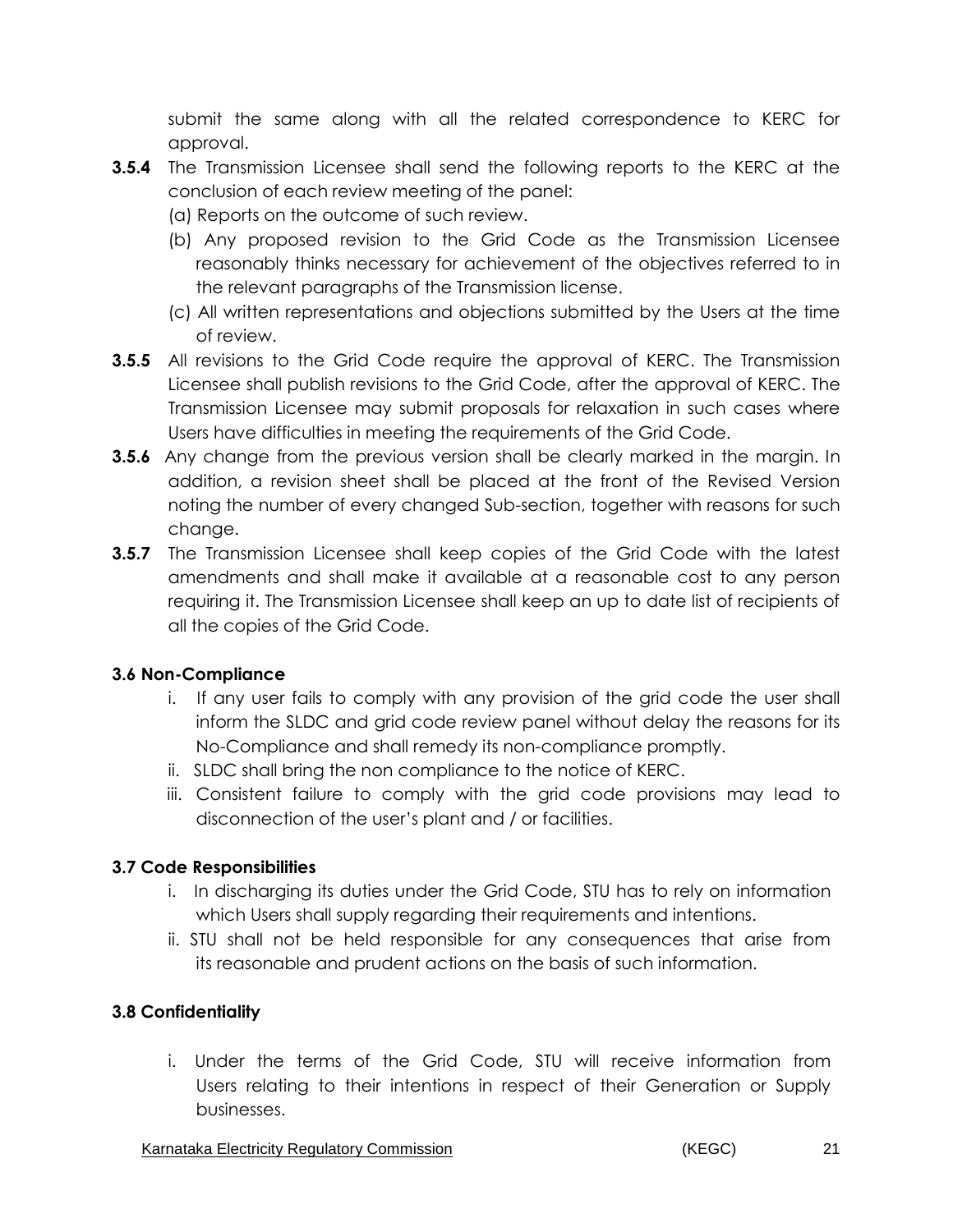ii. STU shall not, other than as required by the Grid Code, disclose such information to any person other than Central or State Government and KERC without the prior written consent of the provider of the information.

#### **3.9 Dispute Settlement Procedures**

- 3.9.1. In the event of any dispute regarding interpretation of any part/section of the Grid Code provision between any User and STU, the matter may be referred to the Commission for its decision. The Commission's decision shall be final and binding.
- 3.9.2. In the event of any conflict between any provision of the Grid Code and any contract or agreement between STU and Users, the provision(s) of the Grid Code will prevail.

### **3.10 Directives**

State Government may issue policy directives in certain matters as per section 37 of the Electricity Act 2003. STU shall promptly inform the Commission and all Users of the requirement of such directives.

#### **3.11 Compatibility with Indian Electricity Grid Code**

This Grid Code is consistent/compatible with the IEGC. However, in matters relating to inter-State transmission, if any provision of the State Electricity Grid Code is inconsistent with the provisions of the IEGC, then the provisions of IEGC as notified by CERC shall prevail.

#### **3.12 Role of various Organizations**

#### **Introduction**

The KEGC defines the functions of STU, SLDC, ALDC, and Users involved in the field of Grid operation and management and their organizational linkages so as to facilitate development and smooth operation of state grid*.*

## **3.13 Role of SLDC**

- 3.13.1 In accordance with section 32 of Electricity Act, 2003, the State Load Despatch Centre (SLDC) shall have following functions:
	- i. The State Load Despatch Centre shall be the apex body to ensure integrated operation of the power system in the State.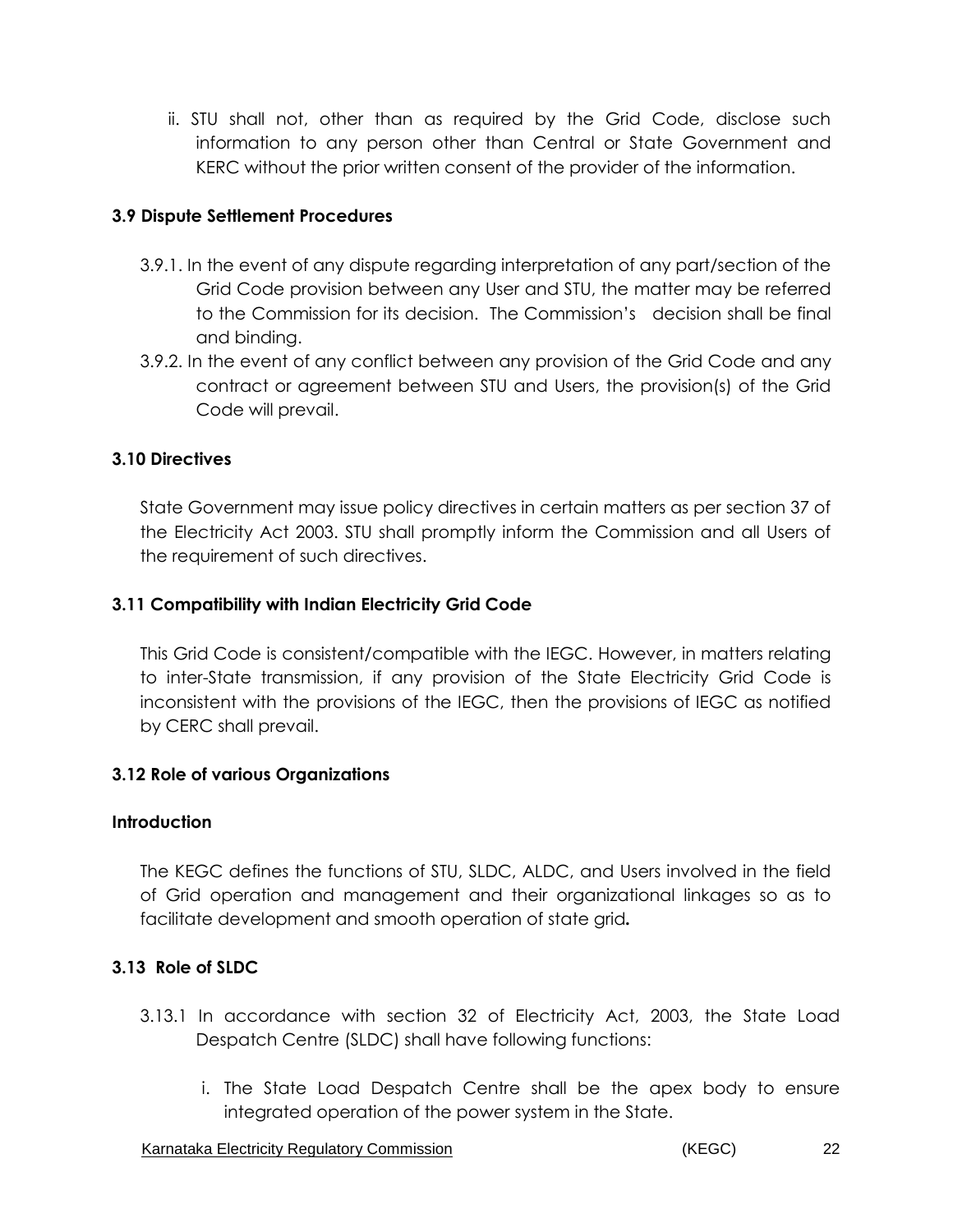- ii. The State Load Despatch Centre shall –
- a) be responsible for optimum scheduling and despatch of electricity within the State, in accordance with the contracts entered into with the licensees or the generating companies operating in the State.
- b) Monitor grid operations.
- c) keep accounts of the quantity of electricity transmitted through the State grid;
- d) exercise supervision and control over the intra-State transmission system; and
- e) be responsible for carrying out real time operations for grid control and despatch of electricity within the State through secure and economic operation of the State grid in accordance with the Grid Standards and the State Grid Code.

3.13.2 The following are contemplated as exclusive functions of SLDC

- **a. System Operation and control of the state grid covering contingency analysis and operational plan on real time basis**
- **b. Scheduling/ Re-scheduling of Generation**
- **c. System restoration following grid disturbances**
- **d. Metering and data collection of the energy transaction within the State Grid.**
- **e. Compiling and furnishing data pertaining to system operation.**
- **f. Operation of state UI pool account, state reactive energy account and other functions as directed by the commission**
- 3.13.3 In accordance with section 33 of the Electricity Act, 2003, the State Load Despatch Centre in the State may give such directions and exercise such supervision and control as may be required for ensuring the integrated grid operations and for achieving the maximum economy and efficiency in the operation of power system in the State. Every licensee, generating company, generating station, sub-station and any other person connected with the operation of the power system shall comply with the directions issued by the State Load Despatch Centre under subsection (1) of Section 33 of the Electricity Act, 2003.

The State Load Despatch Centre shall comply with the directions of the Regional Load Despatch Centre.

3.13.4 In case of inter-state bilateral and collective short-term open access transactions having a state utility or an intra-state entity as a buyer or a seller, SLDC shall accord concurrence or no objection or a prior standing clearance, as the case may be, in accordance with the Central Electricity Regulatory Commission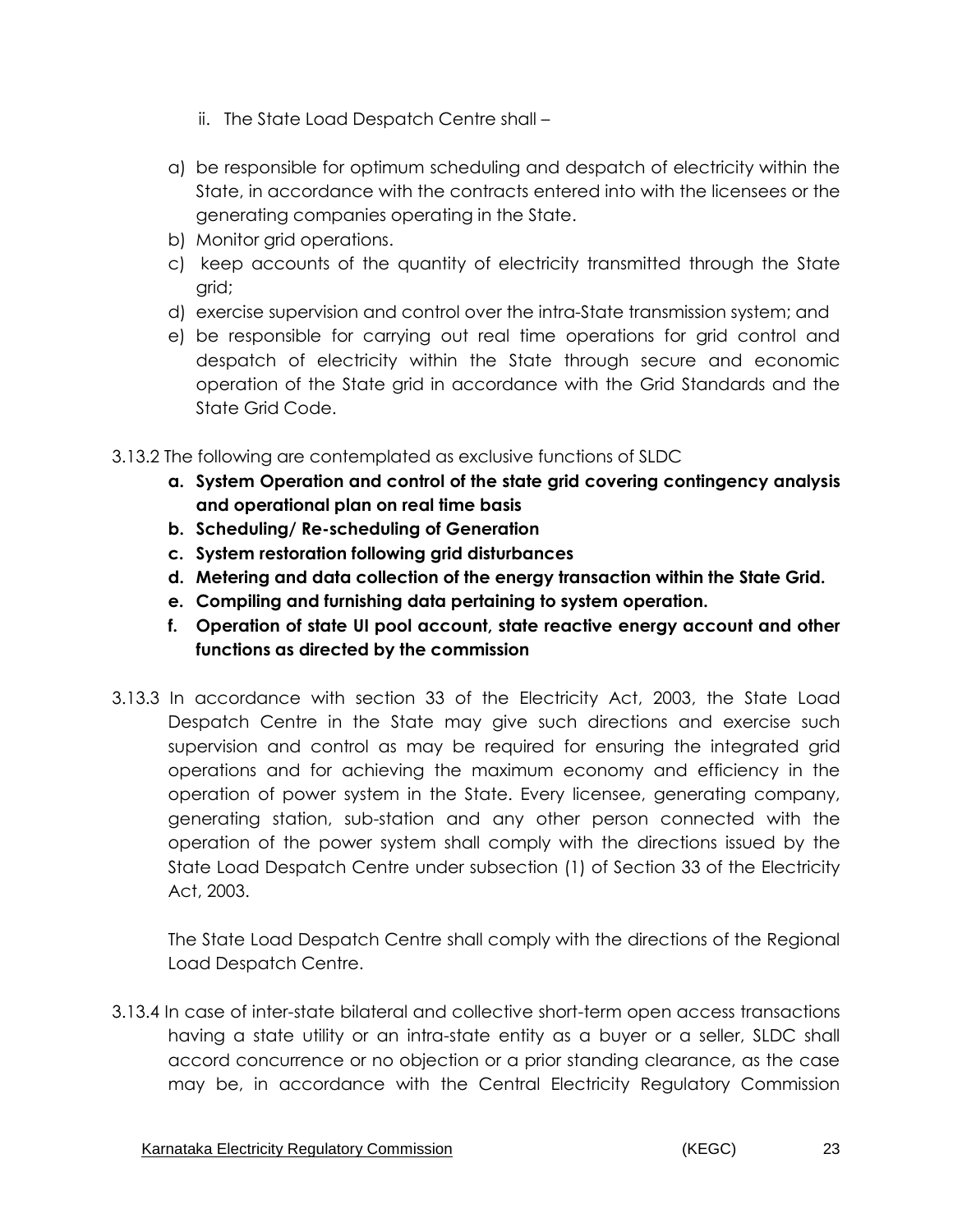(Open Access in inter-state Transmission) Regulations, 2008, amended from time to time.

### **3.14 Role of ALDC :**

The area load Despatch centre shall:

- a. assist SLDC to ensure integrated operation of the power system in the state grid
- b. assist SLDC for monitoring the grid operations within its area
- c. assist SLDC for supervision and control over the intra-state Transmission system within its area and be responsible for carrying out real time operation.
- d. Keep accounts of the quantity of Electricity transmitted through its control area

## **3.15 Role of STU:**

- Section 39 of the Electricity Act, 2003, outlines that the functions of the State Transmission Utility (STU) shall be
- a) to undertake transmission of electricity through intra-State transmission system *and inter State transmission under bilateral agreements;*
- b) to discharge all functions of planning and co-ordination relating to intra-state transmission system with
	- i) Central Transmission Utility;
	- ii) State Governments;
	- iii) Generating companies;
	- iv) Regional Power Committees;
	- v) CEA
	- vi) Licensees;
	- vii) Any other person notified by the State in this behalf;
- c) to ensure development of an efficient, coordinated and economical system of intra-State transmission lines for smooth flow of electricity from a generating station to the load centers;
- d) to provide non-discriminatory open access to its transmission system for use by
	- i. Any licensee or generating company on payment of the transmission charges; or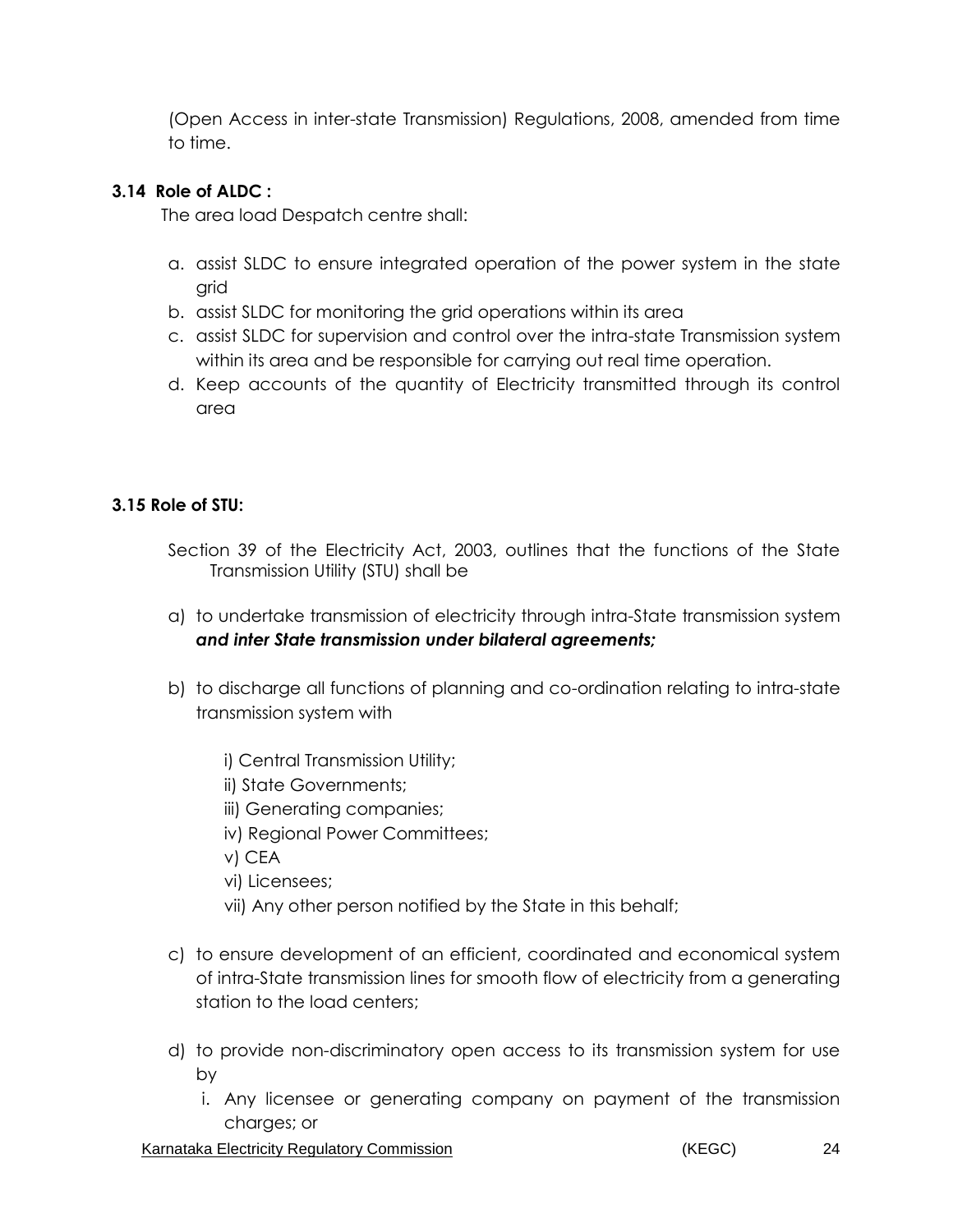ii. any consumer as and when such open access is provided by the State Commission under sub-section (2) of section 42 of the Act, on payment of the transmission charges and a surcharge thereon, as may be specified by the State Commission .

## 3.15.1 *UNTIL A GOVERNMENT COMPANY OR ANY AUTHORITY OR CORPORATION IS NOTIFIED BY THE STATE GOVERNMENT, THE STATE TRANSMISSION UTILITY SHALL OPERATE THE STATE LOAD DESPATCH CENTRE.*

## **SECTION – 4**

#### **PLANNING CRITERIA FOR INTRA-STATE TRANSMISSION**

This section specifies the technical and design criteria and procedures to be adopted by STU for the planning and development of the Transmission System within its boundary.

#### **4.1 Introduction**

- i. In accordance with Section 39(2)(b) of Electricity Act, 2003, the State Transmission Utility (STU) shall discharge all functions of planning and coordination relating to intra-State transmission system with Central Transmission Utility, State Governments, Generating Companies, Regional Power Committees, Central Electricity Authority (CEA), licensees and any other person notified by the State Government in this behalf.
- ii. In accordance with Section 39(2) (d) of Electricity Act, 2003, the State Transmission Utility (STU) shall inter-alia provide non-discriminatory open access to its transmission system for use by –
	- (a) Any licensee or generating company on payment of the transmission charges; or
	- (b) any consumer as and when such open access is provided by the State Commission under sub-section (2) of Section 42, on payment of the transmission charges and a surcharge thereon, as may be specified by the State Commission.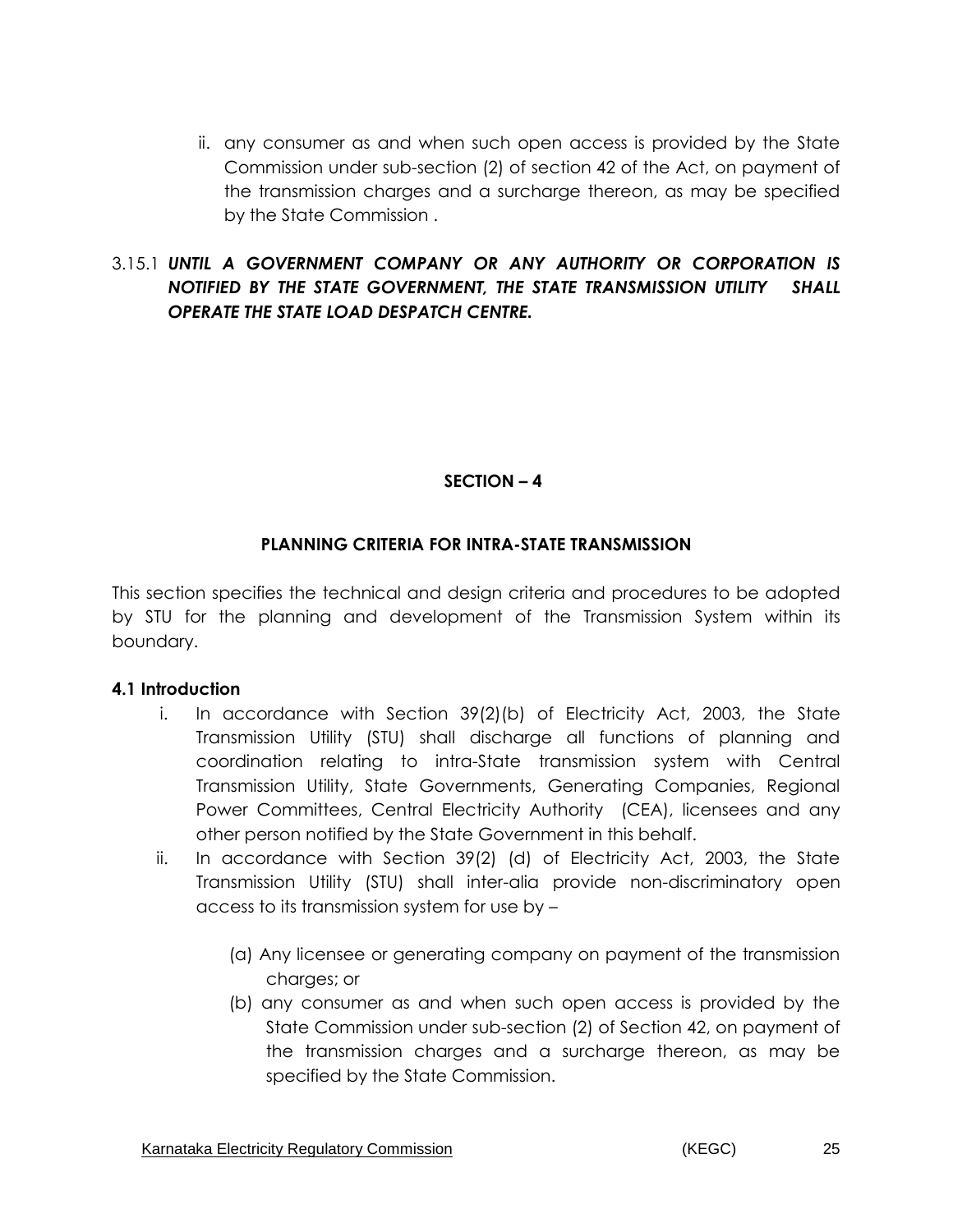- iii. In accordance with Section 40 of Electricity Act, 2003, the transmission licensee shall inter-alia provide non-discriminatory open access to its transmission system for use by
	- a) any licensee or generating company on payment of the transmission charges; or
	- b) any consumer as and when such open access is provided by the State Commission under sub-section (2) of Section 42, on payment of the transmission charges and a surcharge thereon, as may be specified by the State Commission.
- iv. In accordance with Section 3 (4) of Electricity Act, 2003, CEA shall inter-alia prepare a National Electricity Plan in accordance with the National Electricity Policy and notify such plan once in five (5) years. In accordance with Section 3 (5) of Electricity Act, 2003, CEA may review or revise the National Electricity Plan in accordance with the National Electricity Policy.
- v. In accordance with Section 73 (a) of Electricity Act, 2003, CEA is responsible to advise the Central Government on the matters relating to the National Electricity Policy, formulate short-term and perspective plans for development of the electricity system and co-ordinate the activities of planning agencies for optimal utilization of resources to sub -serve the interests of the national economy and to provide reliable and affordable electricity for all consumers.
- vi. The Planning section specifies the philosophy and procedures to be applied in planning of the Intra-State Transmission System (In-STS) and the links to Regional Grid.

## **4.2 Objective**

The objectives of Planning Criteria are as follows:

- (a) To specify the principles, procedures and criteria which shall be used in the planning and development of the Intra-State Transmission System (In-STS) and the links to Regional Grid.
- (b) To promote co-ordination amongst all Users, STU, CTU, RLDC, CEA in any proposed planning and development of the In-STS.
- (c) To provide methodology and information exchange amongst all Users, STU, SLDC, RLDC, RPC, and CEA for planning and development of the In-STS gird.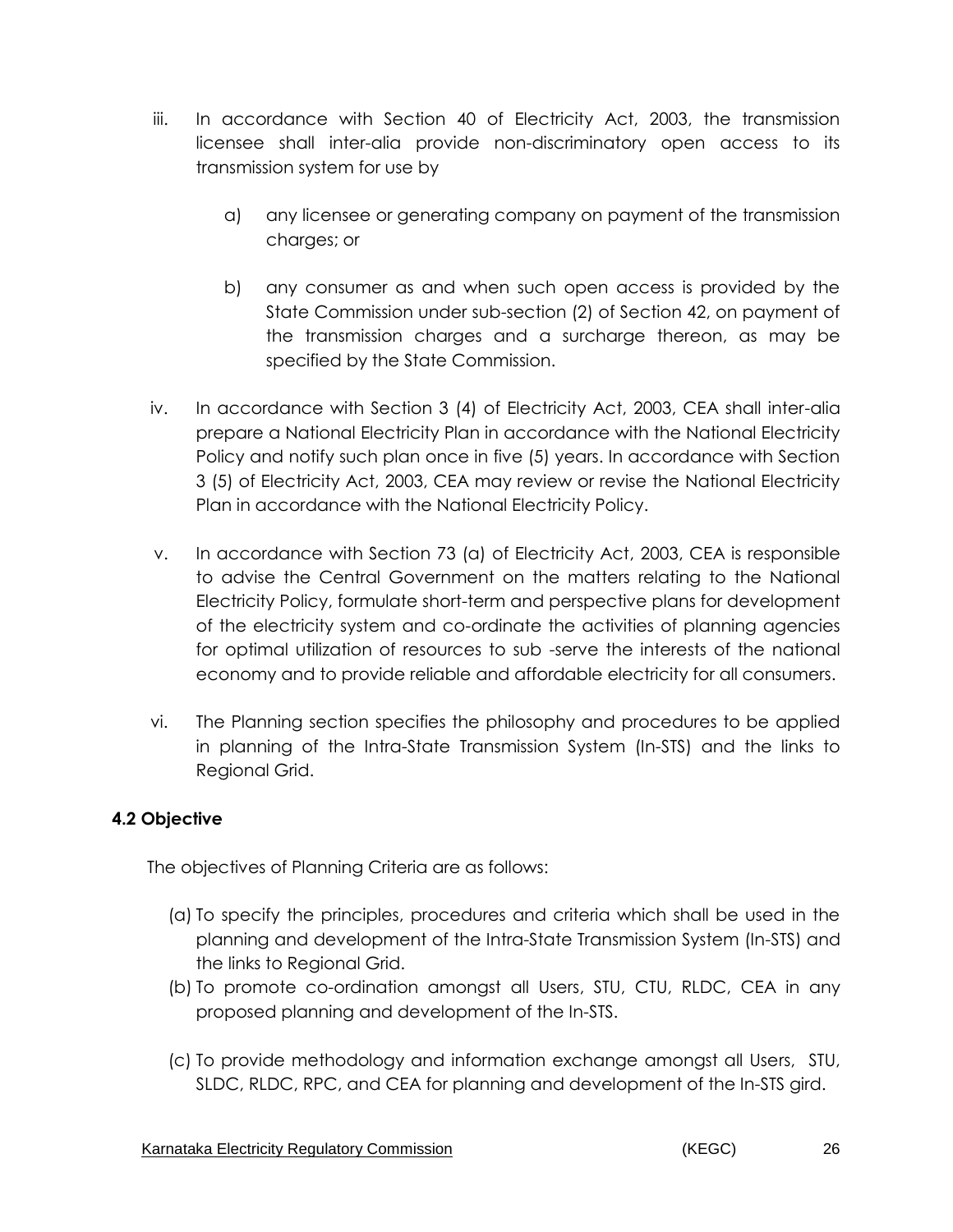## **4.3 Scope**

The Planning Criteria applies to STU, all users connected to and/or using and involved in developing the In-STS.

### **4.4 Perspective Plan**

- **4.4.1** Load forecasting shall be the primary responsibility of the Distribution Licensee within his area of supply. The Distribution Licensees shall determine the peak load and energy forecasts of their areas for each of the succeeding 10 years and submit the same annually by 31st January, to STU. These shall include the details of demand forecasts, data methodology and assumptions on which the forecasts are based. The peak load and energy forecasts shall be made for the overall area of supply. The annual peak load forecast shall also be made for each Connection Point / Interface Point with the Transmission System. The peak load requirement at each Connection Point / Interface Point will essentially ensure that the STU may determine the corrective measures to be taken to maintain the capacity adequacy in the Transmission System up to the Connection Point /Interface Point. This will facilitate the Transmission Licensee to develop the compatible Transmission System. However, if the Distribution Licensee receives power at a number of Connection Points / Interface Points in a compact area, which are interconnected in a ring, then such a Distribution Licensee shall forward the overall long term demand forecast for the overall Area of Supply as well as at each Connection Point / Interface Point with the variation or tolerance, as mutually discussed and agreed upon with the STU. These forecasts shall be updated annually and also whenever major changes are made in the existing system. Wherever these forecasts take into consideration demands for power exceeding 5 MW by a single consumer, the Distribution Licensee shall personally satisfy himself regarding the materialisation of such a demand.
- **4.4.2** The STU shall also review the methodology and assumptions used by the Distribution Licensees in making the load forecasts, in consultation with them. The resulting overall forecast will form the basis of planning for expansion of Transmission System, which will be carried out by STU. To maintain the reliability of the interconnected regional power systems, all participants must comply with the planning criteria/guidelines of CEA as updated from time to time.
- **4.4.3** The STU shall forecast the demand for power within the Area of Supply for each of the succeeding ten years and provide to the KERC, the details of demand forecasts, data, methodology and assumptions, on which the forecasts are based. Based on these forecasts and in coordination with the various agencies identified under section 39 (2) b of the Electricity Act 2003, STU shall be responsible to prepare and submit a long- term perspective plan to KERC for the compatible intra-state transmission system expansion to meet the future demand. The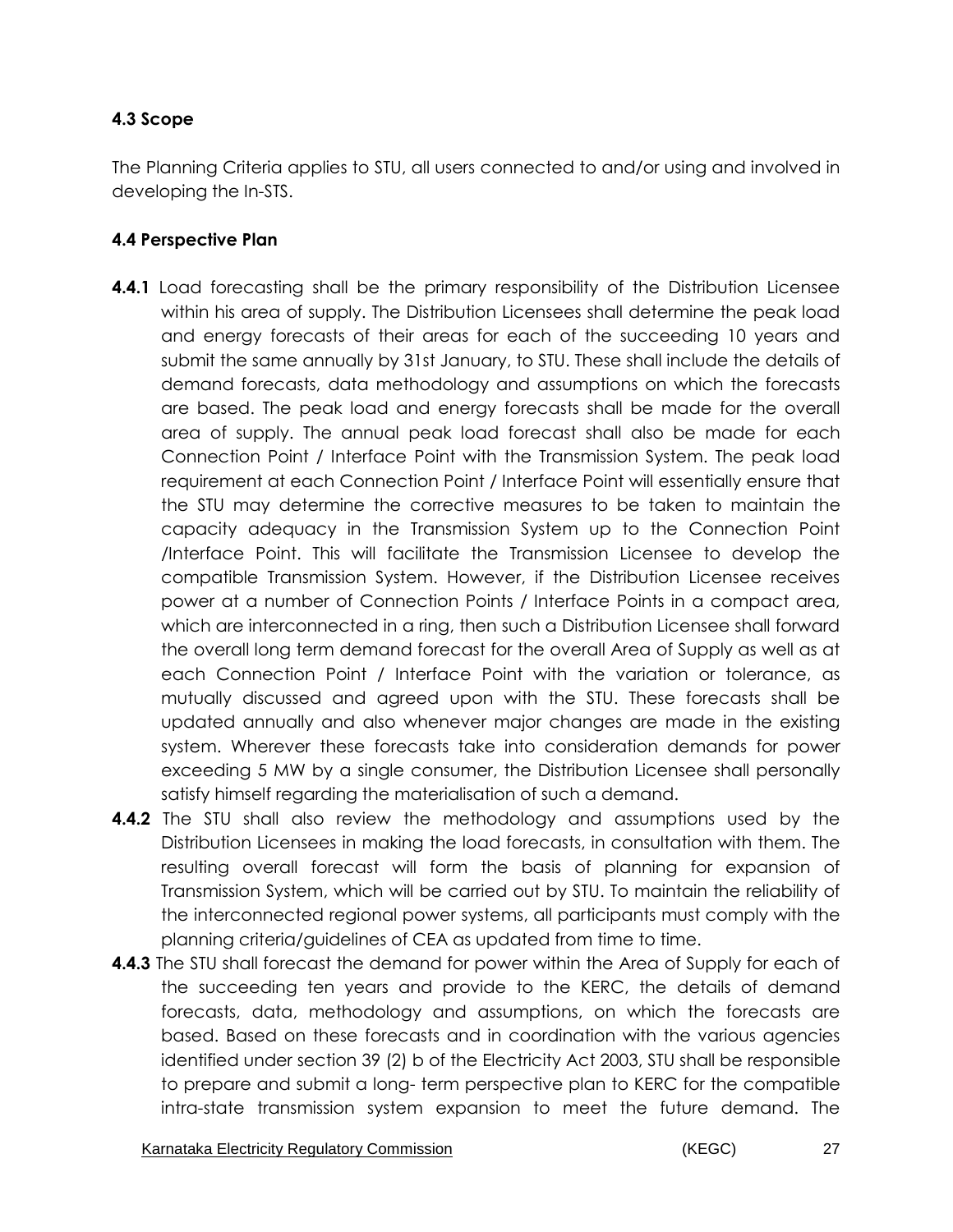planning shall be in conformity with the national perspective for Power Generation and Transmission plan prepared by the CEA. This compatible intrastate transmission plan shall also include provision for reactive compensation needed for the Transmission System.

- **4.4.4** The STU shall be responsible for integrating the load forecasts submitted by each of the Distribution Licensees and determining the five-year load forecast on longterm perspective basis load forecasts for the state. For determining the requirements for the entire state, an appropriate diversity factor from the data available for the previous years shall have to be chosen. STU shall satisfy itself regarding the probability of materialisation of bulk loads of consumers with demands above 5 MW in consultation with the Distribution Licensees concerned. The STU shall extend full support to CTU to finalise the annual planning corresponding to a five-year forward term for identification of a major inter-state Transmission System including inter-regional schemes, which shall fit in with the long-term plan developed by CEA.
- **4.4.5** The STU shall furnish the requisite planning data to CTU by 31st March every year, to enable CTU to formulate and finalise the plan by 30th September each year, for the next five years.

### **4.5 Planning Philosophy:**

- (a) CEA would formulate perspective transmission plan for inter-State transmission system as well as intra-State transmission system. These perspective transmission plans would be continuously updated to take care of the revisions in load projections and generation scenarios, considering the seasonal and the time of the day variations. In formulating perspective transmission plan, the transmission requirement for evacuating power from renewable energy sources would also be taken care of. The transmission system required for open access would also be taken into account in accordance with National Electricity Policy so that congestion in system operation is minimized.
- (b) The STU shall carry out planning process from time to time as per the requirement for identification of intra-State transmission system including transmission system associated with Generation Projects, strengthening of intra-State transmission system to absorb / evacuate power from the ISTS in coordination with CTU to optimize the utilization of the Integrated Transmission network. While planning schemes, the following shall be considered in addition to the data of authenticated nature collected from and in consultation with users by the STU:
	- i. Perspective plan formulated by CEA.
	- ii. Electric Power Survey of India published by the CEA.
	- iii. Transmission Planning Criteria and guidelines issued by the CEA
	- iv. Operational feedback from RPCs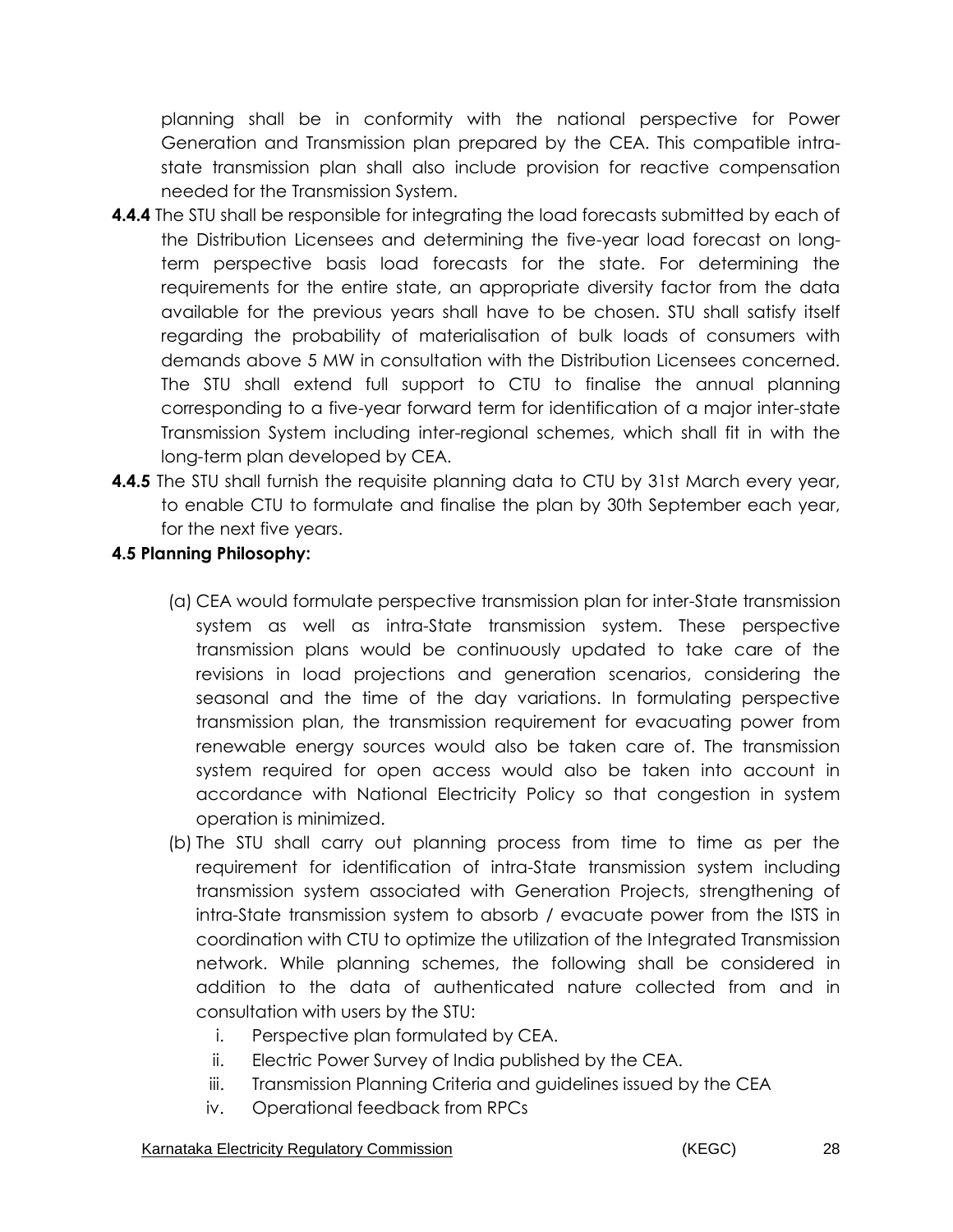- v. Operational feedback from RLDC/SLDC
- vi. Central Electricity Regulatory Commission (Grant of Connectivity, Long-term Access and Medium-term Open Access in inter-state Transmission and related matters) Regulations ,2009.
- *vii.* Renewable energy capacity addition plan issued by Ministry of New and Renewable Energy Sources (MNRES), Govt. of India and the State Agency (KREDL).
- viii. Feedback from CTU on the LTOA granted to ISGS, IPPs and bulk consumers.
- (c) In addition to the intra-State Transmission system, the STU shall plan, from time to time, system strengthening schemes need of which may arise to overcome the constraints in power transfer and to improve the overall performance of the grid.
- (d) All Users, CTU, In-SGS and Karnataka Renewable Energy Development Limited (KREDL) and Users shall supply to the STU, the desired planning data from time to time to enable them to formulate and finalize its plan.
- (e) As voltage management plays an important role in intra-state transmission of energy, special attention shall be accorded, by STU and Users for adequate compensation for active and reactive power management considering various technological options such as Static VAr Compensators (SVC etc)*.*
- (f) In case Long Term Access Applications require any strengthening in the intra-State transmission system to absorb/evacuate power within the State the applicant shall coordinate with the STU. STU shall augment the intra-state transmission system in a reasonable time to facilitate absorption / evacuation.
- (g) Based on plans prepared by the CTU state Transmission utilities shall have to plan their systems to further evacuate power from ISTS and to optimize the use of the integrated Transmission network.
- (h) The interstate Transmission system and associated intrastate transmission system are complementary and inter dependent and planning of one affects the other's planning and performances. Therefore, the associated intra state transmission system shall also be discussed and reviewed before implementation during the discussion for finalizing the ISTS proposal.

#### **4.6 Planning Criteria:**

#### **4.6.1 General Philosophy:**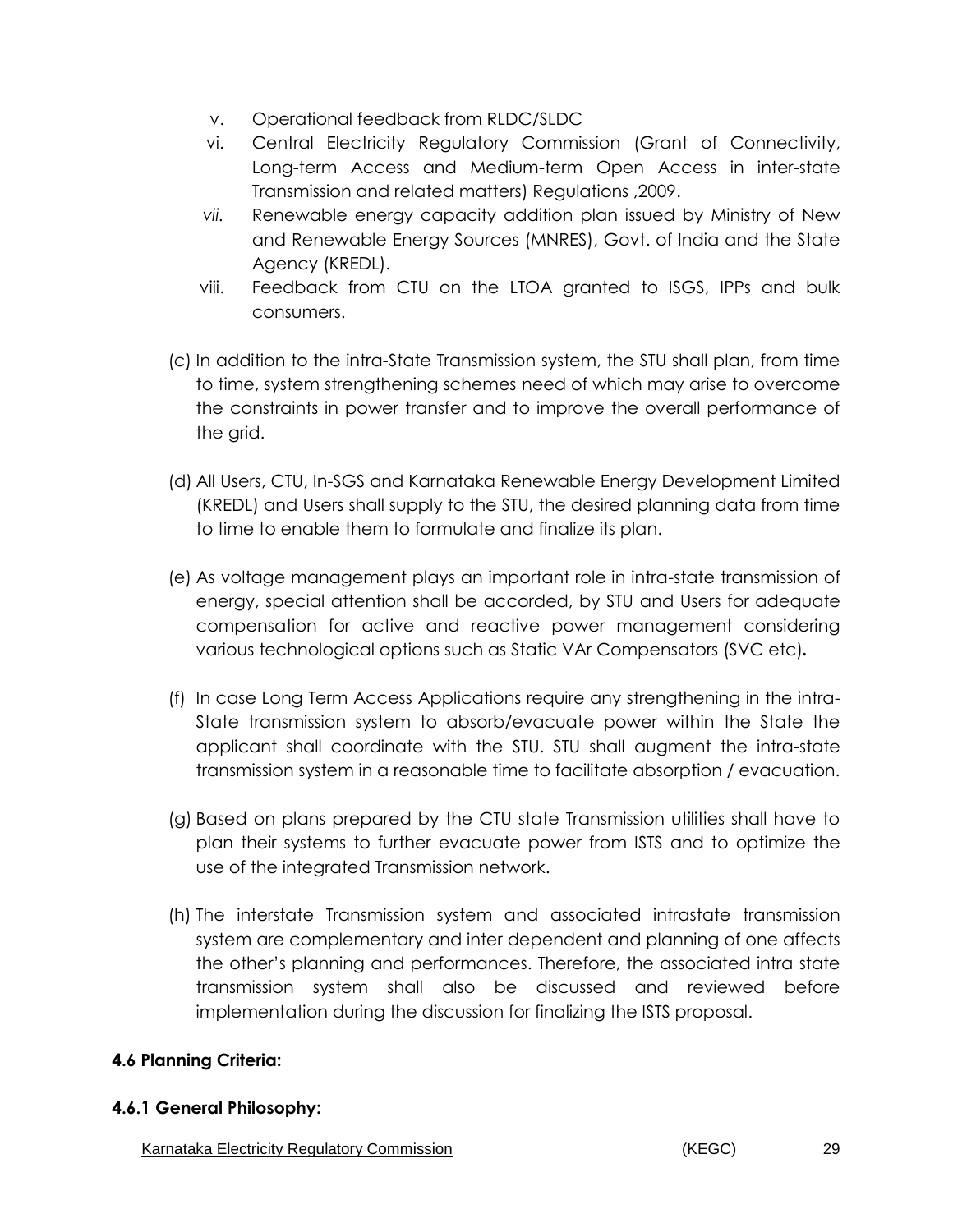The Central Electricity Authority is responsible for preparation of perspective generation and transmission plans and for coordinating the activities of planning agencies as provided under Section 73(a) of the Electricity Act 2003. The Central Transmission Utility (CTU) is responsible for development of an efficient and coordinated inter-state transmission system (ISTS). Similarly, the State Transmission Utility (STU) is responsible for development of an efficient and coordinated intrastate transmission system (In-STS). The ISTS and In-STS are interconnected and together constitute the electricity grid. It is, therefore, imperative that there should be a uniform approach to transmission planning for developing a reliable National transmission system.

i. The planning criteria detailed herein are primarily meant for planning of Intra-State Transmission System (In-STS) down to 66kV level, including the dedicated transmission lines.

## **4.6.2 Applicability**

- a. This planning criteria shall be applicable from the date the Grid Code is issued.
- b. This criteria shall be used for all new transmission systems planned after the above date.
- c. The existing and already planned In-STS may be reviewed with respect to the provisions of this planning criteria. Wherever required and possible, additional system shall be planned to strengthen the system to meet the revised criteria. Till implementation of the additional system, suitable defense mechanisms may have to be put into place.

#### **4.6.3 Planning philosophy and general guidelines**

a) The long term applicants seeking transmission service are required to pose their end-to-end requirements well in advance, considering time required for implementation of the transmission project, to the STU so as to makeavailable the requisite transmission capacity and minimise situations of congestion and stranded assets.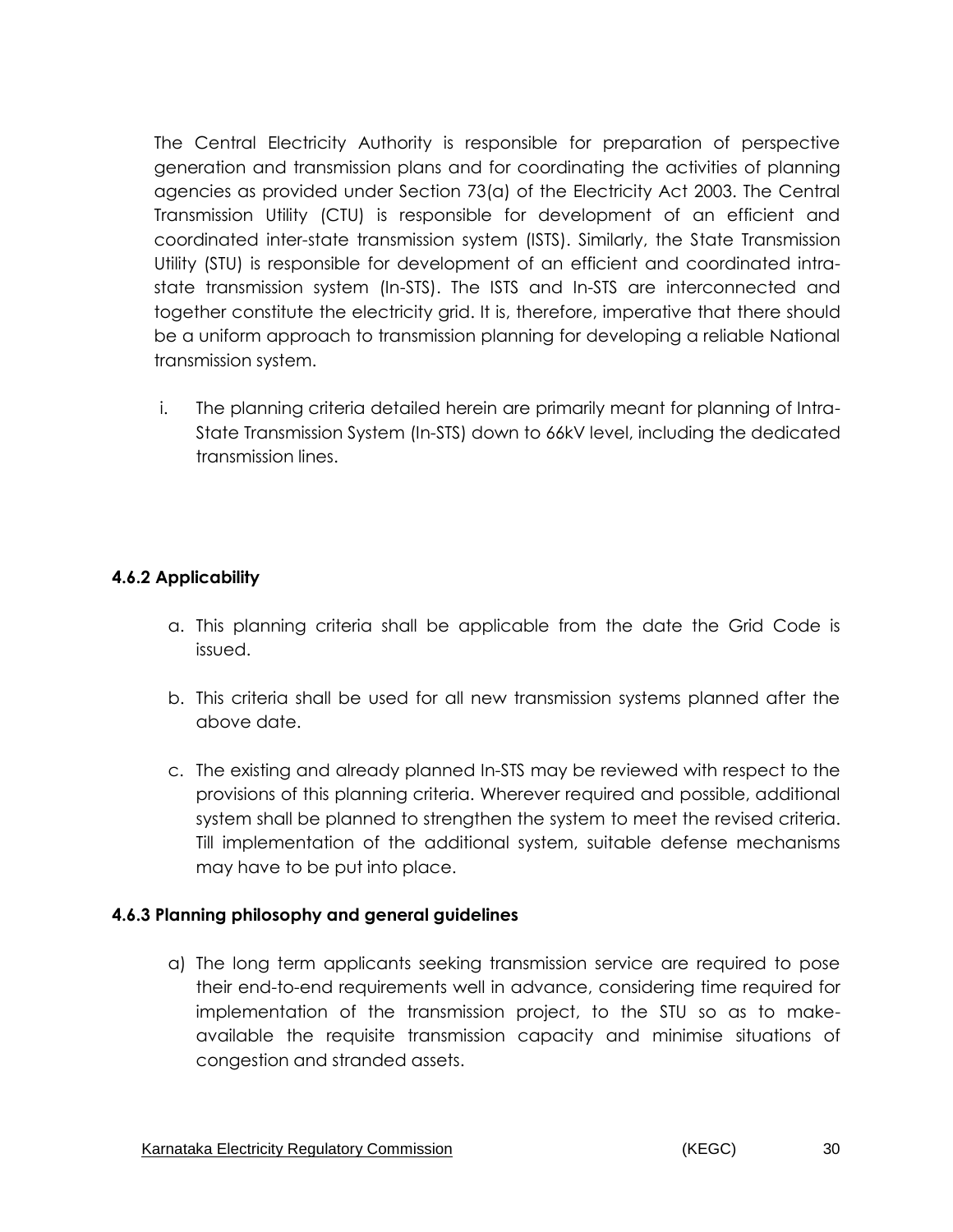- b) The transmission customers are also required to provide a basis for their transmission requirement such as – size and completion schedule of their generation facility, demand based on EPS and their commitment to bear transmission service charges.
- c) Planning of transmission system for evacuation of power from hydro projects shall be done river basin wise considering the identified generation projects and their power potential.
- d) In case of highly constrained areas like congested urban / semi-urban area, very difficult terrain etc., the transmission corridor may be planned by taking long term perspective of optimizing the right-of-way and cost. This may be done by adopting higher voltage levels for final system and operating one level below in the initial stage, or by using multi-circuit towers for stringing circuits in the future, or using new technology such as HVDC, GIS, GIL (gas insulated lines), Monopoles, HV UG cables and HTLS conductors etc.
- e) In accordance with Section 39 of the Electricity Act, the STU shall act as the nodal agency for In-STS planning in coordination with distribution licensees and intra-state generators connected/to be connected in the STU grid. The STU shall be the single point contact for the purpose of In-STS planning and shall be responsible on behalf of all the intra-State entities, for evacuation of power from their State's generating stations, meeting requirements of DISCOMS and drawing power from ISTS commensurate with the ISTS plan.
- f) Normally, the various intra-State entities shall be supplied power through the intra-state network. Only under exceptional circumstances, the load serving intra-State entity may be allowed direct inter-connection with ISTS on recommendation of STU provided that such an entity would continue as intra-State entity for the purpose of all jurisdictional matters including energy accounting. Under such situation, this direct interconnection may also be used by other intra-State entity(s).

 Further, State Transmission Utilities (STUs) shall coordinate with urban planning agencies, Special Economic Zone (SEZ) developers, and industrial developers etc. to keep adequate provision for transmission corridor and land for new substations for their long term requirements.

g) The system parameters and loading of system elements shall remain within prescribed limits. The adequacy of the transmission system should be tested for different feasible load-generation scenarios as detailed subsequently in this document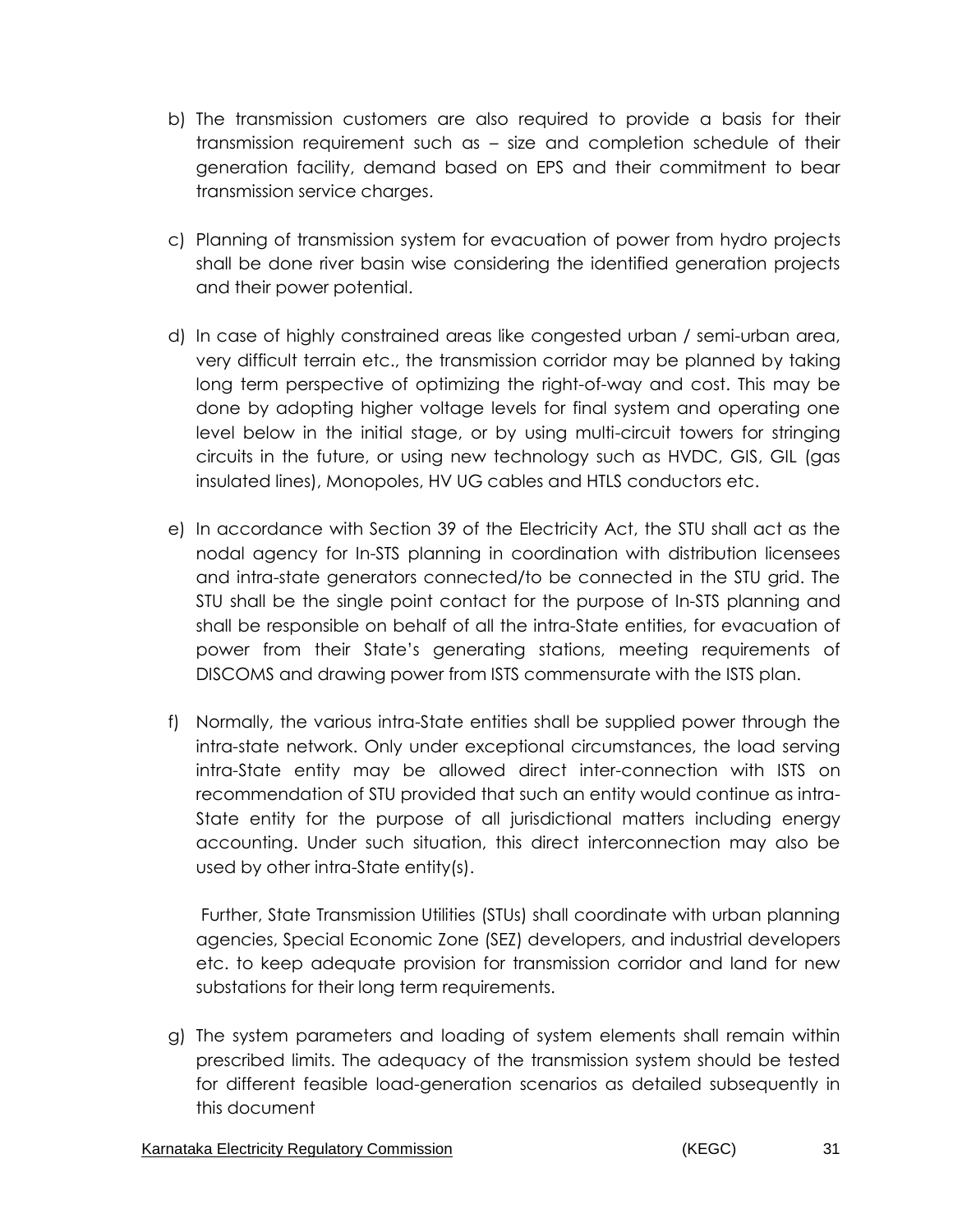- h) The system shall be planned to operate within permissible limits both under normal as well as after more probable credible contingency as detailed in subsequent paragraphs of this Grid Code. However, the system may experience extreme contingencies which are rare, and the system may not be planned for such rare contingencies. To ensure security of the grid, the extreme/rare but credible contingencies should be identified from time to time and suitable defense mechanism, such as - load shedding, generation rescheduling, islanding, system protection schemes, etc. may be worked out to mitigate their adverse impact.
- i) The planned transmission capacity would be finite and there are bound to be congestions if electricity is sought to be transmitted in quantum and direction not previously planned.
- j) The following options may be considered for planning of the transmission network. The choice shall be based on cost, reliability, right-of way requirements, transmission losses, down time (in case of up-gradation and reconductoring options) etc.
	- i. Addition of new transmission lines/ substations to avoid overloading of existing system including adoption of next higher voltage.
	- ii. Application of FACTS devices namely, Series Capacitors and phaseshifting transformers in existing and new transmission systems to increase power transfer capability.
	- iii. Up-gradation of the existing AC transmission lines to higher voltage using same right-of-way.
	- iv. Re-conductoring of the existing AC transmission line with higher ampacity conductors.
	- v. Use of multi-voltage level and multi-circuit transmission lines.
	- vi. Use of narrow base towers and pole type towers in semi-urban / urban areas keeping in view cost and right-of-way optimization.
	- vii. Use of HVDC transmission both conventional and voltage source convertor (VSC) based.
	- viii. Use of GIS / Hybrid switchgear (for urban, coastal, polluted areas etc) \use of EHV cables and any other appropriate upcoming technologies.
- k) Critical loads such as railways, metro rail, airports, refineries, underground mines, steel plants, smelter plants, etc. shall plan their interconnection with the grid, with 100% redundancy and as far as possible from two different sources of supply, in coordination with the concerned STU.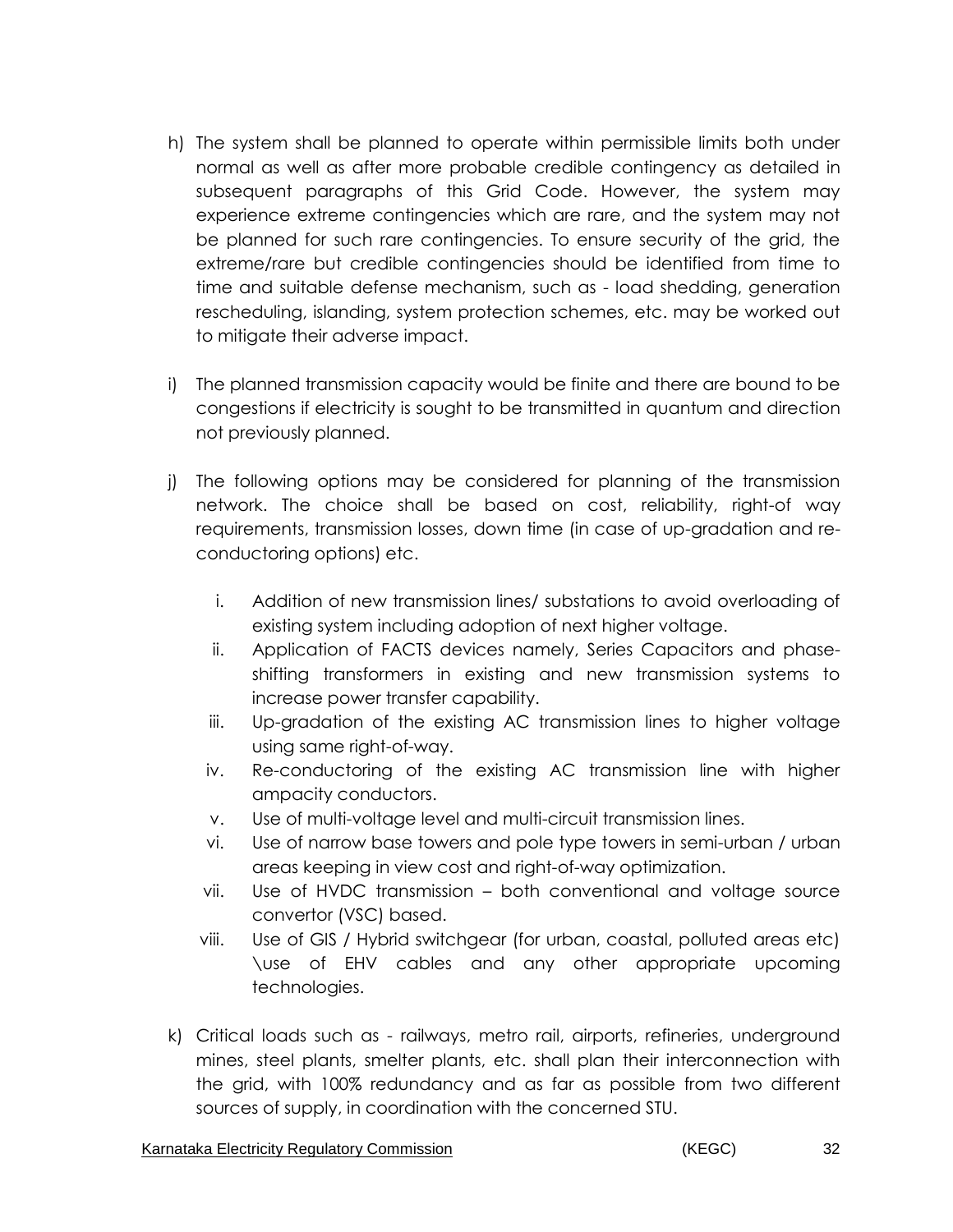l) Appropriate communication system for the new sub-stations and generating stations may be planned by the STU and implemented by licensees as well as generation developers so that the same is ready at the time of commissioning.

#### **4.6.4 Criteria for steady-state and transient-state behavior**

### **i) General principles**

The transmission system shall be planned considering following general principles:

- a) In normal operation ('N-0') of the grid, with all elements to be available in service, it is required that all the system parameters like voltages, loadings, frequency should remain within permissible normal limits.
- b) The grid may however be subjected to disturbances and it is required that loss of any one element ('N-1' or single contingency condition), all the system parameters like voltages, loadings, frequency shall be within permissible normal limits.
- c) However, after suffering one contingency, grid is still vulnerable to experience second contingency, though less probable ('N-1-1'), wherein some of the equipments may be loaded up to their emergency limits. To bring the system parameters back within their normal limits, load shedding/re-scheduling of generation may have to be applied either manually or through automatic system protection schemes (SPS). Such measures shall generally be applied within one and a half hour (1½) after the disturbance.

#### **ii) Permissible normal and emergency limits**

- a) Normal thermal ratings and normal voltage limits represent equipment limits that can be sustained on continuous basis. Emergency thermal ratings and emergency voltage limits represent equipment limits that can be tolerated for a relatively short time which may be one hour to two hour depending on design of the equipment. The normal and emergency ratings to be used in this context are given below:
- b) The loading limit for a transmission line shall be its thermal loading limit. The thermal loading limit of a line is determined by design parameters based on ambient temperature, maximum permissible conductor temperature, wind speed, solar radiation, absorption coefficient, emissivity coefficient etc. In India, all the above factors and more particularly ambient temperatures in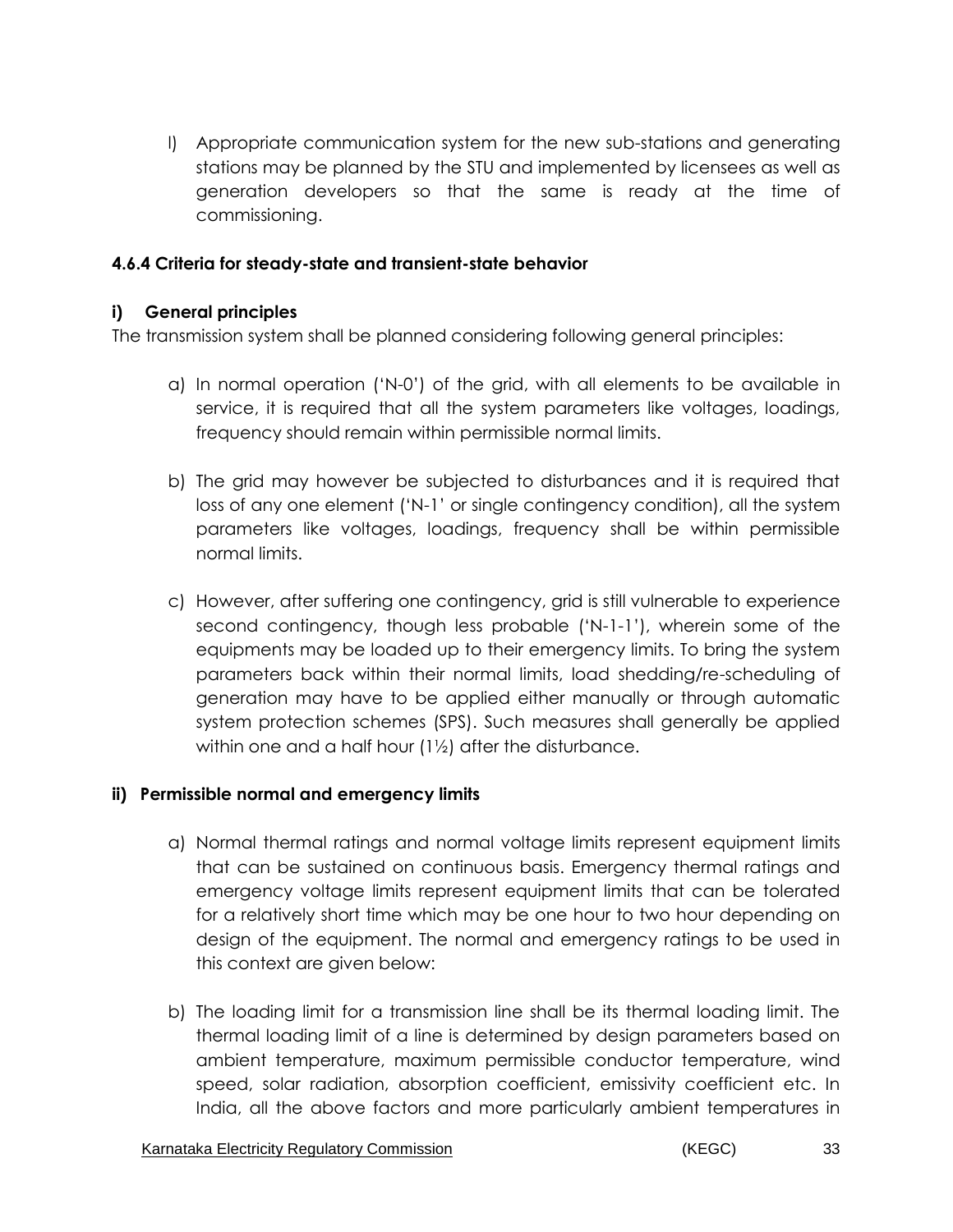various parts of the country are different and vary considerably during various seasons of the year.

However, during planning, the ambient temperature and other factors are assumed to be fixed, thereby permitting margins during operation. Generally, the ambient temperature may be taken as 45 deg Celsius; however, in some areas like hilly areas where ambient temperatures are less, the actuals may be taken. The maximum permissible thermal line loadings for different types of line configurations, employing various types of conductors are as per CEA planning criteria 2013.

- c) Design of transmission lines with various types of conductors should be based on conductor temperature limit, right-of-way optimization, losses in the line, cost and reliability considerations etc.
- d) The loading limit for an inter-connecting transformer (ICT) shall be its name plate rating.
- e) The emergency thermal limits for the purpose of planning shall be 110% of the normal thermal limits.
- f) Voltage limits

The steady-state voltage limits are given below. However, at the planning stage a margin as specified at Paragraph: 4.6.5 (II) H (d) may be kept in the voltage limits.

|         | Voltage (kV rms) |         |                  |         |
|---------|------------------|---------|------------------|---------|
|         | Normal rating    |         | Emergency rating |         |
| Nominal | Maximum          | Minimum | Minimum          | Maximum |
| 765     | 800              | 728     | 800              | 713     |
| 400     | 420              | 380     | 420              | 372     |
| 220     | 245              | 198     | 245              | 194     |
| 110     | 121              | 99      | 123              | 97      |
|         | 72.5             | 60      | 72.5             | 59      |

g) Temporary over voltage limits due to sudden load rejection:

i) 800kV class system 1.4 p.u. peak phase to neutral  $(653 \text{ kV} = 1 \text{ p.u.})$ ii) 420kV class system 1.5 p.u. peak phase to neutral  $(343 \text{ kV} = 1 \text{ p.u.})$ iii) 245kV class system 1.8 p.u. peak phase to neutral (200 kV = 1 p.u.)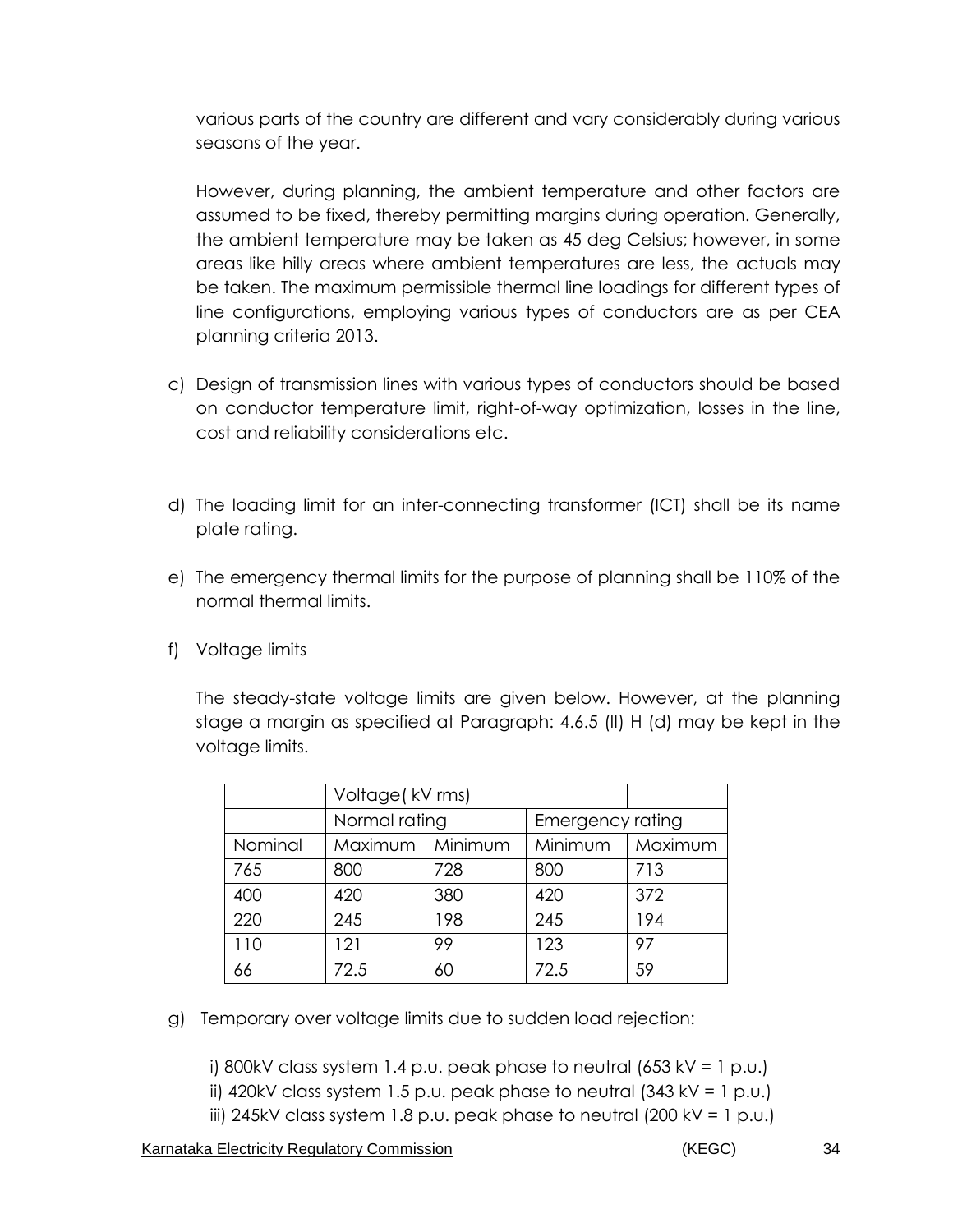- iv) 145kV class system 1.8 p.u. peak phase to neutral  $(118$  kV = 1 p.u.) v) 123kV class system 1.8 p.u. peak phase to neutral (100 kV = 1 p.u.)
- vi) 72.5kV class system 1.9 p.u. peak phase to neutral (59 kV = 1 p.u.)
- h) Switching over voltage limits

i) 800kV class system 1.9 p.u. peak phase to neutral  $(653$  kV = 1 p.u.) ii) 420kV class system 2.5 p.u. peak phase to neutral  $(343 \text{ kV} = 1 \text{ p.u.})$ 

## **iii) Reliability criteria**

- (a) Criteria for system with no contingency ('N-0') the system shall be tested for all the load-generation scenarios as given in this document at Paragraph: 4.6.5 (II) D to F.
- (b) For the planning purpose all the equipments shall remain within their normal thermal loadings and voltage ratings.
- (c) The angular separation between adjacent nodes or substations (buses) shall not exceed 30 degree.

# **iv) Criteria for single contingency ('N-1')**

# **1) Steady-state :**

(a) All the equipments in the transmission system shall remain within their normal thermal and voltage ratings after a disturbance involving loss of any one of the following elements (called single contingency or 'N-1' condition), but without load shedding / rescheduling of generation:

> Outage of a 110 kV or 66 kV single circuit, Outage of a 220kV or 230kV single circuit, Outage of a 400kV single circuit, Outage of a 400kV single circuit with fixed series capacitor (FSC), Outage of an Inter-Connecting Transformer (ICT), Outage of a 765kV single circuit Outage of one pole of HVDC bipole.

(b) The angular separation between adjacent buses under ('N-1') conditions shall not exceed 30 degree.

## **2) Transient-state :**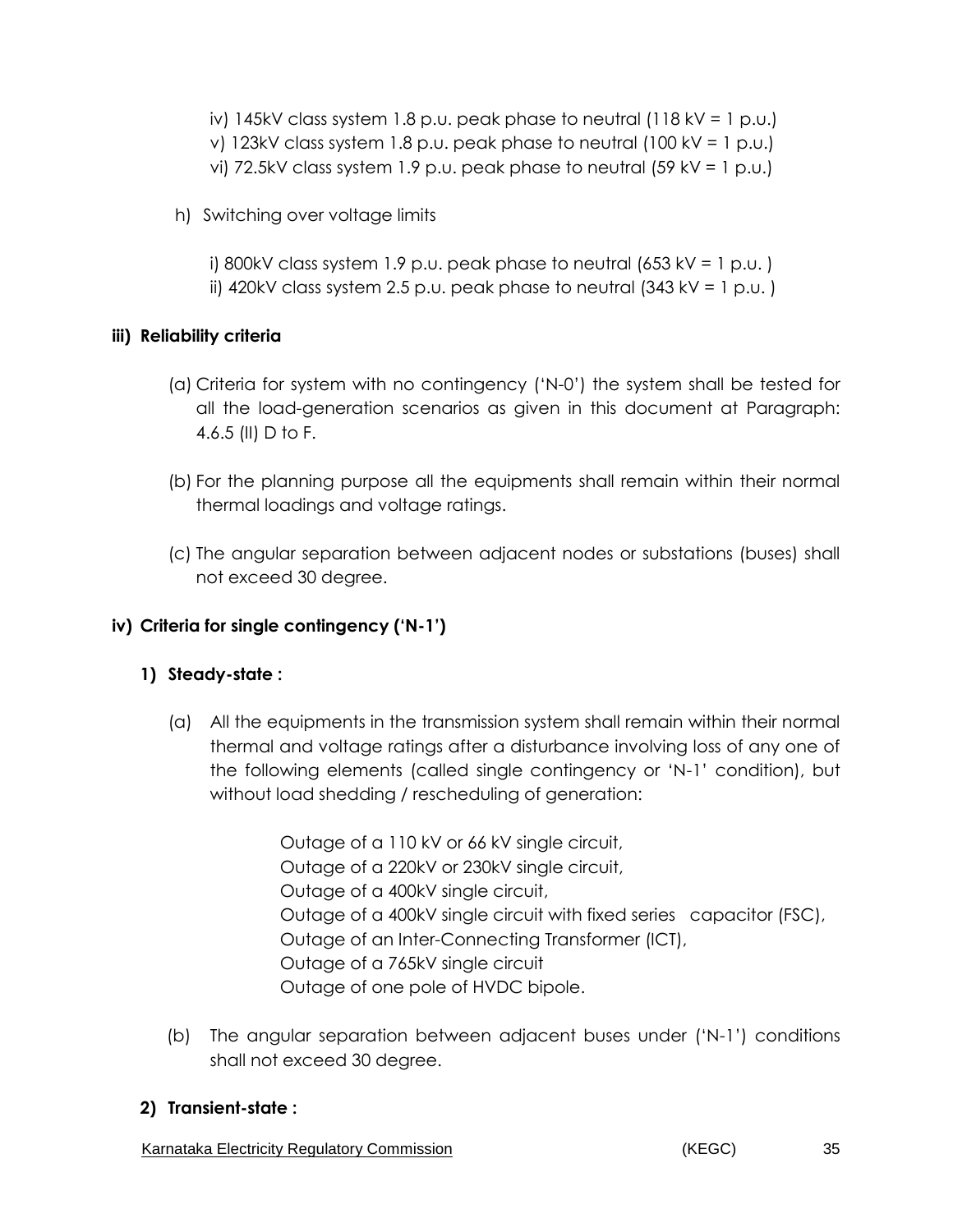Usually, perturbation causes a transient that is oscillatory in nature, but if the system is stable the oscillations will be damped. The system is said to be stable in which synchronous machines, when perturbed, will either return to their original state if there is no change in exchange of power or will acquire new state asymptotically without losing synchronism. The transmission system shall be stable after it is subjected to one of the following disturbances:

- (a) The system shall be able to survive a permanent three phase to ground fault on a 765kV line close to the bus to be cleared in 100 ms.
- (b) The system shall be able to survive a permanent single phase to ground fault on a 765kV line close to the bus. Accordingly, single pole opening (100 ms) of the faulted phase and unsuccessful re-closure (dead time 1 second) followed by 3-pole opening (100 ms) of the faulted line shall be considered.
- (c) The system shall be able to survive a permanent three phase to ground fault on a 400kV line close to the bus to be cleared in 100 ms.
- (d) The system shall be able to survive a permanent single phase to ground fault on a 400kV line close to the bus. Accordingly, single pole opening (100 ms) of the faulted phase and unsuccessful re-closure (dead time 1 second) followed by 3-pole opening (100 ms) of the faulted line shall be considered.
- (e) In case of 220kV / 110 66kV networks, the system shall be able to survive a permanent three phase fault on one circuit, close to a bus, with a fault clearing time of 100 ms (5 cycles) assuming 3-pole opening.
- (f) The system shall be able to survive a fault in HVDC convertor station, resulting in permanent outage of one of the poles of HVDC Bipole.
- (g) Contingency of loss of generation: The system shall remain stable under the contingency of outage of single largest generating unit or a critical generating unit (choice of candidate critical generating unit is left to the transmission planner).

## **3) Criteria for second contingency ('N-1-1')**

Under the scenario where a contingency as defined at Paragraph: 3.5.3 (IV) 1(a) has already happened, the system may be subjected to one of the following subsequent contingencies (called 'N-1-1' condition):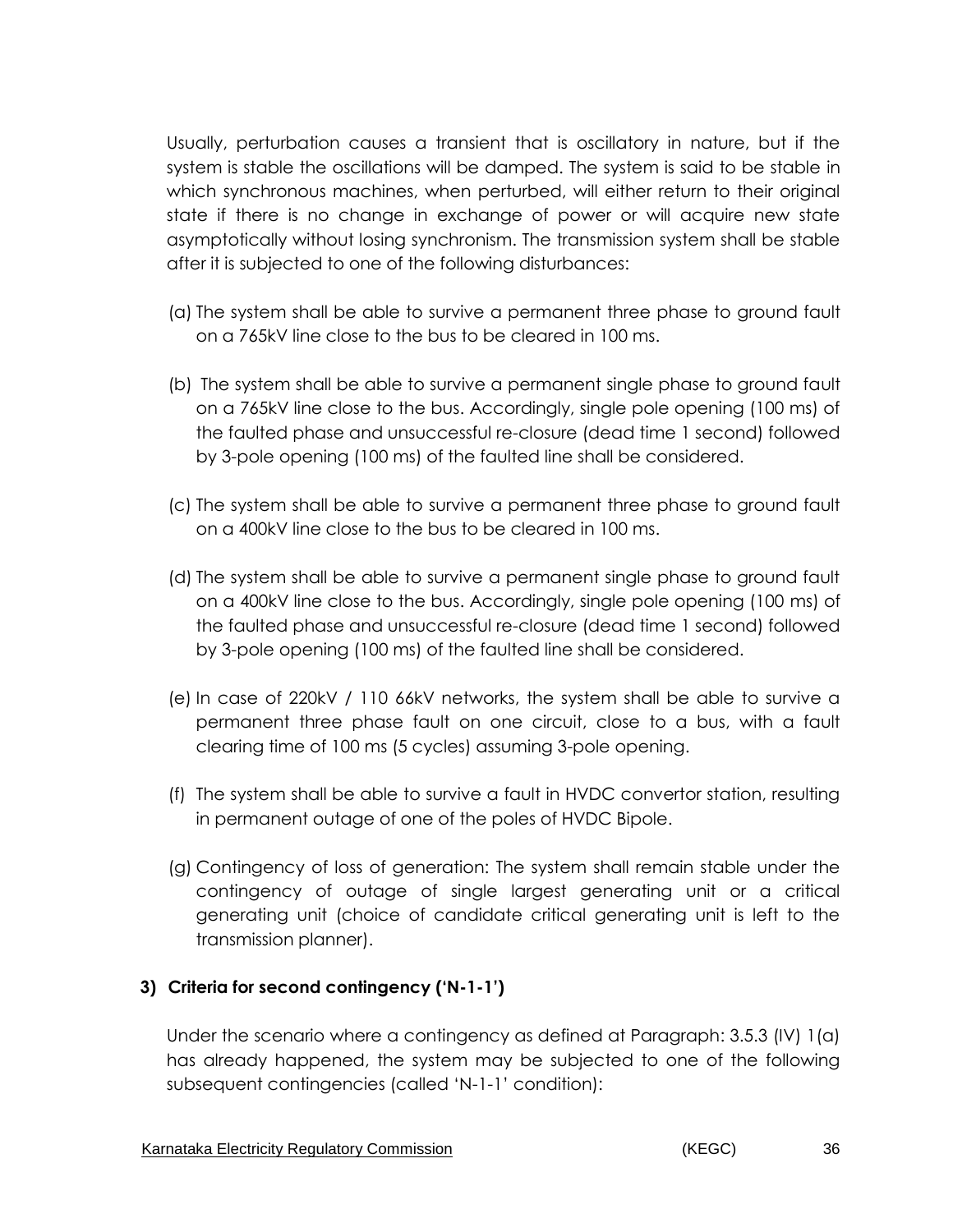- (a) The system shall be able to survive a temporary single phase to ground fault on a 765kV line close to the bus. Accordingly, single pole opening (100 ms) of the faulted phase and successful re-closure (dead time 1 second) shall be considered.
- (b) The system shall be able to survive a permanent single phase to ground fault on a 400kV line close to the bus. Accordingly, single pole opening (100 ms) of the faulted phase and unsuccessful re-closure (dead time 1 second) followed by 3-pole opening (100 ms) of the faulted line shall be considered.
- (c) In case of 220kV / 110 /66 kV networks, the system shall be able to survive a permanent three phase fault on one circuit, close to a bus, with a fault clearing time of100 (5 cycles) assuming 3-pole opening.
- (d) In the 'N-1-1' contingency condition as stated above, if there is a temporary fault, the system shall not lose the second element after clearing of fault but shall successfully survive the disturbance.
- (e) In case of permanent fault, the system shall loose the second element as a result of fault clearing and thereafter, shall asymptotically reach to a new steady state without losing synchronism. In this new state the system parameters (i.e. voltages and line loadings) shall not exceed emergency limits, however, there may be requirement of load shedding/rescheduling of generation so as to bring system parameters within normal limits.

# **4) Criteria for generation radially connected with the grid**

For the transmission system connecting generators or a group of generators radially with the grid, the following criteria shall apply:

- a) The radial system shall meet 'N-1' reliability criteria as given at Paragraph: 4.6.4(iv) 1) & 2) for both the steady-state as well as transient-state.
- b) For subsequent contingency i.e. 'N-1-1' (of Paragraph: 4.6.4 (IV) 3) only temporary fault shall be considered for the radial system.
- c) If the 'N-1-1' contingency is of permanent nature or any disturbance/ contingency cause's disconnection of such generator/group of generators from the main grid, the remaining main grid shall asymptotically reach to a new steady-state without losing synchronism after loss of generation. In this new state the system parameters shall not exceed emergency limits,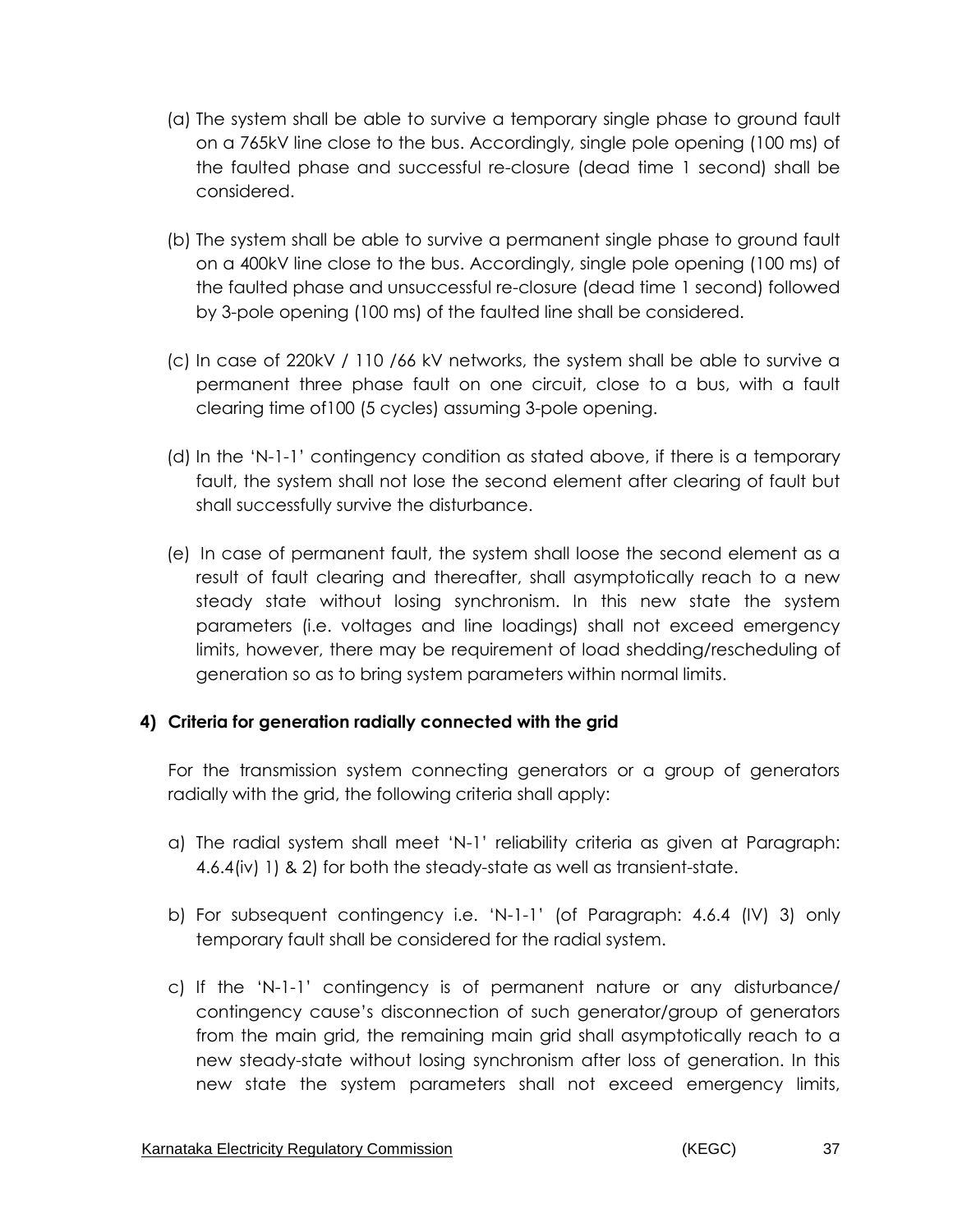however, there may be requirement of load shedding / rescheduling of generation so as to bring system parameters within normal limits.

### **4.6.5 Criteria for simulation and studies**

## **I. System studies for transmission planning**

- a) The system shall be planned based on one or more of the following power system studies, as per requirements:
	- i. Power Flow Studies
	- ii. Short Circuit Studies
	- iii. Stability Studies (including transient stability \*\* and voltage stability)
	- iv. EMTP studies (for switching / dynamic over-voltages, insulation coordination, etc)

(\*\* Note: *The candidate lines, for which stability studies may be carried out, may be selected through results of load flow studies. Choice of candidate lines for transient stability studies are left to transmission planner. Generally, the lines for which the angular difference between its terminal buses is more than 20 degree after contingency of one circuit may be selected for performing stability studies.)*

#### **II. Power system model for simulation studies**

### **A. Consideration of voltage level**

 For the purpose of planning of the Intra-STS System, the transmission network may be modeled down to 66kV level or up to the voltage level which is not in the jurisdiction of DISCOM. The STUs may also consider modeling smaller generating units (below 50MW capacity) if required.

### **B. Time Horizons for transmission planning**

- i. Concept to commissioning for transmission elements generally takes three to five years; about three years for augmentation of capacitors, reactors, transformers etc., and about four to five years for new transmission lines or substations. Therefore, system studies for firming up the transmission plans may be carried out with 3-5 year time horizon.
- ii. Endeavour shall be to prepare base case models corresponding to load generation scenarios for a 5 year time horizon. These models may be tested applying the relevant criteria mentioned in this manual.

### **C. Load - generation scenarios**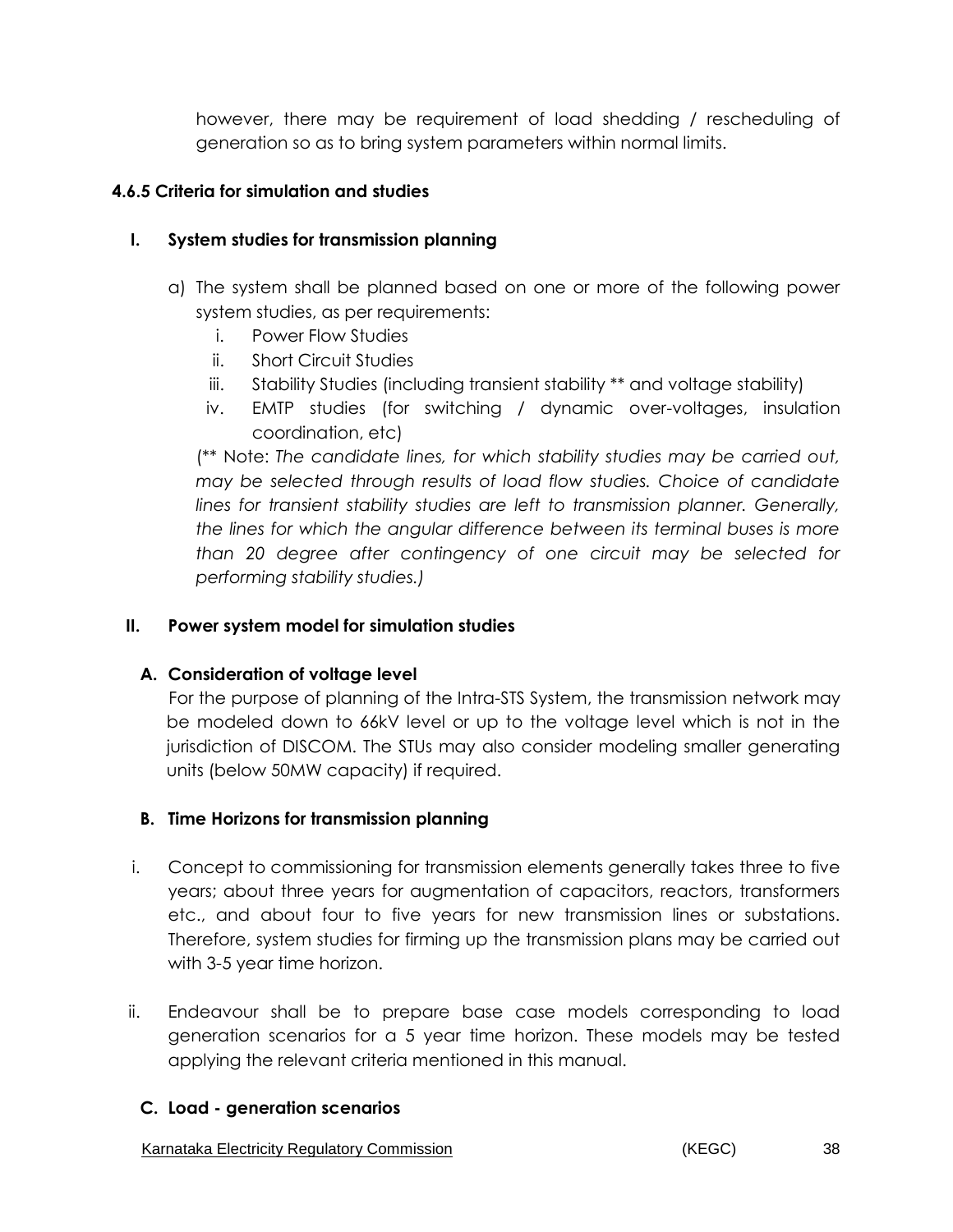i. The load-generation scenarios shall be worked out so as to reflect in a pragmatic manner the typical daily and seasonal variations in load demand and generation availability.

## **D. Load demands**

# **i) Active power (MW)**

- a) The system peak demands (state-wise, regional and national) shall be based on the latest Electric Power Survey (EPS) report of CEA. However, the same may be moderated based on actual load growth of past three (3) years.
- b) The load demands at other periods (seasonal variations and minimum loads) shall be derived based on the annual peak demand and past pattern of load variations. In the absence of such data, the season-wise variation in the load demand may be taken as given below:

|       |                           | Region-wise Demand Factors (%) |           |           |     |            |
|-------|---------------------------|--------------------------------|-----------|-----------|-----|------------|
| SI No | Season/Scenario           | <b>NR</b>                      | <b>WR</b> | <b>SR</b> | ER  | <b>NER</b> |
|       | Summer peak Load (S-PL)   | 100                            | 95        | 98        | 100 | 100        |
| 2     | Summer Light Load (S-LL)  | 70                             | 70        | 70        | 70  | 70         |
| 3     | Monsoon peak Load (M-LL)  | 96                             | 90        | 90        | 95  | 95         |
| 4     | Monsoon Light Load (M-LL) | 70                             | 70        | 70        | 70  | 70         |
| 5     | Winter Peak Load (W-PL)   | 95                             | 100       | 100       | 95  | 95         |
| 6     | Winter Peak Load (W-LL)   | 70                             | 70        | 70        | 70  | 70         |

- c) While doing the simulation, if the peak load figures are more than the peaking availability of generation, the loads may be suitably adjusted substation-wise to match with the availability. Similarly, while doing the simulation, if the peaking availability is more than the peak load, the generation Despatches may be suitably reduced, to the extent possible, such that, the inter-regional power transfers are high.
- d) From practical considerations the load variations over the year shall be considered as under:
	- i. Annual Peak Load
	- ii. Seasonal variation in Peak Loads for Winter, Summer and Monsoon
	- iii. Seasonal Light Load (for Light Load scenario, motor load of pumped storage plants shall be considered)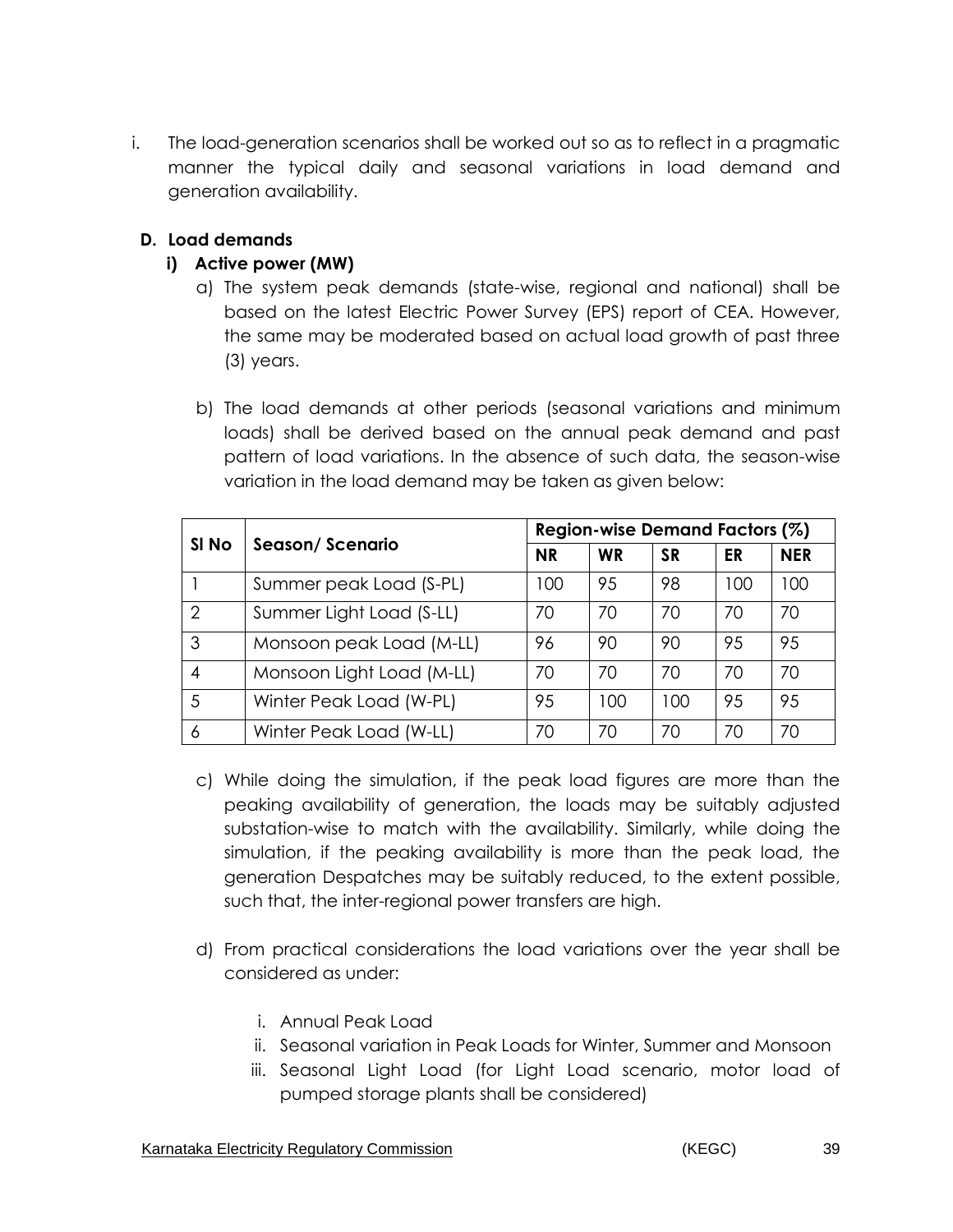e) The sub-station wise annual load data, both MW and MVAr shall be provided by the DISCOMS.

# **ii) Reactive power (MVAr)**

- a) Reactive power plays an important role in EHV transmission system planning and hence forecast of reactive power demand on an area-wise or substation-wise basis is as important as active power forecast. This forecast would obviously require adequate data on the reactive power demands at the different substations as well as the projected plans for reactive power compensation.
- b) For developing optimal In-STS, the DISCOMs must clearly spell out the substation-wise maximum and minimum demand in MW and MVAr on seasonal basis. In the absence of such data the load power factor at 110kV and 66kV voltage levels may be taken as 0.95 lag during peak load condition and 0.98 lag during light load condition. The DISCOMS shall provide adequate reactive compensation to bring power factor as close to unity at 110kV and 66kV voltage levels.

# **E. Generation Despatches and modeling**

- a) For planning of new transmission lines and substations, the peak load scenarios corresponding to summer, monsoon and winter seasons may be studied. Further, the light load scenarios (considering pumping load where pumped storage stations exist) may also be carried out as per requirement.
- b) For evolving transmission systems for integration of wind and solar generation projects, high wind/solar generation injections may also be studied in combination with suitable conventional Despatch scenarios. In such scenarios, the Intra-State generating station of the RES purchasing State may be backed-down so that impact of wind generation on the ISTS grid is minimum. The maximum generation at a wind/solar aggregation level may be calculated using capacity factors as per the norms given in Table below:

| Voltage<br>/Aggregation<br>level | $level \mid 110kV$<br>66kV<br>Individual wind/<br>Solar farm | $\mid$ 220kV | 400kV | State<br>as<br>a<br>Whole |
|----------------------------------|--------------------------------------------------------------|--------------|-------|---------------------------|
| Capacity Factor                  | 80%                                                          | 75%          | 70%   | $60\%$                    |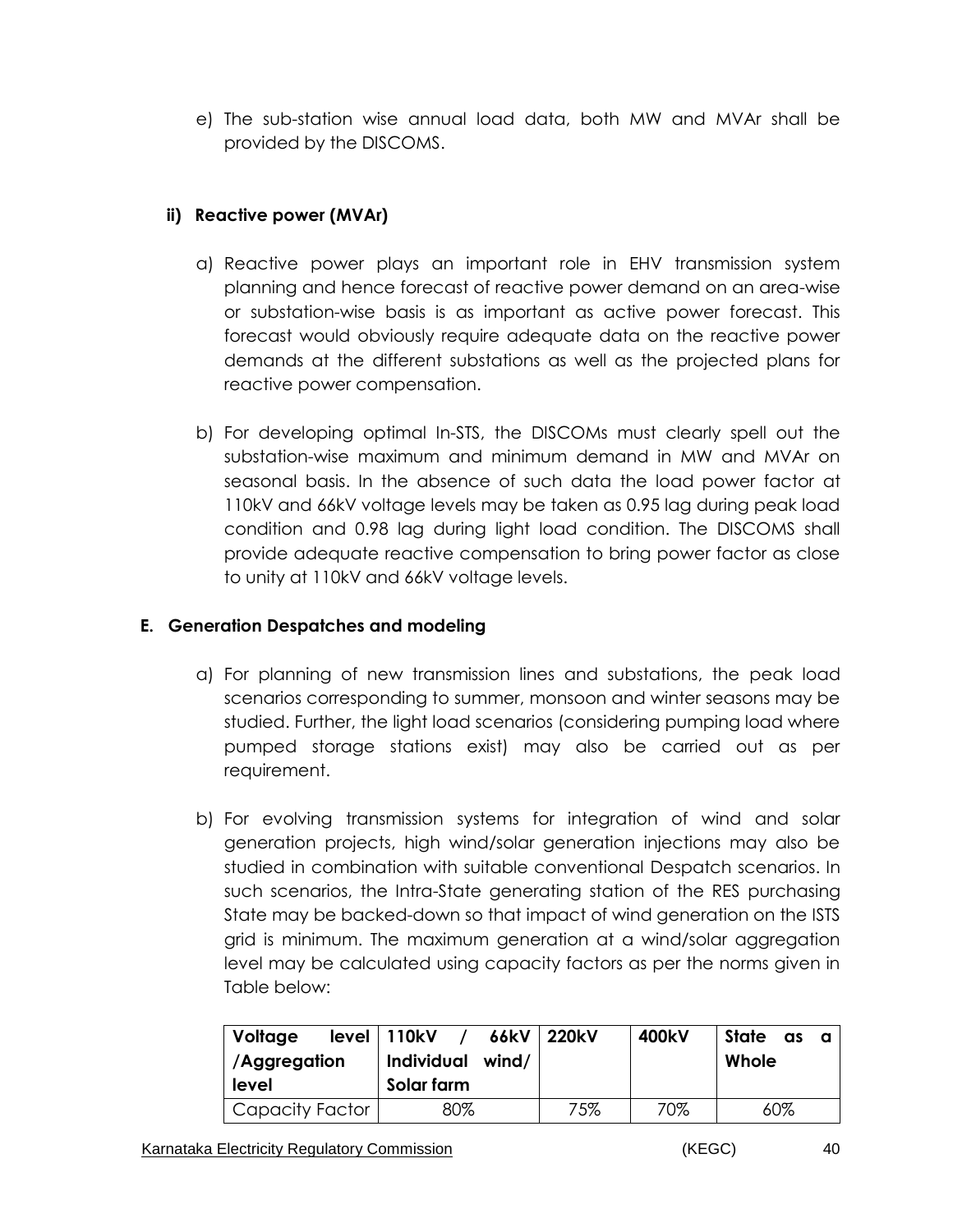| $\sim$ |  |  |  |  |  |  |
|--------|--|--|--|--|--|--|
|--------|--|--|--|--|--|--|

- c) As per the grid code, it is the responsibility of each SLDC to balance its load and generation and stick to the schedule issued by RLDC. Accordingly, it follows that in case of variation in generation from Renewable Energy Source (RES) portfolio, the State should backdown/ ramp-up its conventional (thermal/hydro) generation plants or revise their drawal schedule from ISGS plants and stick to the revised schedule. The Intra-State generating station should be capable of ramping-up/backingdown based on variation in RES generation so that impact of variability in RES on the ISTS grid is minimum.
- d) Further to address the variability of the wind/solar projects, other aspects like reactive compensation, forecasting and establishment of renewable energy control centers may also be planned by STUs.

### **F. Special area Despatches**

- a. Special Despatches corresponding to high agricultural load with low power factor, wherever applicable.
- b. Complete closure of a generating station close to a major load centre.
- c. In case of thermal units (including coal, gas/diesel and nuclear based) the minimum level of output (ex-generation bus, i.e. net of the auxiliary consumption) shall be taken as not less than 70% of the rated installed capacity. If the thermal units are encouraged to run with oil support, they may be modeled to run up to 25% of the rated capacity.
- d. It shall be duty of all the generators to provide technical details such as machine capability curves, generator, exciter, governor, PSS parameters etc., for modeling of their machines for steady-state and transient-state studies, in the format sought by STU.

### **G. Short circuit studies**

a) The short circuit studies shall be carried out using the classical method with flat pre-fault voltages and sub-transient reactance (X"d) of the synchronous machines.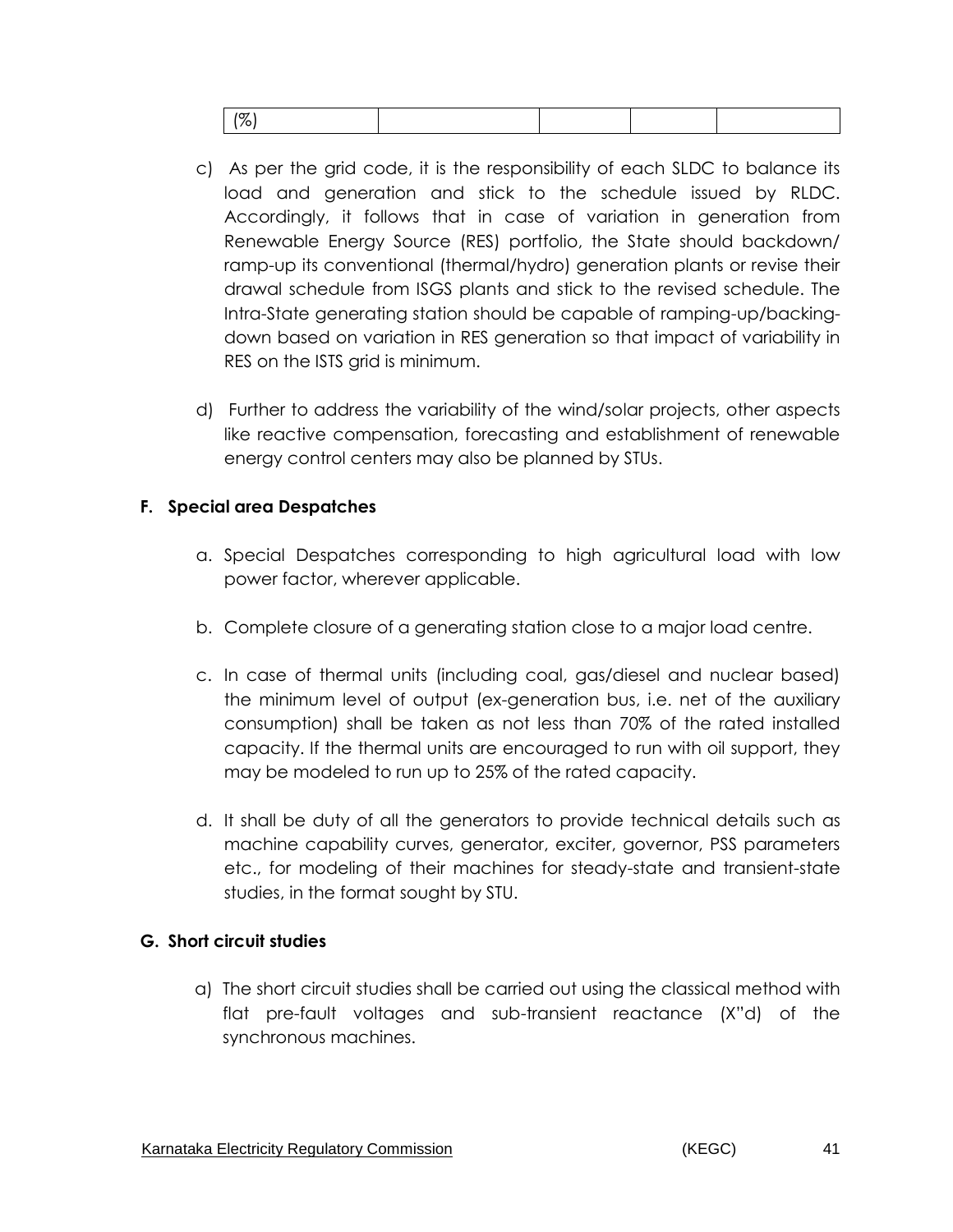- b) MVA of all the generating units in a plant may be considered for determining maximum short-circuit level at various buses in system. This short-circuit level may be considered for substation planning.
- c) Vector group of the transformers shall be considered for doing short circuit studies for asymmetrical faults. Inter-winding reactances in case of three winding transformers shall also be considered. For evaluating the short circuit levels at a generating bus (11kV, 13.8 kV, 21kV etc.), the unit and its generator transformer shall be represented separately.
- d) Short circuit level both for three phase to ground fault and single phase to ground fault shall be calculated.
- e) The short-circuit level in the system varies with operating conditions, it may be low for light load scenario compared with for peak load scenario, as some of the plants may not be on-bar. For getting an understanding of system strength under different load-generation / export-import scenarios, the MVA of only those machines shall be taken which are on bar in that scenario.

# **H. Planning margins**

- a) In a very large interconnected grid, there can be unpredictable power flows in real time due to imbalance in load-generation balance in different pockets of the grid. This may lead to overloading of transmission elements during operation, which cannot be predicted in advance at the planning stage. This can also happen due to delay in commissioning of a few planned transmission elements, delay/ abandoning of planned generation additions or load growth at variance with the estimates. Such uncertainties are unavoidable and hence some margins at the planning stage may help in reducing impact of such uncertainties. However, care needs to be taken to avoid stranded transmission assets. Therefore, at the planning stage following planning margins may be provided:
- b) Against the requirement of Long Term Access sought, the new transmission lines emanating from a power station to the nearest grid point may be planned considering overload capacity of the generating stations in consultation with generators.
- c) The new transmission additions required for system strengthening may be planned keeping a margin of 10% in the thermal loading limits of lines and transformers (refer Paragraph: 4.6.4 (ii) above).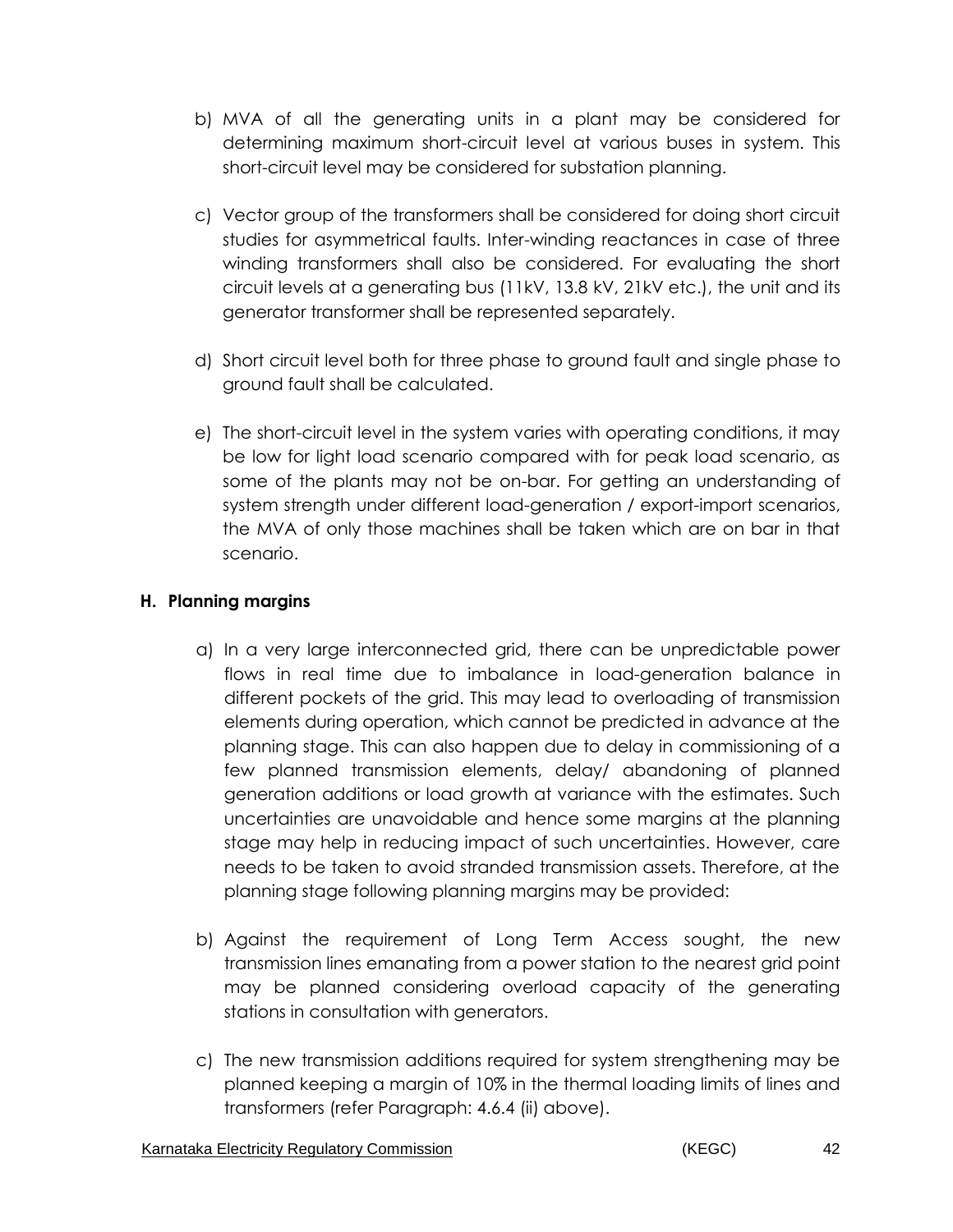d) At the planning stage, a margin of about + 2% may be kept in the voltage limits (as given at Paragraph: 4.6.4 (ii)(f), above) and thus the voltages under load flow studies (for 'N-0' and 'N-1' steady-state conditions only) may be maintained within the limits given below:

| <b>Nominal</b> | Maximum | Minimum |
|----------------|---------|---------|
| 765            | 785     | 745     |
|                | 412     | 388     |
| 220            | 240     | 203     |
| 10             | 19      | 02      |
|                |         |         |

#### **Voltage (kVrms) (after planning margins)**

- e) In planning studies all the transformers may be kept at nominal taps and on Load Tap Changer (OLTC) may not be considered. The effect of the taps should be kept as operational margin.
- f) For the purpose of load flow studies at planning stage, the nuclear generating units shall normally not run at leading power factor. To keep some margin at planning stage, the reactive power limits (Qmax and Qmin) for generator buses may be taken as:

| Type of generating unit                      | Qmax                      | Qmin                         |
|----------------------------------------------|---------------------------|------------------------------|
| Nuclear units                                | $Qmax = 0.50 \times Pmax$ | $Qmin = (-)0.10 \times Pmax$ |
| <b>Thermal Units</b><br>(other than Nuclear) | $Qmax = 0.50 \times Pmax$ | $Qmin = (-0.10 \times Pmax$  |
| Hydro units                                  | $Qmax = 0.40 \times Pmax$ | $Qmin = (-0.20 \times Pmax$  |

Notwithstanding above, during operation, following the instructions of the System Operator, the generating units shall operate at leading power factor as per their respective capability curves.

#### **4.6.6 Additional planning criteria and guidelines**

### **i. Reactive power compensation**

Karnataka Electricity Regulatory Commission **Example 2018** (KEGC) 43 a) Requirement of reactive power compensation like shunt capacitors, shunt reactors (bus reactors or line reactors), static VAr compensators, fixed series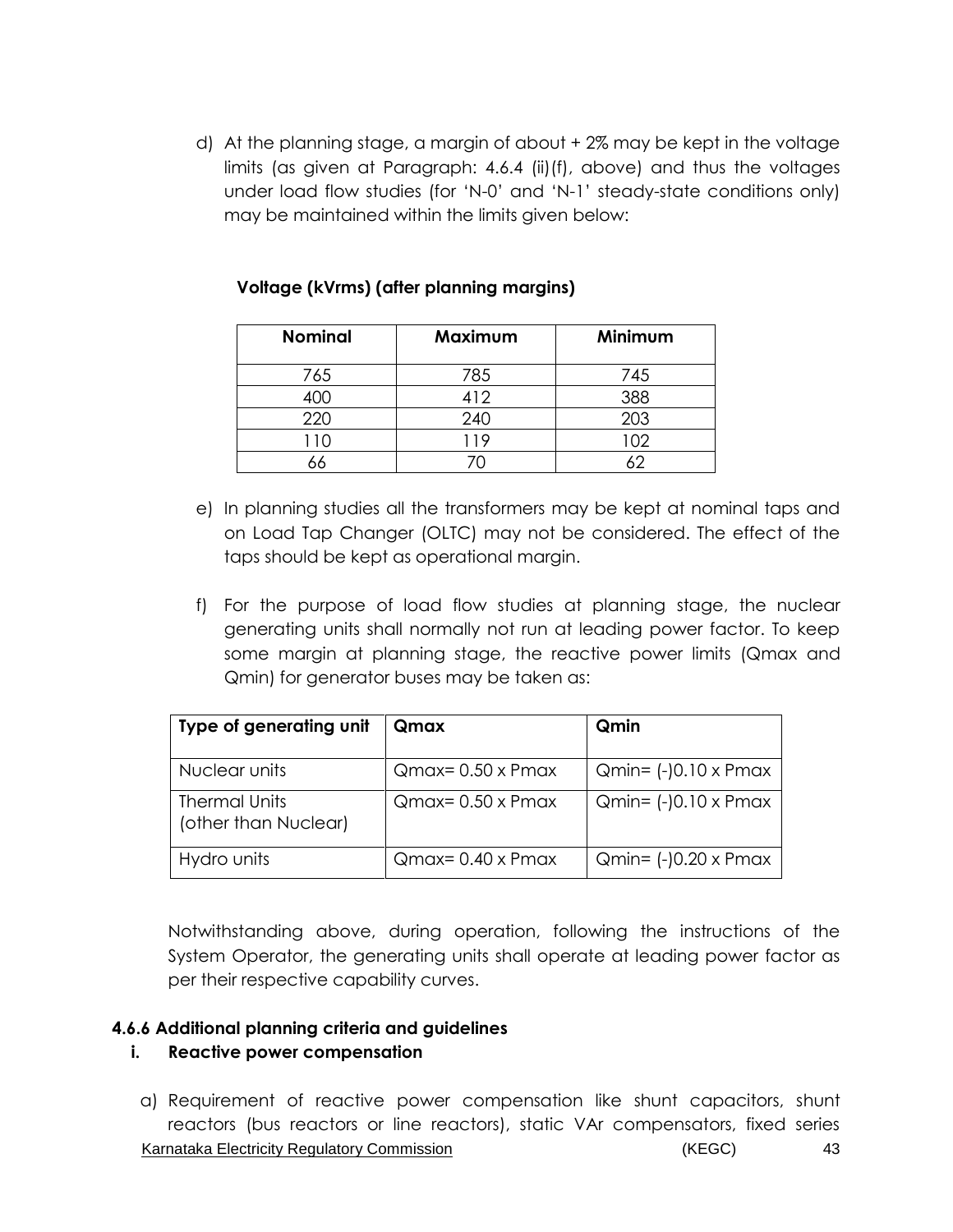capacitor, variable series capacitor (thyristor controlled) or other FACTS devices shall be assessed by appropriate studies.

- b) Shunt capacitors
	- (1) Reactive Compensation shall be provided as far as possible in the low voltage systems with a view to meet the reactive power requirements of load close to the load points, thereby avoiding the need for VAr transfer from high voltage system to the low voltage system.
	- (2) It shall be the responsibility of the respective DISCOMS to bring the load power factor as close to unity as possible by providing shunt capacitors at appropriate places in their system. Reactive power flow through 400/220kV or 220/110(or 66) kV ICTs, shall be minimal. Wherever voltage on HV side of such an ICT is less than 0.975 pu no reactive power shall flow down through the ICT. Similarly, wherever voltage on HV side of the ICT is more than 1.025 pu no reactive power shall flow up through the ICT. These criteria shall apply under the 'N-0' conditions.

# c) **Shunt reactors**

(1) Switchable bus reactors shall be provided at EHV substations for controlling voltages within the limits (defined in the Paragraph: 4.6.4(ii)(f) without resorting to switching-off of lines. The bus reactors may also be provided at generation switchyards to supplement reactive capability of generators. The size of reactors should be such that under steady state condition, switching on and off of the reactors shall not cause a voltage change exceeding 5%. The standard sizes (MVAr) of reactors are:

| <b>Voltage Level</b> | Standard sizes of reactors (in MVAr) |
|----------------------|--------------------------------------|
| 400kV (3-ph units)   | 50, 63, 80 and 125 (rated at 420kV)  |
| 765kV (1-ph units)   | 80 and 110 (rated at 800kV)          |

Fixed line reactors may be provided to control power frequency temporary over-voltage (TOV) after all voltage regulation action has taken place within the limits as defined in Paragraph: 4.6.4 (ii)(g) under all probable operating conditions.

(2) Line reactors (switchable/ controlled/ fixed) may be provided if it is not possible to charge EHV line without exceeding the maximum voltage limits given in Paragraph: 4.6.4 (ii)(f). The possibility of reducing pre-charging voltage of the charging end shall also be considered in the context of establishing the need for reactors.

Karnataka Electricity Regulatory Commission **Example 2018** (KEGC) 44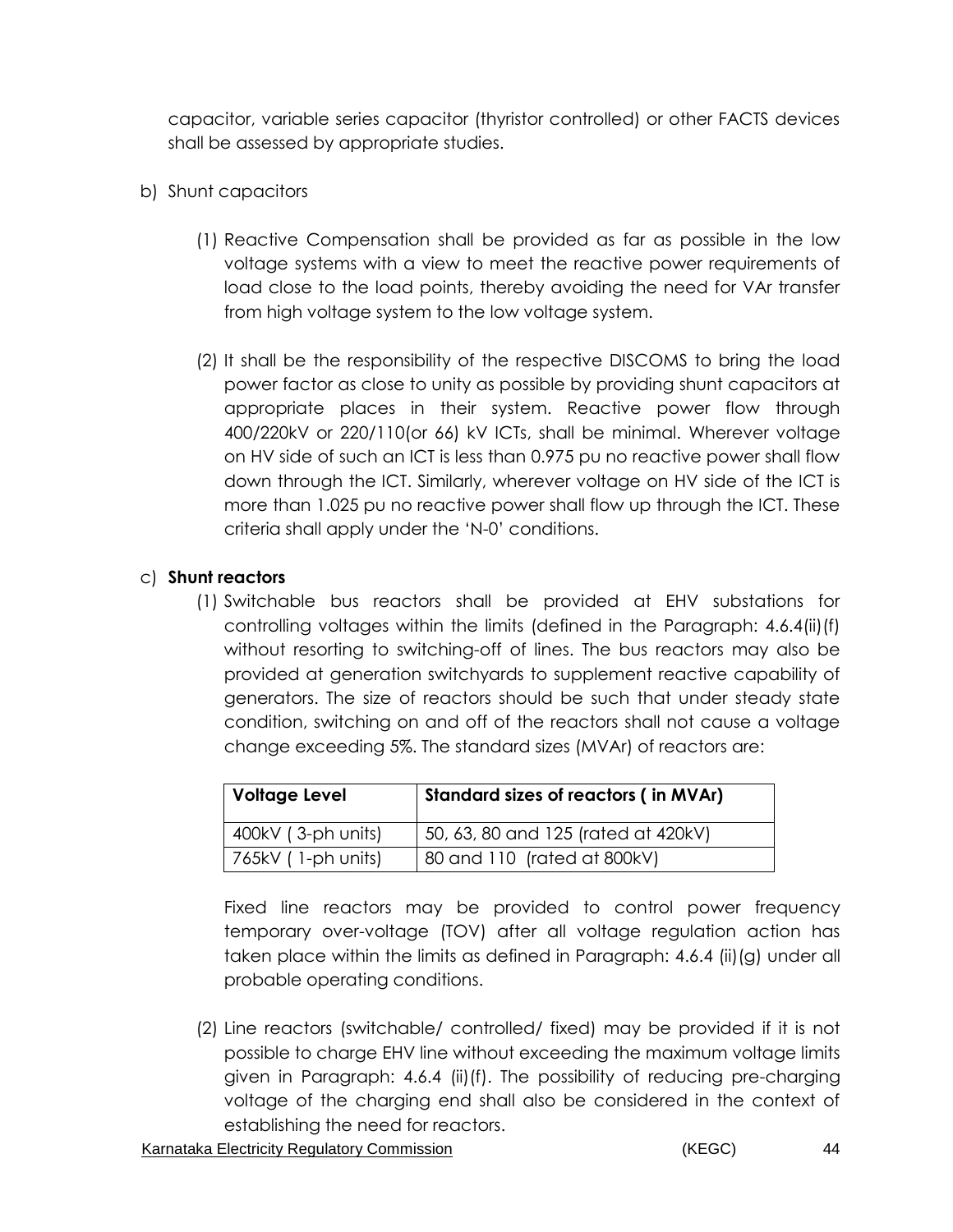(3) Guideline for switchable line reactors: The line reactors may be planned as switchable wherever the voltage limits, without the reactor(s), remain within limits specified for TOV conditions given at Paragraph: 4.6.4 (ii)(g).

### d) **Static VAr compensation (SVC)**

Static VAr Compensation (SVC) shall be provided where found necessary to damp the power swings and provide the system stability under conditions defined in the Paragraph: 4.6.4(iii) on 'Reliability Criteria'. The dynamic range of static compensators shall not be utilized under steady state operating condition as far as possible.

## **4.6.7 Substation planning criteria**

- (1) The requirements in respect of EHV sub-stations in a system such as the total load to be catered by the sub-station of a particular voltage level, its MVA capacity, number of feeders permissible etc. are important to the planners so as to provide an idea to them about the time for going in for the adoption of next higher voltage level sub-station and also the number of substations required for meeting a particular quantum of load. Keeping these in view the following criteria have been laid down for planning an EHV substation:
- (2) The maximum short-circuit level on any new substation bus should not exceed 80% of the rated short circuit capacity of the substation. The 20% margin is intended to take care of the increase in short-circuit levels as the system grows. The rated breaking current capability of switchgear at different voltage levels may be taken as given below:

| <b>Voltage Level</b> | <b>Rated Breaking capacity</b> |
|----------------------|--------------------------------|
| 66 kV                | 25kA/31.5kA                    |
| 110 kV               | 25kA/31.5kA                    |
| 220 kV               | 31.5 kA/40kA                   |
| 400 kV               | 50kA/63kA                      |
| 765 kV               | 40kA/50kA                      |

Measures such as splitting of bus, series reactor, or any new technology may also be adopted to limit the short circuit levels at existing substations wherever they are likely to cross the designed limits *without sacrificing the operational flexibility and grid security.*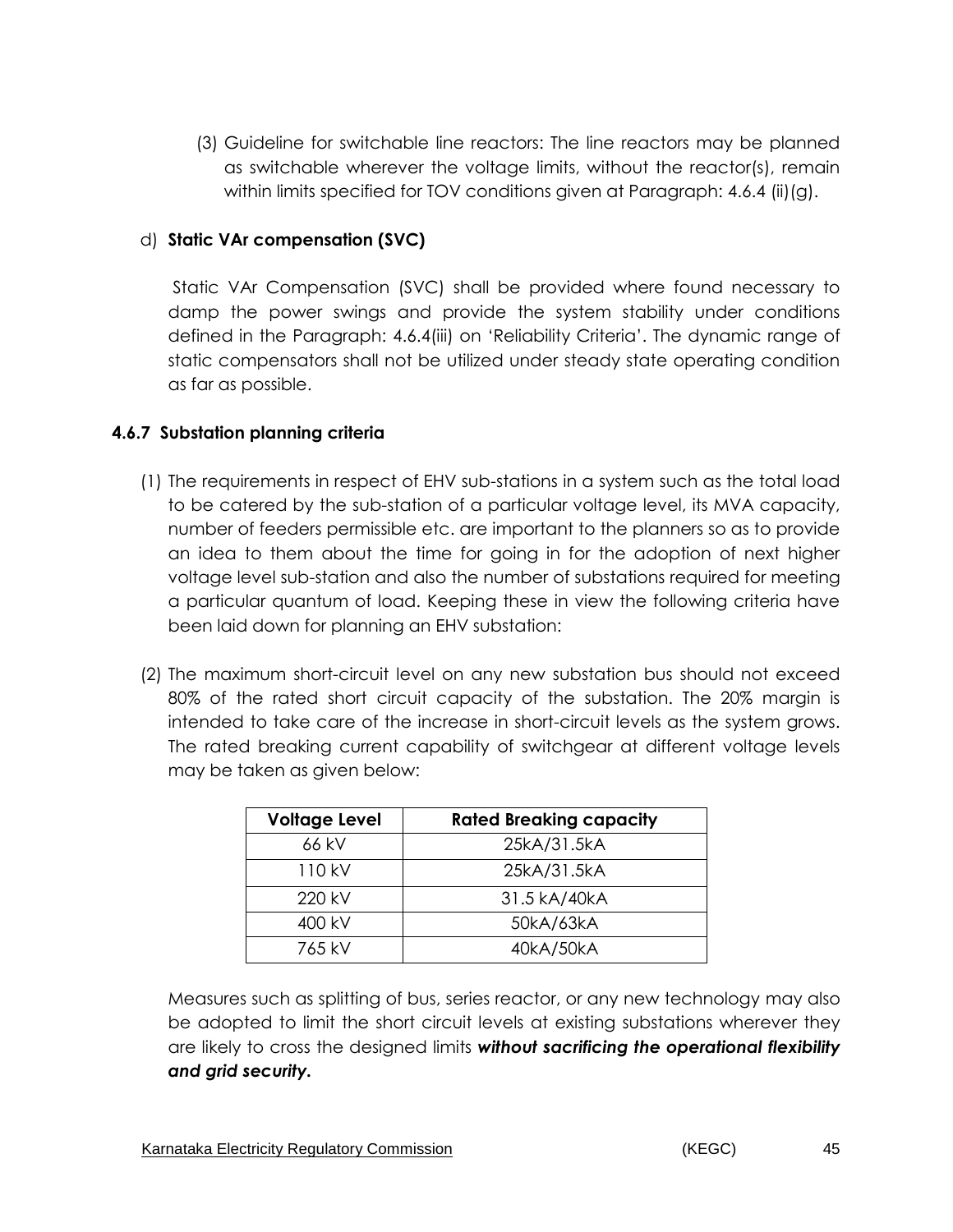- (3) Rating of the various substation equipments shall be such that they do not limit the loading limits of connected transmission lines.
- (4) Effort should be to explore possibility of planning a new substation instead of adding transformer capacity at an existing substation when the capacity of the existing sub-station has reached as given in column (B) in the following table. The capacity of any single sub-station at different voltage levels shall not normally exceed as given in column (C) in the following table:

|                   | <b>Transformer Capacity</b>  |                             |  |  |
|-------------------|------------------------------|-----------------------------|--|--|
| Voltage Level (A) | <b>Existing capacity (B)</b> | <b>Maximum Capacity (C)</b> |  |  |
| 765 kV            | 6000 MVA                     | 9000 MVA                    |  |  |
| 400 kV            | 1260 MVA                     | 2000 MVA                    |  |  |
| 220 kV            | 320 MVA                      | 500 MVA                     |  |  |
| 110 kV            | 150 MVA                      | <b>250 MVA</b>              |  |  |
| 66kV              | <b>85 MVA</b>                | 120 MVA                     |  |  |

- (5) While augmenting the transformation capacity at an existing substation or planning a new substation the fault level of the substation shall also be kept in view. If the fault level is low the voltage stability studies shall be carried out.
- (6) Size and number of interconnecting transformers (ICTs) shall be planned in such a way that the outage of any single unit would not over load the remaining ICT(s) or the underlying system.
- (7) A stuck breaker condition shall not cause disruption of more than four feeders for the 220kV system and two feeders for the 400kV system and 765kV system.

**Note** – In order to meet this requirement it is recommended that the following bus switching scheme may be adopted for both AIS and GIS and also for the generation switchyards:

220kV – 'Double Main' or 'Double Main & Transfer' scheme with a maximum of eight (8) feeders in one section

400kV and 765kV – 'One and half breaker' scheme

### **4.6.8 Additional criteria for wind and solar projects**

(1) The capacity factor for the purpose of maximum injection to plan the evacuation system, both for immediate connectivity with the In-STS and for onward transmission requirement, may taken as given below:

Karnataka Electricity Regulatory Commission **Accord Contract Contract Contract Contract Contract Contract Contract Contract Contract Contract Contract Contract Contract Contract Contract Contract Contract Contract Contract**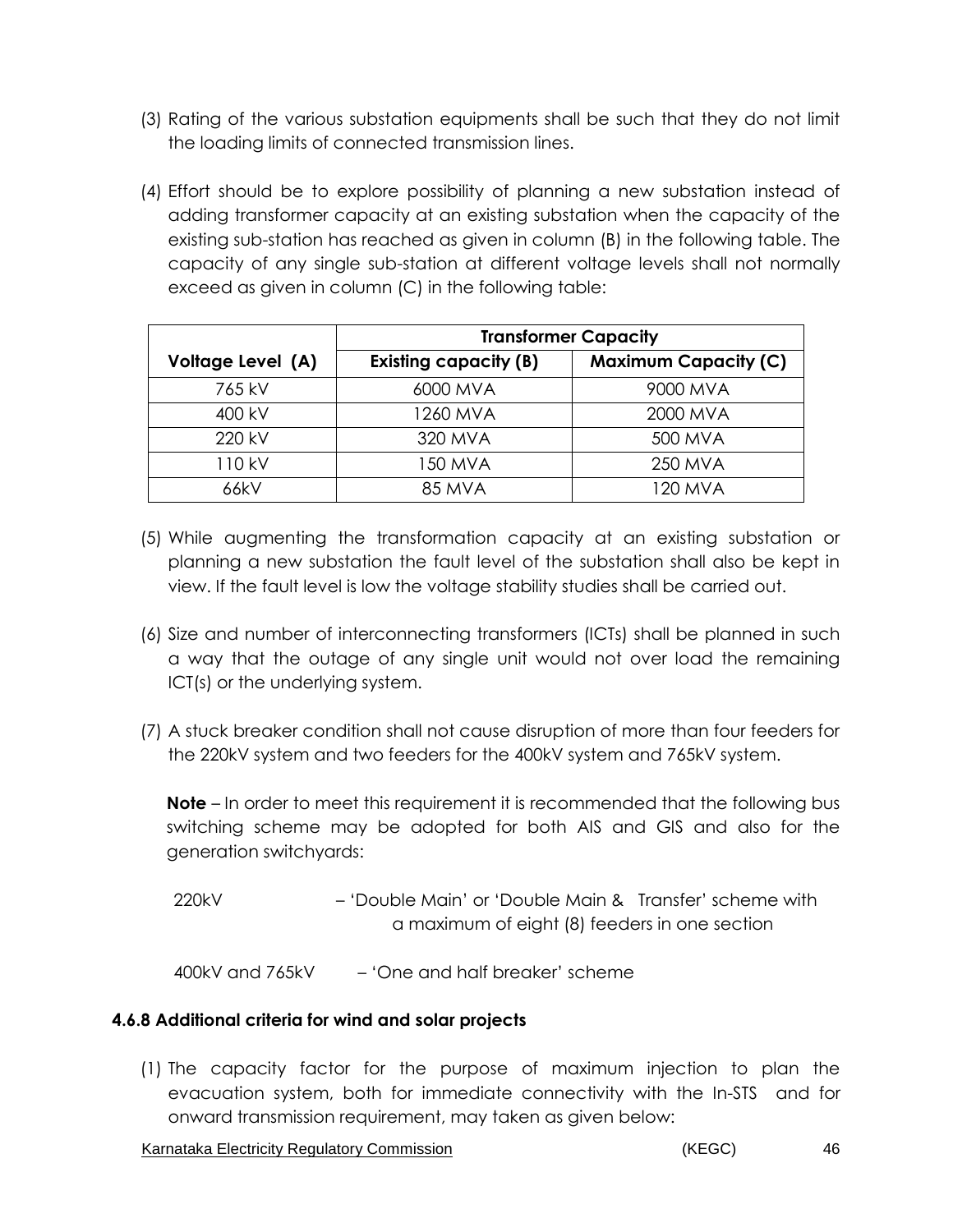| Voltage<br><b>Aggregation level</b> | level/   110kV/66kV /Individual   220kV<br>wind /Solar farm |     | 400kV | State as a<br>whole |
|-------------------------------------|-------------------------------------------------------------|-----|-------|---------------------|
| Capacity Factor (%)                 | 80%                                                         | 75% | 70%   | $60\%$              |

- (2) The 'N-1' criteria may not be applied to the immediate connectivity of wind/solar farms with the In-STS grid i.e. the line connecting the farm to the grid and the step-up transformers at the grid station.
- (3) As the generation of energy at a wind farm is possible only with the prevalence of wind, the thermal line loading limit of the lines connecting the wind machine(s)/farm to the nearest grid point may be assessed considering 12 km/hour wind speed.
- (4) The wind and solar farms shall maintain a power factor of 0.98 (absorbing) at their grid inter-connection point for all Despatch scenarios by providing adequate reactive compensation and the same shall be assumed for system studies.

### **4.6.9 Guidelines for Planning HVDC Transmission System**

- (1) The option of HVDC bipole may be considered for transmitting bulk power over long distance based on techno economic criteria. HVDC transmission may also be considered in the transmission corridors that have AC lines carrying heavy power flows (total more than 5000 MW) to control and supplement the AC transmission network.
- (2)The ratio of fault level in MVA at any of the convertor station (for conventional current source type), to the power flow on the HVDC bipole shall not be less than 3.0 under any of the load-generation scenarios given under Paragraph:4.6.5 (ii) (C) to (F) and contingencies given at Paragraph: 4.6.4(iv), above.

Further, in areas where multiple HVDC bipoles are feeding power (multi in feed), the appropriate studies be carried at planning stage so as to avoid commutation failure.

### **4.6.10 Guidelines for voltage stability**

(1) Voltage Stability Studies: These studies may be carried out using load flow analysis to arrive at the knee point of Q-V curve which represents the horizontal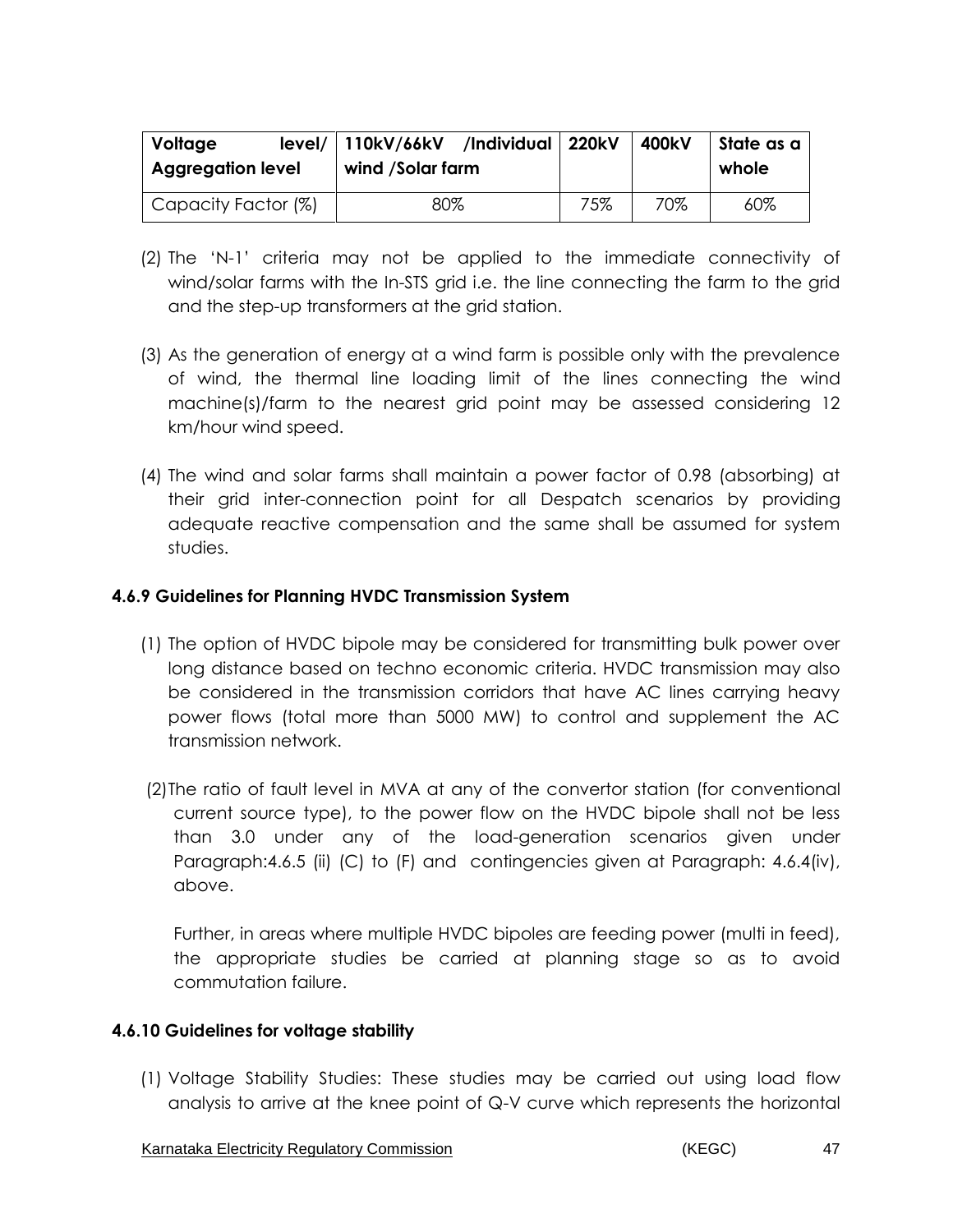'distance' of the knee point to the zero-MVAr vertical axis measured in MVAr is, therefore, an indicator of the proximity to the voltage collapse.

(2) Each bus shall operate above Knee Point of Q-V curve under all normal as well as the contingency conditions as discussed above. The system shall have adequate margins in terms of voltage stability.

### **4.7 Planning Data**

 Under this Planning Code, the State Generating Companies / IPPs / licensees are to supply data in accordance with the detailed procedures mentioned in the Karnataka Electricity Regulatory Commission (Terms and conditions for Open Access) Regulations, 2004 as amended from time to time.

# **SECTION– 5**

### **Grid Connectivity**

### **5.1 Introduction**

All Users connected to, or seeking connection to In-STS shall comply with Central Electricity Authority (Technical Standards for connectivity to the Grid) Regulations, 2007 which specifies the minimum technical and design criteria and Karnataka Electricity Regulatory Commission (Terms and conditions for Open Access) Regulations, 2004 as amended from time to time.

### **5.2 Objective**

The objective of the Gird Connectivity is as given below:

- a) To ensure the safe operation, integrity and reliability of the grid.
- b) That the basic rules for connectivity are complied with in order to treat all users in a non-discriminatory manner.
- c) Any new or modified connections, when established, shall neither suffer unacceptable effects due to its connectivity to the In-STS nor impose unacceptable effects on the system of any other connected User or Transmission Licensee and Distribution Licensees.
- d) To make aware in advance the procedures for connectivity to In-STS and also the standards and condition of his system to be integrated to the grid to any person seeking a new connectivity to the grid.

Karnataka Electricity Regulatory Commission **Example 2018** (KEGC) 48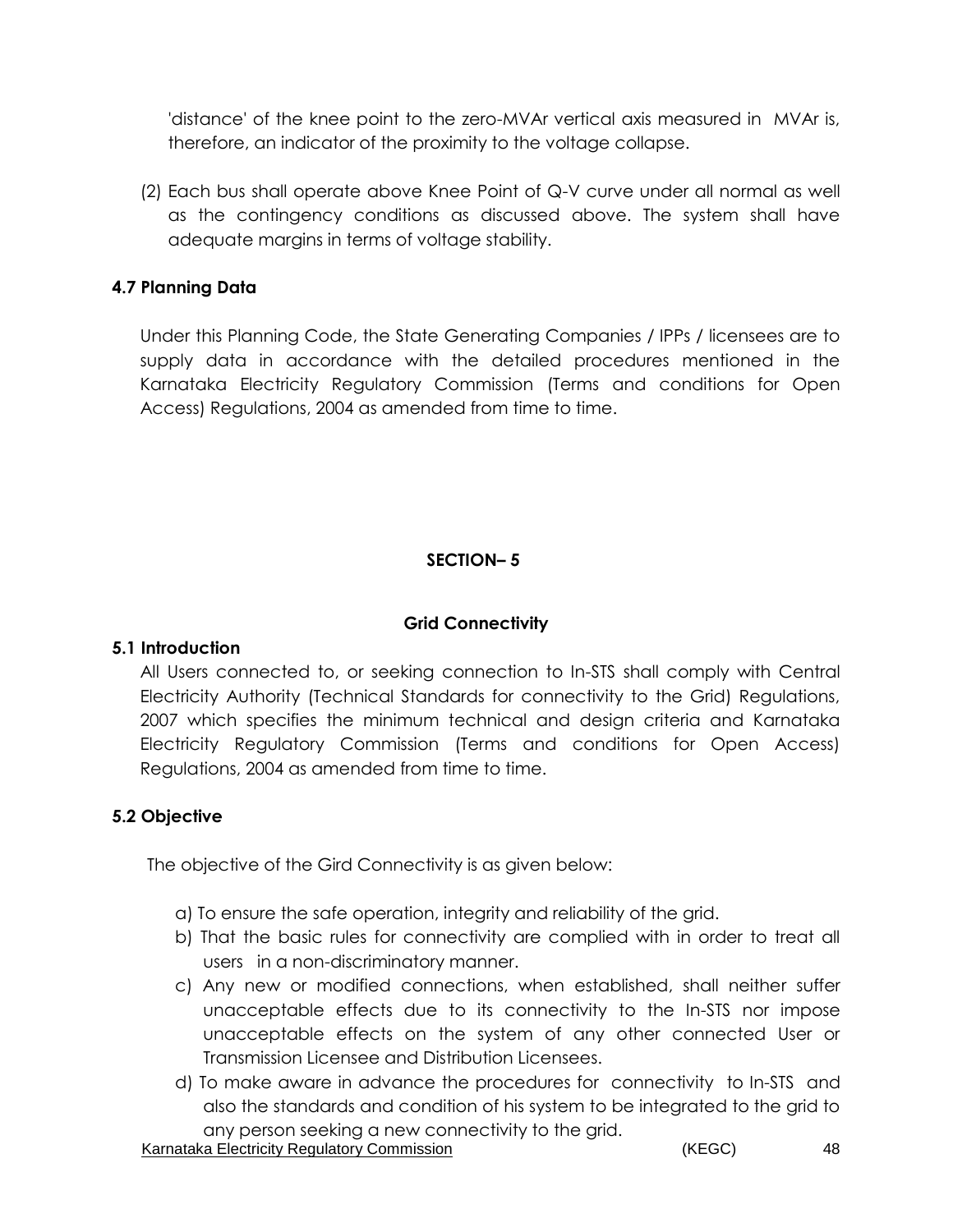# **5.3 Scope**

The connectivity criteria *is a*pplicable to All Users connected to or seeking connection to the InSTS, All such entities shall abide by the CEA (Technical Standards for connectivity to the Grid) Regulations, 2007, in order to ensure that the integrated grid is not adversely affected.

### **5.4 Procedure for connection**

A User seeking to establish new or modified arrangement of connection to or for use of In-STS, shall submit an application on standard format to STU in case the connection is sought to intra State transmission system and respective ESCOM in case the connection is sought at distribution system.

The STU shall process the application for grant of connectivity in accordance with these regulations

### **5.5 Connection Agreement**

- 1. A connection agreement, or the offer for a connection agreement shall include (but not limited) within its terms and conditions the following:
	- (i) A condition requiring both agencies to comply with the Grid Code.
	- (ii) Details of connection technical requirements and commercial arrangements
	- (iii) Details of any capital related payments arising from necessary reinforcement or extension of the system, data communication, RTU etc and demarcation of the same between the concerned parties.
	- (iv) A Site Responsibility Schedule (Annexure-I).
	- (v) General Philosophy, Guidelines etc on protection and telemetry

The Connection agreement with above terms and conditions shall be signed by the applicant in accordance with the Karnataka Electricity Regulatory Commission (Terms and conditions of Open Access) Regulations, 2004 as amended from time to time.

2. Model Connection agreement**:** 

This shall be prepared by STU and submitted to the Commission for approval.

#### **5.6 Site responsibility schedule**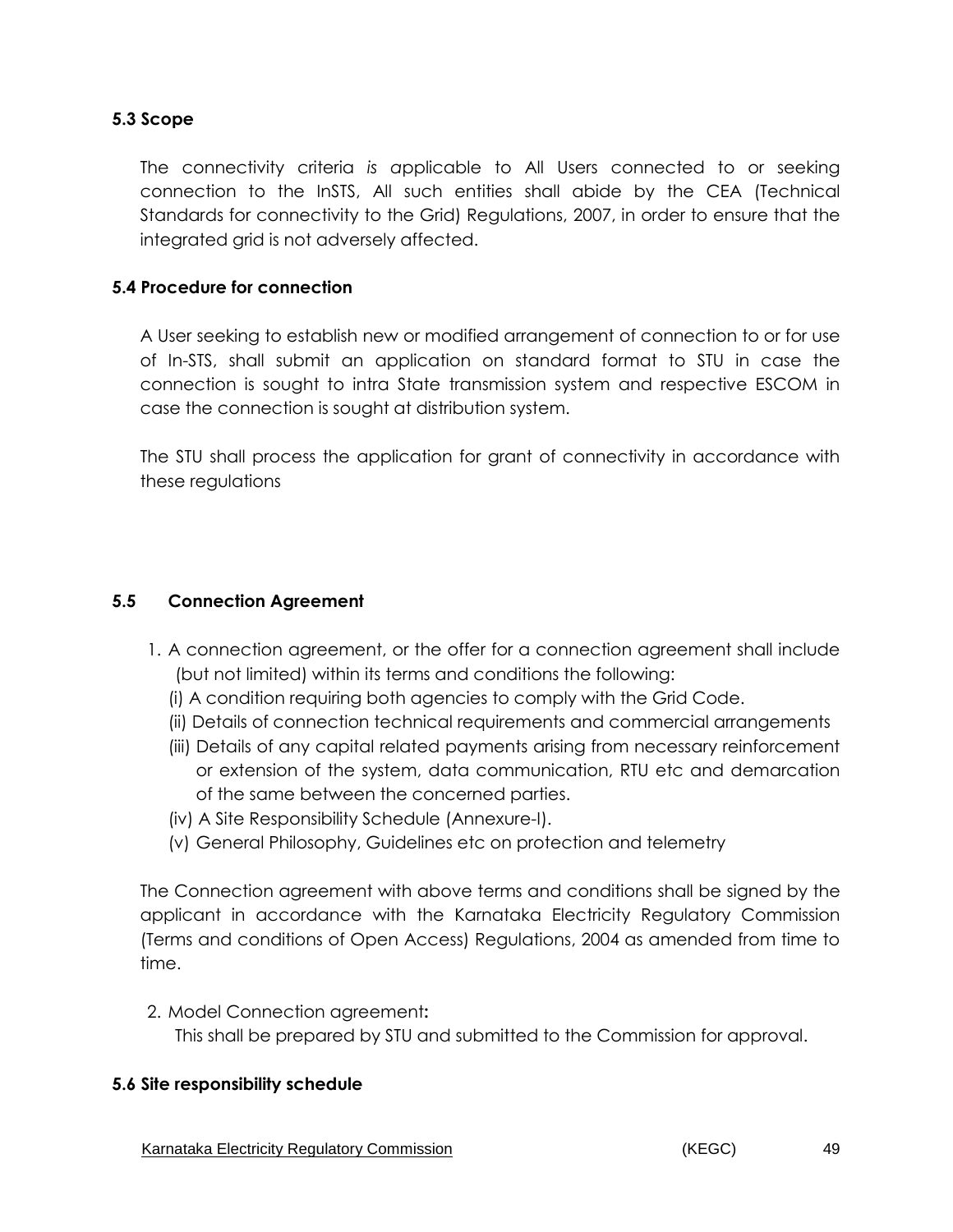- 1. For every connection to the State Transmission System for which a connection agreement is required, STU shall prepare a schedule of equipment with information supplied by the respective Users. This schedule, called 'Site Responsibility Schedule shall indicate the following for each item of equipment installed at the connection site.
	- i. Ownership of the equipment
	- ii. Responsibility for control of equipment
	- iii. Responsibility for maintenance of equipment
	- iv. Responsibility for operation of equipment
	- v. Responsibility for all matters relating to safety of persons and site.
	- vi. Management of the site.
- 2. The format to be used in the preparation of Site Responsibility Schedule is given in Annexure-I

# **5.7 System Performance**

1. All equipment connected to the State Transmission System shall be of such design and construction that enable STU to meet the requirement of standards of performance to meet the grid standard.

2. Installation of all electrical equipment shall comply with Rules which are in force for the time being and will be replaced by new rules made under Electricity Act, 2003.

3. For every new / modified connection sought the STU shall specify the connection point, technical requirements and the voltage to be used, along with metering, telemetering and protection requirements as specified in the Metering Code and Protection Code.

4. Insulation coordination of the User's equipment shall conform to the applicable values as specified by STU from time to time out of those applicable as per Indian Standards / Code of Practices. Rupturing capacity of the switch gear shall not be less than that specified by STU from time to time.

5. Protection schemes and metering schemes shall be as detailed in the Protection Code and Metering Code.

# **5.8 State Grid Connection Points / Interface points**

# 1. **State Generating Stations**

- (i) Voltage may be 400/220/110/66/33 kV or as agreed with STU.
- (ii) Unless specifically agreed with STU, the Connection point with generating station shall be the terminal isolator provided just before the outgoing gantry of the feeders.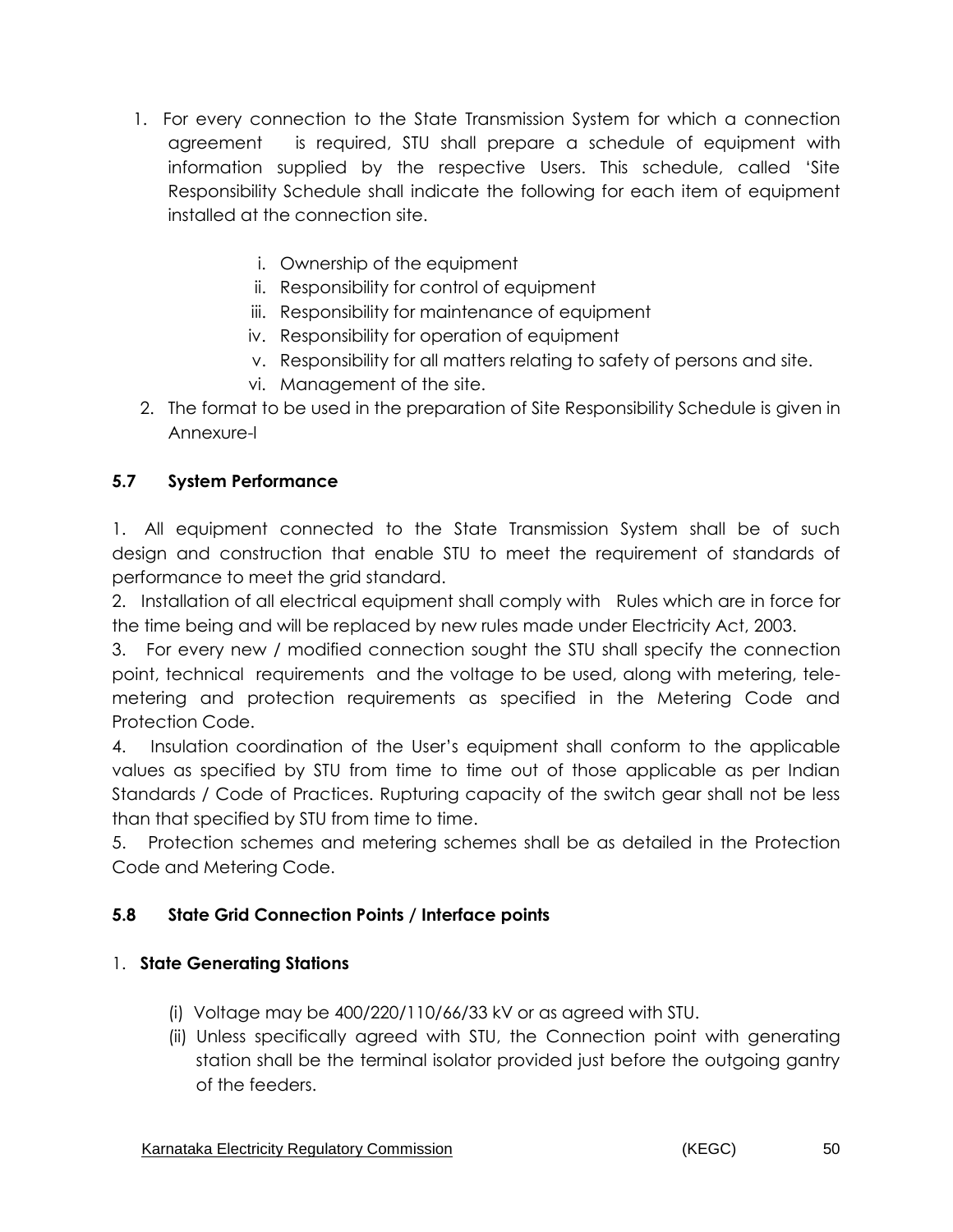- (iii) SGS shall operate and maintain all terminals, communication and protection equipments provided within the generating station.
- (iv) The provisions for the metering between generating station and STU system shall be as per the Metering Code.
- (v) Respective Users shall maintain their equipments from the outgoing feeders' gantry onwards emanating from generating station
- (vi) All entities embedded within the State Grid system and interfacing the intra state transmission system shall provide adequate and reliable communication facility so that SLDC is able to record in its SCADA system the MW/ MVAR flows, bus voltages at all the interface points with the intra-state system.

## 2. **Distribution Licensee**

- (i) Voltage may be LV side of power transformer i.e. 33 kV or 11 kV or as agreed with STU. For EHV consumers directly connected to transmission system, voltage may be 400kV /220 kV/ 110 kV/66kV
- (ii) Unless specifically agreed with Distribution Licensee, the Connection point with STU shall be the terminal isolator provided just before the outgoing gantry of the feeder to Distribution Licensee or individual EHV consumer as the case may be, from STU sub-station
- STU shall operate and maintain all terminals, communication and protection equipments provided within its sub-station. The provisions for the metering between STU and Distribution Licensee systems shall be as per the Metering Code. Respective Users shall maintain their equipment beyond the outgoing gantry of feeders emanating from STU sub-station onwards.
- 3. Southern Regional Transmission System

The Connection, protection scheme, metering scheme and the voltage shall be in accordance with the provisions of IEGC.

4. Independent Power Producers (IPPs), Captive Power Plants (CPPs), Extra High Voltage (EHV) Consumers and Open Access Customers

(i) Voltage may be 400/220/110/66 kV or as agreed with STU.

(ii) When IPPs, CPPs, EHV Consumers or the Open Access Customers own substations, the Connection point shall be the terminal isolator provided just before the gantry of outgoing/incoming feeder in their premises.

# **5.9 Important Technical Requirements for Connectivity to the Grid**

### **5.9.1 Reactive Power Compensation**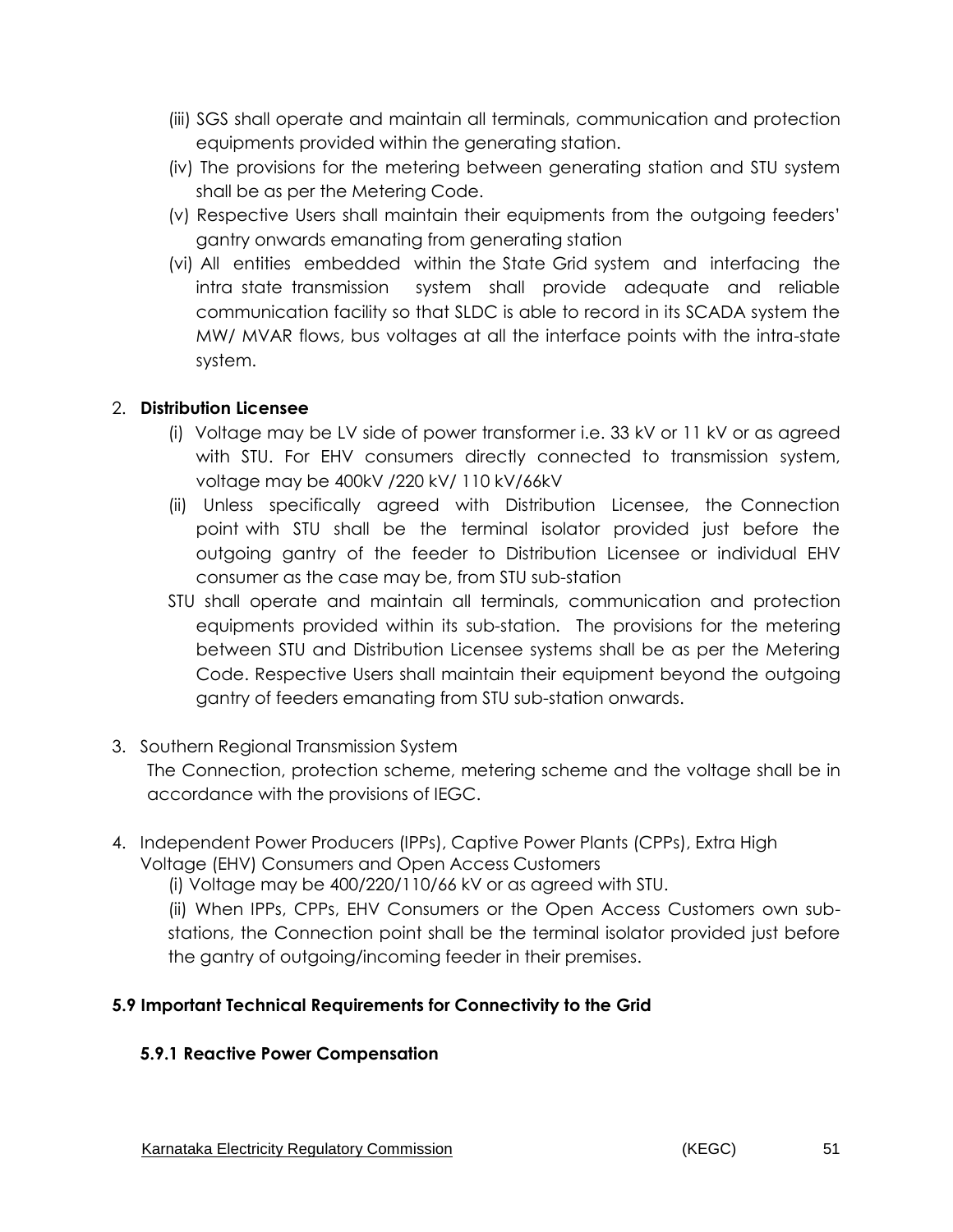- a) Reactive Power compensation and/or other facilities shall be provided by Users connected to In-STS avoiding the need for exchange of Reactive Power to/from In-STS and to maintain In-STS voltage within the specified range.
- b) The person already connected to the grid shall also provide additional reactive compensation as per the quantum and time frame decided by SLDC. The Users / Transmission Licensees / Distribution Licensees shall provide information to SLDC regarding the installation and healthiness of the reactive compensation equipment on regular basis. SLDC shall regularly monitor the status in this regard.

## **5.9.2 Data and Communication Facilities**

Reliable and efficient communication systems (for speech, data and protection requirements) shall be provided to facilitate necessary information exchange, by all Users, and STU for supervision/control/*Protection* of the grid by the SLDC, under normal and abnormal conditions. All Users shall provide Systems to telemeter power system parameters such as flow (active and reactive power), voltage and status of switches/ transformer taps etc. in line with interface requirements and other guidelines made available to users by SLDC. The associated communication system and other required facilities at their respective end to facilitate data flow up to appropriate data collection point on STU's system shall also be established by the concerned User, Transmission Licensee / Distribution Licensees as specified by STU in the Connection Agreement.

### **5.9.3 System Recording Instruments**

Recording instruments such as Data Acquisition System, Disturbance Recorder, Event Logging Facilities, Fault Locator etc, shall be provided and shall always be kept in working condition in the In-STS for recording of dynamic performance of the system.

All disturbance recording and event logging facilities and the numerical relays shall be provided with time synchronization facility for global common time reference.

### **5.9.4 Responsibilities for safety**

STU and all users shall be responsible for safety in accordance with Central Electricity Authority (Technical Standards for connectivity to the Grid) Regulations, 2007, Karnataka Electricity Regulatory Commission (Open Access) Regulations, 2004, as amended from time to time and CEA (Technical standards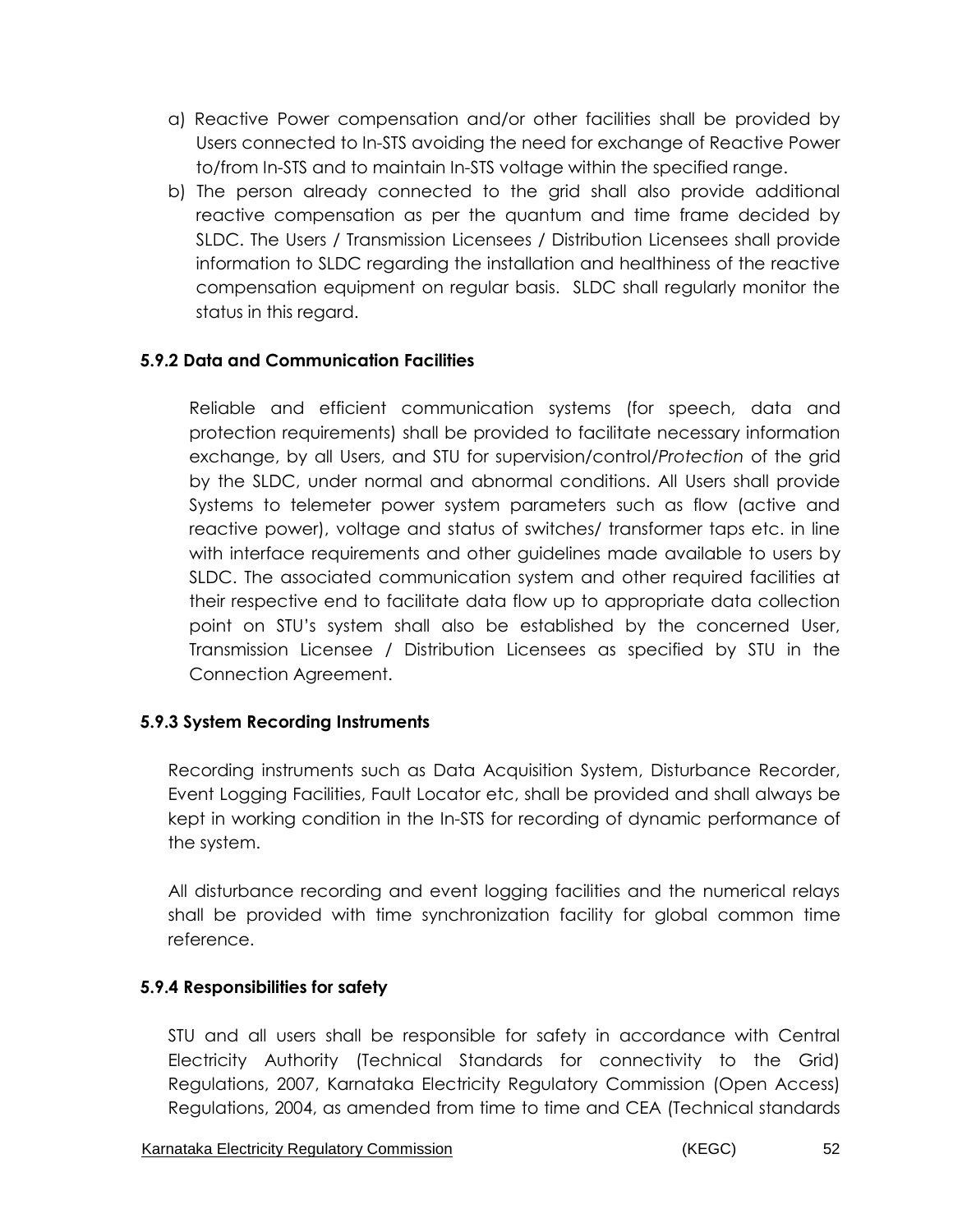for construction of Electric plants and Electric lines) Regulations 2010 and Measures relating to Safety and Electric supply) Regulations 2010.

## **5.9.5 Cyber Security**

All Users and STU shall have in place, a cyber security framework as specified from time to time to identify the critical cyber assets and protect them so as to support reliable operation of the grid.

### **5.10 Schedule of assets of the State Grid**

STU, other transmission licensees granted license by KERC and Generators shall submit annually to KERC by 30th September each year a schedule of their assets including dedicated lines, which constitute the State Grid as on 31st March of that year indicating ownership on which SLDC has operational control and responsibility.

### **SECTION -6**

### **Operation Planning**

### **6.0 Operating Criteria**

This Part describes the operational philosophy to maintain efficient, secure and reliable Grid Operation and contains the following sections.

- (a) Operating Philosophy
- (b) System security aspects

This section describes the general security aspects to be followed by generating companies, STU, intra-state transmission licensee, bulk consumers and all other Users of the In-STS.

### **6.1 Operating philosophy.**

Karnataka Electricity Regulatory Commission **Example 20** (KEGC) 63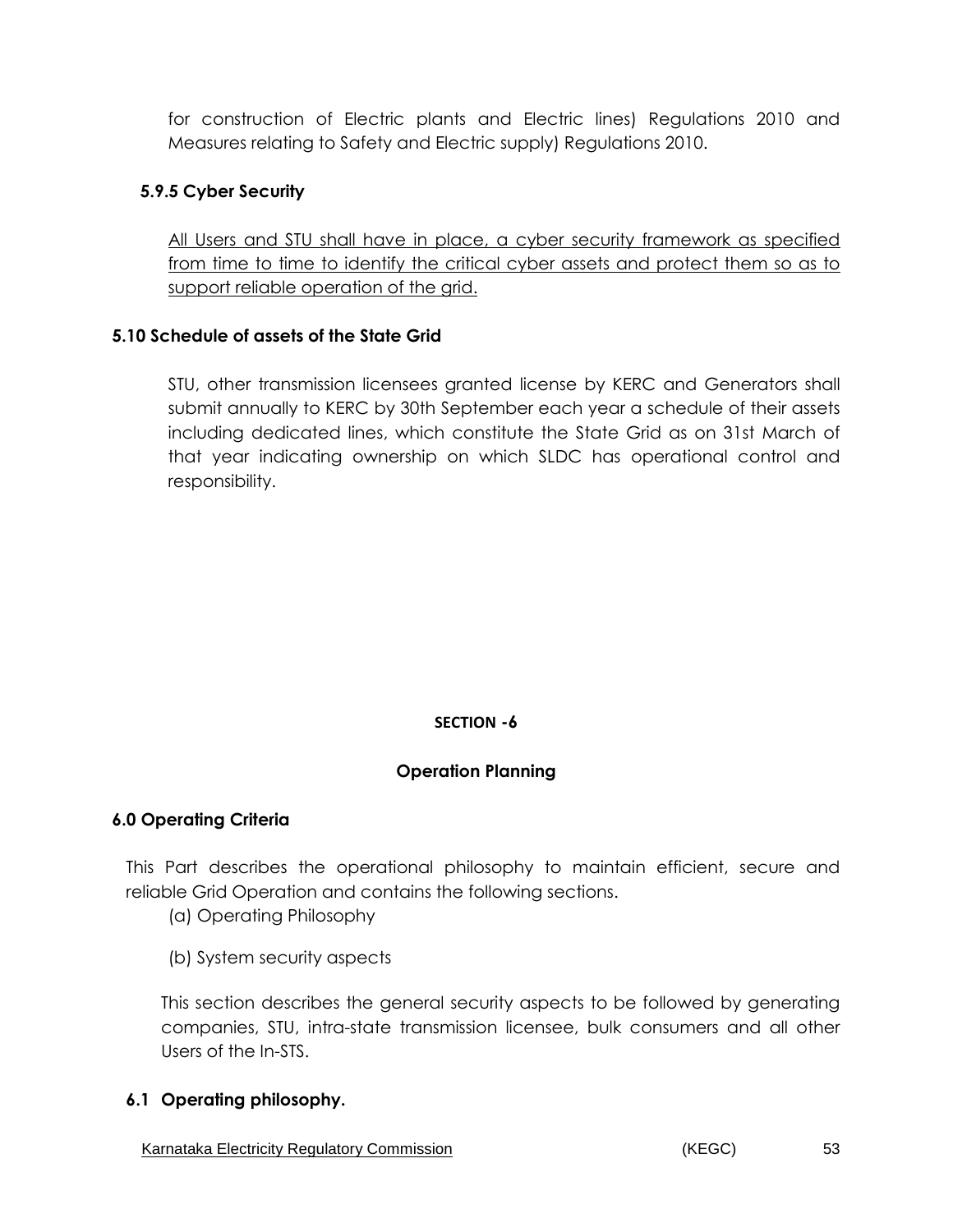- (a) All users connected with In-STS shall comply with this Operating Code, for deriving maximum benefits from the integrated operation and for equitable sharing of obligations.
- (b) All users and STU connected with the operation of the power system shall comply with the directions issued by the SLDC / ALDC to ensure integrated grid operation and for achieving the maximum economy and efficiency in the operation of the power system.
- (c) A set of detailed operating procedures for the State grid shall be developed and maintained by the SLDC in consultation with the concerned persons for guidance of the staff of SLDC and the same shall be consistent with KEGC and IEGC to facilitate compliance with the requirement of the KEGC and IEGC.
- (d) The control rooms of the SLDC, ALDCs / power plants and any other control centres of all Transmission and Distribution Companies shall be manned round the clock by qualified and adequately trained and certified personnel.

# **6.2 System Security Aspects**

- (a) STU and All Users shall endeavor to operate their respective power systems and power stations in an integrated manner at all times.
- (b) No part of the grid shall be deliberately isolated from the rest of the State / Regional grid, except
	- i. under an emergency, and conditions in which such isolation would prevent a total grid collapse and / or would enable early restoration of power supply,
	- ii. for safety of human life
	- iii. when serious damage to a costly equipment is imminent and such isolation would prevent it,
	- iv. When such isolation is specifically instructed by SLDC /ALDC. Complete synchronization of the grid shall be restored as soon as the conditions again permit it. The restoration process shall be supervised by SLDC, in co-ordination with RLDC.
- (c) A list of important elements of the State grid which shall not be deliberately opened or removed from service at any time, except when specifically instructed by SLDC or with specific and prior clearance of SLDC (List of such important grid elements on which the above stipulations apply will be prepared by the SLDC in consultation with the RLDC, CTU and STUs as per provisions of Indian Electricity Grid Code) shall be available at the website of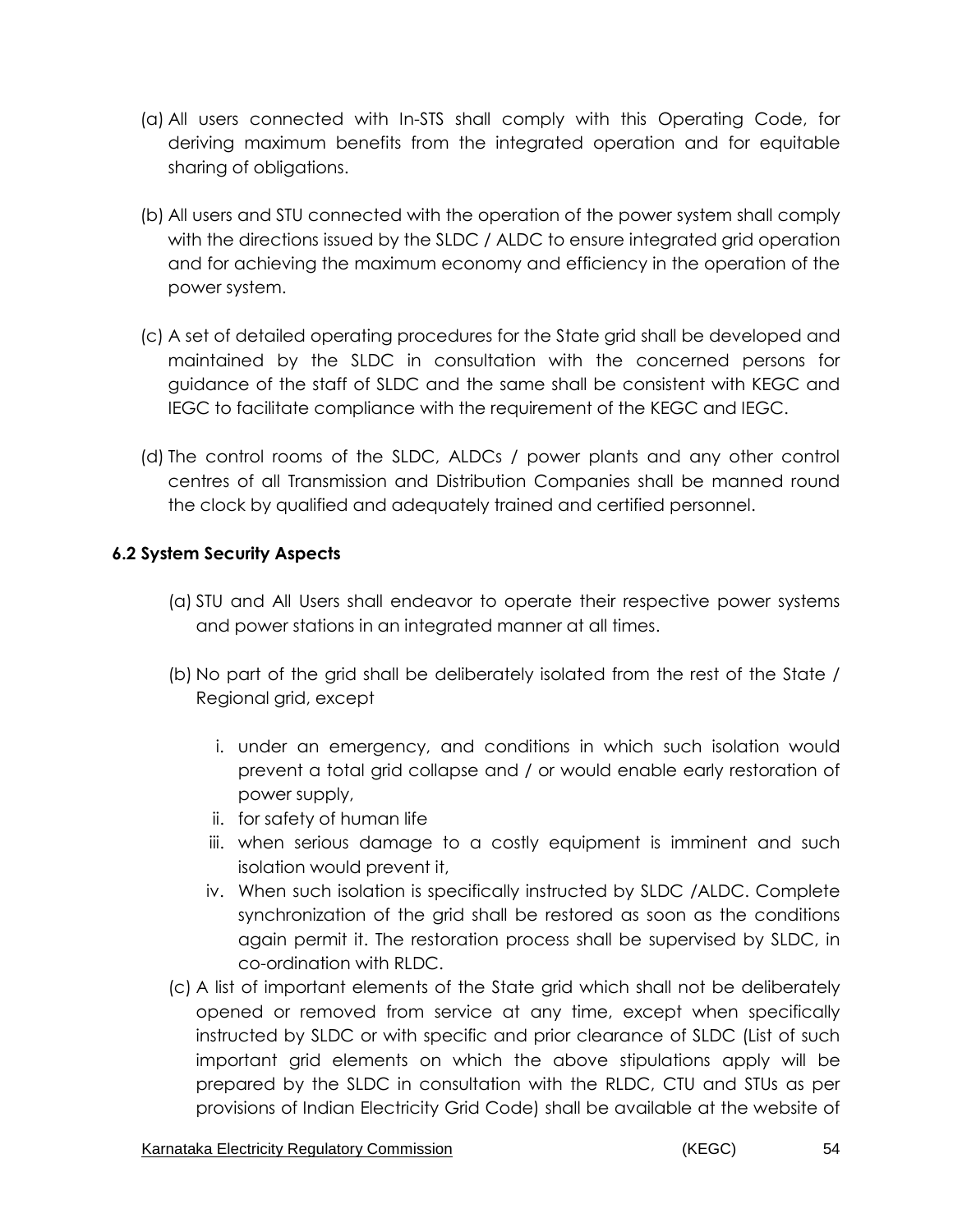SLDC. In case of opening/removal of any important element of the grid under an emergency situation, the same shall be communicated to SLDC at the earliest possible time after the event.

- (d) Any tripping, whether manual or automatic, of any of the above elements of State grid shall be precisely intimated to the SLDC within ten minutes of the event. The reason (to the extent determined) and the likely time of restoration shall also be intimated. All reasonable attempts shall be made for the elements' restoration as soon as possible.
- (e) Maintenance of their respective power system elements shall be Carried out by users, and STU in accordance with the provisions in Central Electricity Authority (Grid Standards) Regulations, 2010.

Any prolonged outage of 400kV and above power system elements, which forms the National transmission grid, is causing or likely to cause danger to the grid or sub-optimal operation of the grid, shall be regularly monitored by SLDC. SLDC shall report such outages to RLDC for onward transmission to RPC. STU and Transmission licensee shall make all reasonable efforts to restore such elements as per action plan to be finalized and intimated by RPC as per provisions of IEGC.

The Planned /Scheduled outages of the power system elements pertaining to the State grid shall be carried out by STU in concurrence with the SLDC duly informing the RLDC for secured operation of the Grid.

- (f) Governor Action
	- (i) Governor action for all Generators of different capacity, Thermal, hydro, gas and renewable generating units shall be operated as per the provisions of IEGC.
		- a) Thermal generating units of 200 MW and above
		- b) Hydro units of 10 MW and above
	- (ii)The restricted governor mode of operation shall essentially have the following features:
		- (a) There should not be any reduction in generation in case of improvement in grid frequency below the upper limit fixed by CERC from time to time (for example if grid frequency changes from 49.8 to 49.95 Hz. then there shall not be any reduction in generation). Whereas for any fall in grid frequency, generation from the unit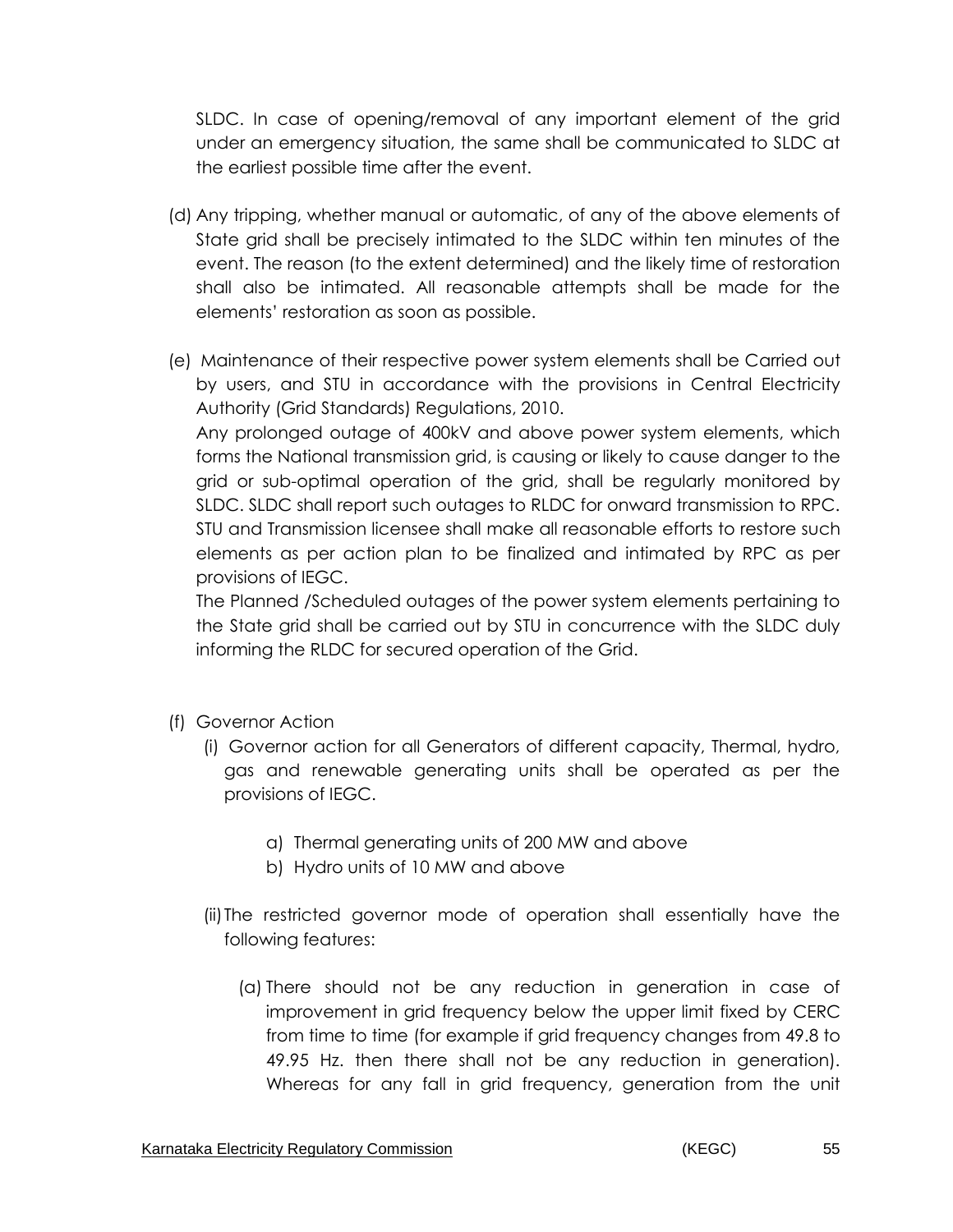should increase by 5% limited to 105 % of the MCR of the unit subject to machine capability.

- (b) Ripple filter of +/- 0.03 Hz. shall be provided so that small changes in frequency are ignored for load correction, in order to prevent governor hunting.
- (c) If any of these generating units is required to be operated without its governor in operation as specified above, the RLDC shall be immediately advised about the reason and duration of such operation. All governors shall have a droop setting of between 3% and 6%.
- (iii) All other generating units including those with pondage upto 3 hours, Gas turbine / Combined Cycle Power Plants, wind and solar generators shall be exempted from Sections 5.2 (f), 5.2 (g), 5.2 (h) and 5.2(i) till the situation is reviewed. Provided that if a generating unit cannot be operated under restricted governor mode operation, then it shall be operated in free governor mode operation with manual intervention to operate in the manner required under restricted governor mode operation
- (g) Facilities available with/in load limiters, Automatic Turbine Run-up System (ATRS), Turbine supervisory control, coordinated control system, etc., shall not be used to suppress the normal governor action in any manner and no dead bands and/or time delays shall be deliberately introduced except as specified in para 5.2(f) above.
- (h) All thermal generating units of 200 MW and above and all hydro units of 10 MW and above operating at or up to 100% of their Maximum Continuous Rating (MCR) shall normally be capable of (and shall not in any way be prevented from) instantaneously picking up to 105% and 110% of their MCR , respectively, when frequency falls suddenly. After an increase in generation as above, a generating unit may ramp back to the original level at a rate of about one percent (1%) per minute, in case continued operation at the increased level is not sustainable. Any generating unit not complying with the above requirements shall be kept in operation (synchronized with the Regional grid) only after obtaining the permission of SLDC / RLDC.
- (i) The recommended rate for changing the governor setting, i.e., supplementary control for increasing or decreasing the output (generation level) for all generating units, irrespective of their type and size, would be one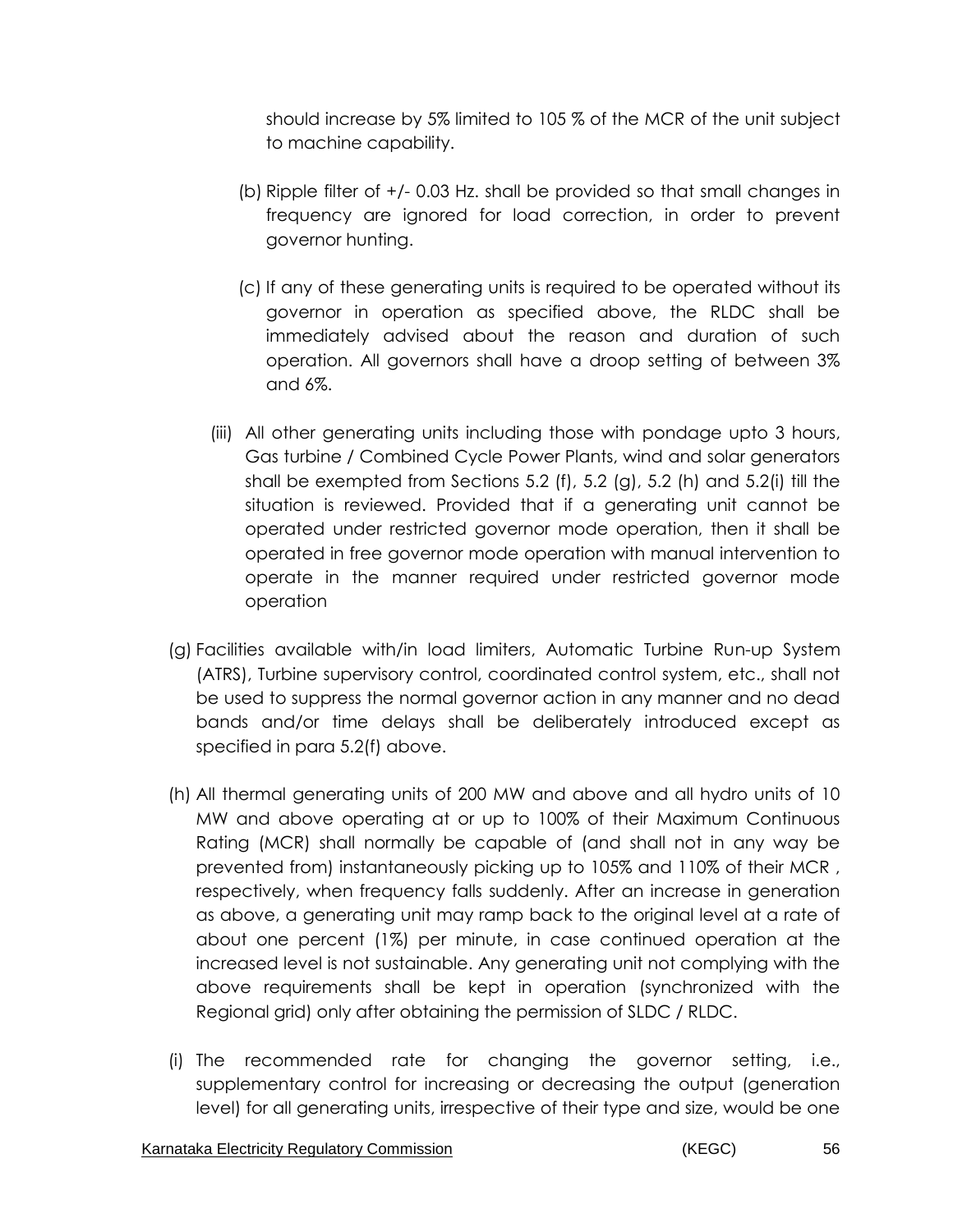(1.0) per cent per minute or as per manufacturer's limits. However, if frequency falls below the limit specified by CERC from time to time, all partly loaded generating units shall pick up additional load at a faster rate, according to their capability.

- (j) Except under an emergency, or to prevent an imminent damage to costly equipment, no Generator shall suddenly reduce his generating unit output without prior intimation to and consent of the SLDC, particularly when frequency is falling or is below the limit specified by CERC from time to time. Similarly, no User / Distribution Company shall cause a sudden variation in its load without prior intimation to and consent of the SLDC. The extent of sudden reduction in Generator output / sudden variation of load by User / Distribution Company shall be determined by SLDC.
- (k) All users shall ensure that temporary over voltage due to sudden load rejection and the maximum permissible values of voltage unbalance shall remain within limits specified under Central Electricity Authority (Grid Standards) Regulations, 2010
- (l) All generating units shall normally have their automatic voltage regulators (AVRs) in operation. In particular, if a generating unit of over fifty (50) MW size is required to be operated without its AVR in service, the SLDC shall be immediately intimated about the reason and duration, and its permission obtained. Power System Stabilizers (PSS) in AVRs of generating units (wherever provided), shall be got properly tuned by the respective generating unit owner with reporting the AVR and PSS functional availability to SLDC and SLDC to do random test to ascertain the functionality of AVR and PSS.
- (m) Provision of protections and relay settings shall be coordinated periodically throughout the Regional grid, as per a plan to be separately finalized by the Protection sub-Committee of the SRPC. SRPC will prepare islanding schemes and ensure its implementation in accordance with Central Electricity Authority (Grid Standards) Regulations, 2010. All users shall ensure that installation and operation of protection system shall comply with the provisions of Central Electricity Authority (Grid Standards) Regulations, 2010.
- (n) All Users, SLDC shall take all possible measures to ensure that the grid frequency always remains within the frequency band specified by CERC from time to time.
- (o) All distribution licensees & STU shall provide automatic under-frequency and df/dt relays for load shedding in their respective systems, to arrest frequency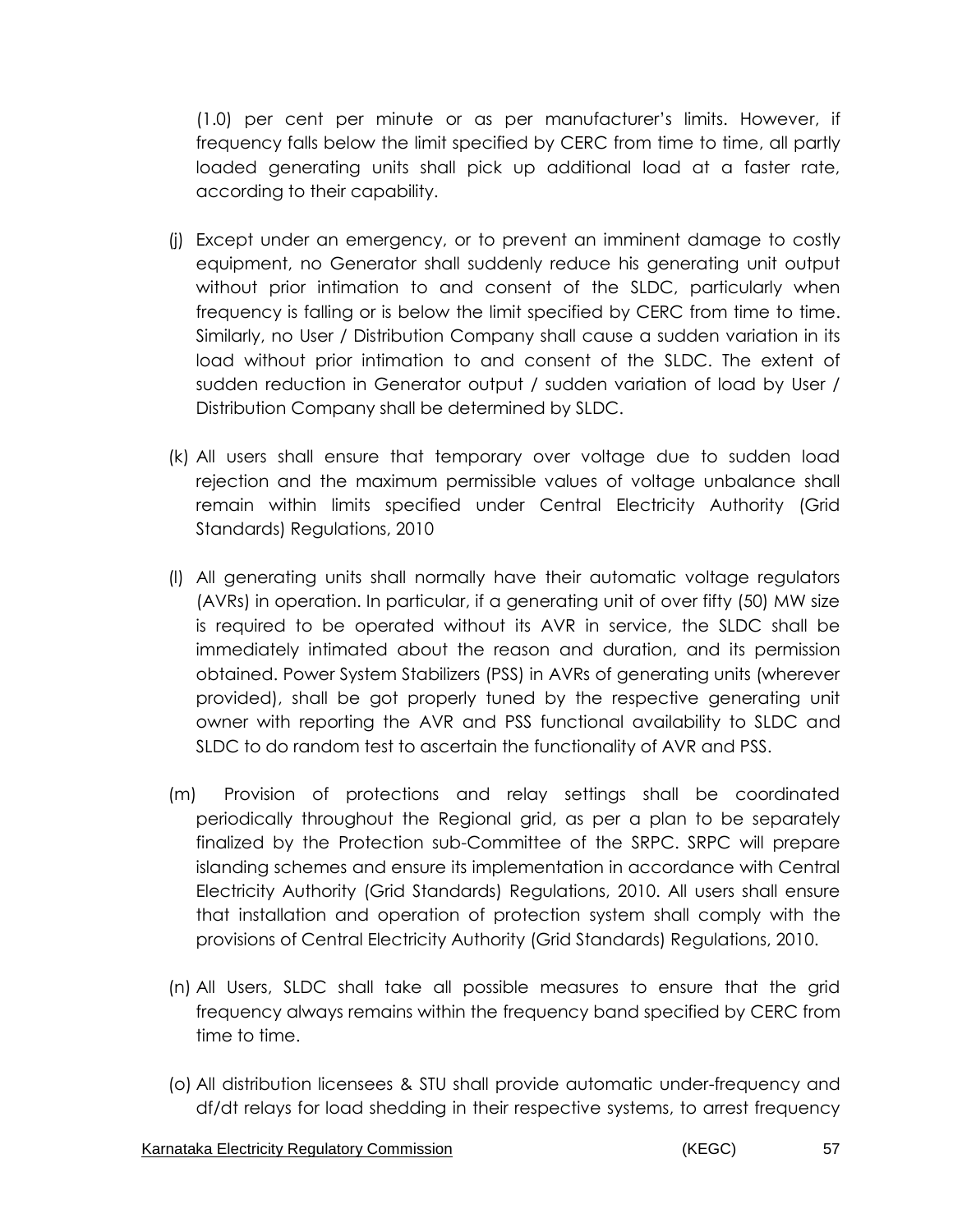decline that could result in a collapse/disintegration of the grid, as per the plan separately finalized by the concerned RPC and shall ensure its effective application to prevent cascade tripping of generating units in case of any contingency. All distribution licensees, STU and SLDC shall ensure that the above under-frequency and df/dt load shedding / islanding schemes are always functional. The provisions regarding under frequency and df/dt relays of relevant CEA Regulations shall be complied with. All Distribution licensees and STU shall abide by the decisions of SRPC regarding action to be taken to get the required load relief from Under frequency and df/dt relays by STU or SLDC. *The required relief available at the set (under) frequency shall be monitored on a continuous basis by SLDC.*

- (p) All Users, STU/SLDC shall also facilitate identification, installation and commissioning of System Protection Schemes (SPS) (including inter-tripping and run-back) finalized by the SRPC forum in the power system to operate the transmission system closer to their limits and to protect against situations such as voltage collapse and cascade tripping, tripping of important corridors/flow-gates etc.. Such schemes finalized by the concerned SRPC forum shall always be kept in service. Any SPS is to be taken out of service; only with consultation with RLDC after indicating reason and duration of anticipated outage from service.
- (q) Procedures shall be developed and documented for recovery from partial/total collapse of the grid in accordance with Central Electricity Authority (Grid Standards) Regulations, 2010 and to periodically update the same in accordance with their requirements given under Regulation 5.8. These procedures shall be followed by all the Users and STU/SLDC to ensure consistent, reliable and quick restoration.
- (r) Each User, distribution licensee, STU and SLDC shall provide and maintain adequate and reliable communication facility internally and with other Users / STU / ALDCs / SLDC to ensure exchange of data/information necessary to maintain reliability and security of the grid. Wherever possible, redundancy and alternate path shall be maintained for communication along important routes, e.g., ALDC to SLDC.
- (s) All the Users, Distribution licensees / ALDCs / STU shall send information / data including disturbance recorder/sequential event recorder output to SLDC within 24 Hours for purpose of analysis of any grid disturbance/event. No User / distribution licensee / ALDCs / SLDC / STU shall block any data / information required by the SLDC and SRPC for maintaining reliability and security of the grid and for analysis of an event.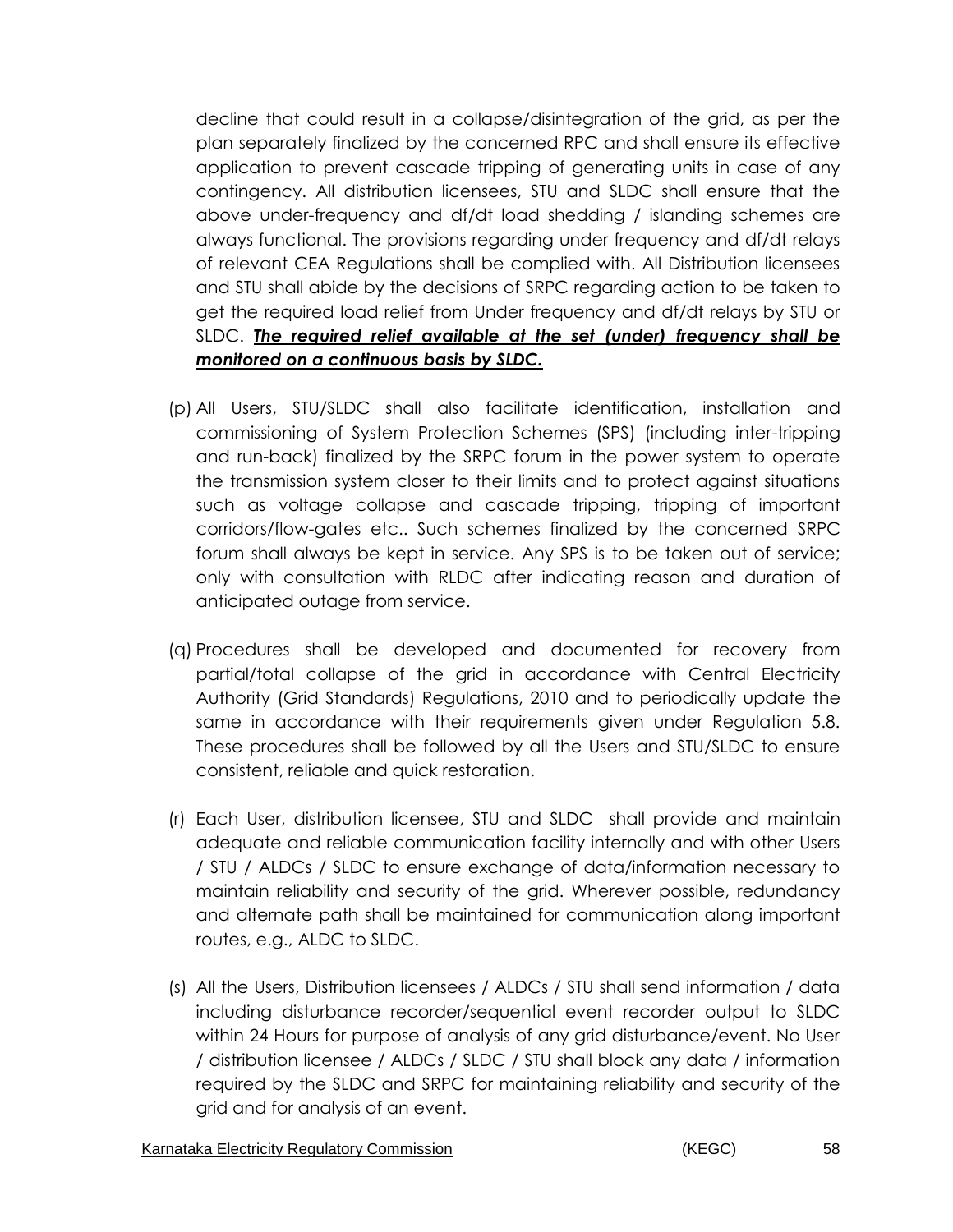- (t) All Users, Distribution licensees and STU shall provide adequate voltage control measures through voltage relays as finalized in consultation with SRPC, to prevent voltage collapse and shall ensure its effective application to prevent voltage collapse/ cascade tripping Voltage fluctuation limits and voltage wave-form quality shall be maintained as specified in Central Electricity Authority (Grid Standards) Regulations, 2010."
- (u) Special requirements for Renewable Energy

System operator (SLDC) shall make all efforts to evacuate the available solar, mini-hydel, co-generation and wind power and treat the plants as must-run stations. However, SLDC may instruct such generator to back down generation in case grid security or safety of any equipment or personnel is likely to be endangered and Solar / wind generator shall comply with the same. For this, Data Acquisition System facility shall be provided by the generator for transfer of information to the SLDC.

- i. SLDC may direct a wind farm to curtail its Var drawl/injection in case the security of grid or safety of any equipment or personnel is endangered.
- ii. During the wind generator start-up, the wind generator shall ensure that the reactive power drawl (inrush currents in case of induction generators) shall not affect the grid performance.

# **6.3 Demand Estimation for Operational Purpose**

- (a) The distribution licensee shall formulate a short term demand forecast considering the previous financial year as base and projecting the demand for the succeeding 5 years.
- (b) It shall be the responsibility of all distribution licensees to fully co-operate with STU in preparation of demand forecast for the entire state.
- (c) The distribution licensee shall provide their estimates for the period from  $1<sup>st</sup>$ April to 31st March by 1st January of each year on a 'financial year ahead' basis. This shall be updated for every month subsequently in the previous month on a 'month ahead basis' and in the previous day on a 'day ahead basis' as required by STU/SLDC.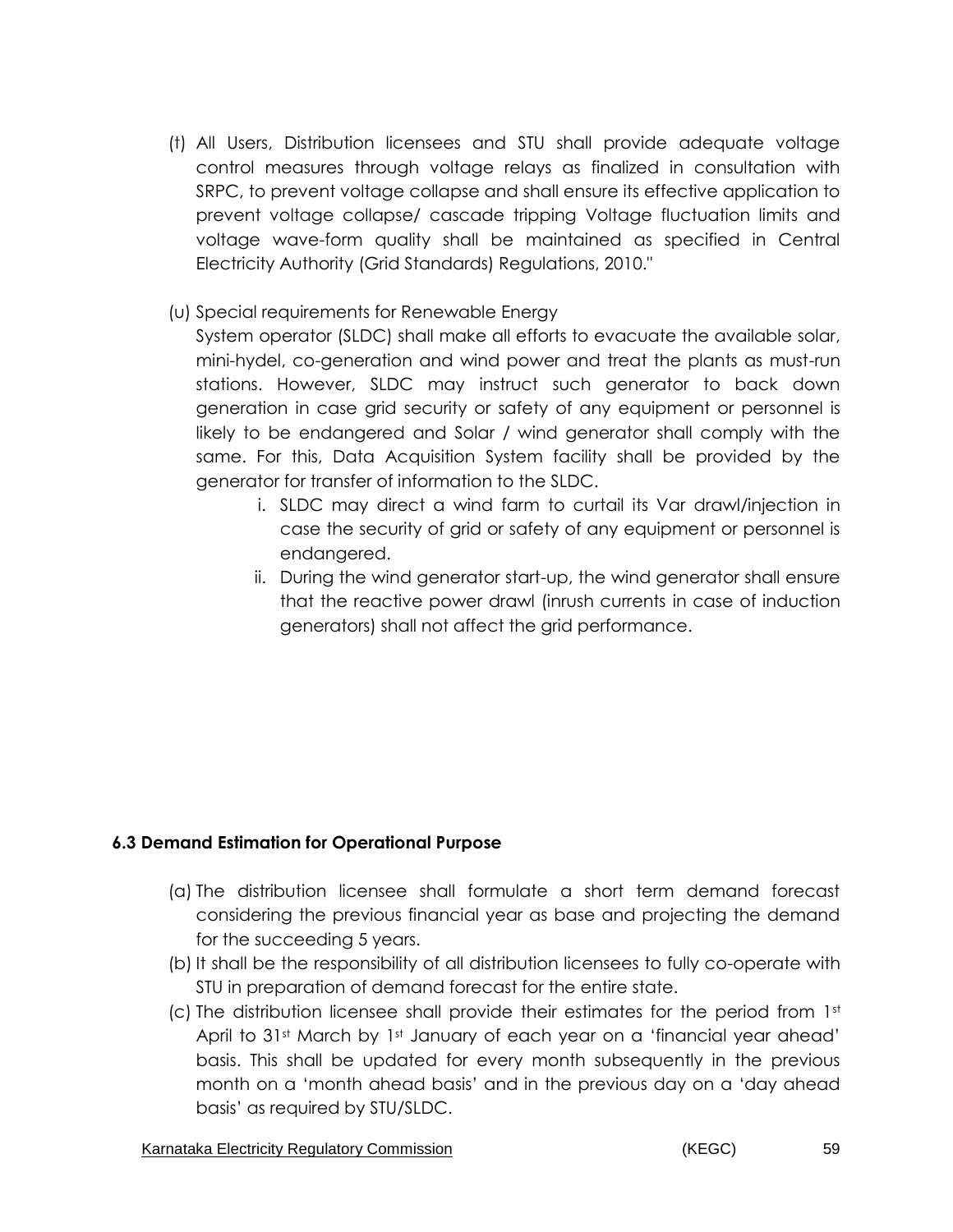- (d) The long term demand estimation/ load forecast (for more than one year) shall be done by STU and SLDC shall be provided with a copy of the same as and when it is finalized.
- (e) Based on the data furnished by the distribution licensees, STU shall make monthly peak and lean period demand estimates for year ahead and daily peak and lean period demand estimates for the month ahead and furnish the same to SLDC.
- (f) The distribution Licensee shall provide SLDC on day ahead basis, at 9.00 Hrs each day their estimated demand for each 15 min block for the ensuing day. Distribution licensee shall also provide SLDC estimates of loads that may be shed, when required, in discreet blocks with details of arrangements of such load shedding.
- (g) The SLDC would update demand forecast (in MW as well as Kwh) on quarterly, monthly, weekly and ultimately on daily basis which would be used in the day ahead scheduling.
- (h) Based on such demand estimation for daily/weekly/monthly/yearly basis SLDC will prepare load generation balance plan for that year. The SLDC shall carry out this demand estimate for operational planning purposes.
- (i) Based on this demand estimate and the estimated availability from different sources, SLDC shall plan demand management measures like load shedding, power cuts etc and shall ensure that the same is implemented by the distribution licensees. All distribution licensees shall abide by the demand management measures of the SLDC and shall also maintain historical data base for demand estimation.
- (j) SLDC shall carry out its own demand estimation from the historical data and weather forecast data from time to time. All distribution licensees and other concerned persons shall provide relevant data and other information as required by SLDC for demand estimation.
- (k) To carry out demand estimation for operational purposes on a daily//weekly/monthly/yearly basis, mechanisms and facilities at SLDC shall be created to facilitate online estimation of demand for daily operational use for each 15 minutes block.
- (l) The SLDC shall take in to account the wind energy forecasting to estimate the active and reactive power availability.
- (m) Based on its demand estimation on daily/weekly/monthly /yearly basis for current year for load - generation balance planning, the SLDC shall carry out system studies for operational planning purposes using this demand estimate.
- (n) Based on the demand estimate and the estimated availability from different sources, SLDC shall plan demand management measures like load shedding, power cuts, etc. and shall ensure that the same is implemented by the distribution licensees.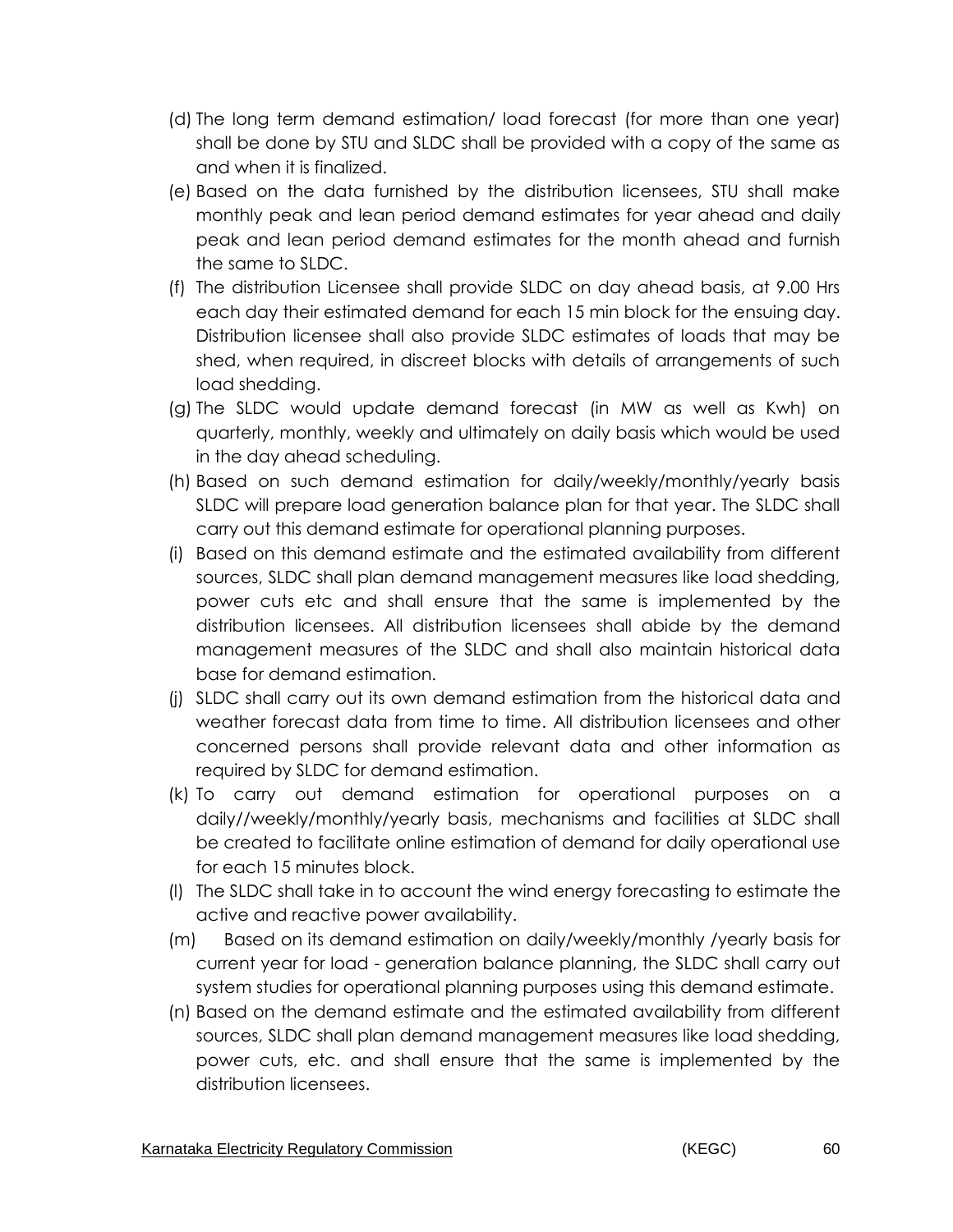(o) All distribution licensees shall abide by the demand management measures of the SLDC and shall also maintain historical database for demand estimation.

## **6.4 Demand Management**

### **6.4.1 Introduction**

This section is concerned with the provisions to be made by SLDC / ALDCs to effect a reduction of demand in the event of insufficient generating capacity, and inadequate transfers from external interconnections to meet demand, or in the event of breakdown or congestion in intra-state or inter-state transmission system or other operating problems (such as frequency, voltage levels beyond normal operating limit, or thermal overloads, etc.) or over drawal of power vis-à-vis of the regional entities beyond the limits mentioned in Regulation of CERC from time to time.

## **6.4.2 Demand Disconnection**

- (a) SLDC / ALDCs / Distribution licensee and bulk consumer shall initiate action to restrict the drawal by its control area, from the grid, within the net drawal schedule whenever the system frequency falls below frequency specified by CERC from time to time.
- (b) The SLDC / ALDCs / Distribution licensee and bulk consumer shall ensure that requisite load shedding is carried out in its control area so that there is no over drawl when frequency below the limit specified by CERC from time to time.
- (c) Each User shall formulate contingency procedures and make arrangements that will enable demand disconnection to take place, as instructed by the SLDC, under normal and/or contingent conditions. These contingency procedures and arrangements shall regularly be / updated by User/STU and monitored by SLDC. SLDC may direct any User / STU to modify the above procedures/arrangement, if required, in the interest of grid security and the concerned User/STU shall abide by these directions.
- (d) The SLDC through respective ALDCs / Distribution Licensees shall also formulate and implement state-of-the-art demand management schemes for automatic demand management like rotational load shedding, demand response (which may include lower tariff for interruptible loads) etc., to reduce over drawal in order to comply with para 6.4.2 (a) and (b). A Report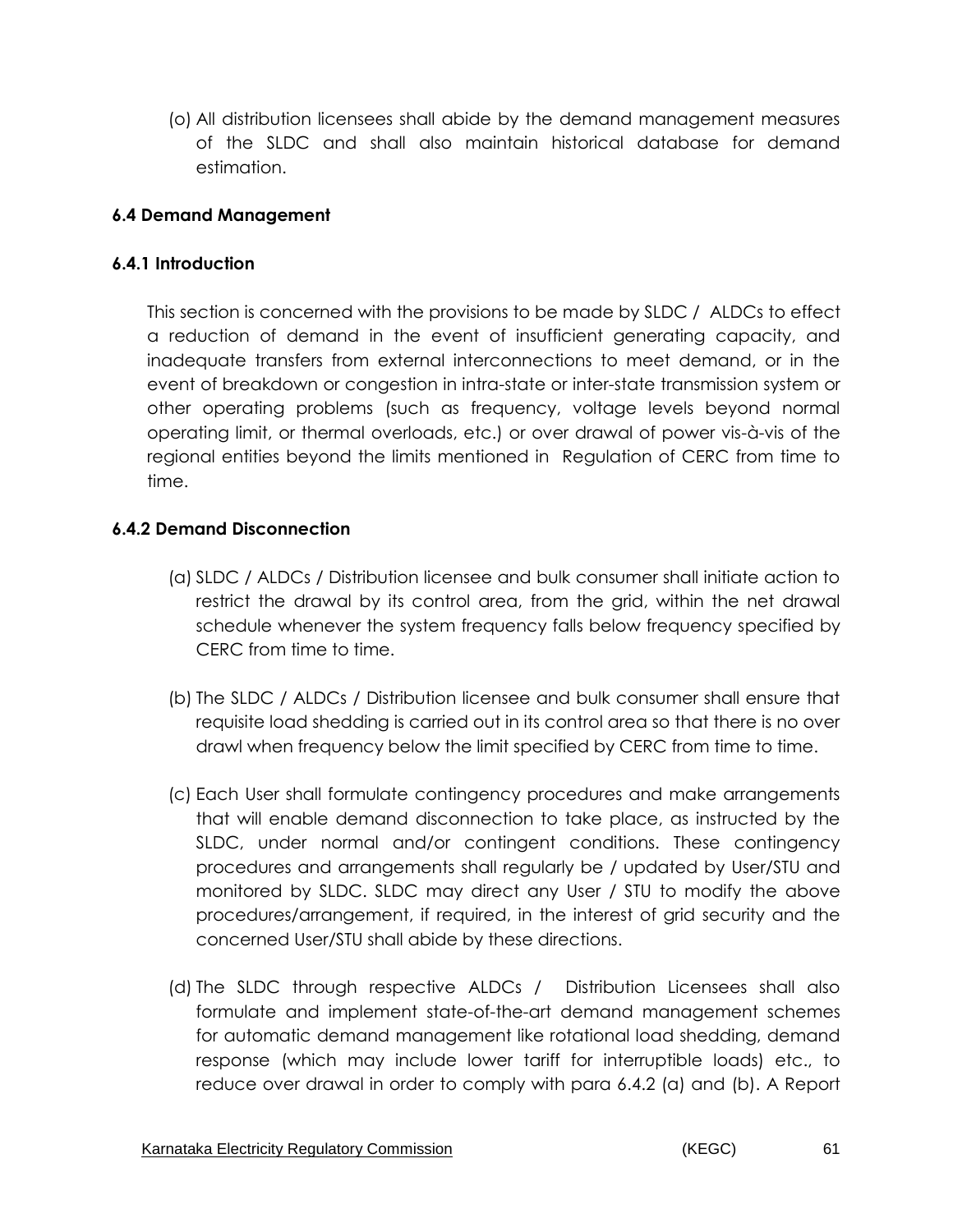detailing the scheme and periodic reports on progress of implementation of the schemes shall be sent to the KERC by the SLDC.

- (e) In order to maintain the frequency within the stipulated band and maintaining the network security, the interruptible loads shall be arranged in four groups of loads, for scheduled power cuts/load shedding, loads for unscheduled load shedding, loads to be shed through under frequency relays / df/dt relays and loads to be shed under any System Protection Scheme identified at the SRPC level. These loads shall be grouped in such a manner, that there is no overlapping between different Groups of loads. In case of certain contingencies and/or threat to system security, the ALDCs / Distribution licensee/s or bulk consumer connected to the In-STS to decrease drawal of its control area by a desired quantum. Such directions of SLDC shall immediately be acted upon and the respective agencies shall send compliance report immediately after compliance of these directions to SLDC.
- (f) All Users, Distribution licensee or bulk consumer shall comply with direction of SLDC and carry out requisite load shedding or backing down of generation in case of congestion in transmission system to ensure safety and reliability of the system. The procedure for application of measures to relieve congestion in real time as well as provisions of withdrawal of congestion shall be in accordance with Central Electricity Regulatory Commission (Measures to relieve congestion in real time operation) Regulations, 2009.
- (g) The measures taken by the Users, Distribution licensee or bulk consumer shall not be withdrawn as long as the frequency remains at a level lower than the limits specified in para 5.2 or congestion continues, unless specifically permitted by the SLDC.

# **6.5 Load Crash**

- **6.5.1** In the event of load crash in the system due to weather disturbances or any other reason, the situation would be controlled by SLDC by the following methods in descending priorities:
	- i. Lifting of the load restrictions, if any
	- ii. Exporting the power to neighboring regions/ states provided the same does not endanger the security of the ISTS.
	- iii. Backing down of thermal stations with a time lag of 5-10 minutes for short period in merit order.
- iv. Closing down of hydel units (subject to non-spilling of water and effect on irrigation) keeping in view the inflow of water into canals and safety of canals/hydel channels.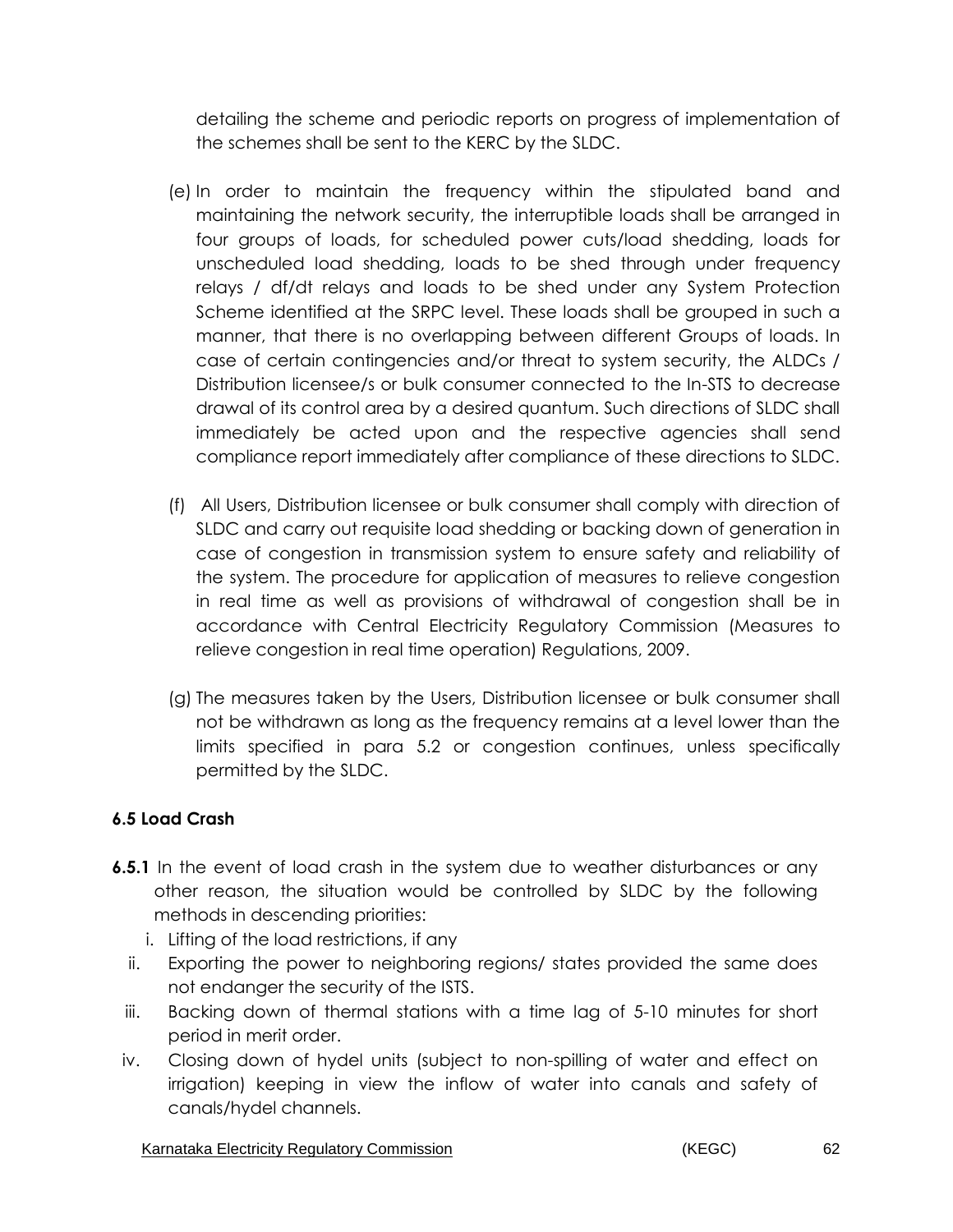**6.5.2** While implementing the above, the system security aspects should not be violated as per provisions in section 5.2 of IEGC.

### **6.6 Operational Liaison**

### **6.6.1 Introduction**

- (a) KEGC sets out the requirements for the exchange of information in relation to Operations and/or Events on the total grid system which have or will have an effect on:
	- 1) The ISTS in the Region
	- 2) The system of a User and STU

The above generally relates to notifying of what is expected to happen or what has happened and not the reasons why.

b) The Operational liaison function is a mandatory built-in hierarchical function of the SLDC, STU, ALDC, DISCOMs and Users, to facilitate quick transfer of information to operational staff. It will correlate the required inputs for optimization of decision making and actions.

# **6.6.2 Procedure for Operational Liaison**

- (a) Operations and events on a User/STU system.
	- Before any operation is carried out by a User, STU or transmission licensee shall inform the SLDC, and give details of the operation to be carried out. In case such operation is likely to have impact on other regions, the RLDC of those Regions shall also be informed.
	- **Immediately following an event User, STU, transmission licensee or** DISCOM shall inform the SLDC, All operational instructions given by SLDC shall have unique codes which shall be recorded and maintained as specified in Central Electricity Authority (Grid Standards) Regulations, 2010.

# **6.7 Outage Planning**

### **6.7.1 Introduction**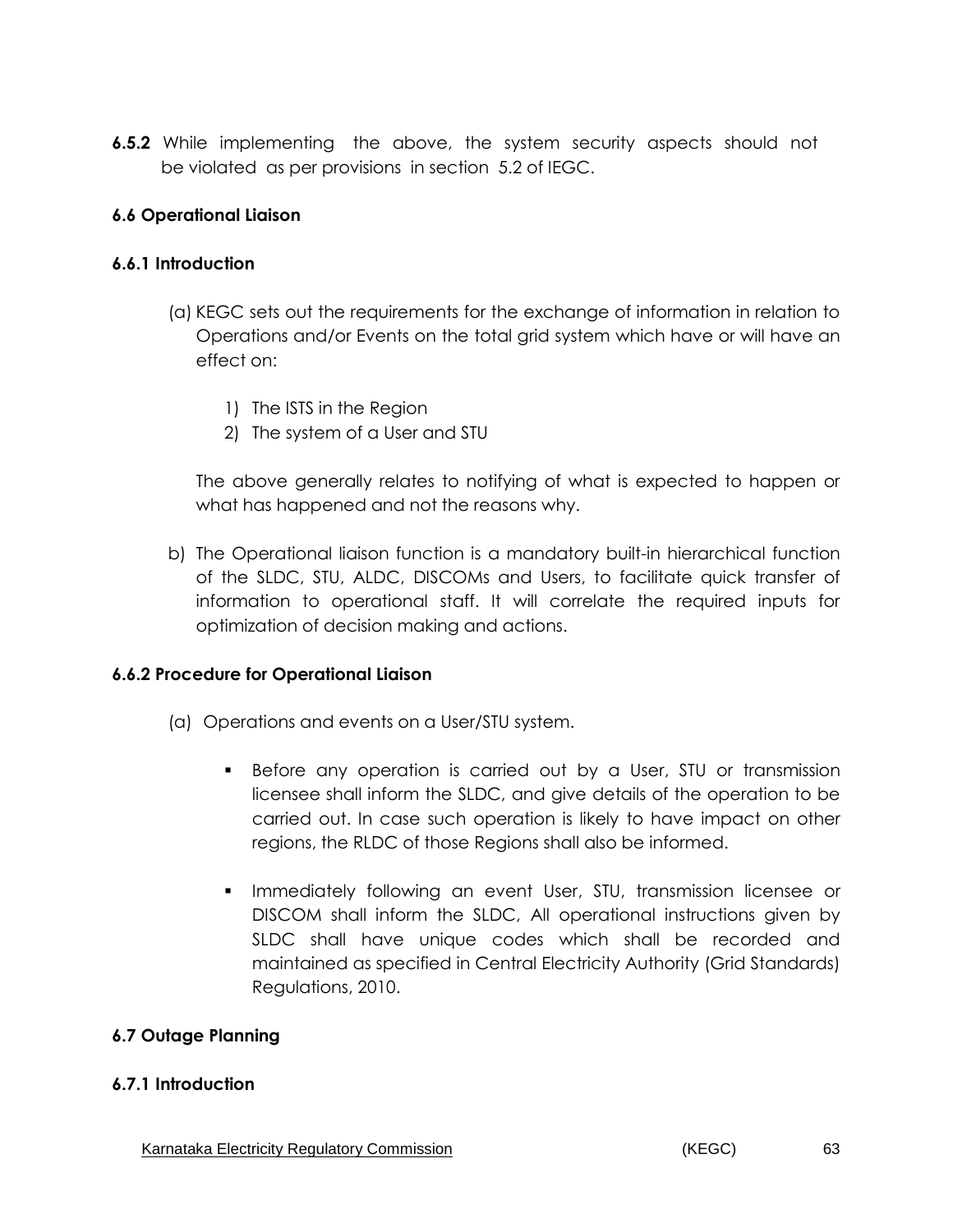- a) This section sets out the procedure for preparation of outage schedules for the elements of the State grid in a coordinated and optimal manner keeping in view the Regional system operating conditions and the balance of generation and demand. (List of elements of grid covered under these stipulations shall be prepared and be available with SLDC).
- b) The generation output and transmission system should be adequate after taking into account the outages to achieve the security standards.
- c) Annual outage plan for the EHV transmission system in the State will be prepared in advance for the financial year by the SLDC in consultation with SRPC and reviewed during the year on quarterly and Monthly basis.

All Users, STU and transmission licensee shall follow these annual outage plans. If any deviation is required the same shall be with prior permission of SLDC. The outage planning of run-of-the-river hydro plant, wind and solar power plant, cogeneration plants and its associated evacuation network shall be planned to extract maximum power from these renewable sources of energy. Outage of wind generator should be planned during lean wind season, outage of solar, if required during the rainy season and outage of run-of-the river hydro power plant in the lean water season.

### **6.7.2 Objective**

- a) To produce a coordinated generation and transmission outage programme for the State grid, considering all the available resources and taking into account transmission constraints, as well as, irrigational requirements.
- b) To minimise surplus or deficits, if any, in the system requirement of power and energy and help operate system within Security Standards.
- c) To manage the transmission element outages of the State grid without adversely affecting the grid operation but taking into account the Generation Outage Schedule, outages of User/STU/CTU systems and maintaining system security standards.

#### **6.7.3 Outage Planning Process**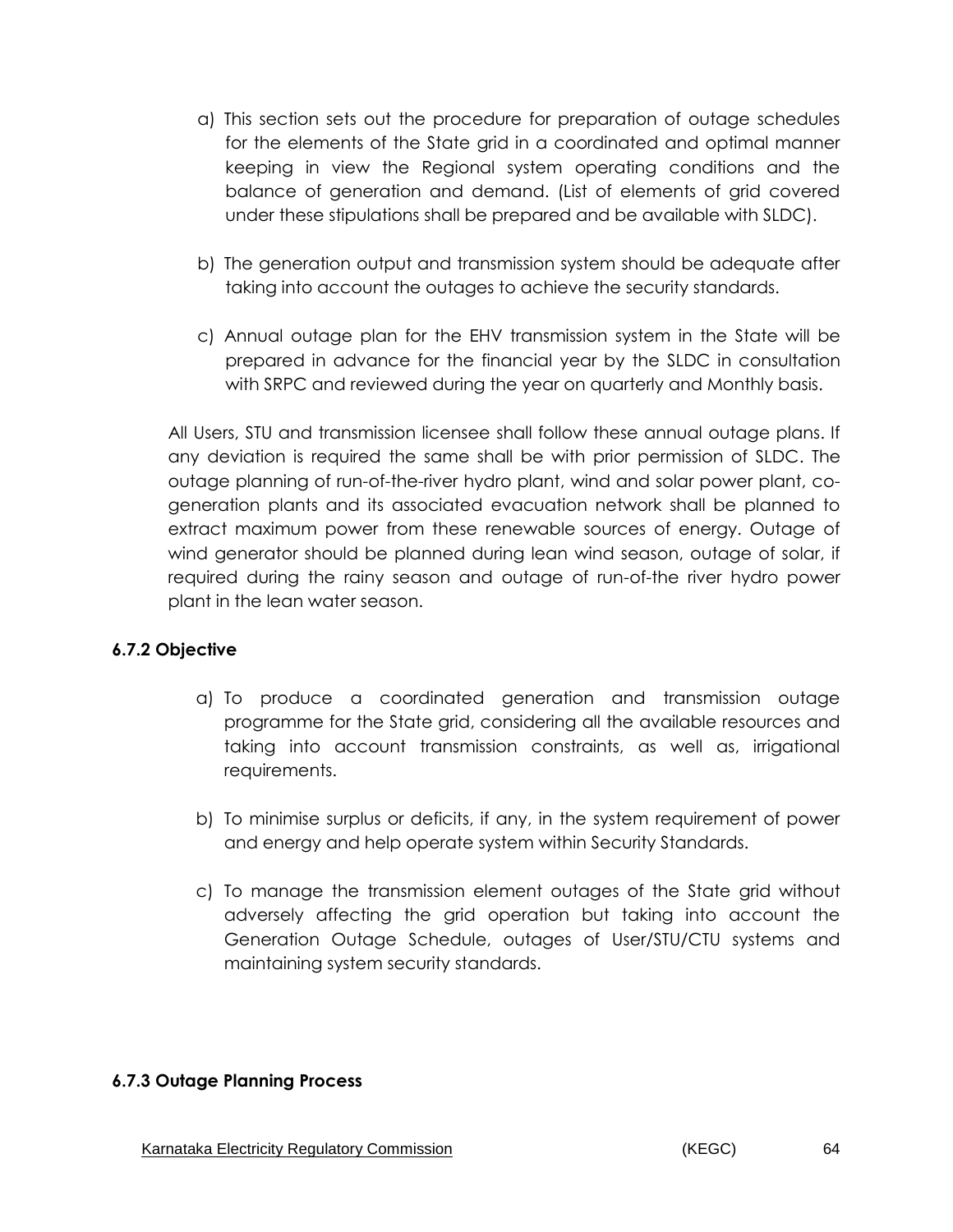- a) The SLDC will be primarily responsible for finalization of the Annual Load Generation Balance Report (LGBR) and the annual outage plan for the following financial year by 31st December of each year. The LGBR will be prepared for peak as well as off-peak scenarios.
- b) The STU, transmission licensees, IPPs, and other generating stations shall provide to the SLDC their proposed outage plan in writing for the next financial year by 31st October of each year. These shall contain identification of each generating unit/transmission line/ICT etc., the preferred date for each outage and its duration, and where there is flexibility, the earliest start date and latest finishing date. SLDC shall prepare LGBR for its control area, for peak as well as off-peak scenario, by 3<sup>1st</sup> December for the next financial year and submit the same to the KERC. The annual plans for managing deficits/surpluses in respective control areas shall clearly be indicated in the LGBR submitted by SLDCs to KERC.
- c) The draft LGBR and draft outage plan shall be uploaded by the SLDC on its website.
- d) The final outage plan and the final LGBR shall be intimated by SLDC to Users, STU, CTU, RLDC and other generating stations connected to the In-STS by 31st December of each year for implementation.
- e) The above annual outage plan will be reviewed by SLDC on quarterly and monthly basis in coordination with all parties concerned, and adjustments made wherever found to be necessary.
- f) In case of emergency in the system, viz., loss of generation, break down of transmission line affecting the system, grid disturbances, system isolation, SLDC may clear the planned outage after conducting necessary studies.
- g) SLDC is authorized to defer the planned outage in case of any of the following, taking into account the statutory requirements:
	- i. Grid disturbances
	- ii. System isolation
	- iii. Partial Black out in a State

iv. Any other event in the system that may have an adverse impact on the system security by the proposed outage.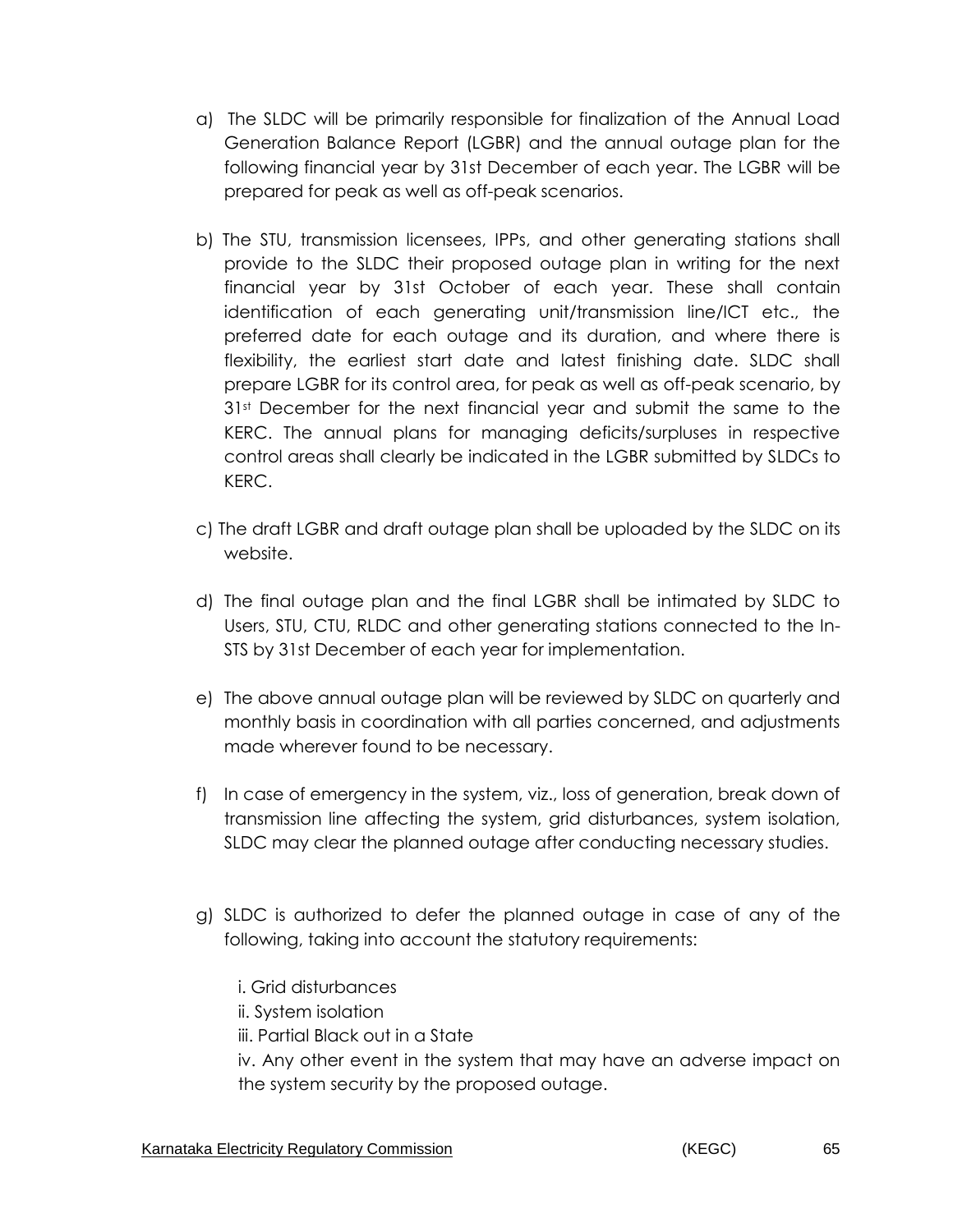- h) The detailed generation and transmission outage programmes shall be based on the latest annual outage plan (with all adjustments made to date).
- i) Each User and STU shall obtain the final approval from SLDC / RLDC prior to availing an outage.

# **6.8 Contingency planning**

### **6.8.1 Introduction**

- a. This section describes the steps in the recovery process to be followed by all users in the event of total or partial blackouts of the state/ regional transmission system
- b. The objective of Contingency planning is to design the responsibility of all users to achieve the fastest recovery in the event of the state transmission system or regional system block out, taking in to account essential loads, generator capabilities and system constraints.

## **6.8.2 Contingency planning procedure**

- 1. SLDC shall be prepared to efficiently handle the following types of Contingency and restoration of the system back into steady state
	- a. Partial system blackout in the state grid due to multiple tripping of the Transmission lines emanating from major generating stations/main receiving stations.
	- b. Total blackout in the state /region.
	- c. Partial grid disturbances resulting in formation of islands and system split.
- 2. In case of partial blackout in the state / regional grid, priority is to be given for early restoration of generating units which have trip. Startup power for such generating stations shall be extended through shortest possible route and within shortest possible time from adjoining substations/ generating stations where the supply is available. Synchronizing facility at all generating station and 220 kV and above substations having interconnection with ISTS shall be available.
- 3. In case of total regional black out, SLDC In-charge shall co-ordinate and follow the instructions of SRLDC for early restoration of the entire grid. Start-up power to the thermal stations shall be given by the hydel stations or through interstate supply, if available. All possible efforts shall be made to extend the hydel supply to the thermal power stations through shortest transmission network so as to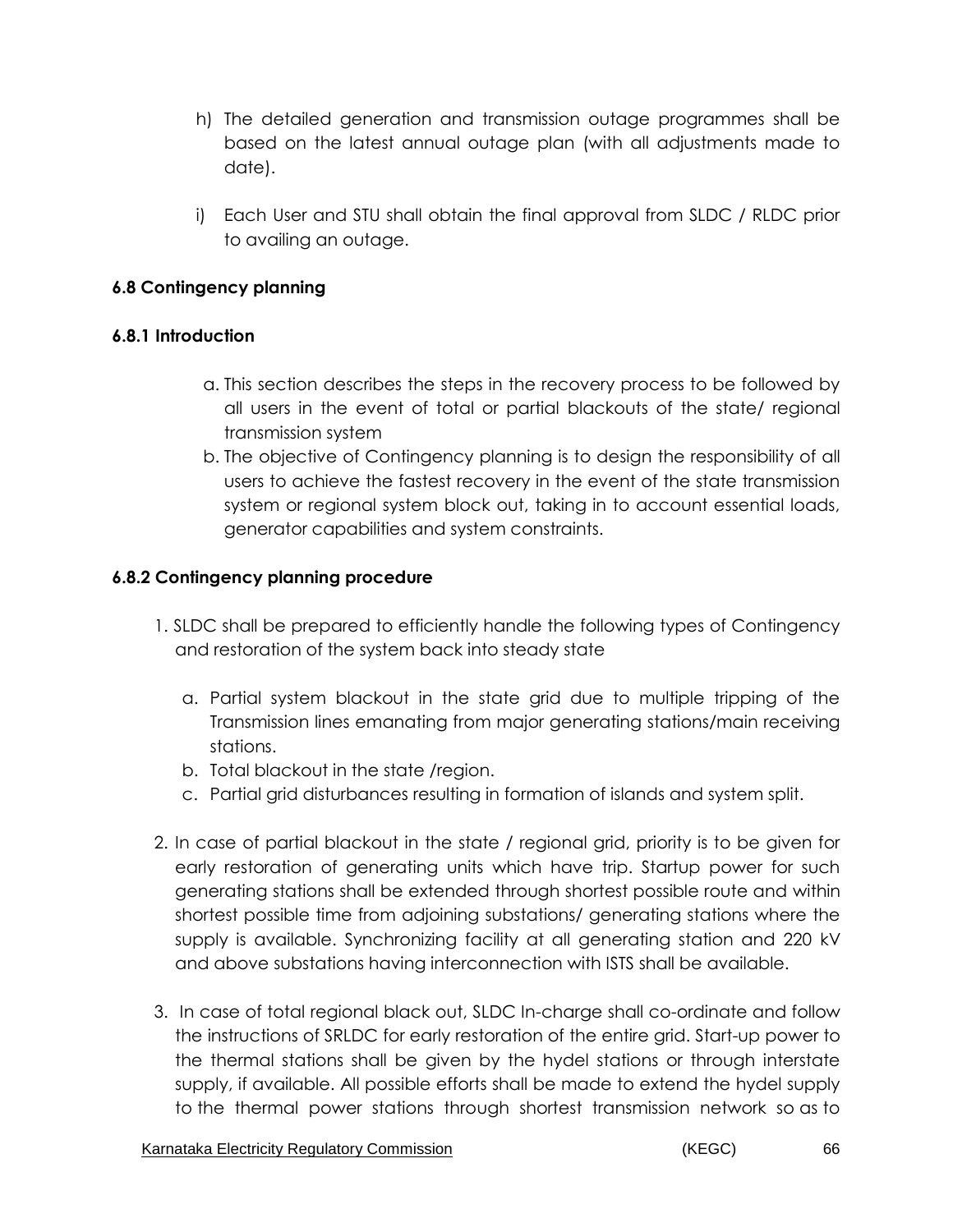avoid high voltage problem due to low load conditions. For safe and fast restoration of supply, SLDC shall formulate the proper sequence of operation for major generating units, lines, transformers and load within the state in consultation with SRLDC. The sequence of operation shall include opening, closing/tripping of circuit breakers, isolators, on-load tap-changers etc.

#### **6.9 Recovery Procedures**

- a) Detailed plans and procedures for restoration after partial/total blackout of In-STS will be finalized by the SLDC/STU in coordination with the RLDC. The procedure will be reviewed, confirmed and/or revised once every subsequent year. Mock trial runs of the procedure for different subsystems shall be carried out by the SLDC / STU at least once every six months under intimation to SRLDC. Diesel Generator sets for black start shall be tested on weekly basis and test report shall be sent to SLDC on quarterly basis.
- b) List of generating stations with black start facility, synchronizing points and essential loads to be restored on priority, shall be prepared and be available with SLDC.
- c) The SLDC is authorized during the restoration process following a black out, to operate with reduced security standards for voltage and frequency as necessary in order to achieve the fastest possible recovery of the grid.
- d) All communication channels required for restoration process shall be used for operational communication only, till grid normalcy is restored.
- e) All users shall pay special attention to implement the instructions of SLDC and to carry out the recovery procedures so that secondary collapse due to undo haste or in appropriate loading is avoided.
- f) Despite the urgency of the situation, careful, prompt and complete logging of all operations and operational messages shall be ensured by all users to facilitate subsequent investigation in to the incident and efficiency of the restoration process. Such investigation shall be conducted promptly after the incident and placed before the grid code review panel in its next meeting.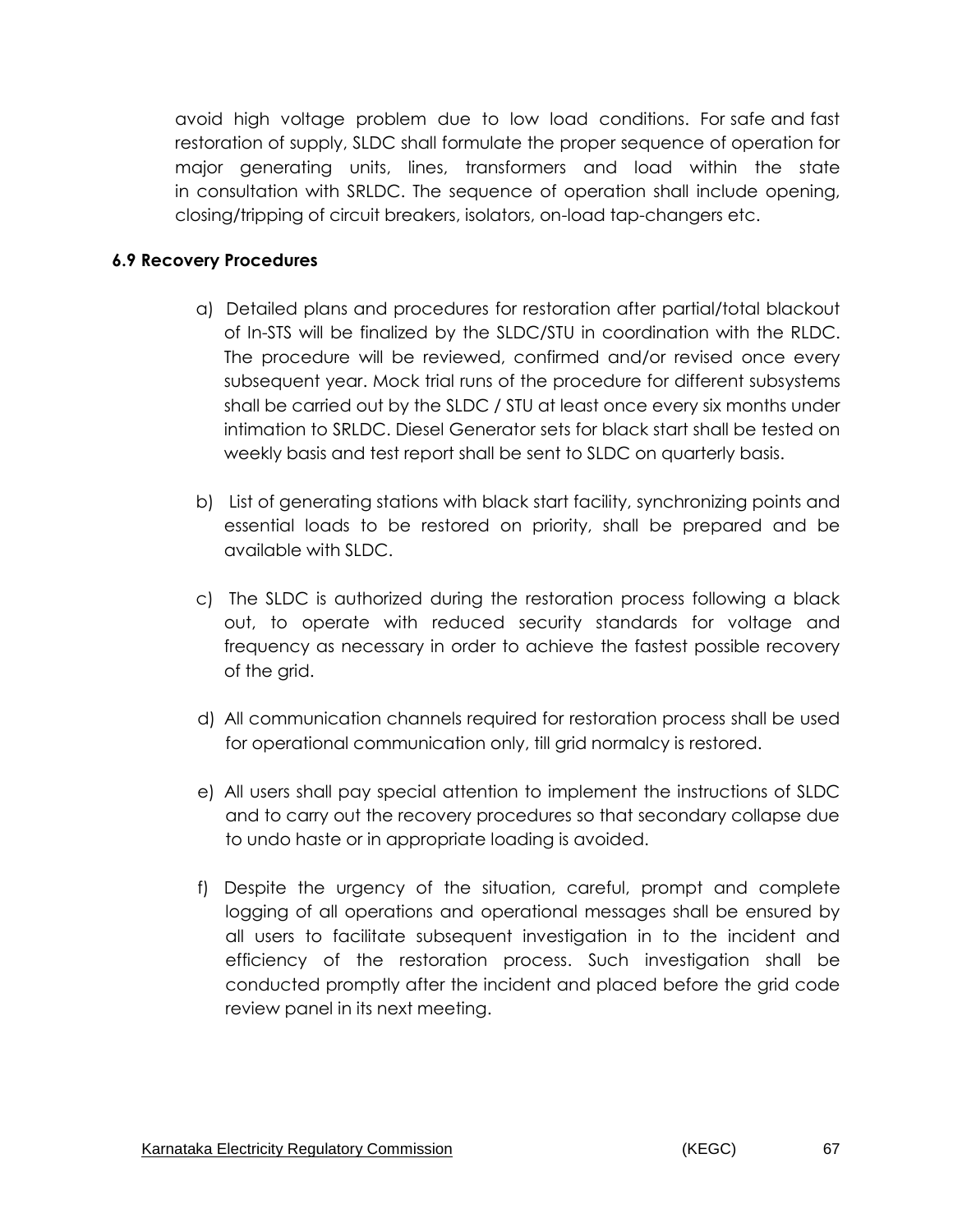# **6.10 Operational Event/ Accident Reporting**

#### **6.10.1 Introduction**

- a) This section covers the details of requirement for the exchange of information relating to operations and/or events in the total system, including the southern grid which have or may have an operational effect on:
- b) The Karnataka Grid in case of an operation and/or event occurring on a user system.
- c) A user system in case of an operation and/ or event in the transmission system the procedure for issue of warnings in the event of a risk of serious and vide spread disturbances on the whole or part of Karnataka State power grid is set out in this section.
- d) This section applies to SLDC, STU and all entities embedded within state power system that is under the control and supervision of SLDC.

### **6.10.2 Objective**

The objective of this section is to define the events/ incidents to be reported, the reporting route to be followed and the information to be supplied to ensure a consistent approach in reporting of incidents and accidents in the State Transmission System.

### **6.10.3 Reportable Events**

Any of the following events that could affect the State Transmission System requires reporting:

- a. Exceptionally high / low system voltage or frequency.
- b. Serious equipment problem relating to major circuit breaker, transformer or bus bar.
- c. Loss of major Generating Unit, system split, State Transmission System breakaway or Black Start.
- d. Tripping of Transmission Lines, ICTs (Inter connecting transformer) and capacitor banks.
- e. Major fire incidents.
- f. Force-Majeure condition like flooding or lightening etc.
- g. Major failure of protection.
- h. Equipment and Transmission Line overload.
- i. Accidents-Fatal and Non-Fatal.
- j. Load Crash / Loss of Load
- k. Excessive Drawal deviations.

#### Karnataka Electricity Regulatory Commission **Example 20 and Electricity Regulatory Commission 68**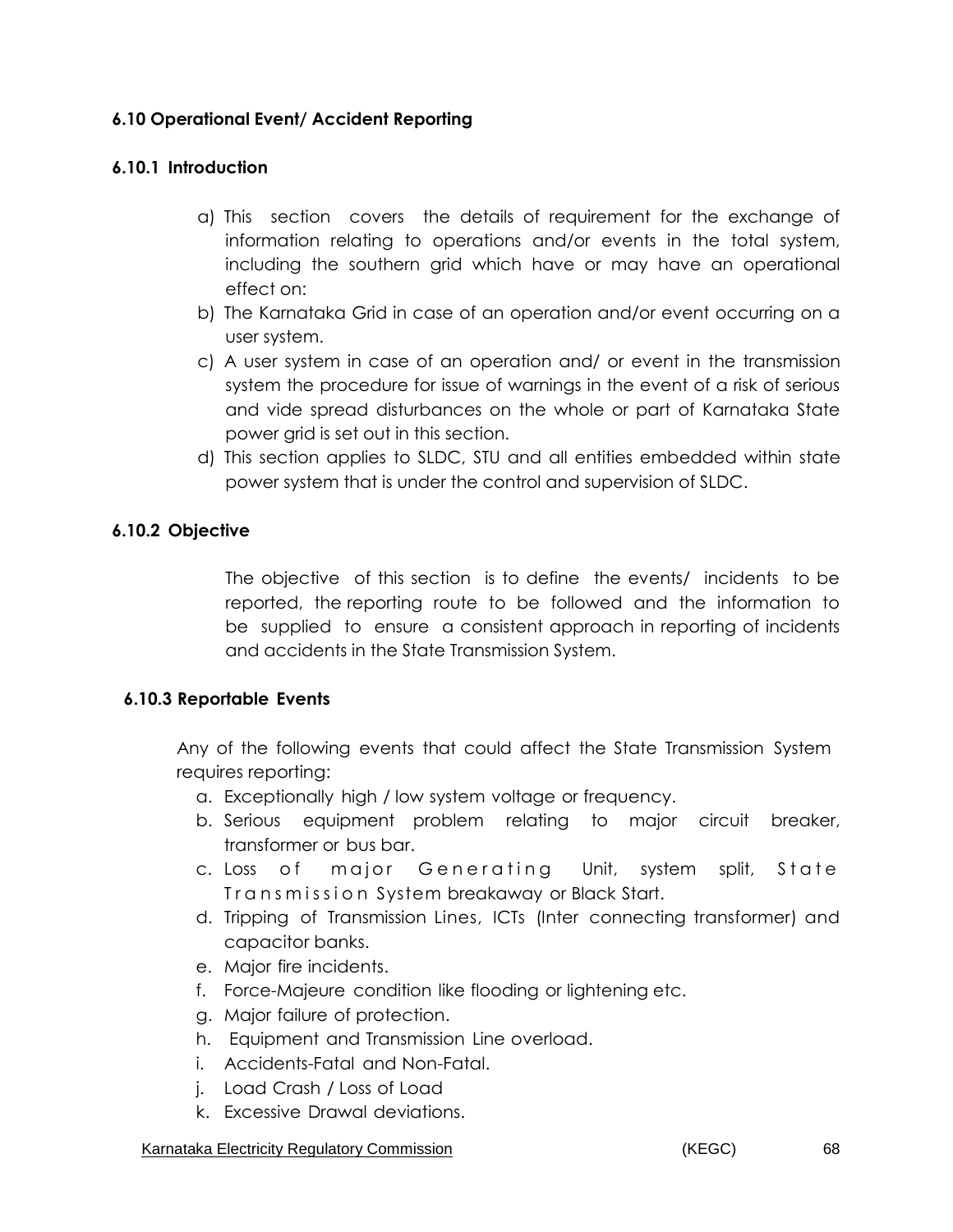l. Minor equipment alarms.

The last two reportable incidents are typical examples of those which are of lesser consequence, but which still affect the State Transmission System and can be reasonably classed as minor. They will require corrective action but may not warrant management reporting until these are repeated for sufficient time.

### **6.10.4 Reporting Procedure**

## 1. **Reporting Time for events and accidents**

All reportable incidents occurring on lines and equipment of 33 kV and above and all the lines on which there is the inter user flow affecting the State Transmission System shall promptly be reported orally by the User whose equipment has experienced the incident (the reporting User) to any other significantly affected users and to SLDC. The reporting user should submit a written confirmation to SLDC within one hour of such oral report.

If the reporting incident is of major nature then the Reporting User shall submit an initial written report within two hours to SLDC. This has to be further followed up by the submission of a comprehensive report within 48 hours of the submission of the initial written report.

In other cases the Reporting User shall submit a report within 5 (five) days to SLDC.

- 2. SLDC shall call for a report from any User on any reportable incident affecting other Users and STU, in case the same is not reported by such User whose equipment might have been source of the reportable incident. The above shall not relieve any User from the obligation to report events in accordance with IE Rules 1956 – (Language used in the Code to be used). The format of such a report shall be as agreed by the State Grid Code Review Panel, but will typically contain the following information:
	- i. Location of incident.
	- ii. Date and time of incident.
	- iii. Plant or equipment involved.
	- iv. Details of relay indications with nature of fault implications,
	- v. Antecedent conditions like line flows, bus voltage, generation and demand Supplies and quantum interrupted and duration if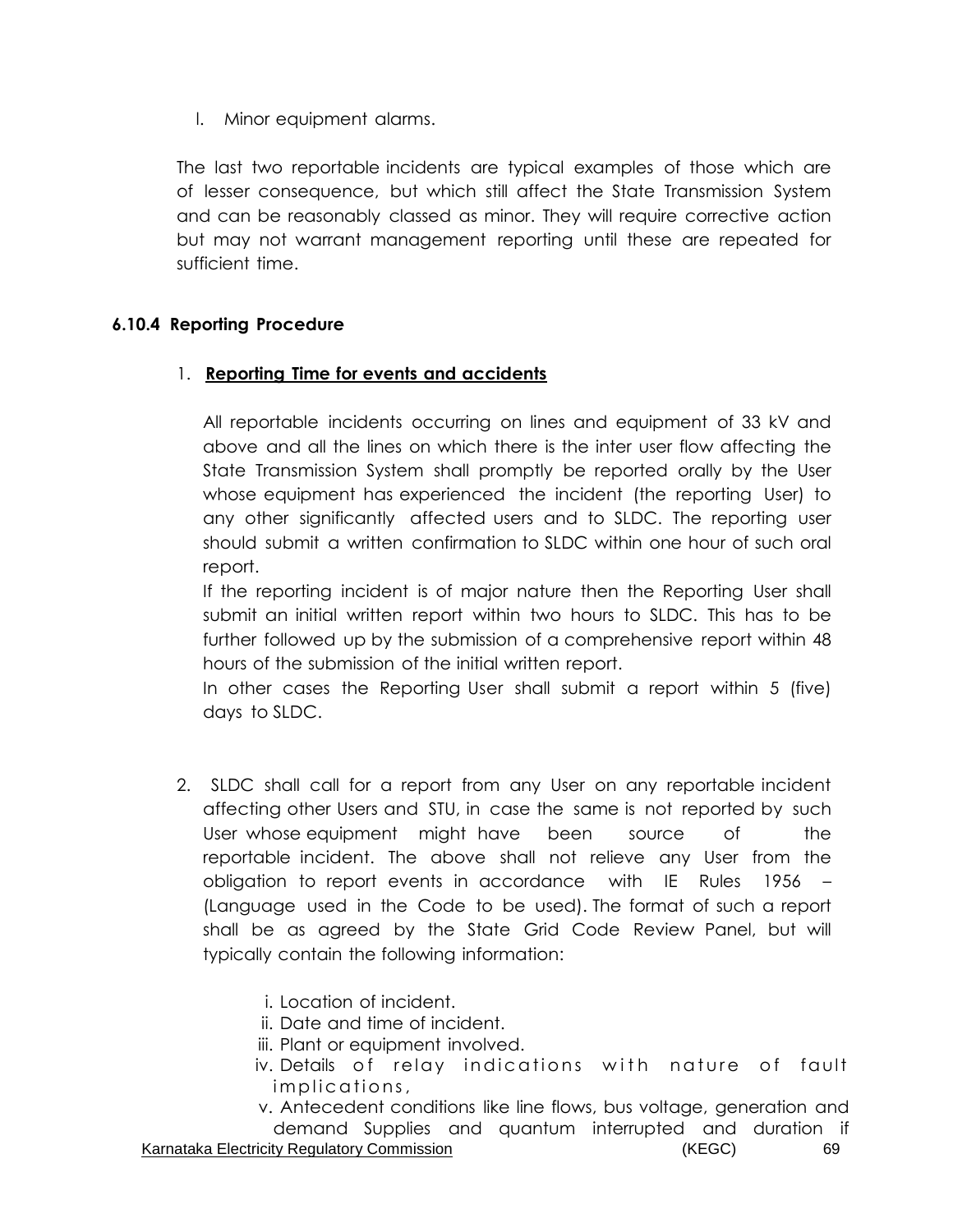applicable.

- vi. Amount of generation lost if applicable and its duration
- vii. Brief description of incident.
- viii. weather condition during the incident
- ix. Estimate of time to return to service.
- x. Name of Organization
- xi. Possibility of alternate arrangement of supply

### **6.10.5 Reporting Form**

The standard reporting form other than for accidents shall be as agreed from time to time by the Grid Code Review Panel. A typical form is attached (APPENDIX-E).

## **6.10.6 Major Grid Incidence**

- (a) Following a major grid incident, SLDC and other Users shall cooperate to enquire and establish the cause of such failure and make appropriate recommendations. SLDC shall report the occurrence of such major grid failure to the SRPC \ Commission in writing as well as SRLDC immediately for information and shall submit the enquiry report to the Commission within two months of the incident. Analysis of major grid disturbance in the Intra State Power System soon after their occurrence shall be done by a Protection subcommittee constituted by STU. If the disturbance is of major nature the SRPC will also conduct detailed analysis of the incident. The user, the generator, the ESCOM and the STU shall furnish required data to SRPC.
- (b) Periodic Reports All distribution licensees shall send a weekly report to SLDC on the performance of their respective systems which should cover the following information:
	- (i) Voltage profile at all Substations *66kV/*110kV and above.
	- (ii) Average, maximum, minimum demand (both MW and MVAR) met at such Substations.
	- (iii) Quantum and duration of load shed, with reasons
	- (iv) Outage of major elements
	- (v) Network constraints
	- (vi) Daily energy consumed and energy exchanged by the DISCOM
- (c) SLDC shall post in its website a monthly performance report of the State as a whole covering:
	- (i) Hourly demand met and generation for peak ay and minimum demand met day. Also the average daily off-peak and peak demands met.

Karnataka Electricity Regulatory Commission **Example 20 THS** (KEGC) 6 THS 70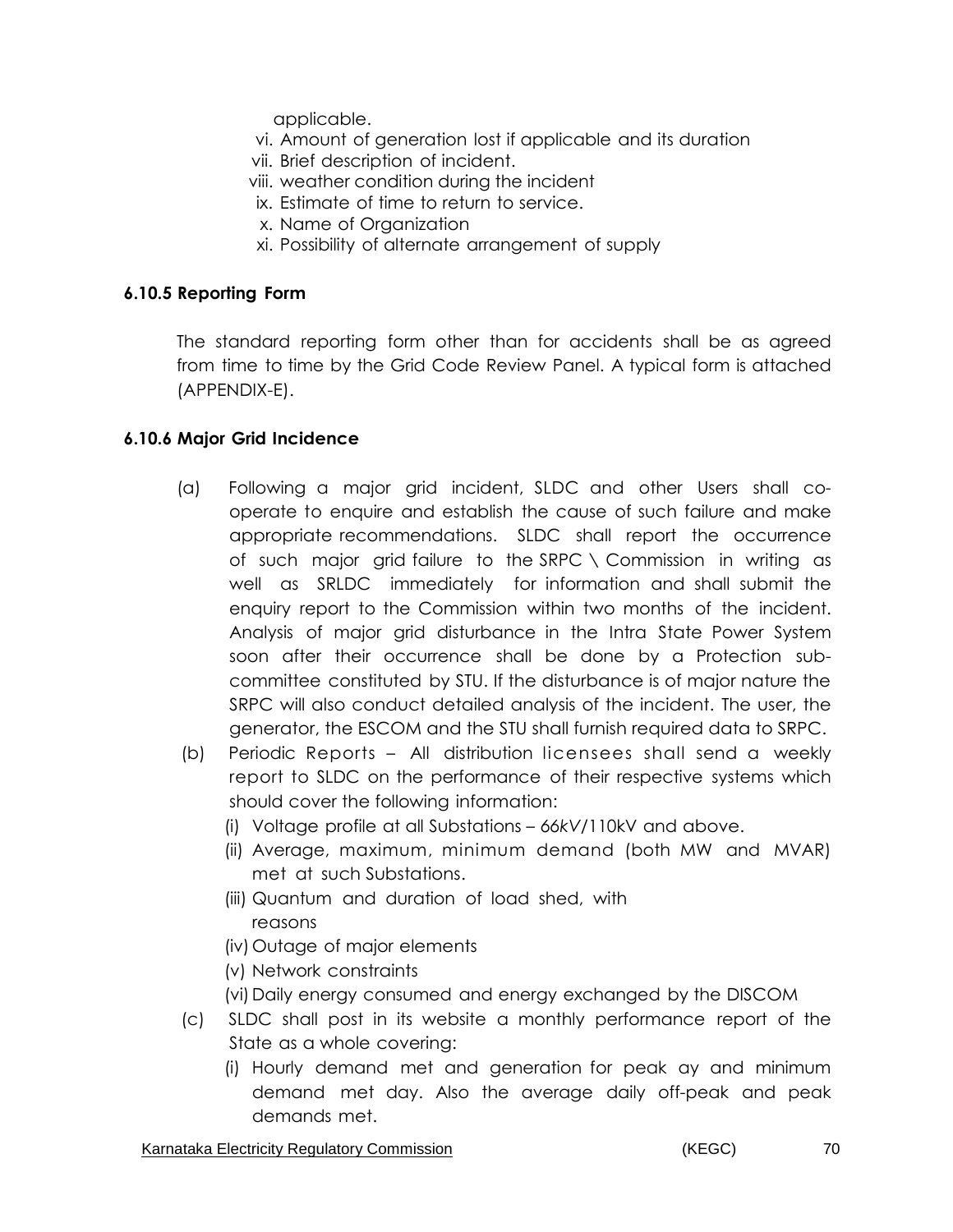- (ii) Daily average consumption
- (iii) Station wise daily maximum, minimum and average generation (MW), together with daily energy generation
- (iv) Instances of non-compliance of the State Grid Code
- (v) Progress of construction of new generating units, lines and transformers.
- (vi) Details of generation and transmission outages during the month.

# **6.10.7 Warnings**

- i An oral warning shall be issued by SLDC and confirmed in writing as well, to the STU/ Transmission Licensee and the users, who may be affected when SLDC knows that there is a risk of widespread and serious disturbance to the whole, or part of the total system.
- ii Provided that sufficient time is available, the warning shall contain such information as the SLDC considers reasonable, to explain the nature, extent of the anticipated disturbance, to the user and STU/ Transmission Licensee, provided that such information is available to SLDC.
- iii Each user and STU/ Transmission Licensee, on receipt of such a warning, shall take necessary steps to warn its operational staff and maintain its plant and apparatus in the condition in which it is best able to withstand the anticipated disturbance for the duration of the warning.
- iv Scheduling and despatch may be affected during the period covered by such a warning.

# **6.10.8 Loss of communication with SLDC**

- i. In the event of loss of communication with SLDC, the provision made as above shall not apply; instead, the following provision shall apply:
- ii. Each generating station shall continue to operate in accordance with the last despatch instruction issued by SLDC, but shall use all reasonable endeavours to maintain the system frequency at the target of 50 Hz, plus or minus 0.5 Hz by monitoring frequency, until such time the new despatch instructions are received from SLDC.

# **6.10.9 Major Failure**

Whenever a major failure takes place, STU/ Transmission Licensee and other users shall cooperate, inquire and establish the cause of the failure and produce appropriate recommendations. The STU shall submit the inquiry report to the Grid Code Review Panel and submit the report with the recommendations of the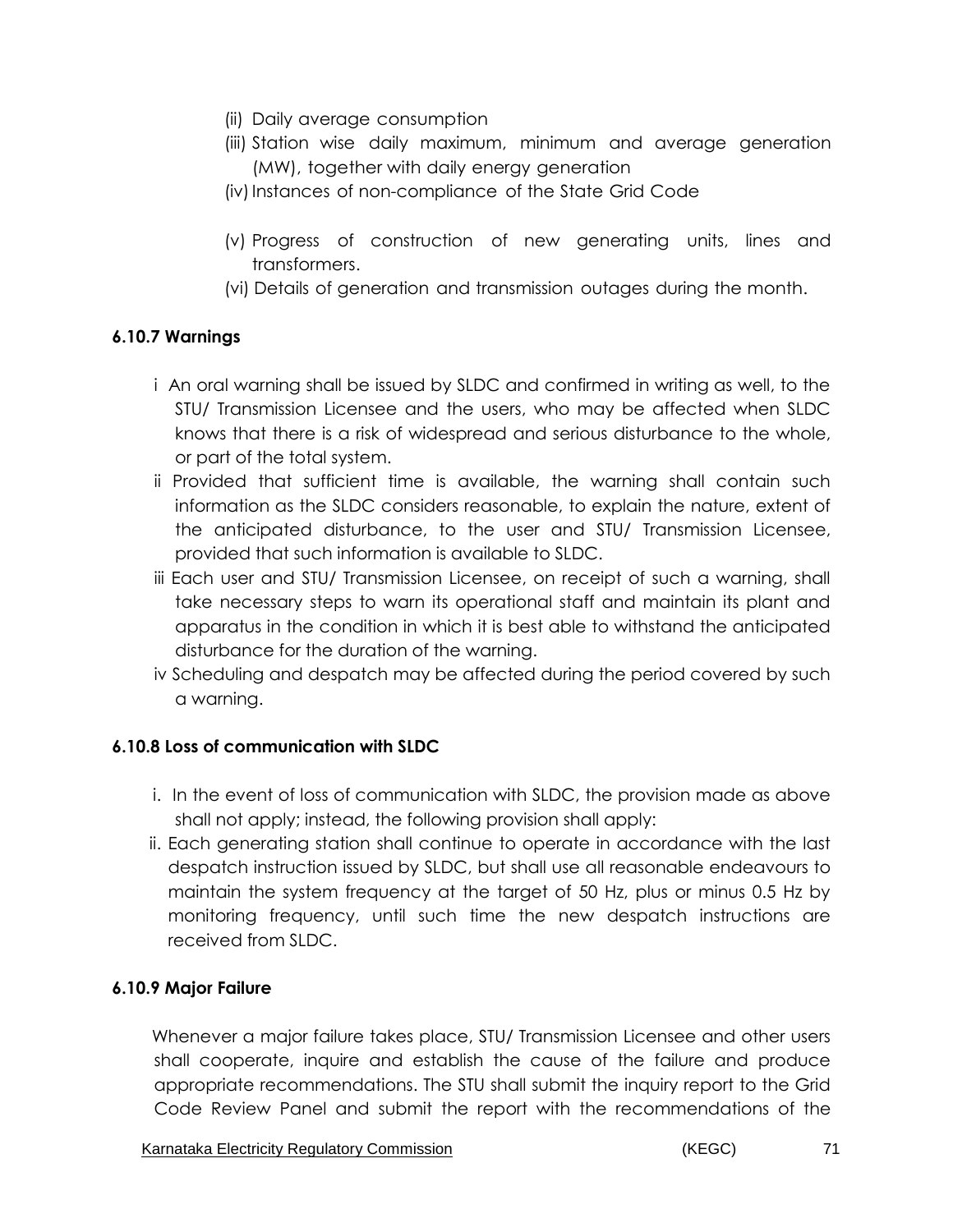panel to KERC within two months of the incident.

# **6.10.10 Accident Reporting**

Report of accidents shall be in accordance with the section 161 of the Electricity Act, 2003 and the rules framed there under. Receipt of accident and failure of supply or transmission of electricity shall be in the specified form to the Commission and the Electrical Inspector.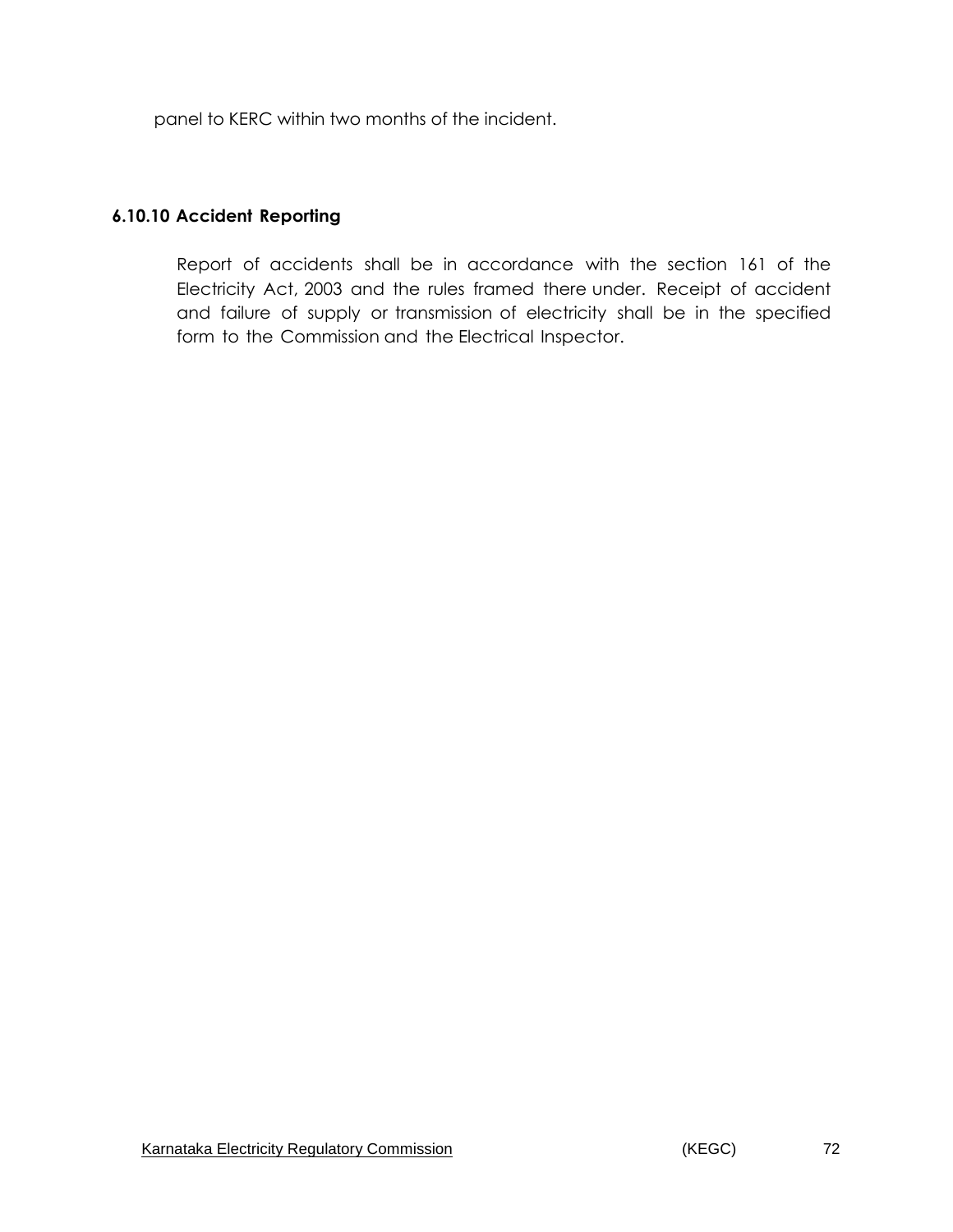# **SECTION -7**

### **Cross Boundary Safety**

### **7.1 Introduction**

This section specifies the requirements for safe working practices for maintenance of equipment associated with cross boundary operations. It lays down the procedure to be followed when work is required to be carried out on electrical equipment that is connected to another User's system.

## **7.2 Objective**

The objective of this section is to achieve an agreement on the principles of safety as prescribed in the Central Electricity Authority (Measures Relating to Safety and Electric supply) Regulations, 2010, when working across the inter user boundary between one User and another User.

### **7.3 Designated Officers/ Control Persons.**

STU and all Users shall nominate suitable authorized persons to be responsible for the co-ordination of safety across their boundary. These persons shall be referred to as Designated Officer(s) (or control person(s).

### **7.4 Procedure**

- 1. STU shall issue a list of Designated Officers (names, designations and telephone numbers) to all Users who have a direct inter user boundary with STU or other Users. This list shall be updated promptly whenever there is change of name, designation or telephone number.
- 2. All Users with a direct inter user boundary with STU or other User system shall issue a similar list of their Designated Officers to STU or other User(s), which shall be updated promptly whenever there is a change in the list.
- 3. Whenever work across a cross boundary / an inter-user boundary is to be carried, the Designated Officer of the User including STU itself, wishing to carry out work shall personally contact the other relevant Designated Officer. If the Permit to Work (PTW)/ Line Clear permit cannot be obtained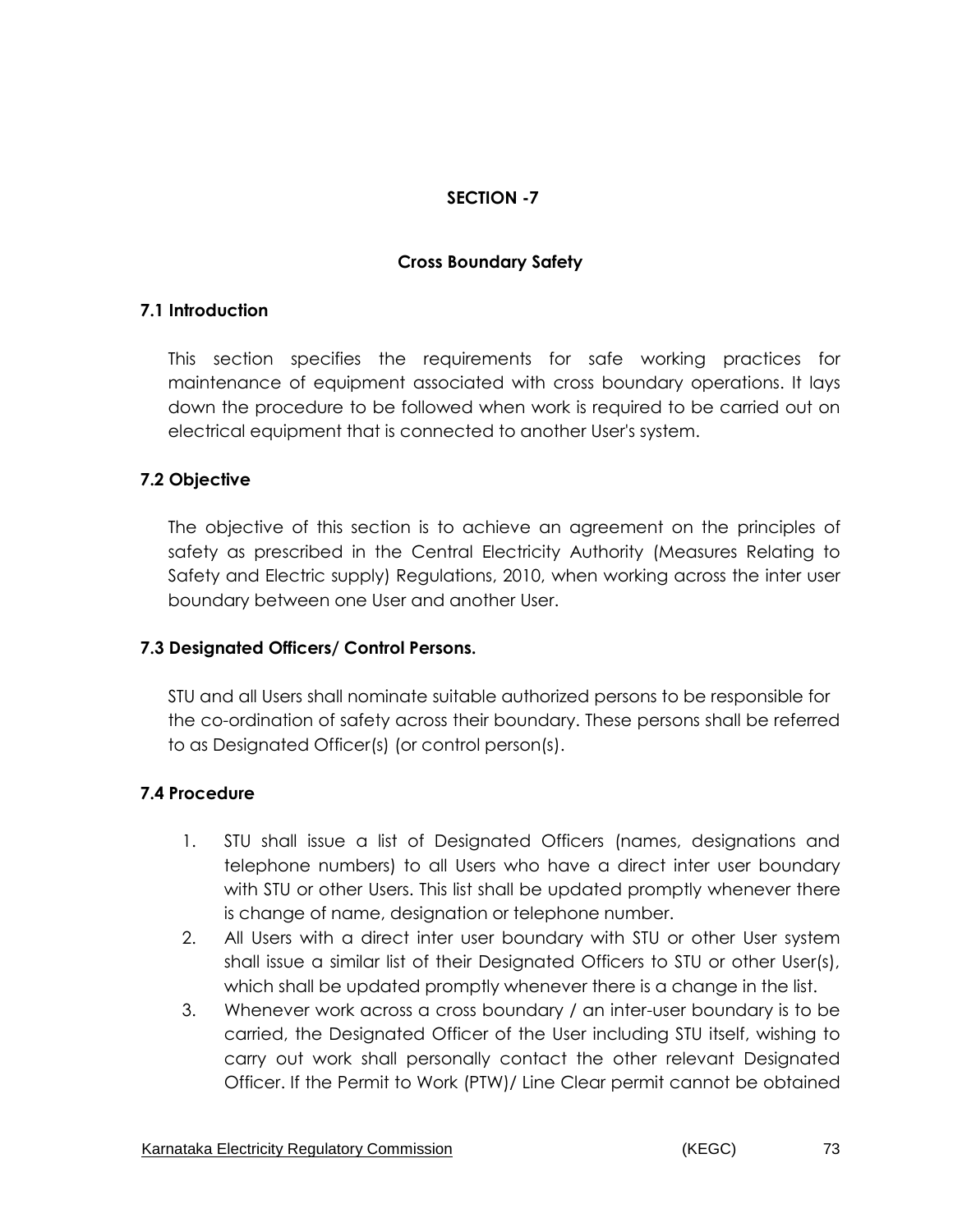personally, the Designated Officers shall contact through telephone and exchange Code words to ensure correct identification of both agencies.

- 4. Should the work extend over more than one shift, the Designated Officer shall ensure that the relief Designated Officer is fully briefed on the nature of the work and the code words in operation.
- 5. The Designated Officer(s) shall co-operate to establish and maintain the Precautions necessary for the required work to be carried out in a safe manner. Both the established isolation and the established earth shall be locked in position, where such facilities exist, and shall be clearly identified.
- 6. Work shall not commence until the Designated Officer of the User including STU itself, wishing to carry out the work, is satisfied that all the safety precautions have been established. This Designated Officer shall issue agreed safety documentation (PTW)/ line clear permit to the working party to allow work to commence. The PTW /LCP in respect of specified EHV lines and other interconnections shall be issued with the consent of SLDC.
- 7. When work is completed and safety precautions are no longer required, the Designated Officer who has been responsible for the work being carried out shall make direct contact with the other Designated Officer to return the PTW/LCP and for removal of those safety precautions. Return of PTW in respect of specified EHV lines and interconnections shall be informed to SLDC.
- 8. The equipment shall only be considered as suitable for connecting back to service when all safety precautions are confirmed as removed, by direct communication using code word contact between the two Designated Officers, and after ensuring that the return of agreed safety documentation (PTW /LCP) from the working party has taken place.
- 9. STU shall develop an agreed written procedure for inter-user boundary safety and continually update it.
- 10. Any dispute concerning inter user Boundary Safety shall be resolved at the level of STU, if STU is not a party. In case STU is a party, the dispute shall be referred to KERC for resolution of the dispute.

## **7.5 Special Consideration**

- 1) For inter-user boundary between STU and other User's circuits, all Users shall comply with the agreed safety rules, which must be in accordance with Safety Regulations or Rules framed under the Act.
- 2) Each Designated Officer shall maintain a legibly written safety logbook, in chronological order, of all operations and messages relating to safety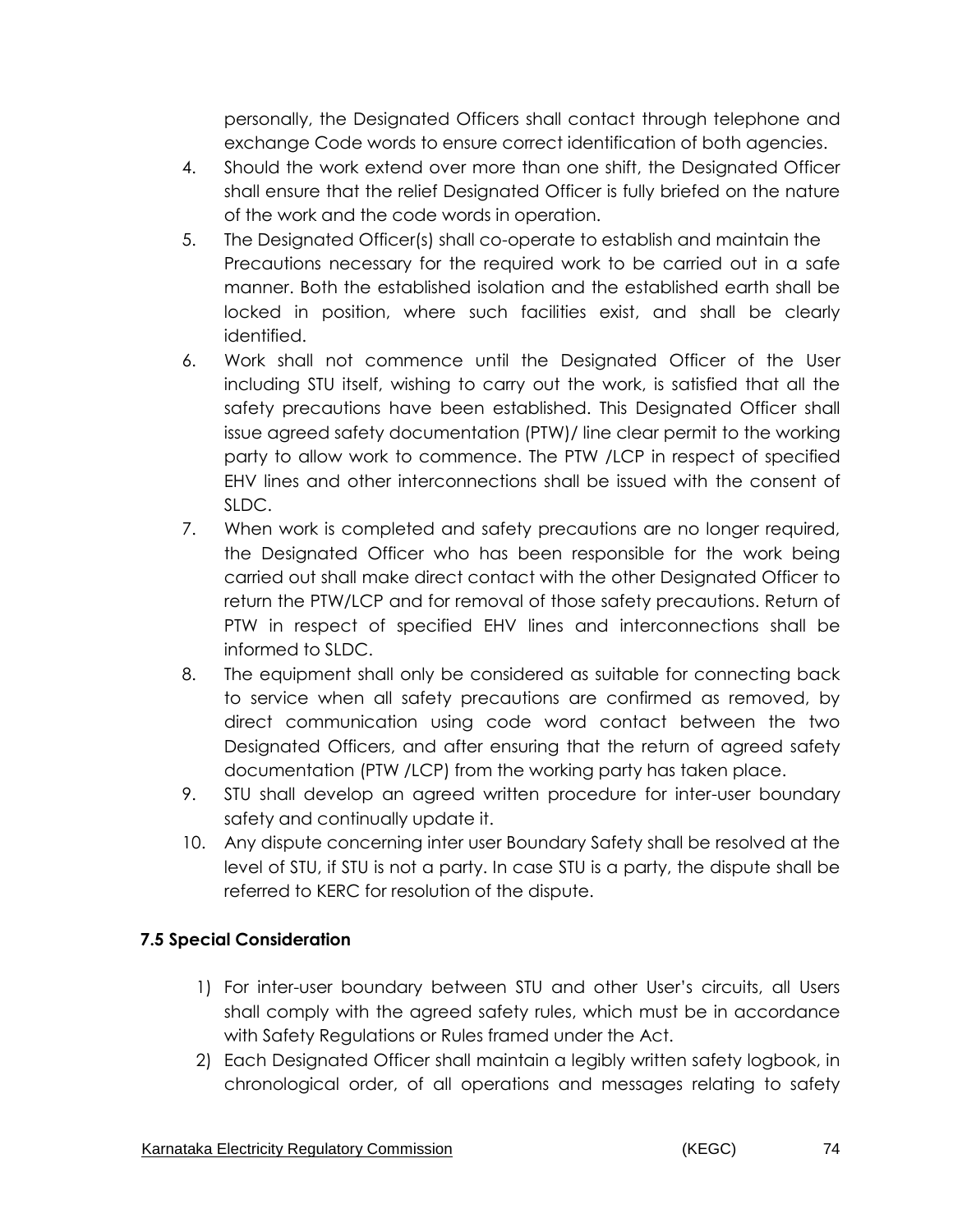coordination sent and received by him. All safety logs shall be retained for a period of not less than 10 years.

3) Each of the Distribution licensees connected to the transmission system shall maintain an updated map of distribution system pertaining to the area fed by each substation and exhibit the same in respective substation.

### **7.6 Safety Standard and Line clear Permit:**

### **7.6.1 Introduction**

This section sets out the procedure for the record of the Line Clear Permit and sets guidelines for ensuring safety from electrical hazards to consumers, general public and working personnel.

### **7.6.2 Objective**

The main objective of this section is to ensure safety to the working personnel of STU/ Transmission Licensee and users and maintenance of proper records for the issue of Line Clear Permits for allowing working personnel to carry out the works.

### **7.6.3 Safety Standards**

- 1) The Safety Standard issued separately formulates the precautions to be taken for ensuring safety to the general public, consumers of electricity and the workmen. This forms an integral part of the Grid Code and STU/ Transmission Licensee and all the users shall comply with this standard.
- 2) STU/ Transmission Licensee shall prepare his own safety manual for the Transmission Lines, substations based on this standard. For the guidance of the shift operators, Operation and Maintenance Manuals for each substation shall be prepared by the Licensee. These manuals shall contain all the maintenance and operation schedules, based on the recommendations of the manufacturers of the various equipments installed in the substation. These manuals shall be periodically reviewed based on the experience gained and replacement of equipment. A maintenance register for the equipment including the station batteries shall be maintained at the respective substations. These shall be updated as and when the maintenance work is carried out and shall be periodically reviewed by the appropriate higher authority in whose control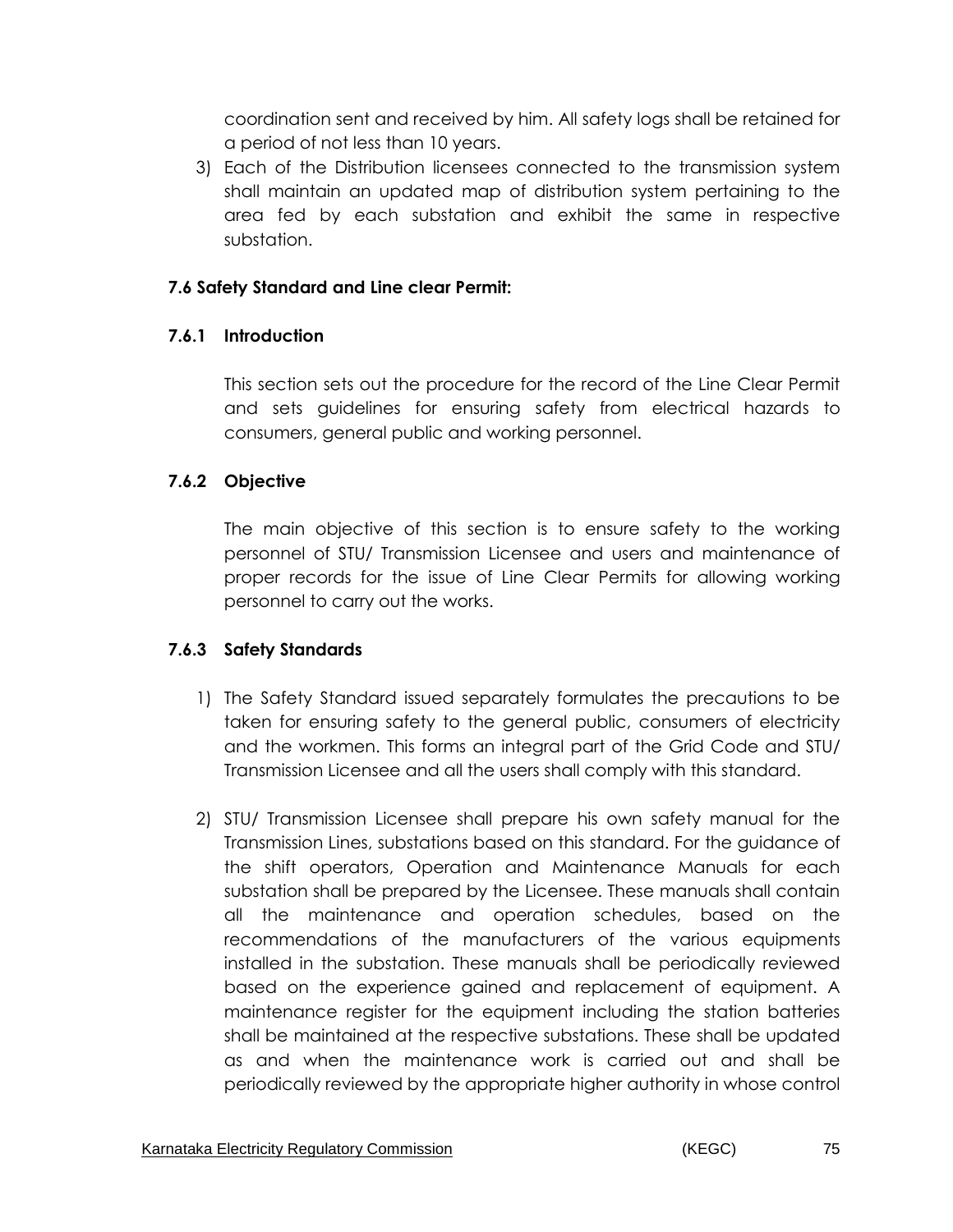the substation falls. Similar registers shall be maintained for the Transmission Lines.

- 3) The Operation Manual shall clearly contain the details of isolation and earthing to be provided for allowing work on the equipments. The Single Line Diagram of the substation indicating the positions of various isolating devices shall be prominently displayed in the station. Charts showing the clearances from live parts (section clearance) for working on the isolated equipments where workmen are allowed to work shall be displayed prominently at each substation.
- 4) The danger boards as stipulated in the Central Electricity Authority (Measures Relating to Safety and Electric Supply) Regulations, 2010 and in relevant Indian Standards shall be displayed at the places approachable by the general public.
- 5) Regular maintenance shall be carried out on all the Transmission Lines in accordance with IS: 5613 and records of all these shall be maintained. Wherever possible, hot line checking and replacement of failed insulators shall be made before and after every monsoon.
- 6) All the equipments in the receiving stations and substations shall be maintained in good condition as per the manufacturers' manuals and relevant Indian and/or International standards wherever available. The relays and circuit breakers shall be checked for their proper operations whenever these are taken out for maintenance purposes. The station batteries shall be maintained in good working condition by carrying out routine checks and maintenance works. The DC system provided in all these stations shall be properly maintained with no appreciable leakage current. An online monitoring system for monitoring of leakage and detection of ground faults shall be provided.

## **7.7 Format of Line Clear Permit (LCP)**

The format under Annexure III, IV and V shall be used. The form under **Annexure III** and designated as requisition for Line Clear Permit shall be used by the requesting safety coordinator, who is an authorized person. The form under **Annexure IV** and designated as check list for Line Clear Permit and Line Clear Permit shall be used at the time of issue of Line Clear Permit. The form under **Annexure V** and designated as Line Clear Return shall be used for the return of the Line Clear Permit after the work for which the Line Clear Permit was taken, is completed.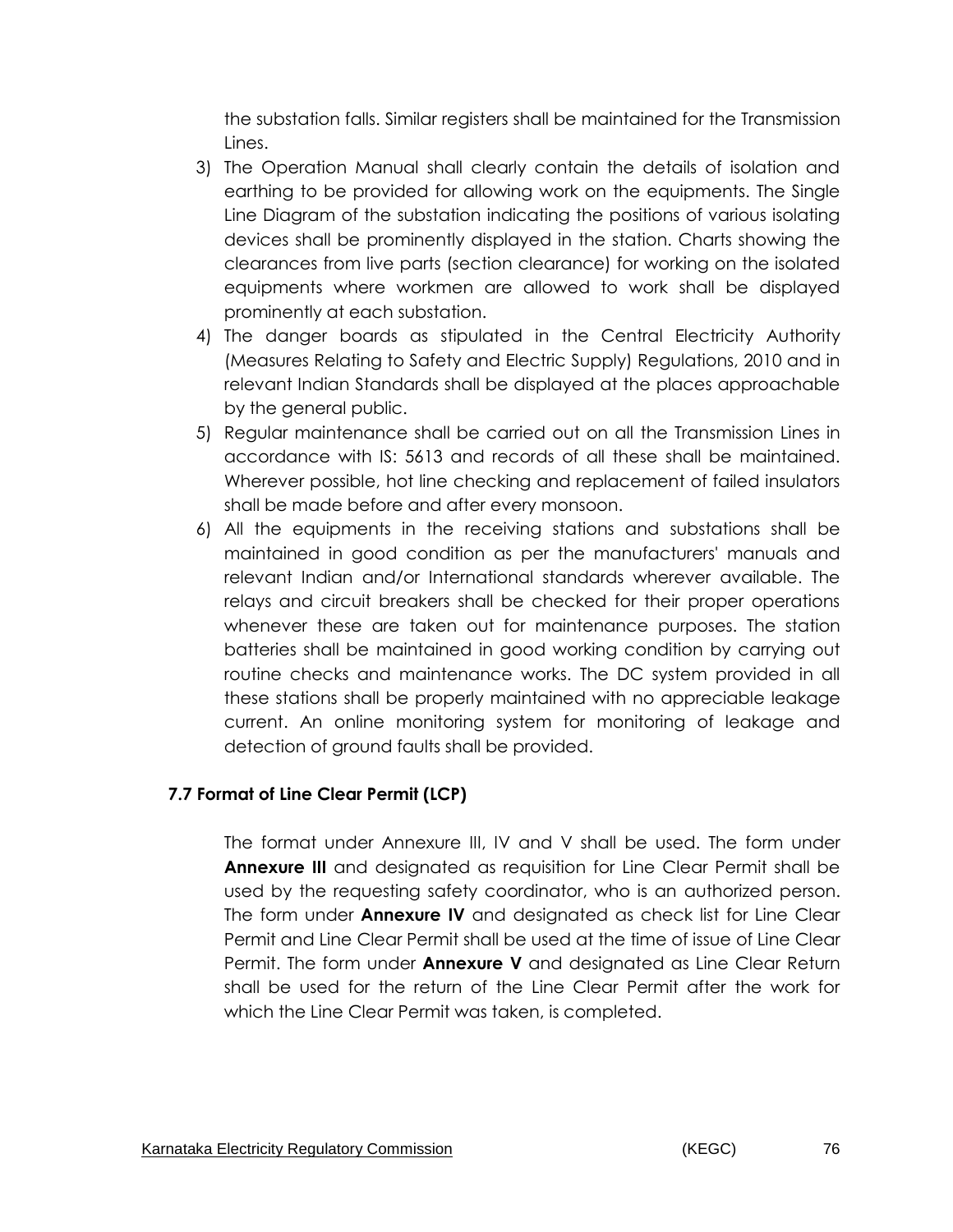### **SECTION- 8**

### **SCHEDULING AND DESPATCHING**

### **8.1 Introduction**

This part sets out the:

- a) Demarcation of responsibilities between various Intra-State entities and SLDC in scheduling and Despatch;
- b) The procedure for scheduling and Despatch;
- c) The reactive power and voltage control mechanism;
- d) Complementary commercial mechanisms

### **8.2 Objective**

This code deals with the procedures to be adopted for scheduling of the net injection/ drawals of Intra-State entities concerned on a day ahead basis with the modality of the flow of information among the SLDC, ALDCs and Intra-State entities. The procedure for submission of capability declaration by each Intra-State Generating station (In-SGS) and submission of requisition / drawal schedule by other State entities is intended to enable SLDC to prepare the Despatch schedule for each Generating station and drawal schedule for each DISCOM. It also provides methodology of issuing real time Despatch / drawal instructions and rescheduling, if required, to Intra-State entities along with the commercial arrangement for the deviations from schedules, as well as, mechanism for reactive power pricing. This code also provides the methodology for rescheduling of wind and solar energy on three (3) hourly basis and the methodology of compensating the variable generation through a Renewable Regulatory charge. For this, appropriate meters and Data Acquisition System facility shall be provided for accounting of UI charges and transfer of information to SLDC and SRLDC.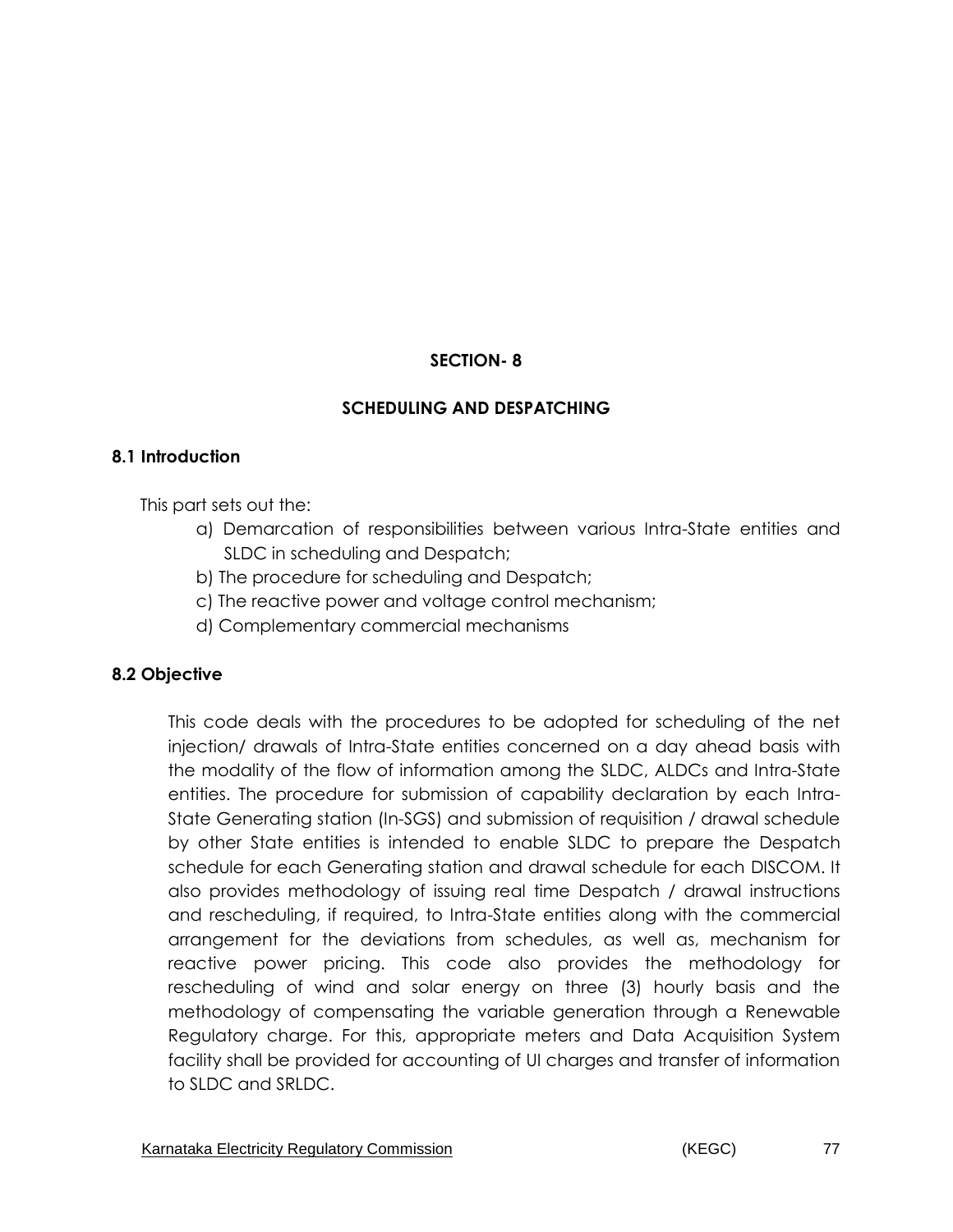### **8.3 Scope**

This code will be applicable to STU, SLDC, ALDCs, In-SGS, Distribution Licensees / Intra-State entities, including generators/ captive generating plant/ IPPs, wind and solar generating stations and other concerned persons in the State grid.

### **8.4 Demarcation of responsibilities:**

- 1. The SLDC shall coordinate the scheduling of all such generating stations in the State, which are not scheduled by RLDC in terms of CERC Regulations as notified from time to time. The SLDC shall also be responsible for such generating stations for:
	- i. real time monitoring of the stations' operation;
	- ii. checking that there is no gaming in its availability declaration;
	- iii. revision of availability declaration and injection schedule;
	- iv. switching instructions;
	- v. metering and energy accounting ;
	- vi. issuance of UI accounts in its control area;
	- vii. collections / disbursements of UI payments in its area;
	- viii. Outage planning etc,.
- 2. Scheduling of a generating station supplying power to any state other than the host state will be as provided in the Scheduling and Despatch Code of the IEGC.
- 3. The Regional grids will be operated as power pools with decentralized scheduling and despatch, in which the States shall have operational autonomy, and SLDC shall have the total responsibility for
	- (i) Scheduling / despatching State's own generation (including generation of its embedded licensees),
	- (ii) Regulating the demand of its control area,
	- (iii) Scheduling the drawal from the ISGS (within its share in the respective plant's expected capability)
	- (iv) permitting long term access, medium term and short term open access transactions for embedded generators/consumers, in accordance with the contracts and
	- (v) Regulating the net drawal of its control area from the regional grid in accordance with the respective regulations of the CERC.
- 4. The system of each regional entity shall be treated and operated as a notional control area. The algebraic summation of scheduled drawal from ISGS and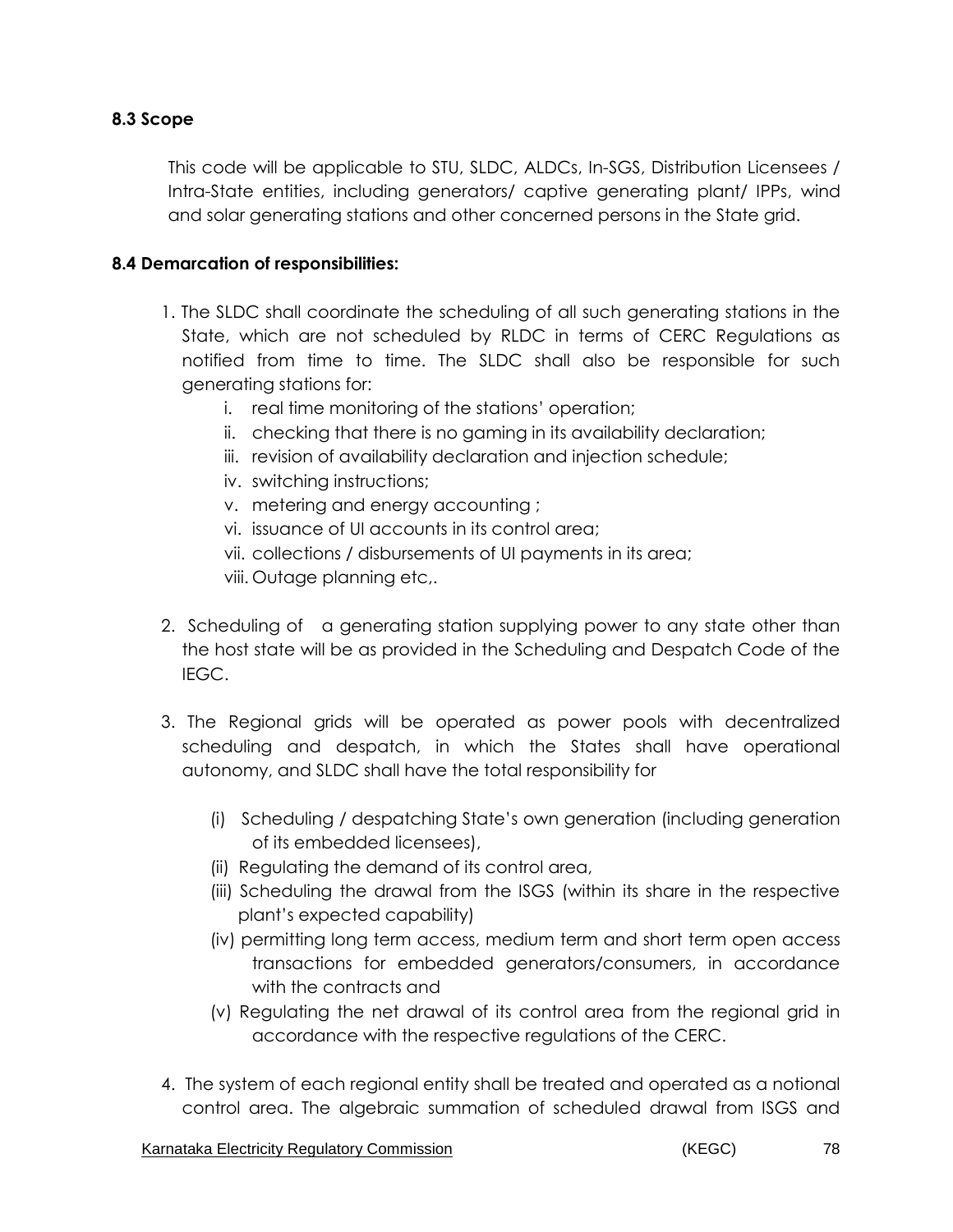from contracts through long–term access, medium-term and short–term open access arrangements shall provide the drawl schedule of each regional entity, and this shall be determined in advance on day-ahead basis. The regional *entities* shall regulate their generation and/or consumers' load so as to maintain their actual drawal from the regional grid close to the above schedule. Deviation, if any, from the drawl schedule, shall be within the limits specified by the Central Commission in UI Regulations and it shall not cause system parameters to deteriorate beyond permissible limits and shall not lead to unacceptable line loading. Such deviation from net drawal schedule shall be priced through the Unscheduled Interchange (UI) mechanism as specified by the Central Commission from time to time.

- 5. The SLDC, distribution licensee shall always endeavour to restrict the net drawal of the state from the grid to within the drawal schedules, whenever the system frequency is below the lower limit as specified by CERC (IEGC) Regulations 2010 and its amendments from time to time. The concerned distribution licensee, User, SLDC shall ensure that their automatic demand management scheme mentioned in clause 5.4.2 of IEGC, acts to ensure that there is no over drawal when frequency band limit as specified by CERC (IEGC) Regulations 2010 and its amendments from time to time. If the automatic demand management scheme has not yet been commissioned, then action has to be taken as per manual demand management scheme to ensure zero over drawal when frequency is below the lower limit as specified by CERC (IEGC) Regulations 2010 and its amendments issued from time to time.
- 6. The SLDC / STU / Distribution Licensees shall regularly carry out the necessary exercises regarding short-term demand estimation for the State / area to enable them to plan in advance as to how they would meet their consumers' load without overdrawing from the grid.
- 7. The In-SGS, other generating stations and sellers shall be responsible for power generation/power injection generally according to the daily schedules advised to them by the SLDC on the basis of the contracts/ requisitions received from the SLDC / buyers / Power Exchanges.
- 8. The In-SGS would normally be expected to generate power according to the daily schedules advised to them. The In-SGS may also deviate from the given schedules within the limits specified in the UI Regulations of CERC, depending on the plant and system conditions. In particular, they may be allowed to generate beyond the given schedule under deficit conditions as long as such deviations do not cause system parameters to deteriorate beyond permissible limits and/or do not lead to unacceptable line loading. Deviations, if any, from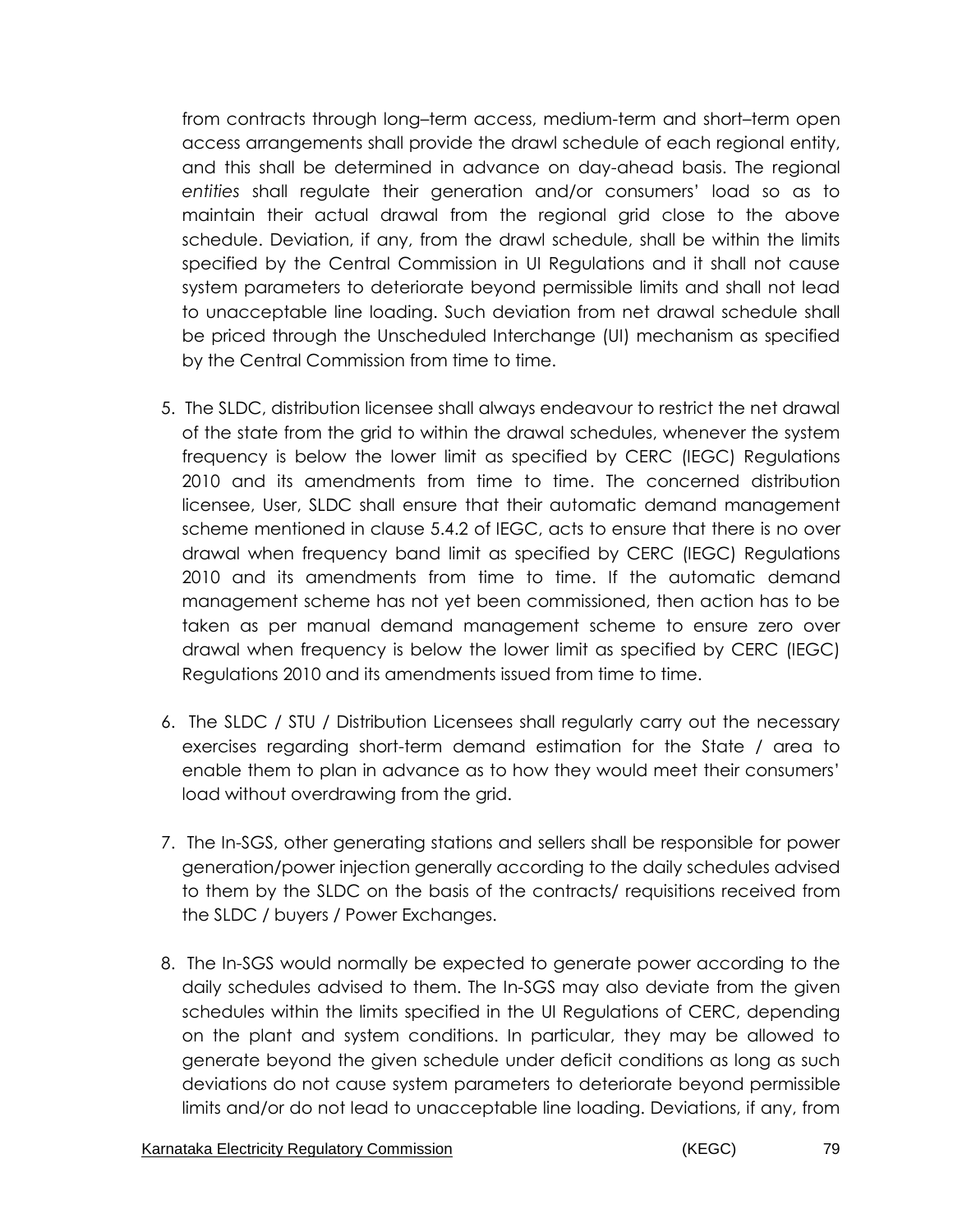the ex-power plant generation schedules shall be appropriately priced in accordance with UI Regulations. In addition, deviations, from schedules causing congestion, shall also be priced in accordance with the Congestion Charge Regulations of CERC. The treatment of injection of infirm power by generating stations during testing shall be in accordance with Central Electricity Regulatory Commission (Grant of Connectivity, Long-term Access and Medium-term Open Access in inter-State Transmission and related matters) Regulations, 2009, and the Central Electricity Regulatory Commission (Unscheduled Inter-Change Charges and related matters) Regulations,2009, amended time to time.

- 9. Provided that when the frequency is higher than 50.2 Hz, the actual net injection shall not exceed the scheduled despatch for that time block. Also, while the frequency is above the limit as specified by CERC (IEGC) Regulations 2010 and its amendments from time to time, the In-SGS may (at their discretion) back down without waiting for an advice from SLDC / RLDC to restrict the frequency rise. When the frequency falls below limit as specified by CERC (IEGC) Regulations 2010 and its amendments from time to time, the generation at all In-SGS (except those on peaking duty) shall be maximized, at least upto the level to which can be sustained, without waiting for an advice from SLDC / RLDC subject to the condition that such increase does not lead to unacceptable line loading or system parameters to deteriorate beyond permissible limit.
- 10. However, notwithstanding the above, the SLDC may direct the DISCOMs / In-SGS to increase/decrease their drawal/generation in case of contingencies e.g. overloading of lines/transformers, abnormal voltages, threat to system security. Such directions shall immediately be acted upon. In case the situation does not call for very urgent action, and SLDC has some time for analysis, it shall be checked whether the situation has arisen due to deviations from schedules, pursuant to short-term open access. These shall be got terminated first, before an action, which would affect the scheduled supplies to the long term and medium term customers is initiated.
- 11. For all outages of generation and transmission system, which may have an effect on the regional grid, SLDC shall cooperate with other Regional entities to coordinate the action to be taken through Operational Coordination Committee (OCC) for outages foreseen sufficiently in advance and through RLDC (in all other cases), as per procedures finalized separately by OCC. In particular, outages requiring restriction of ISGS generation and/or restriction of ISGS Share which the State can receive and curtailment of other long term transactions shall be planned carefully to achieve the best optimization.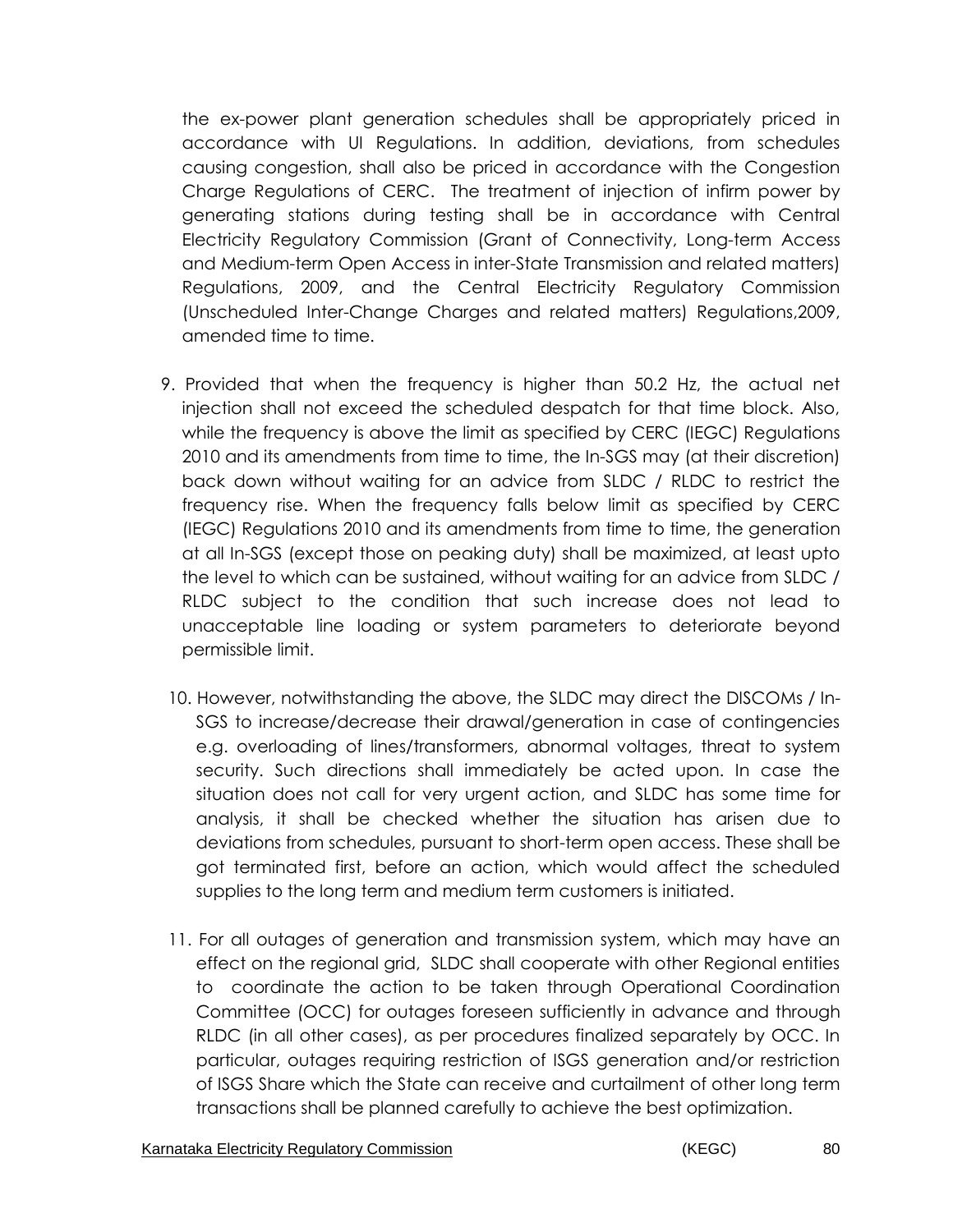- 12. The In-SGS shall make an advance declaration of ex-power plant MW and MWh capabilities foreseen for the next day, i.e., from 00:00 hrs to 24:00 hrs. During fuel shortage condition, in case of thermal stations, they may specify minimum MW, maximum MW, MWh capability and declaration of fuel shortage. The generating stations shall also declare the possible ramping up / ramping down in a block. In case of a gas turbine generating station or a combined cycle generating station, the generating station shall declare the capacity for units and modules on Administrative Price Mechanism (APM) gas, Re-gasified-liquid natural gas (RLNG) and liquid fuel separately, and these shall be scheduled separately.
- 13. While making or revising its declaration of capability, except in case of Run of the River (with up to three hour pondage) hydro stations, the In-SGS shall ensure that the declared capability during peak hours is not less than that during other hours. However, exception to this rule shall be allowed in case of tripping/re-synchronization of units as a result of forced outage of units.
- 14. It shall be incumbent upon the In-SGS to declare the plant capabilities faithfully, i.e., according to their best assessment. In case, it is suspected that they have deliberately over/under declared the plant capability contemplating to deviate from the schedules given on the basis of their capability declarations (and thus make money either as undue capacity charge or as the charge for deviations from schedule), the SLDC may ask the In-SGS to explain the situation with necessary backup data.
- 15. The In-SGS shall be required to demonstrate the declared capability of its generating station as and when asked by the State Load Despatch Centre. In the event of the In-SGS failing to demonstrate the declared capability, the capacity charges due to the generator shall be reduced as a measure of penalty.
- 16. The quantum of penalty for the first mis-declaration for any duration/block in a day shall be the charges corresponding to two days fixed charges. For the second mis-declaration the penalty shall be equivalent to fixed charges for four days and for subsequent mis-declarations, the penalty shall be multiplied in the geometrical progression over a period of a month.
- 17. The STU or Transmission licensee shall install special energy meters on all interface points with the Distribution Companies and other identified points between Distribution Companies for recording of actual net MWh interchanges and MVArh drawals. The installation, operation and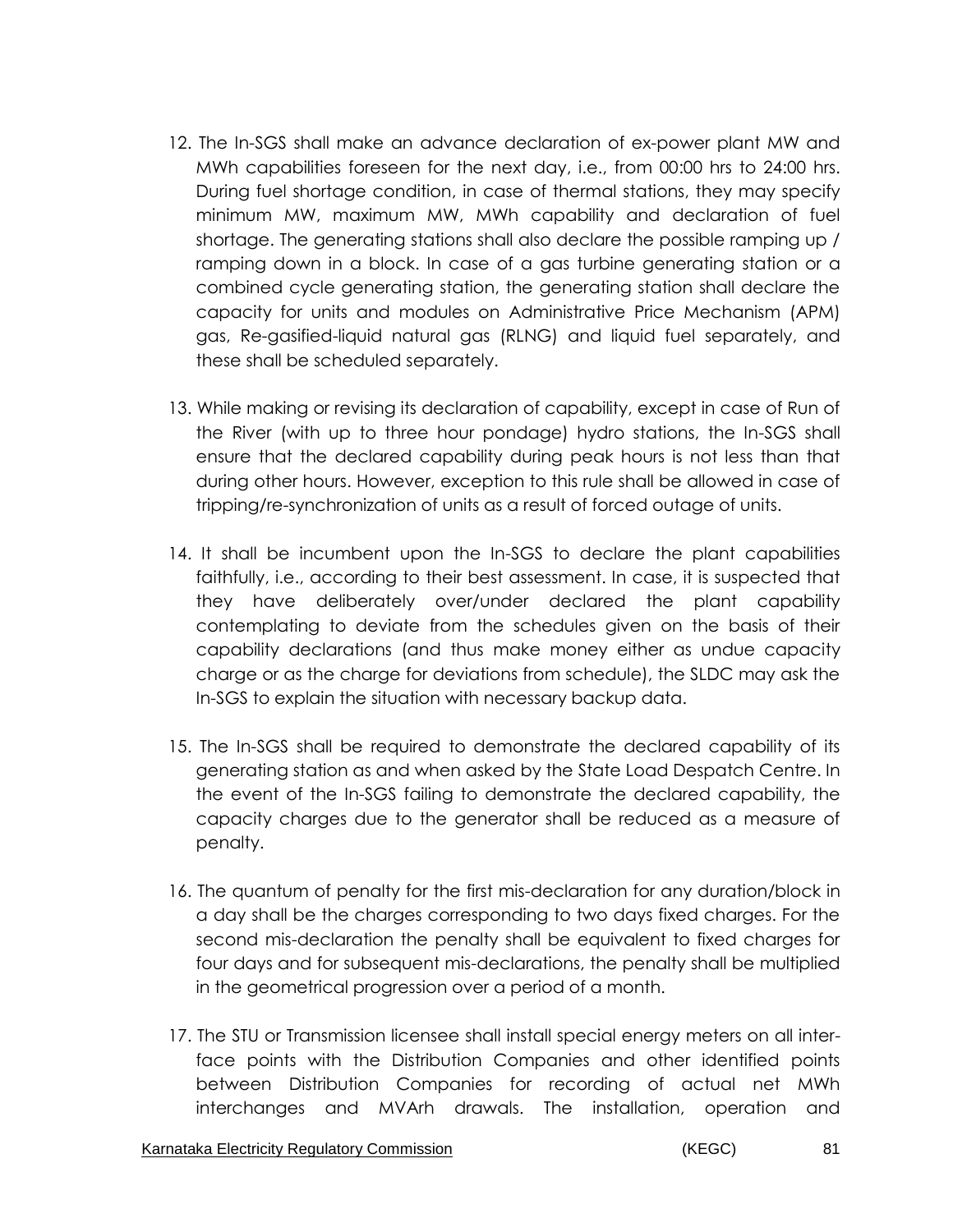maintenance of special energy meters shall be in accordance with Central Electricity Authority (Installation and Operation of Meters) Regulations, 2006 and amendments issued from time to time. All concerned entities (in whose premises the special energy meters are installed) shall take weekly meter readings and transmit them to the SLDC by scheduled time.

- 18. The operating log books of the generating station shall be available for review by the Regional Power Committee. These books shall keep record of machine operation and maintenance.
- 19. Hydro generating stations are expected to respond to grid frequency changes and inflow fluctuations. The hydro generating stations shall be free to deviate from the given schedule without causing grid constraint and a compensation for difference between the actual net energy supply by the hydro generating station and the scheduled energy (ex-bus) over day shall be made by the SLDC in the day ahead schedule for the 4th day (day plus 3).
- 20. SLDC shall periodically review the actual deviation from the Despatch and net drawal schedules being issued, to check whether any of the inter State or Intra-State entities are indulging in unfair gaming or collusion. In case any such practice is detected, the matter shall be reported to the KERC and CERC for further investigation.

### **8.5 Scheduling and Despatch procedure:**

Scheduling and Despatch procedure including long-term access, Mediumterm and short-term open access (to be read with provisions of Open Access Regulations as amended from time to time. The scheduling procedure for medium-term open access transactions shall be similar to the scheduling procedure for long-term access transactions and is as given below):

- 1. All inter-State generating stations (ISGS) of the Southern Region shall be duly listed on the SLDC web-site. The station capacities and allocated /contracted Shares of different beneficiaries shall also be listed out.
- 2. The State shall be entitled to a MW despatch up to (foreseen ex-power plant MW capability for the day) x (State's Share in the station's capacity) for all such stations. In case of hydro-electric stations, there would also be a limit on daily MWh despatch equal to (MWh generation capacity for the day) X (State's Share in the station's capacity).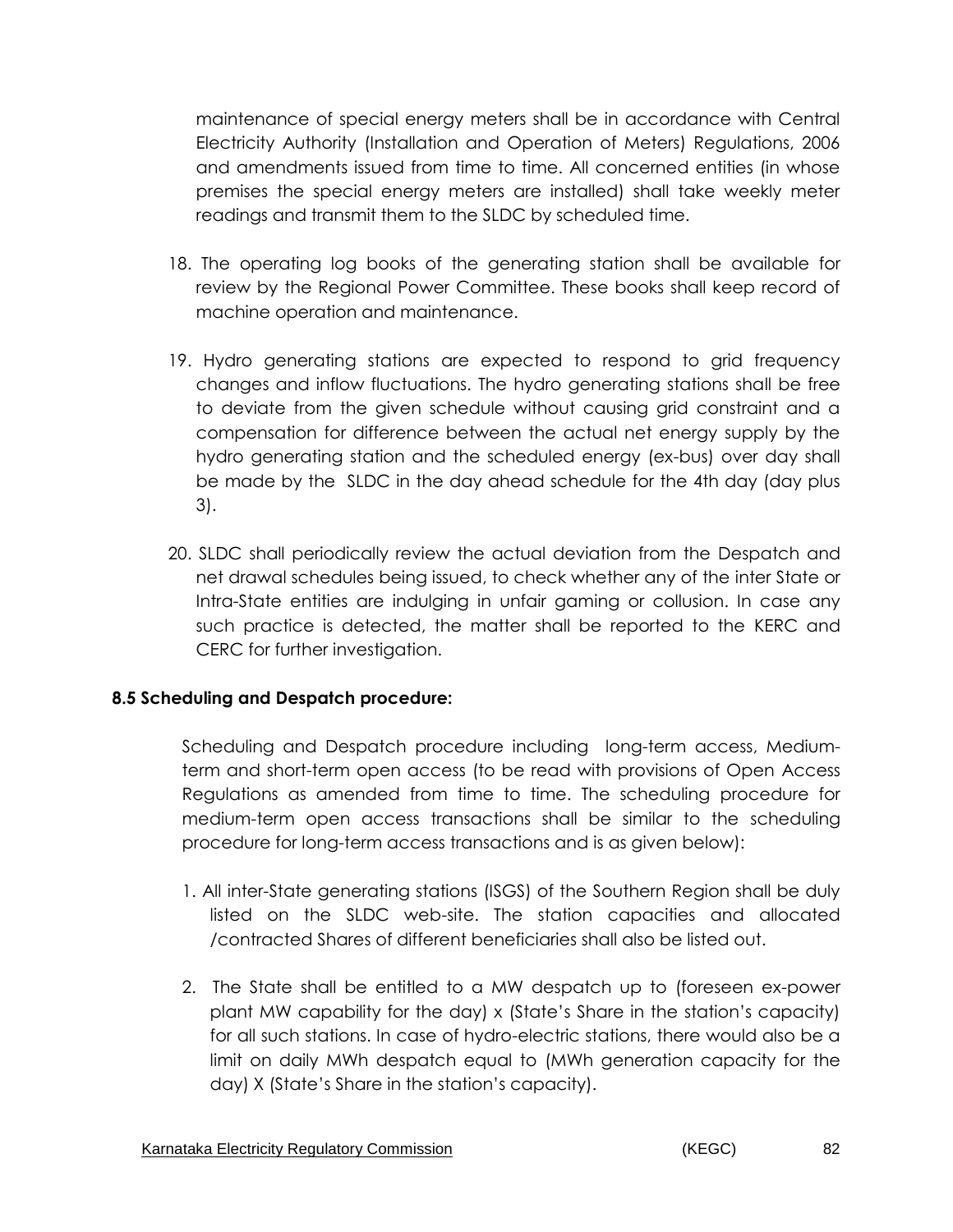- 3. By 8 AM every day, the In-SGS shall inform the SLDC, the station-wise expower plant MW and MWh capabilities foreseen for the next day, i.e., from 00:00 hrs to 24:00 hrs of the following day.
- 4. The above information of the foreseen capabilities of the In-SGS and the corresponding MW and MVAr entitlements of the State, will be compiled by the SLDC every day for the next day, and advised to RLDC by 10 AM. The RLDC shall review it vis-à-vis the foreseen load pattern and the State's own generating capability including bilateral exchanges, if any, and advise the SLDC by 3 PM its drawal schedule for each of the ISGS in which the State has Shares, long-term and medium-term bilateral interchanges, approved short term bilateral interchanges.
- 5. Scheduling of collective transaction:
	- a. The individual transactions for State Utilities/intra-State Entities shall be scheduled by the SLDC. Power Exchange(s) will send the detailed break up of each point of injection and each point of drawal within the State to SLDC after receipt of acceptance from NLDC. Power Exchange(s) will ensure necessary coordination with SLDC for scheduling of the transactions.
	- b. Timeline for above activities will be as per detailed procedure for Scheduling of Collective Transaction issued in accordance with CERC (Open access in inter-state transmission) Regulations, 2008 and as amended from time to time.
- 6. The SLDC shall inform any modifications/changes to be made in drawal schedule/foreseen capabilities, if any, to RLDC by 10 PM or preferably earlier.
- 7. The declaration of the generating capability by hydro In-SGS should include limitation on generation during specific time periods, if any, on account of restriction(s) on water use due to irrigation, drinking water, industrial, environmental considerations etc. The SLDC shall periodically check that the generating station is declaring the capacity and energy sincerely, and is not manipulating the declaration.
- 8. Since variation of generation in run-of-river power stations shall lead to spillage, these shall be treated as must run stations. All renewable energy power plants, except for biomass power plants, , and non-fossil fuel based cogeneration plants whose tariff is determined by the KERC shall be treated as 'MUST RUN' power plants and shall not be subjected to 'merit order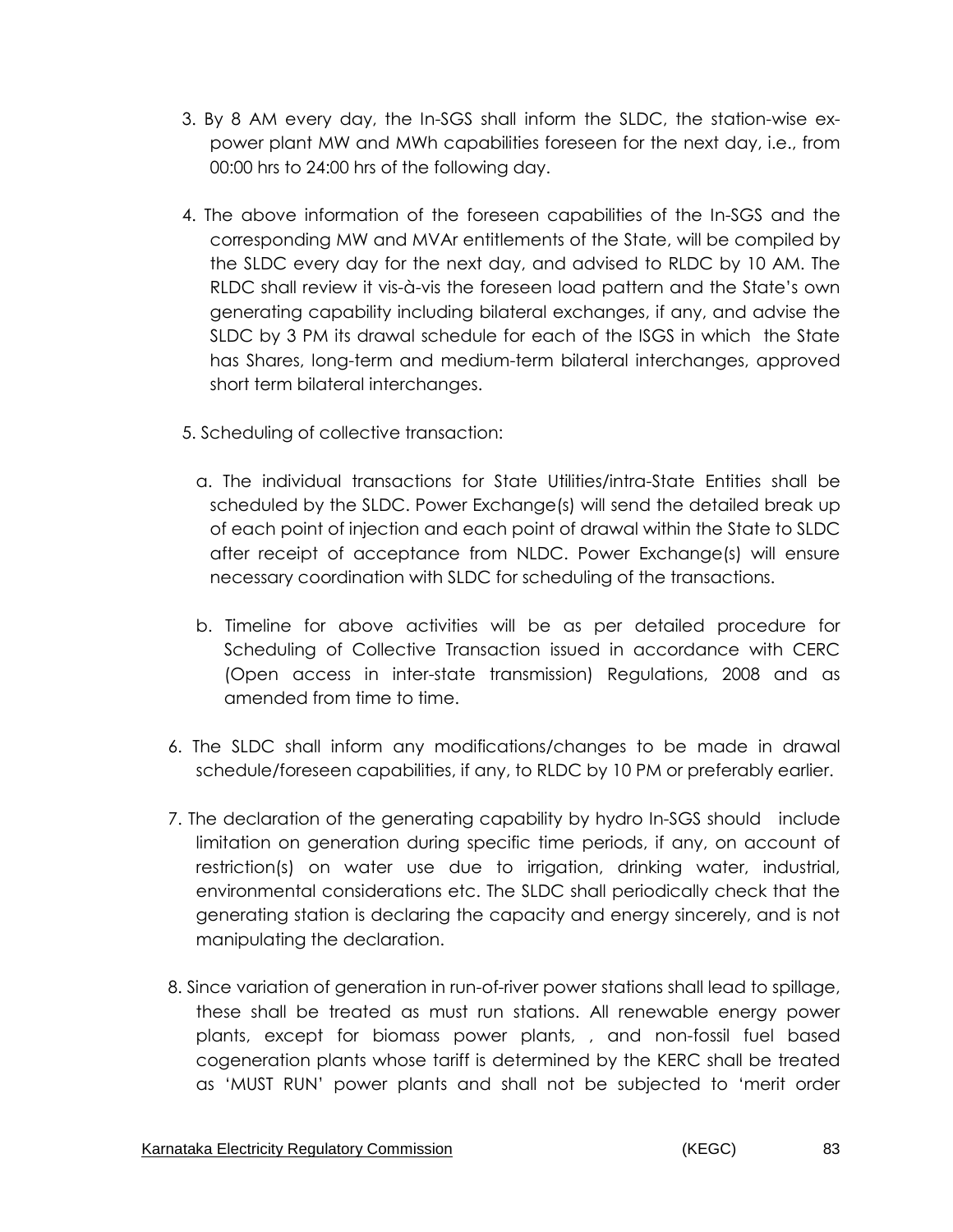despatch' principles. Provided that, in case of low load conditions, the SLDC shall regulate the generation of Renewable sources to maintain Grid security.

- 9. Run-of-river power station with pondage and storage type power stations are designed to operate during peak hours to meet system peak demand. Maximum capacity of the station declared for the day shall be equal to the installed capacity including overload capability, if any, minus auxiliary consumption, corrected for the reservoir level. The State Load Despatch Center shall ensure that generation schedules of such type of stations are prepared and the stations despatched for optimum utilization of available hydro energy except in the event of specific system requirements / constraints.
- 10. The schedule finalized by the SLDC for hydro generating station, shall normally be such that the scheduled energy for a day equals the total energy (ex-bus) expected to be available on that day, as declared by the generating station, based on foreseen/planned water availability/release. It is also expected that the total net energy actually supplied by the generating station on that day would equal the declared total energy, in order that the water release requirement is met.
- 11. While finalizing the above daily despatch schedules for the In-SGS, SLDC shall ensure that the same are operationally reasonable, particularly in terms of ramping-up/ramping-down rates and the ratio between minimum and maximum generation levels.
- 12. While finalizing the drawal and despatch schedules as above, the SLDC shall also check that the resulting power flows do not give rise to any transmission constraints. In case any impermissible constraints are foreseen, the SLDC shall moderate the schedules to the required extent. Any changes in the scheduled quantum of power which are too fast or involve unacceptably large steps may be converted into suitable ramps by the SLDC.
- 13. In the event of bottleneck in evacuation of power due to any constraint, outage, failure or limitation in the transmission system, associated switchyard and substations owned by the State Transmission Utility or any other transmission licensee involved in inter-state transmission (as certified by the SLDC) necessitating reduction in generation, the SLDC shall revise the schedules which shall become effective from the 4th time block, counting the time block in which the bottleneck in evacuation of power has taken place to be the first one. Also, during the first, second and third time blocks of such an event, the scheduled generation of the In-SGS shall be deemed to have been revised to be equal to actual generation, and the scheduled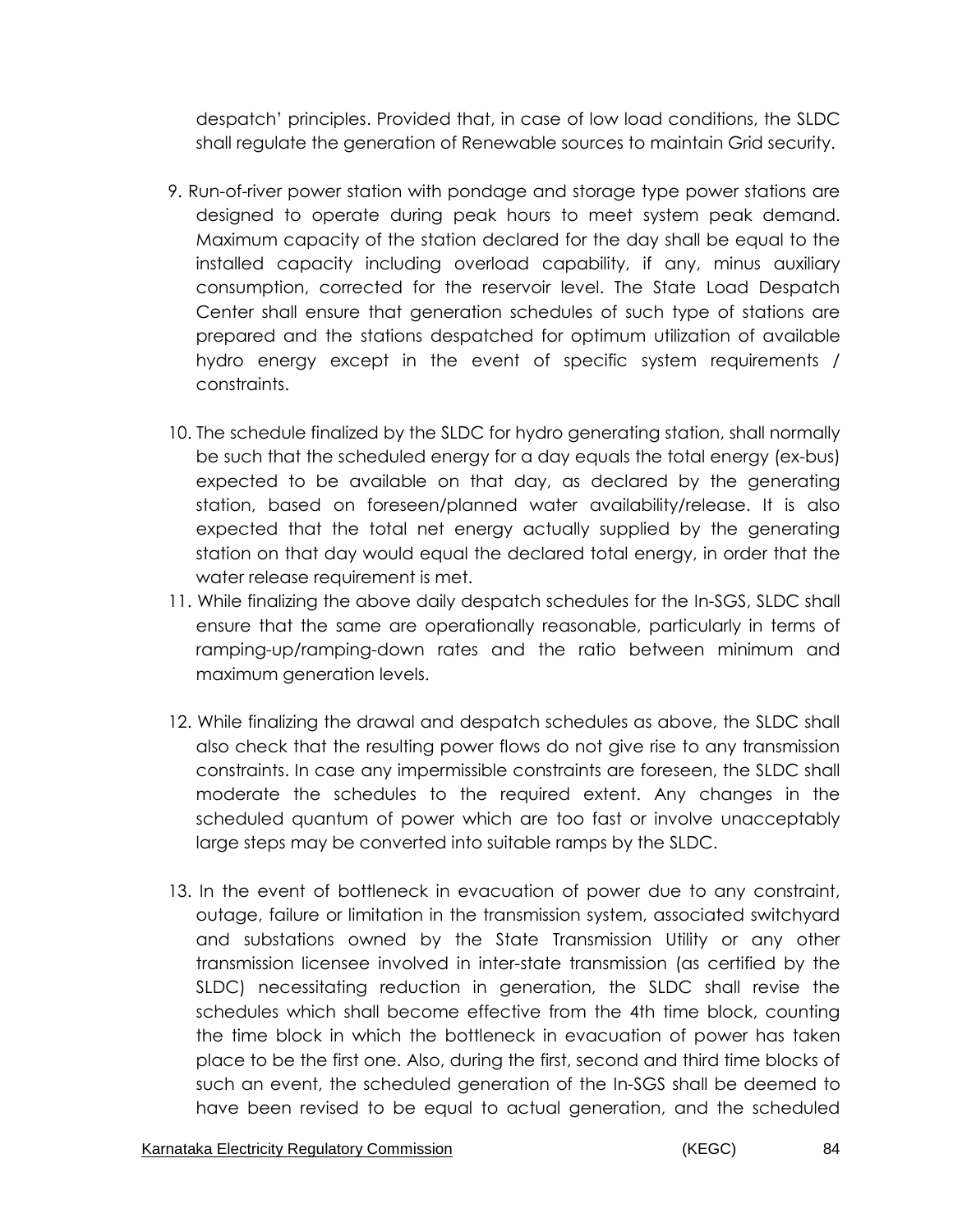drawals of the beneficiaries shall be deemed to have been revised accordingly.

- 14. In case of any grid disturbance, scheduled generation of all the In-SGS and scheduled drawal of all the Distribution Companies shall be deemed to have been revised to be equal to their actual generation/drawal for all the time blocks affected by the grid disturbance. Certification of grid disturbance and its duration shall be done by the SLDC / RLDC.
- 15. Revision of declared capability by the In-SGS(s) having two part tariff with capacity charge and energy charge (except hydro stations) and requisition by Distribution Companies for the remaining period of the day shall also be permitted with advance notice. Revised schedules/declared capability in such cases shall become effective from the 6<sup>th</sup> time block, counting the time block in which the request for revision has been received in the RLDC to be the first one. Provided that SLDC may allow revision, of the DC at 6 hourly intervals effective form 00:00,06:00,12:00 and 18:00 hours in case of Run of the River (ROR) and pondage based hydro generating stations, if there is large variation of expected energy (MWh) for the day compared to previous declaration.
- 16. Notwithstanding anything contained in Regulation 6.5.16, in case of forced outage of a unit of a generating station (having generating capacity of 100 MW or more) and selling power under Short Term bilateral transaction (excluding collective transactions through power exchange), the generator or electricity trader or any other agency selling power from the unit of the generating station shall immediately intimate the outage of the unit along with the requisition for revision of schedule and estimated time of restoration of the unit, to SLDC. The schedule of beneficiaries, sellers and buyers of power from this generating unit shall be revised accordingly. The revised schedules shall become effective from the 4th time block, counting the time block in which the forced outage is declared to be the first one. The SLDC shall inform the revised schedule to the seller and the buyer. The original schedule shall become effective from the estimated time of restoration of the unit. However, the transmission charges as per original schedule shall continue to be paid for two days. Provided that the schedule of the buyers and sellers shall be revised after forced outage of a unit, only if the source of power for a particular transaction has clearly been indicated during short-term open access application and the said unit of that generating station goes under forced outage. Provided also that the provisions of this sub-regulation in respect of revision of schedule by electricity is applicable to traders and any other agencies (except the generating station).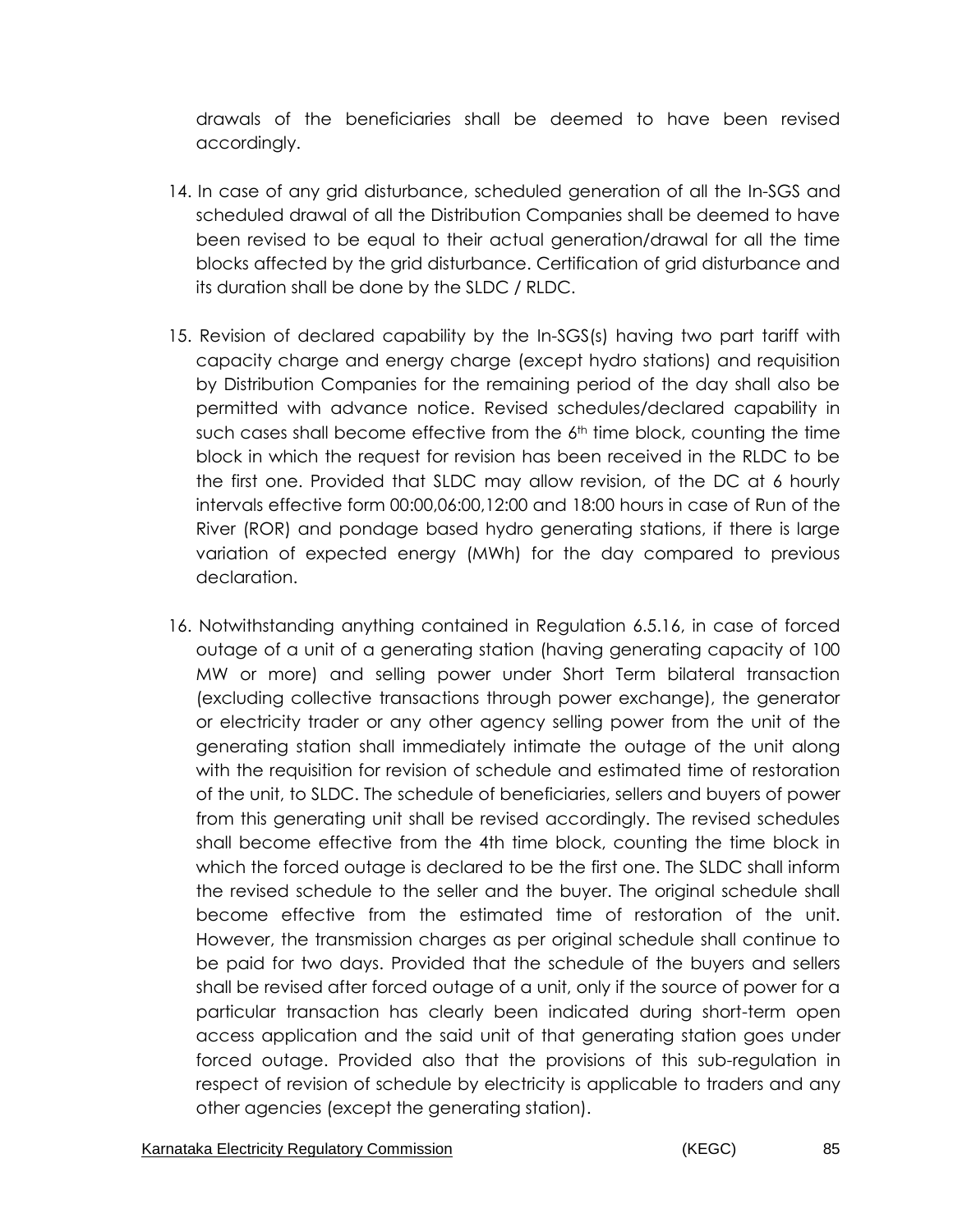In case of revision of schedule of a generating unit, the schedules of all transactions under the long-term access, medium-term open access and short-term open access (except collective transactions through power exchange), shall be reduced on pro-rata basis.

- 17. If, at any point of time, the SLDC observes that there is need for revision of the schedules in the interest of better system operation, it may do so on its own, and in such cases, the revised schedules shall become effective from the  $4<sup>th</sup>$ time block, counting the time block in which the revised schedule is issued by the SLDC to be the first one.
- 18. To discourage frivolous revisions, SLDC may, at its sole discretion, refuse to accept schedule/capability changes of less than two (2) percent of previous schedule/capability. The schedule of thermal generating stations indicating fuel shortage while intimating the Declared Capacity to the SLDC shall not be revised except in case of forced outage of generating unit.

Provided that in case of gas based In-SGS, for optimum utilization of gas, this shall be permitted, i.e. in case of tripping of a unit, this gas may be diverted to another unit using the same gas.

- 19. The State Load Despatch Centre shall also formulate the procedure for meeting contingencies both in the long run and in the short run (Daily scheduling).
- 20. Special dispensation for scheduling of wind and solar generation:
	- (i) Scheduling of wind power generation plants would have to be done for the purpose of UI where the sum of generation capacity of such plants connected at the connection point to the transmission or distribution system is 10 MW and above and connection point is 33 KV and above, and where PPA has not yet been signed. For capacity and voltage level below this, as well as for old wind farms (A wind farm is collection of wind turbine generators that are connected to a common connection point) it could be mutually decided between the Wind Generator and the transmission or distribution utility, as the case may be, if there is no existing contractual agreement to the contrary . The schedule by wind power generating stations (excluding collective transactions) may be revised by giving advance notice to SLDC*.* Such revisions by wind power generating stations shall be effective from 6th time block, the first being the timeblock in which notice was given. There may be one revision for each time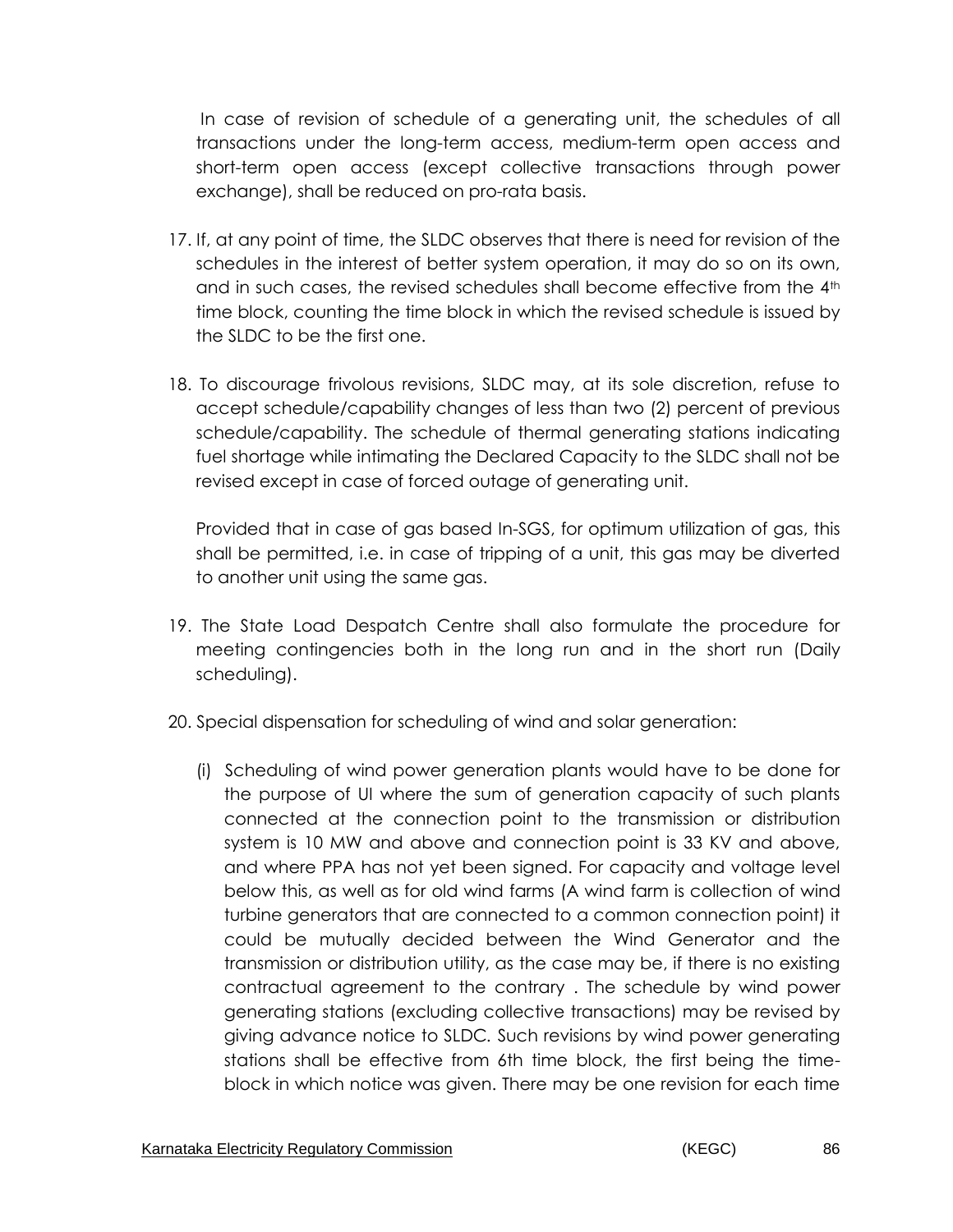slot of 3 hours starting from 00:00 hours of a particular day subject to maximum of 8 revisions during the day.

- (ii) The schedule of solar generation shall be given by the generator based on availability of the generator, weather forecasting, solar, season and normal solar generation curve and shall be vetted by the SLDC. If SLDC is of the opinion that the schedule is not realistic, it may ask the solar generator to modify the schedule.
- (iii) SLDC shall maintain the record of schedule from renewable power generating stations based on type of renewable energy sources i.e wind or solar from the point of view of grid security. While scheduling generating stations in the State, system operator shall aim at utilizing available wind and solar energy fully.
- 21. Generation schedules and drawal schedules issued/revised by the State Load Despatch Centre shall become effective from designated time block irrespective of communication success.
- 22. For any revision of scheduled generation, including post facto deemed revision; there shall be a corresponding revision of scheduled drawals of the beneficiaries.
- 23. A procedure for recording the communication regarding changes to schedules duly taking into account the time factor shall be evolved by the State Transmission Utility.
- 24. When for the reason of transmission constraints e.g. congestion or in the interest of grid security, it becomes necessary to curtail power flow on a transmission corridor, the transactions already scheduled may be curtailed by the State Load Despatch Centre.
- 25. The short-term customer shall be curtailed first followed by the medium term customers, which shall be followed by the long-term customers and amongst the customers of a particular category, curtailment shall be carried out on *pro rata* basis.
- 26. After the operating day is over at 24:00 hours, the schedule finally implemented during the day (taking into account all before-the-fact changes in despatch schedule of generating stations and drawal schedule of the States) shall be issued by SLDC. These schedules shall be the datum for commercial accounting. The average ex-bus capability for each ISGS shall also be worked out based on all before-the-fact advice to SLDC.
- 27. Collective Transaction through Power Exchange(s) would normally be curtailed subsequent to the Short Term Bilateral Transaction(s).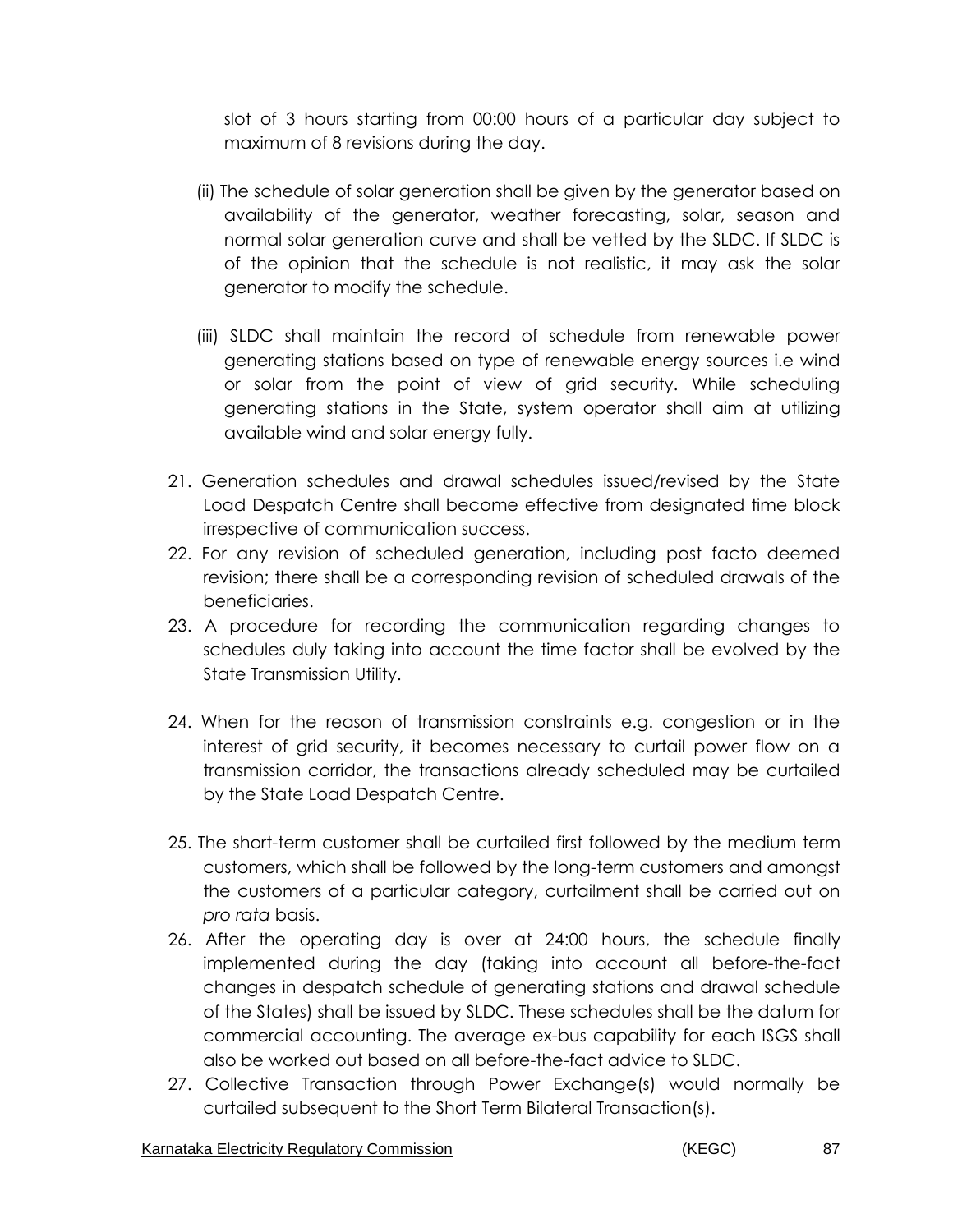- 28. RLDC would curtail a Transaction at the periphery of the Regional Entities. SLDC shall further incorporate the curtailment of intra-State Entities to implement the curtailment.
- 29. while availability declaration by In-SGS shall have a resolution of one (1) MW and one (1) MWh, all entitlements, requisitions and schedules shall be rounded off to the nearest two decimal at each control area boundary for each of the transaction, to have a resolution of 0.01 MW and 0.01 MWh."

### **8.6 Reactive Power and Voltage Control**

- **8.6.1** Reactive power compensation should ideally be provided locally, by generating Reactive Power as close to the Reactive Power consumption as possible. The beneficiaries are therefore expected to provide local VAr compensation/generation, such that they do not draw VArs from the state grid, particularly under low-voltage conditions. However, considering the present limitations, this is not being insisted upon. Instead, to discourage VAr drawals by beneficiaries, VAr exchanges with Intra-State Transmission System shall be priced as follows:
	- (a) The beneficiary pays for VAr drawal when voltage at the metering point is below 97%,
	- (b) The beneficiary gets paid for VAr return when voltage is below 97%,
	- (c) The beneficiary gets paid for VAr drawal when voltage is above 103%,
	- (d) The beneficiary pays for VAr return when voltage is above 103%.
- **8.6.2** The charge/payment for VArs shall be at a nominal paise/kVArh rate as may be specified by the Central Electricity Regulatory Commission (CERC) from time to time, and will be between the beneficiary and the State Pool Account for VAr interchanges.

Notwithstanding the above, SLDC may direct a beneficiary to curtail its VAr drawal/injection in case the security of grid or safety of any equipment is endangered.

- **8.6.3** In general, the beneficiaries shall endeavour to minimize the VAr drawal at an interchange point when the voltage at that point is below 95% of the rated voltage and shall not return VAr when the voltage is above 105%. Transformer taps at the respective drawal points may be changed to control the VAr interchange as per the beneficiary's request to SLDC, but only at reasonable intervals. A beneficiary may also request the SLDC for increase/decrease of VAr generation at a generating station for addressing a voltage problem.
- **8.6.4** Switching in/out of all bus and line reactors throughout the state grid shall be carried out as per instructions of SLDC. Tap changing on all transformers in STU system shall also be done as per SLDCs instructions.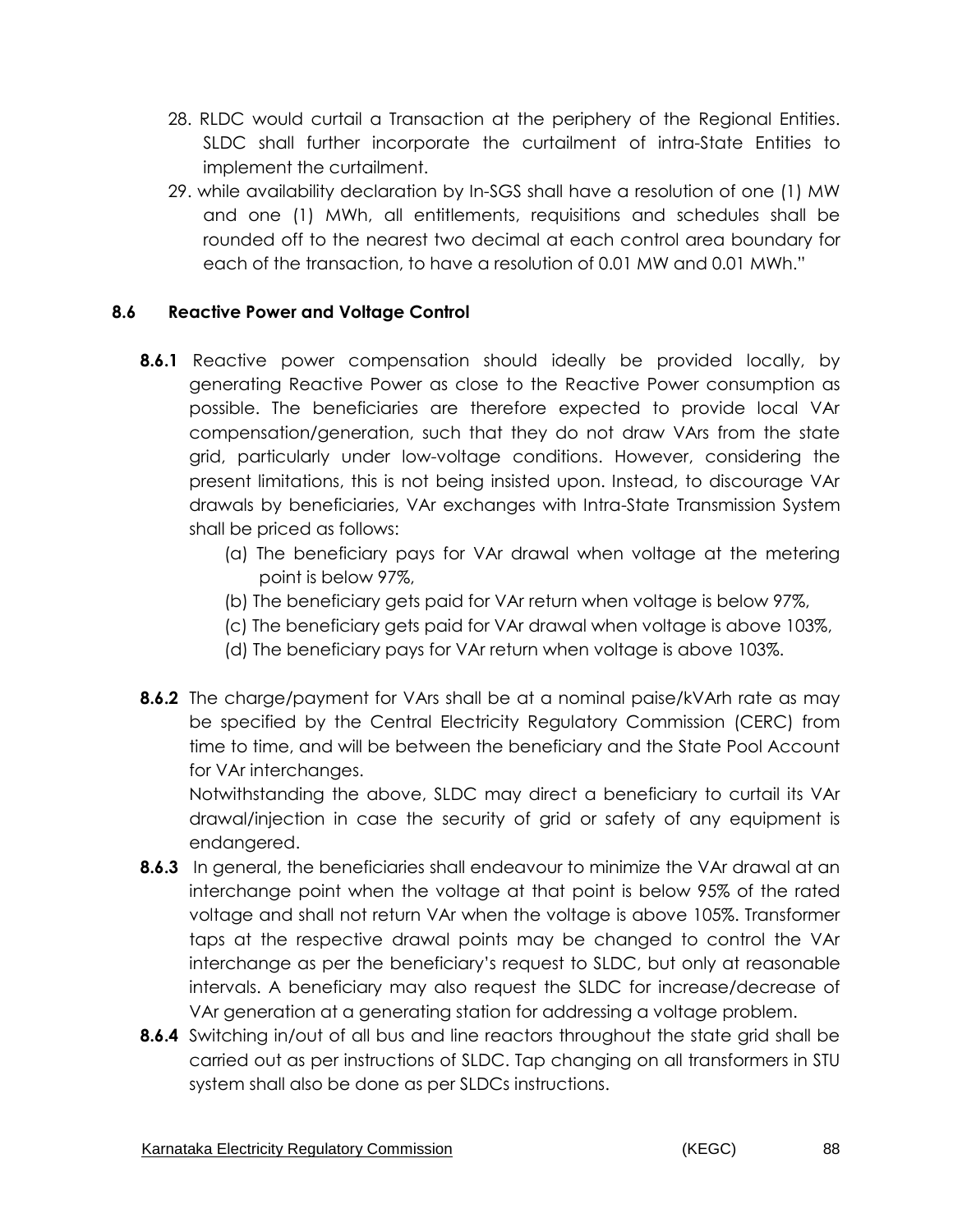- **8.6.5** The generating station shall change generator-transformer taps and generate/absorb Reactive Power as per instructions of SLDC, within capability limits of the respective generating units; that is without sacrificing the active generation required at that time. No payments shall be made to the generating companies for such VAr generation/absorption at the generating stations, the full annual fixed cost of which is being borne by the beneficiaries through capacity charge.
- 8.6.6 VAr exchange directly between two beneficiaries on the interconnecting lines owned by them (singly or jointly) generally addresses or causes a local voltage problem, and generally do not have an impact on the voltage profile of the state grid. Accordingly, the management/control and commercial handling of the VAr exchanges on such lines shall be as per following provisions, on case-by-case basis:
	- (i) The two concerned beneficiaries may mutually agree not to have any charge/payment for VAr exchanges between them on an interconnecting line,
	- (ii) The two concerned beneficiaries may mutually agree to adopt a payment rate/scheme for VAr exchanges between them identical to or at variance from that specified by KERC for VAr exchanges with the state transmission system. If the agreed scheme requires any additional metering, the same shall be arranged by the concerned beneficiaries,
	- (iii)The computation and payments for such VAr exchanges shall be effected as mutually agreed between the two beneficiaries.

In case of a disagreement between the concerned beneficiaries (e.g. one party wanting to have the charge/payment for VAr exchanges, and the other party refusing to have the scheme), the scheme as specified in **Annexure VI** shall be applied.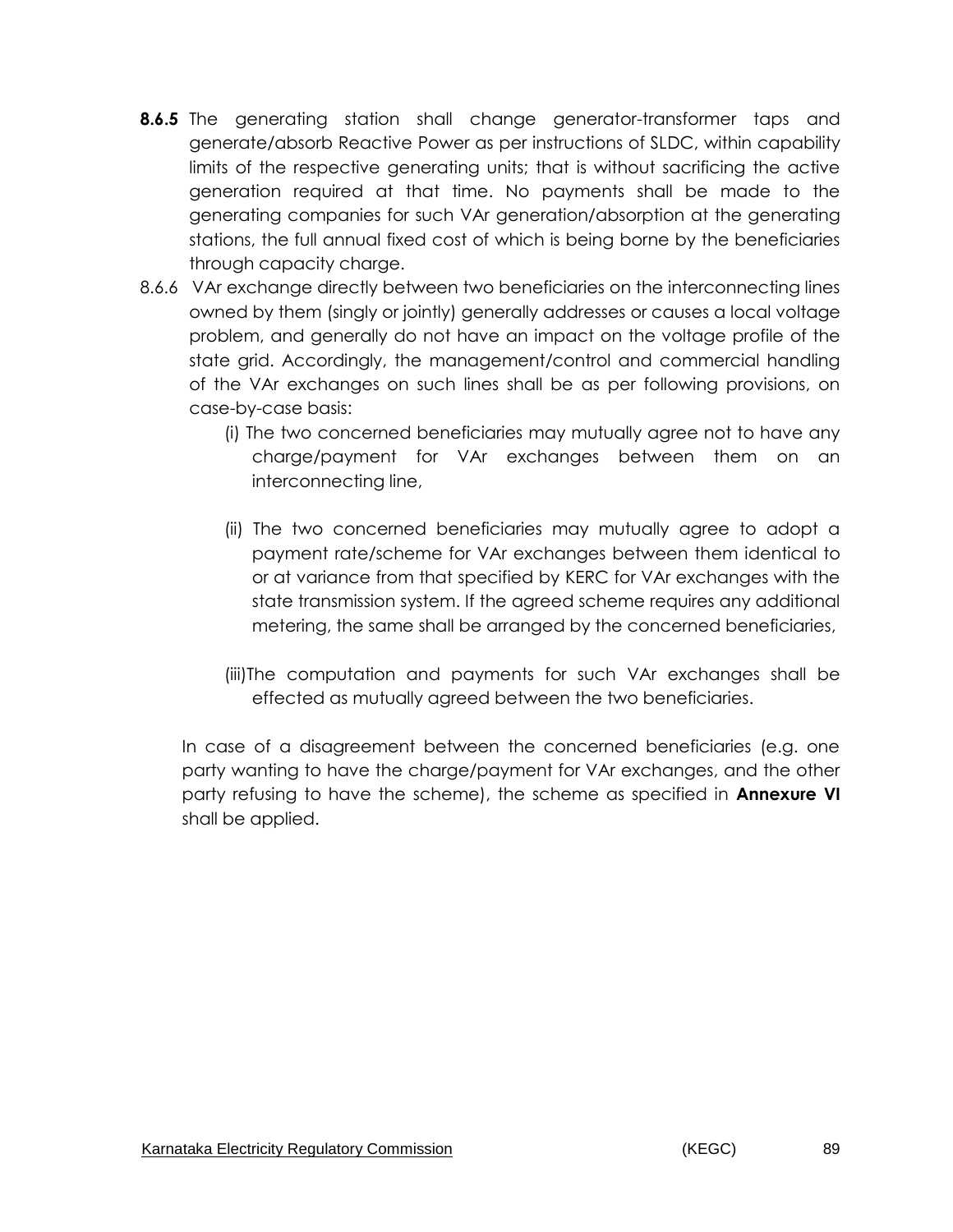## **SECTION- 9**

### **Protection and Metering**

### **9.1 General Protection Requirements**

STU, In-SGS, other embedded generators, ESCOMs and other bulk consumers shall abide by the provisions contained in section 6, part 1 of the CEA (Technical standards of connectivity to the Grid) Regulations, 2007.

- 1. Protection system shall be designed to reliably detect faults on various abnormal conditions and provide an appropriate means and location to isolate the equipment or system automatically. The protection system must be able to detect power system faults with in the protected zone.
- 2. Every element of the power system shall be protected by a standard protection system having the required reliability, selectivity, speed, discrimination and sensitivity. Where failure of a protective rely in the requester's system has substantial impact on the grid, it shall connect an additional protection as back up protection besides the main protection.
- 3. Notwithstanding the protection systems provided in the grid, the requester and user shall provide requisite protections for safe guarding his system from the faults originating in the grid.
- 4. Special protection scheme such as under frequency relay for load shedding, voltage instability, angular instability, generation baking down or islanding schemes may also be required to be provided to avert system disturbances.
- 5. Protection co-ordination issues shall be finalized by the regional power committee.
- 6. No item of electrical equipment shall be allowed to remain connected to the system, unless it is covered by the appropriate protection aimed at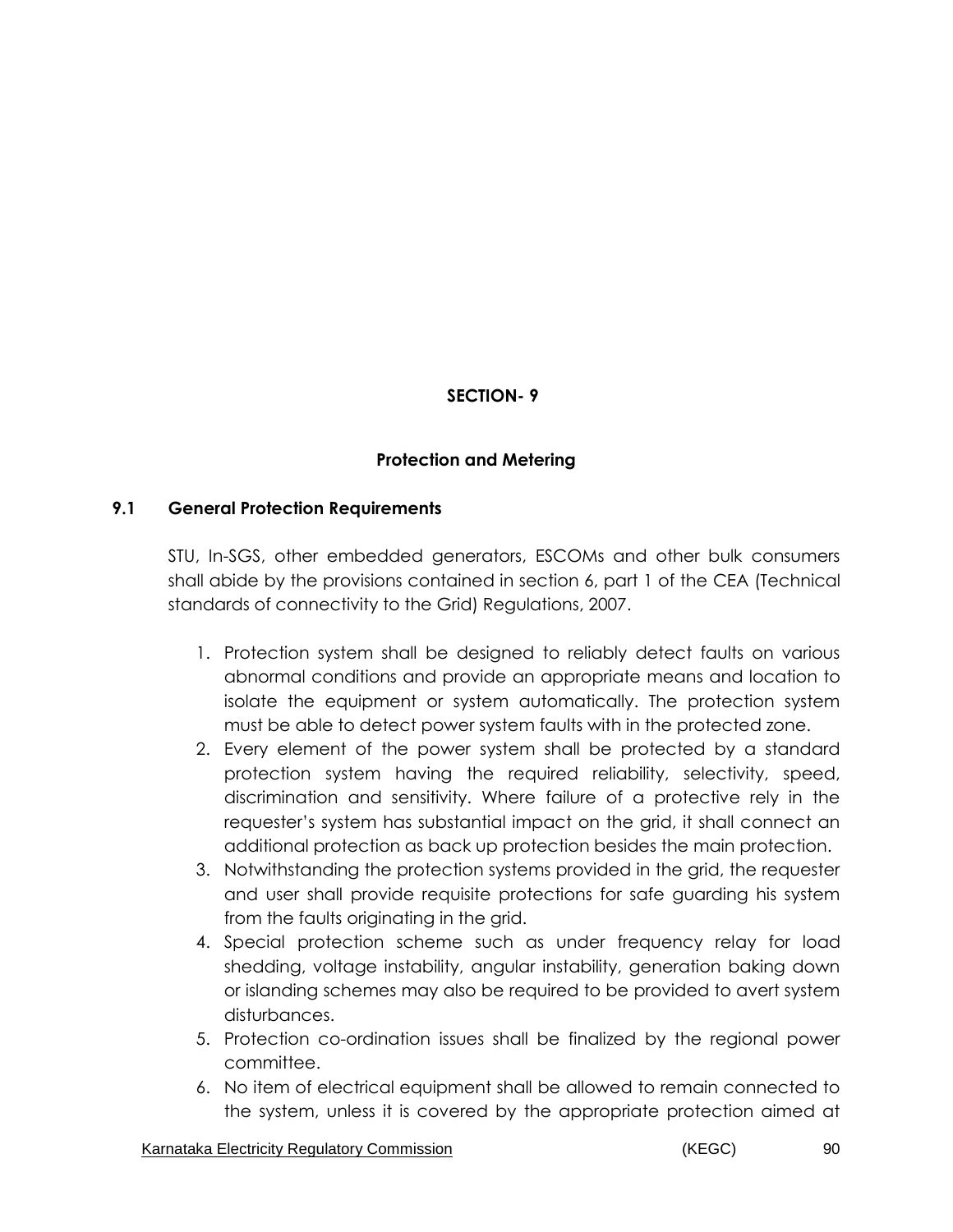reliability, selectivity, speed and sensitivity. The guidelines mentioned in the manual on protection of generators, generator transformers, and 220 kV and 400 kV networks vide publication no 274 & 296 of C.B.I.P shall be kept in view.

- 7. All the generating companies and Distribution Licensees shall cooperate with the Transmission Licensee(s) to ensure correct and appropriate settings of protection to achieve effective, discriminatory isolation of faulty line/equipment within the target clearance times specified elsewhere in this standard.
- 8. Protection settings shall not be altered, or protection bypassed and/or disconnected without consultation and agreement of all affected users. In case the protection has been bypassed and/or disconnected by agreement due to any cause, the same should be rectified and protection restored to normal conditions, as quickly as possible. If agreement has not been reached, the electrical equipment shall be isolated forthwith.

### **9.2 Protection System Studies**

A dedicated group is required to be constituted and trained by all Users to carry out computer aided studies for relay settings. It also recommends that for settings of critical transmission lines and corridors the relay setting calculations be validated by simulations on the Real time digital simulator (RTDS) available with CPRI and PGCIL.

### **9.3 Protection System Management**:

In addition to technical issues related to protection, the management issues related to protection system need to be addressed. In order to comprehensively address the protection issues in the utilities, following are the recommendations.

### **9.3.1 Establishing Protection Application Department:**

- 1) Each utility establishes a protection application department with adequate manpower and skill set.
- 2) The protection system skill set is gained with experience, resolving various practical problems, case studies, close interaction with the relay manufactures and field engineers.
- 3) Therefore it is proposed that such people should be nurtured to have a long standing career growth in the protection application department.

### **9.3.2 Relay Setting Calculations**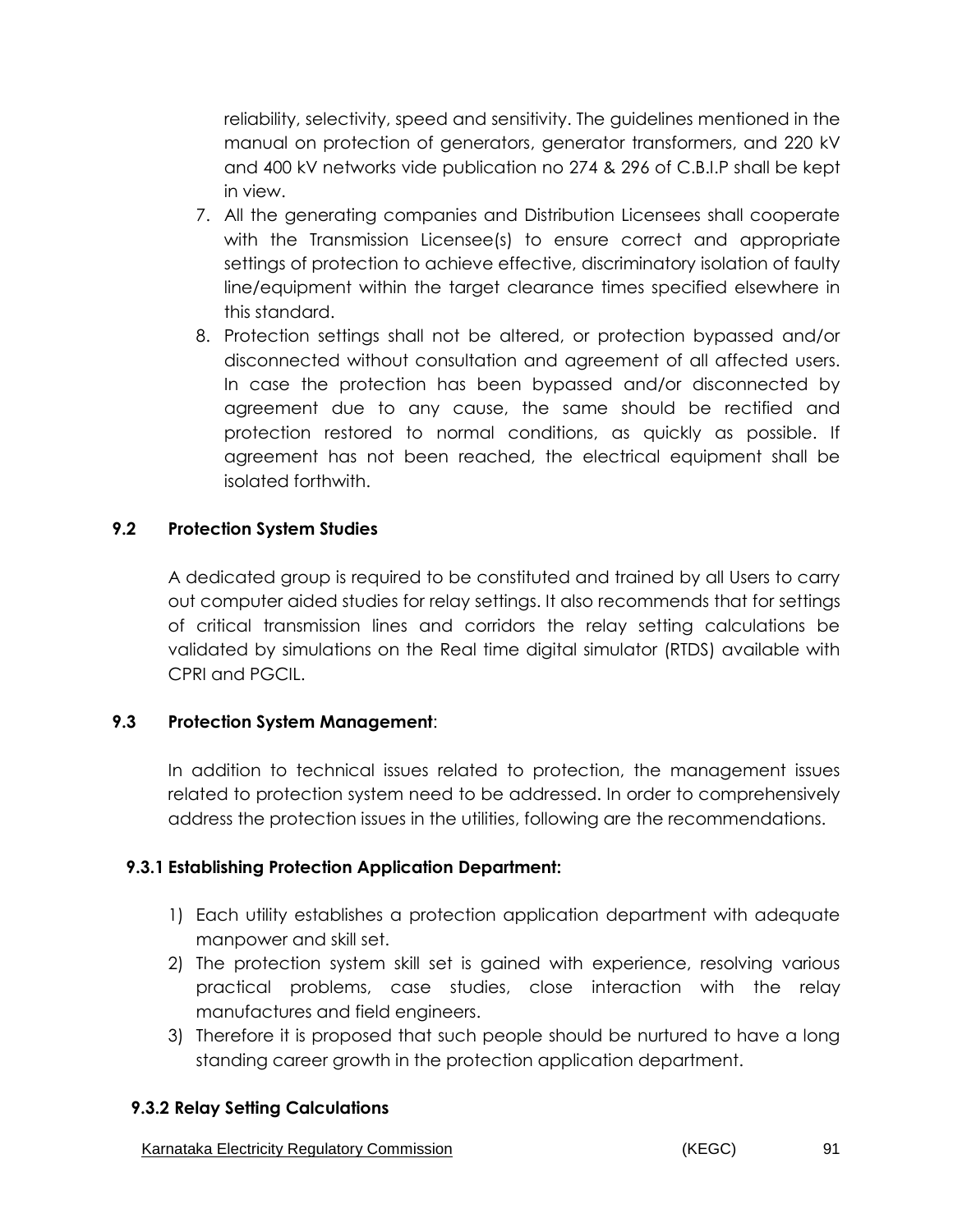- 1) The protection group should do periodic relay setting calculations as and when necessitated by system configuration changes. A relay setting approval system should be in place.
- 2) Relay setting calculations also need to be revisited whenever the minor configuration or loading changes in the system due to operational constraints. Feedback from the field/substations on the performance of the relay settings should be collected and settings should be reviewed and corrected if required.

# **9.3.3 Co ordination with system study group, system planning group and other Stakeholders**

- 1) Each utility develop a strong system study group with adequate manpower and skill set that can carry out various system studies required for arriving at system related settings in protection system in addition to others studies.
- 2) The protection application department should closely work in coordination with the utility system study group, system planning group, the system operation group.

Wherever applicable, it should also co-ordinate and work with all power utilities to arrive at the proper relay setting calculations taking the system as a whole. The interface point relay setting calculations at CTU-STU, STU- DISCOMS, STU-GEN Companies, CTU-GEN Companies and also generator backup relay setting calculations related to system performance should be periodically reviewed and jointly concurrence should be arrived.

The approved relay settings should be properly documented. Any un-resolved issues among the stakeholders should be taken up with the RPC and resolved.

## **9.3.4 Simulation testing for checking Dependability and Security of Protection System for Critical lines and series compensated Lines**

The protection system for critical lines, all series compensated lines along with interconnected lines should be simulated for intended operation under normal and abnormal system conditions and tested for the dependability and security of Protection system. The RTDS facilities available in the country like at CPRI, POWERGRID and other places should be made use of for this purpose.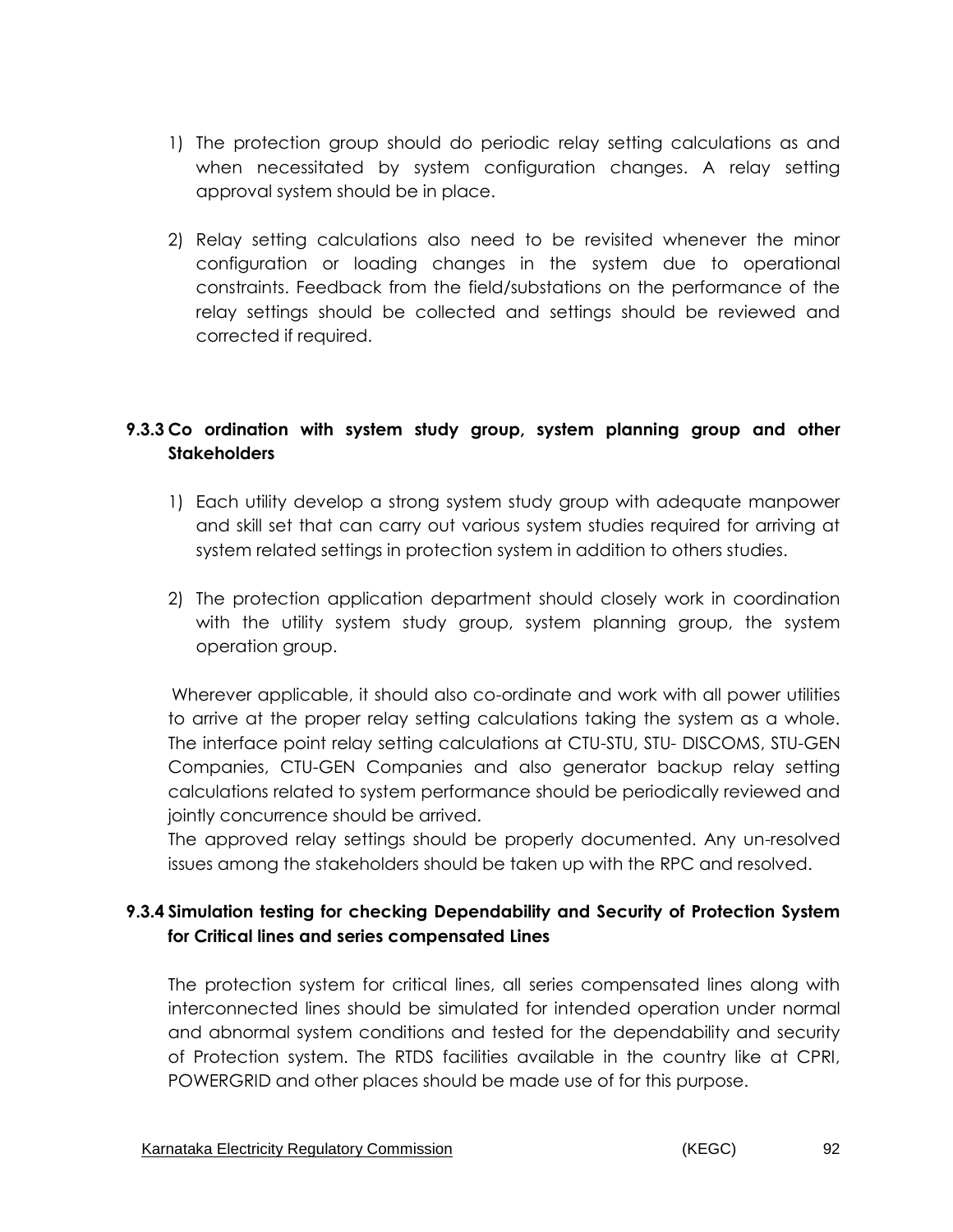The network model should be periodically updated with the system parameters, as and when network changes are incorporated.

### **9.3.5 Adoption of Relay Setting and Functional verification of Setting at site**

- a. Protection application department shall ensure through field testing group that the final relay settings are exactly adopted in the relays at field.
- b. There should be clear template for the setting adoption duly authorized and approved by the field testing in charge.
- c. No relay setting in the field shall be changed without proper documentation and approval by the protection application department.
- d. Protection application department shall periodically verify the implemented setting at site through an audit process.

### **9.3.6 Storage and Management of Relay settings**

With the application of numerical relays, increased system size & volume of relay setting, associated data to be handled is enormous. It is recommended that utilities shall evolve proper storage and management mechanism (version control) for relay settings.

Along with the relay setting data, IED configuration file should also be stored and managed.

## **9.3.7 Root Cause Analysis of Major Protection Tripping (Multiple Element Outages) along with corrective & Improvement Measures**

- a. The routine tripping of transmission lines, transformers and generating units are generally analyzed by the field protection personnel. For every tripping, a trip report along with associated DR and event logger file shall be generated. However, for major tripping in the system, it is recommended that the protection application department shall perform the root cause analysis of the event.
- b. The root cause analysis shall address the cause of fault, any mal-operation or non-operation of relays, protection scheme etc.
- c. The root cause analysis shall identify corrective and improvement measures required in the relay setting, protection scheme or any other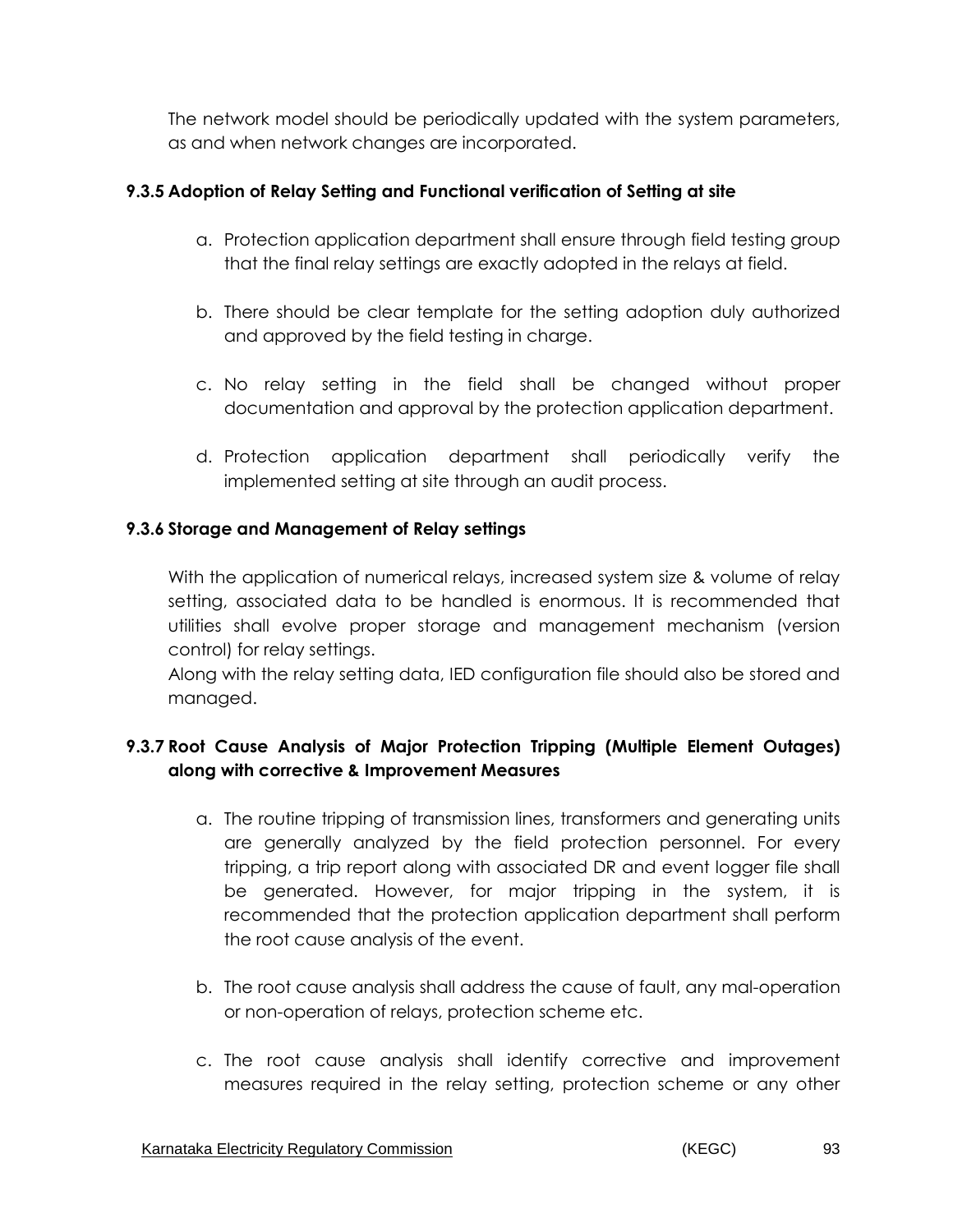changes to ensure the system security, reliability and dependability of the protection system.

d. Protection application group shall keep proper records of corrective and improvement actions taken.

### **9.3.8 Performance Indices: Dependability & Security of Protection System**

The key performance indices should be calculated on yearly basis on the dependability and security of protection system as brought out in CBIP manual.

### **9.3.9 Periodic Protection Audit**

Periodic audit of the protection system shall be ensured by the protection application team.

The audit shall broadly cover the three important aspect of protection system, namely the philosophy, the setting, the healthiness of Fault Clearing System.

All the generating companies, utilities and STU shall co-operate with regional power committee to conduct protection audits and shall attend to the defects/ shortcomings/ observations of such protection audit on the advice of RPC.

### **9.3.10 Regular Training and Certification**

- i. The members of the protection application team shall undergo regular training to enhance & update their skill sets.
- ii. The training modules shall consist of system studies, relaying applications, testing & commissioning Certification of protection system field engineer for the testing & Commissioning of relay, protection scheme is strongly recommended.

### **9.4 Fault Clearance Time**

From stability considerations, the maximum Fault Clearance Time for faults on any user's system directly connected to the Transmission System, or any faults on the Transmission System itself, shall be as specified in CEA (Grid standard) Regulations, 2010 shown below:

| <b>Voltage Class</b> | Target Clearance Time |  |  |  |
|----------------------|-----------------------|--|--|--|
| 400kV                | 100 milliseconds      |  |  |  |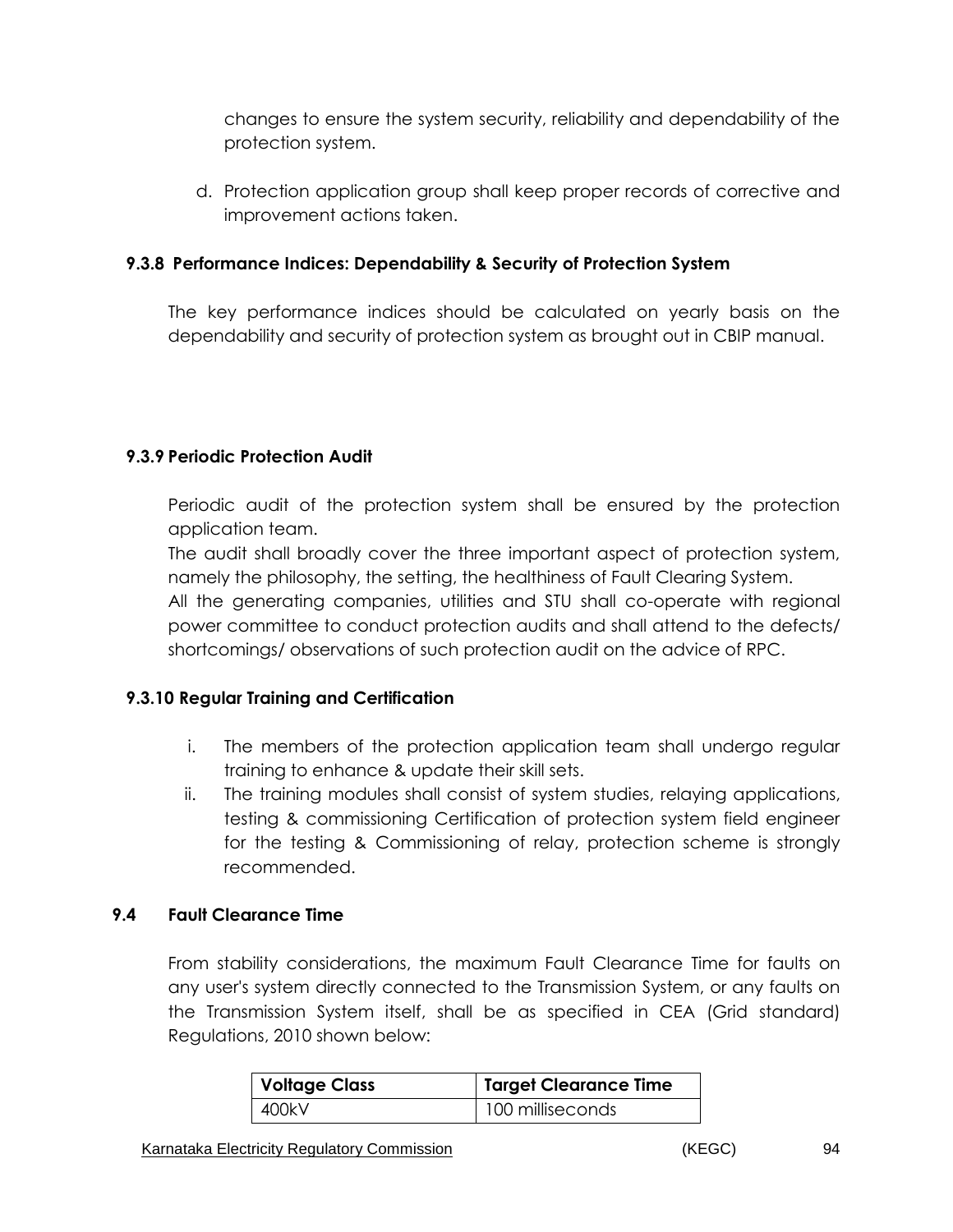| 1220kV     | 160 milliseconds |
|------------|------------------|
| 110kV/66kV | 160 milliseconds |

#### **9.5 Generator Protection Requirements**

All generating units and all associated electrical equipment of the generating company connected to the Transmission System shall be protected by adequate protection, as per the central electricity authority (technical standards for connectivity to the grid) Regulations, 2007 and CBIP manual on Protection of Generators, Generator Transformers and 220kV and 400 kV networks vide publication 274 (revised), so that, the Transmission System does not suffer due to any disturbances originating at the generating unit.

#### **9.6 Transmission Line Protection Requirements**

Every HV/EHV/UHV line emanating from a generating station or a substation or a switching station shall necessarily have distance protection along with other protection as per the central electricity authority (technical standards for connectivity to the grid) Regulations, 2007 and CBIP manual on Protection of Generators, Generator Transformers and 220kV and 400 kV networks vide publication 274 (revised).

- (a) **400 kV lines**: These lines shall have two main distance protections; viz. Main I and Main II with permissive inter trip for remote earth fault. Three zone static/numerical non-switched distance protection with permissive inter trip for accelerated tripping at remote end in case of zone 2 fault as Main I protection shall be provided. Main II protection shall be similar fast protection using direction comparison or phase comparison carrier relay scheme. In addition to the above, single pole tripping and single shot single pole auto reclosing after an adjustable dead time shall be provided. In addition to the above, back-up protection with OCR and EFR shall be provided.
- (b) **220 kV lines**: Three zone static/numerical non-switched distance protection, with permissible inter-trip for end zone fault as main protection in case of zone 2 fault shall be provided. The back-up shall be three-phase directional over current relay and earth fault relay protection. Three pole tripping and Single Shot Three Pole Auto**-**reclosing with adjustable dead time shall be provided for the stability of the power system. However, for short 220 kV lines directional comparison or phase comparison carrier protection as Main II can be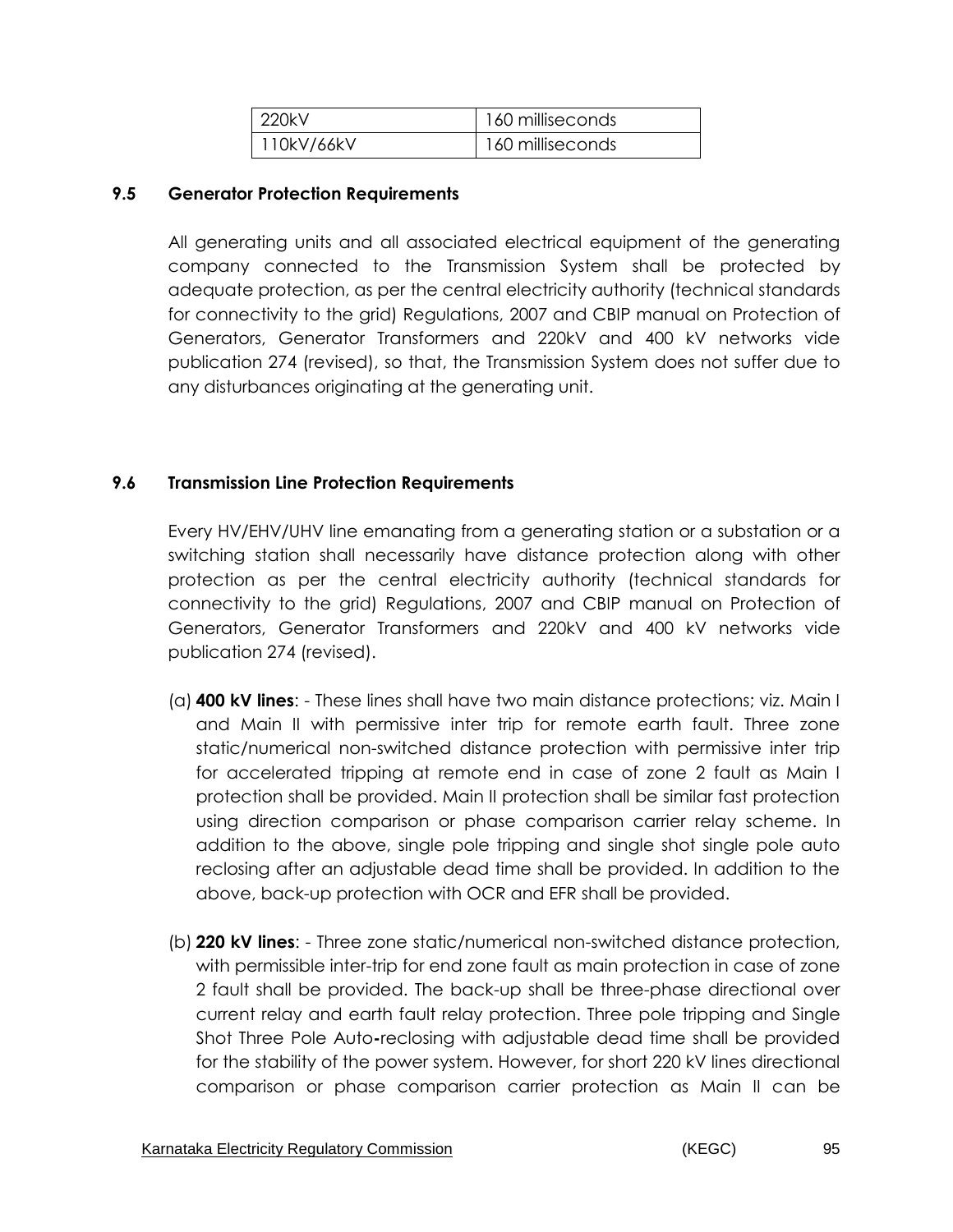provided. In addition to the above back-up protection with directional OCR (Over Current Relay) and directional EFR (Earth Fault Relay) shall be provided.

- (c) **110/66kV lines**: Three zone static/numerical switched protection with permissible inter trip for accelerated tripping at the remote end in case of zone 2 protection shall be provided as main protection. The back-up will be directional three-phase over current and earth fault protection.
- (d) **Differential protection for short transmission lines less than 10 Km distance:-**  The recommendation of SRPC to provide differential protection using fiber optic/any other reliable communication channel between the two ends as one of the main protection and distance protection with reduced zone one setting as main two protection for short 220kV lines less than 10 Km line and 110/66kV lines of length less than 5 Km is to be adopted by STU to have a reliable protection for EHV lines.
- (e) **Continuity of ground wires: -** Ground wires help to reduce the apparent tower footing resistance. It is to be noted that all HV/EHV and UHV lines need one or more than one ground wire at a certain height above the conductor to provide the desired shielding. The continuity of such ground wires above the entire length of the transmission lines is necessary to have effective line protection. The tower footing impedance parameters are required to be kept as low as practically feasible and may need special measures like counter poises and other known methods of reducing the footing impedance.
- (f) **Busbar Protection**: Adequate busbar protection for the station busbar sections in all 400 kV and 220 kV class substations shall be provided.
- (g) **Local Breaker Backup Protection (LBB)**: In the event of any circuit breaker failing to trip on receipt of trip command from protective relays, all circuit breakers connected to the bus section to which the faulty circuit breaker is connected are required to be tripped with a time delay of 200milli seconds.

### (h) **Recommendations for provisions of auto-reclosing.**

Single phase high speed auto-re closure (HSAR) at 400 kV and 220 kV lines including the lines emanating from Generating Stations with a dead time of 100 m sec is recommended for adoption.

#### **9.7 Power Transformer Protection requirements**

a. **400 kV class Power Transformers**: - These shall be provided with differential protection, restricted earth fault protection, Bucholtz protection, and winding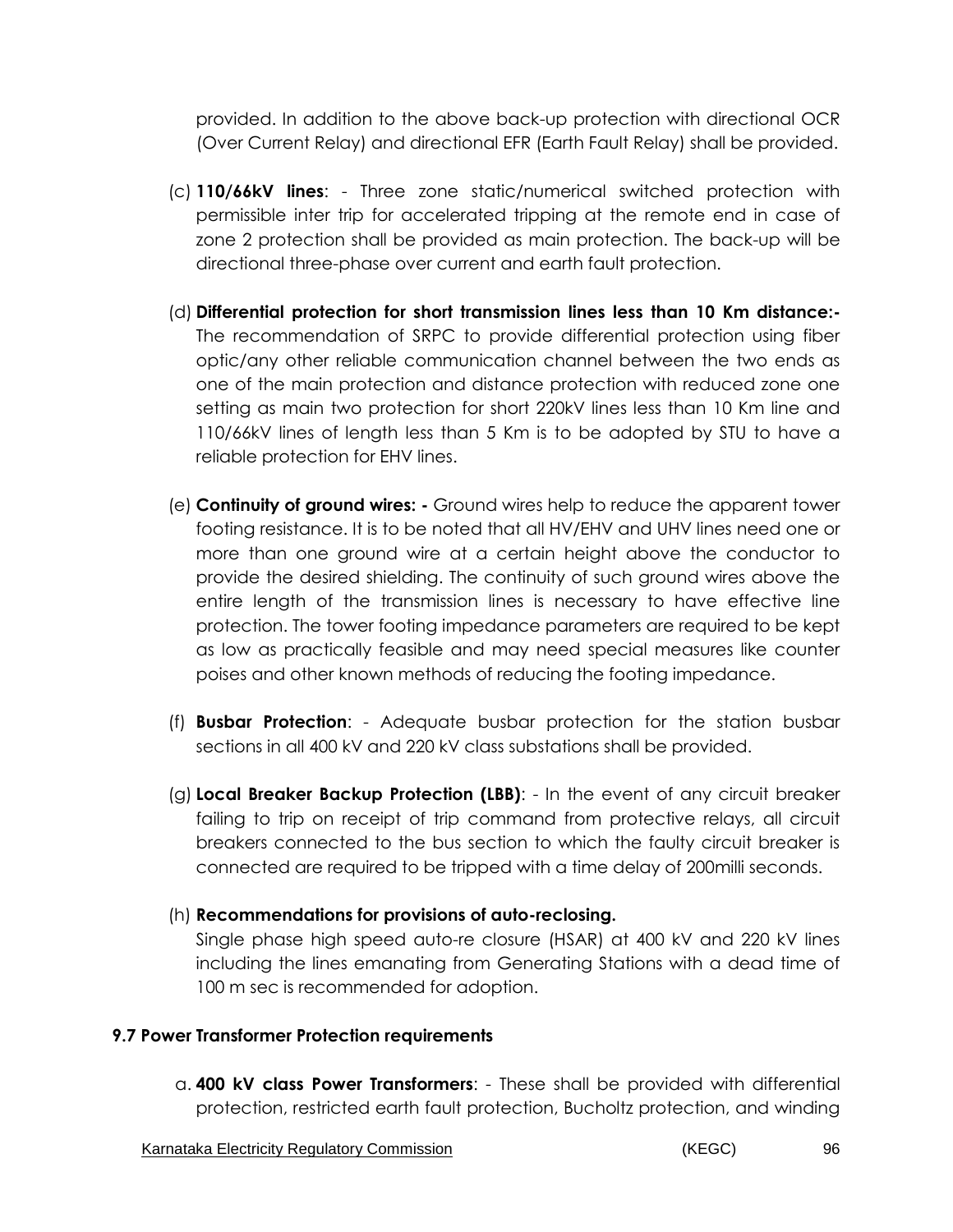temperature protection along with back-up directional HV & LV IDMT over current protection.

- b. **220 kV, 110 kV and 66 kV class power transformers**: These shall have differential protection, restricted earth fault protection, Bucholtz protection, and winding/oil temperature protection. They shall also have directional over current as back-up protection with an instantaneous element. In addition to the above, Over Fluxing Relays, pressure relief valves/diaphragms shall be provided for all the power transformers. Appropriate fire protection for all the power transformers as per CBIP specifications and tariff advisory committee recommendations shall be provided. Over Fluxing Relays shall be provided on transformers having rating more than 100 MVA.
- c. **Distribution System**: For smaller transformers of HV class on the distribution system, differential protection shall be provided for 8 MVA capacities and above, along with back-up time lag over current and earth fault protection with directional feature for parallel operation. Transformers of capacity less than 8 MVA shall be protected by time lag over current, earth fault and instantaneous restricted earth fault relays. In addition, all such transformers shall be provided with gas operated relays, winding and oil temperature protection.
- d. **Distribution Lines**: All the 33 kV and 11 kV lines at Connection Points/ Interface Points shall be provided with a minimum of over current and earth fault relays.
- e. **Plain Radial Feeders**: Directional over current and earth fault relays with suitable settings to obtain discrimination between adjacent relay settings.
- f. **Parallel/Ring Feeders**: Directional time lag over current and earth fault relay.
- g. **Inadvertent Flow**: When two systems are operating in parallel with floating tie-line, it may not be possible to have tie-line absolutely floating because of dynamics of network parameters and there will be a flow of energy from one system to another system. Such inadvertent flow shall be accounted for the purpose of commercial billing.

### **9.8 Metering**

Meters shall be provided as specified in the central electricity authority (installation and operation of meters) regulations, 2006 as amended time to time.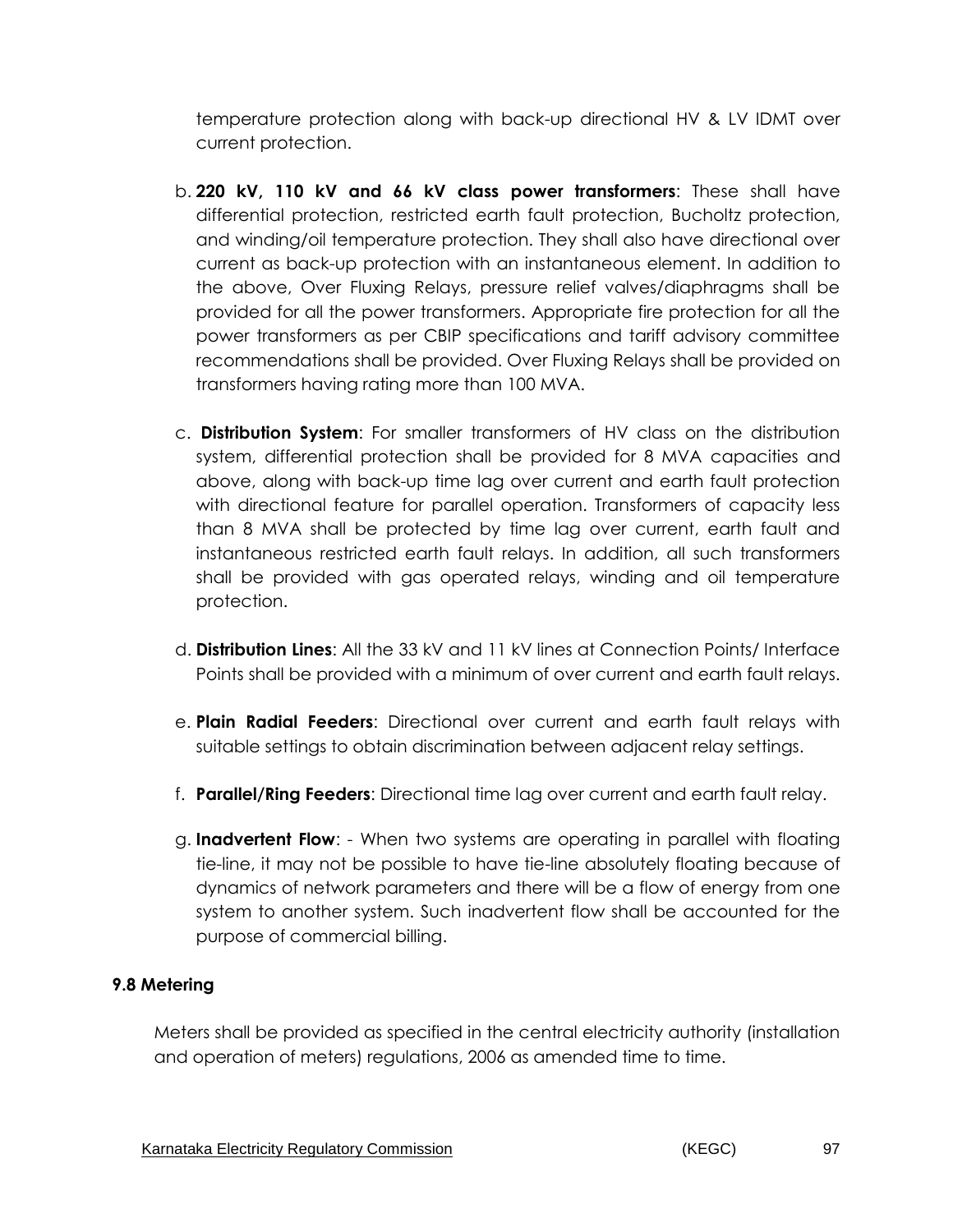# **SECTION- 10**

### **Miscellaneous**

### **Issue of orders and practice directions**

Subject to the provisions of the Electricity Act, 2003 and these regulations, the Commission may, from time to time, issue orders and practice directions with regard to the implementation of the regulations and procedures to be followed.

#### **10.1 Power to remove difficulties**

- (i) In case of any difficulty in giving effect to any of the provisions of these regulations, the Commission may by general or special order, direct the Open Access Customers, generators and the licensees to take suitable action, not being inconsistent with the provisions of Electricity Act, 2003, which appears to the Commission to be necessary or expedient for the purpose of removing the difficulty.
- (ii) The Open Access Customers, generators and the licensees may make an application to the Commission and seek suitable orders to remove any difficulties that may arise in implementation of these regulations.

#### **10.2 Power to amend:**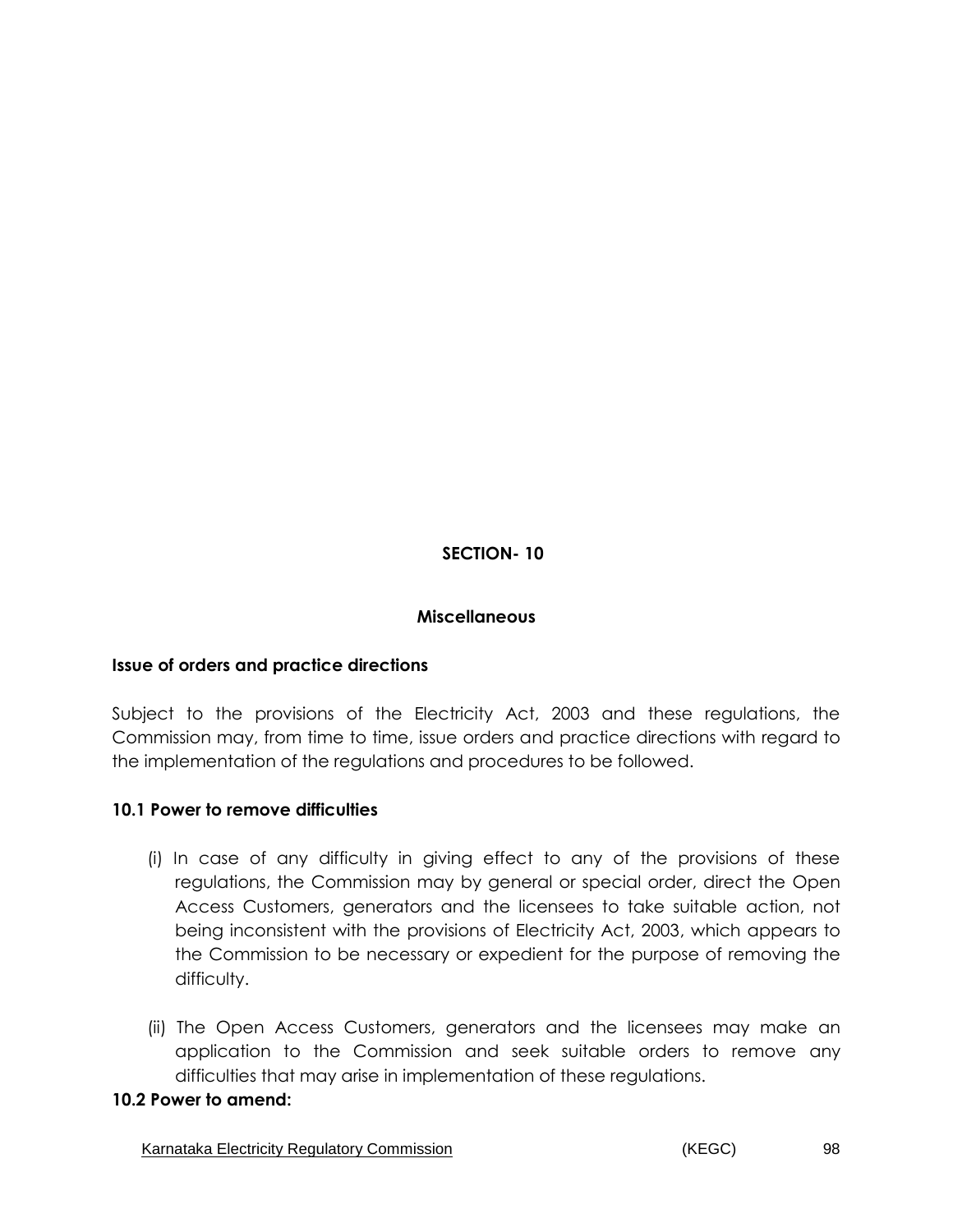The Commission may from time to time add, vary, alter, modify or amend any provisions of these regulations after following the necessary procedures.

The Commission may by general or special order, for reasons to be recorded in writing, and after giving an opportunity of hearing to the parties likely to be affected by grant of relaxation, may relax any of the provisions of these regulations on its own motion or on an application made before it by an interested person.

### **10.3 Quality Control & Quality Assurance**

A strict quality assurance and quality system management shall be enforced to facilitate the quality of equipment and materials. The Quality Management System to be followed shall be built around a philosophy of **"prevention"** rather **"detection and cure"**. The various steps involved in the Quality System Management are:

- a) Inclusion of quality requirement in the contract and selection of good quality Vendors/sub-Vendors
- b) Approval of unambiguous Manufacturing Quality Plan (MQP)
- c) Finalization of Field Quality Plan (FQP) ensuring regular, timely and consistent inspection at various stages, viz., raw material, during in- process stage and final inspection and testing prior to dispatch.
- d) Analyze the equipment failures in association with Engineering & Operation services departments and use feedback for improvement of system.
- e) Implementation of Quality Systems & Procedures as per ISO 9001 for system of Vendor and Sub-Vendor Approvals.
- f) The list of approved sub vendors are to be maintained for all the equipments, materials supply & erection works irrespective of the fact whether the Technical Qualifying Requirements are specified in the contract or not. The contractors can choose any sub-Vendor from the list of a large number of sub-Vendors, with a full transparency. The list is to be continuously revised based on the feedback obtained from the inspection reports, surveillance audits and failure reports, etc.

### **10.3.1 Manufacturing Quality Plan**

a) A standard format is to be developed for the approval of Manufacturing Quality Plan (MQP) which includes the quality requirements at the raw material stage, in-process testing and final inspection and testing requirements as per technical specifications of the contract and well known good engineering practices of the industry.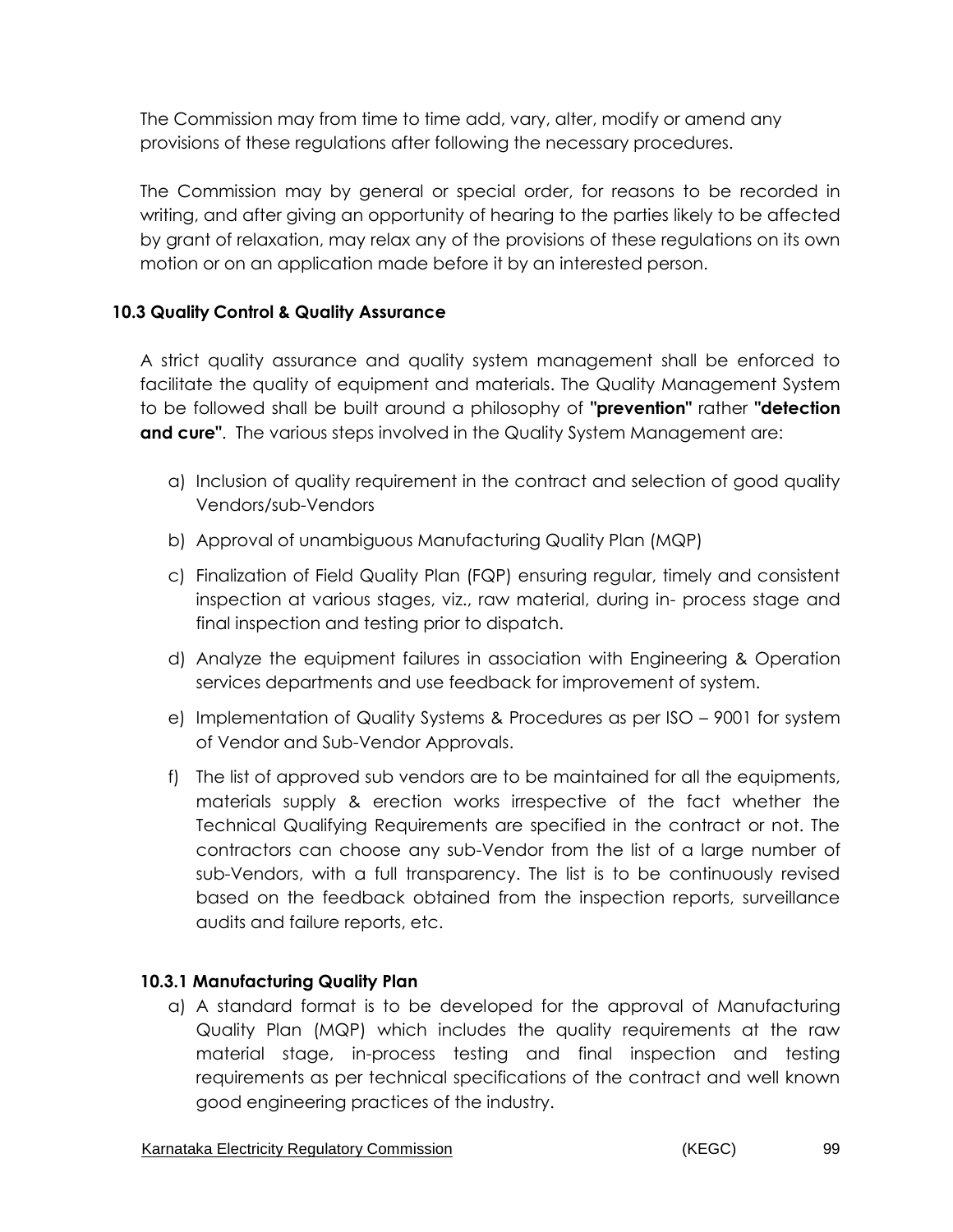b) This document has to be self-sufficient and it should include sample size, acceptance norms, place of testing, requirements of test reports and hold point beyond which the work can progress only after clearance from the utility by standardizing the various testing requirements and procedures. It is to be ensured that it is not biased towards any particular manufacturer. These MQP(s) may be approved for a period of three years instead of approval on contract-to-contract basis.

### **10.3.2 A good Quality Assurance Plan (QAP) shall be aimed at the following:**

- i. Good quality of raw materials;
- ii. Quality control during manufacturing and routine tests;
- iii. Acceptance tests at the time of taking delivery;
- iv. Inspection and tests on materials received at stores on random sampling;

**ANNEXURE-I**

### **SITE RESPONSIBILITY SCHEDULE**

Name of Power Station / Sub – Station: Site Owner: Site Manager: Tel. Number: Fax Number:

| Item of          | Plant | <b>Safety</b>  | Control        | <b>Operation</b> | Maintenance    | remarks |
|------------------|-------|----------------|----------------|------------------|----------------|---------|
| Plant /          | Owner | responsibility | responsibility | responsibility   | responsibility |         |
| <b>Apparatus</b> |       |                |                |                  |                |         |
| KV               |       |                |                |                  |                |         |
| Switchyard       |       |                |                |                  |                |         |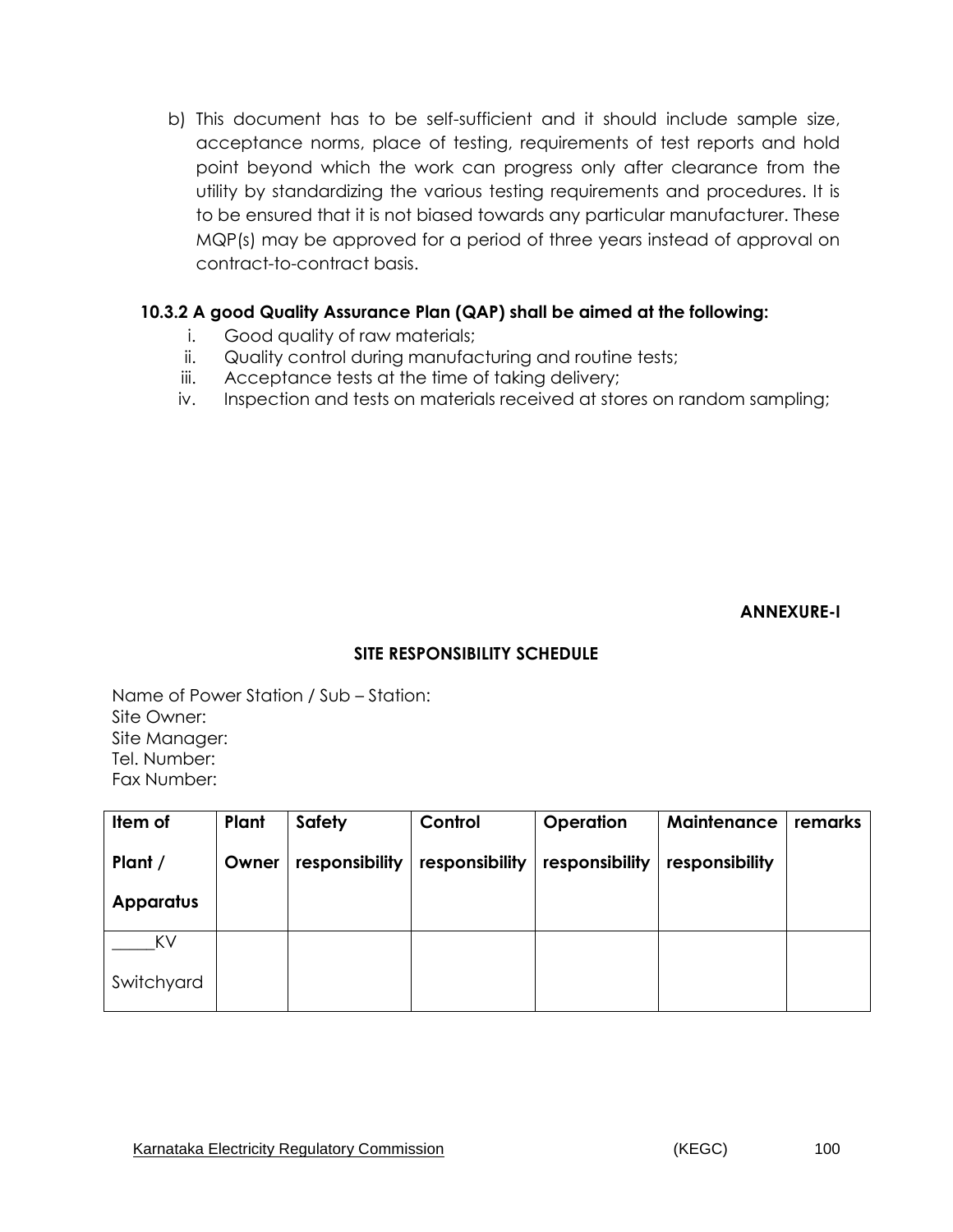| All        |  |  |  |
|------------|--|--|--|
| equipment  |  |  |  |
| including  |  |  |  |
| bus bars   |  |  |  |
| feeders    |  |  |  |
|            |  |  |  |
| Generating |  |  |  |
| units      |  |  |  |
|            |  |  |  |
|            |  |  |  |
|            |  |  |  |

**ANNEXURE-II**

## **INCIDENT REPORTING**

First report

Date:\_\_\_\_\_\_ Time:\_\_\_\_\_\_

| S.N | <b>Item</b>               | <b>Details</b> |
|-----|---------------------------|----------------|
|     |                           |                |
|     |                           |                |
|     | Date and time of incident |                |
|     |                           |                |
| 2   | Location of incident      |                |
|     |                           |                |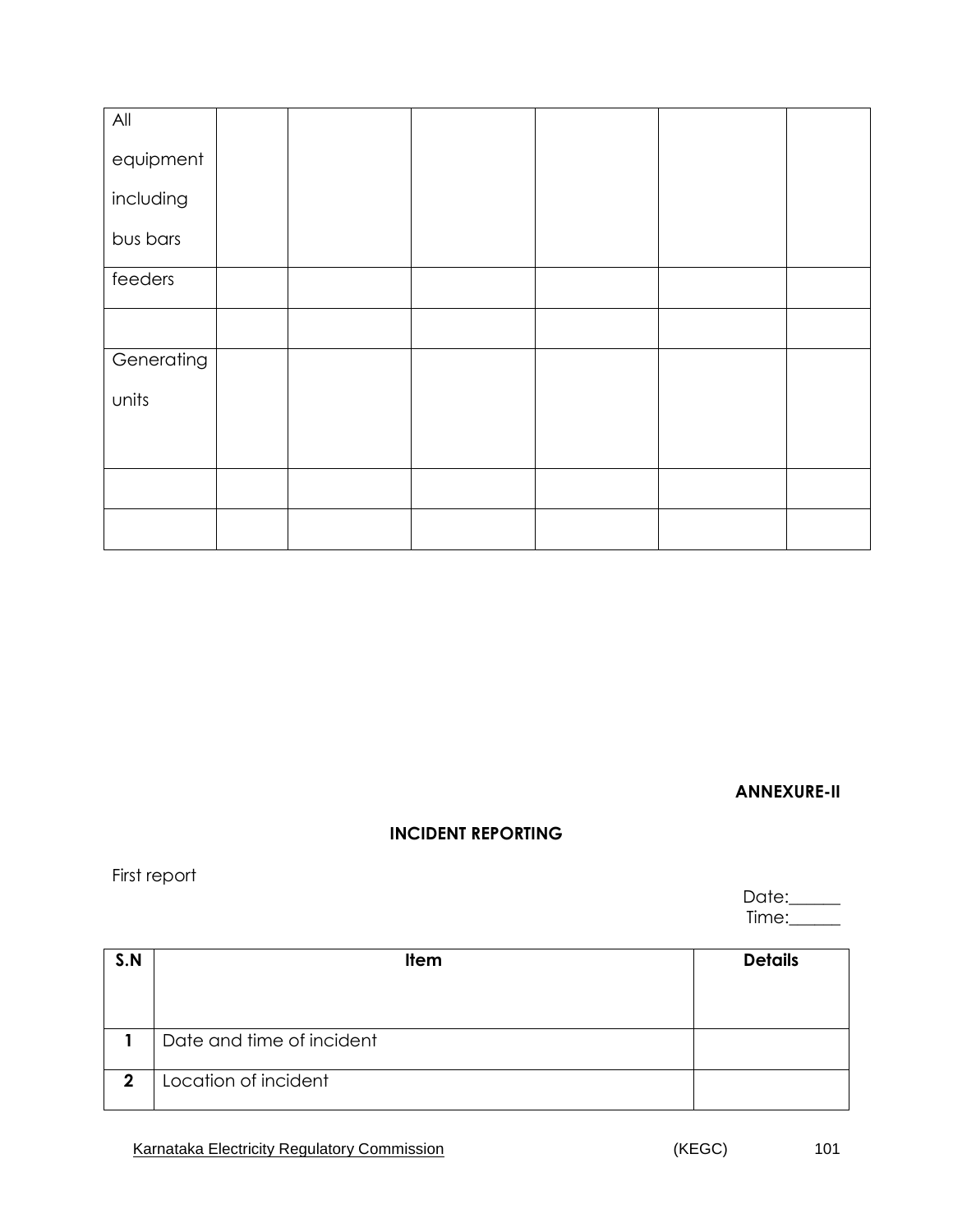| 3  | Type of incident                                                                      |  |
|----|---------------------------------------------------------------------------------------|--|
| 4  | System parameters before the incident (voltage, frequency,<br>flows, generation etc.) |  |
| 5  | Relay indications received and performance of protection                              |  |
| 6  | Damage to equipment                                                                   |  |
| 7  | Supplies interrupted and duration, if applicable                                      |  |
| 8  | Amount of generation lost, if applicable                                              |  |
| 9  | Possibility of alternate supply arrangement                                           |  |
| 10 | Estimate of time to return to service                                                 |  |
| 11 | Cause of incident                                                                     |  |
| 12 | Any other relevant information and remedial action taken                              |  |
| 13 | Recommendations for future improvement / repeat incident                              |  |
| 14 | Name of the organization                                                              |  |

#### **ANNEXURE-III**

|                                                                                | <b>Requisition for Line Clear Permit (Clause No. 7.7)</b> |  |                     |  |  |
|--------------------------------------------------------------------------------|-----------------------------------------------------------|--|---------------------|--|--|
|                                                                                |                                                           |  |                     |  |  |
|                                                                                |                                                           |  |                     |  |  |
| Mr/Ms. --------------------- request Line Clear Permit on the following HT/EHT |                                                           |  |                     |  |  |
| line/equipment                                                                 |                                                           |  |                     |  |  |
| <b>HV/EHV Apparatus/Line Identification:</b>                                   |                                                           |  |                     |  |  |
| Details of works to be carried out:                                            |                                                           |  |                     |  |  |
| <b>Estimated time required for completion:</b>                                 |                                                           |  |                     |  |  |
|                                                                                |                                                           |  |                     |  |  |
|                                                                                |                                                           |  |                     |  |  |
|                                                                                |                                                           |  |                     |  |  |
| (Requesting Safety Coordinator)                                                |                                                           |  | (In-charge of crew) |  |  |
| Designation                                                                    |                                                           |  |                     |  |  |
|                                                                                |                                                           |  |                     |  |  |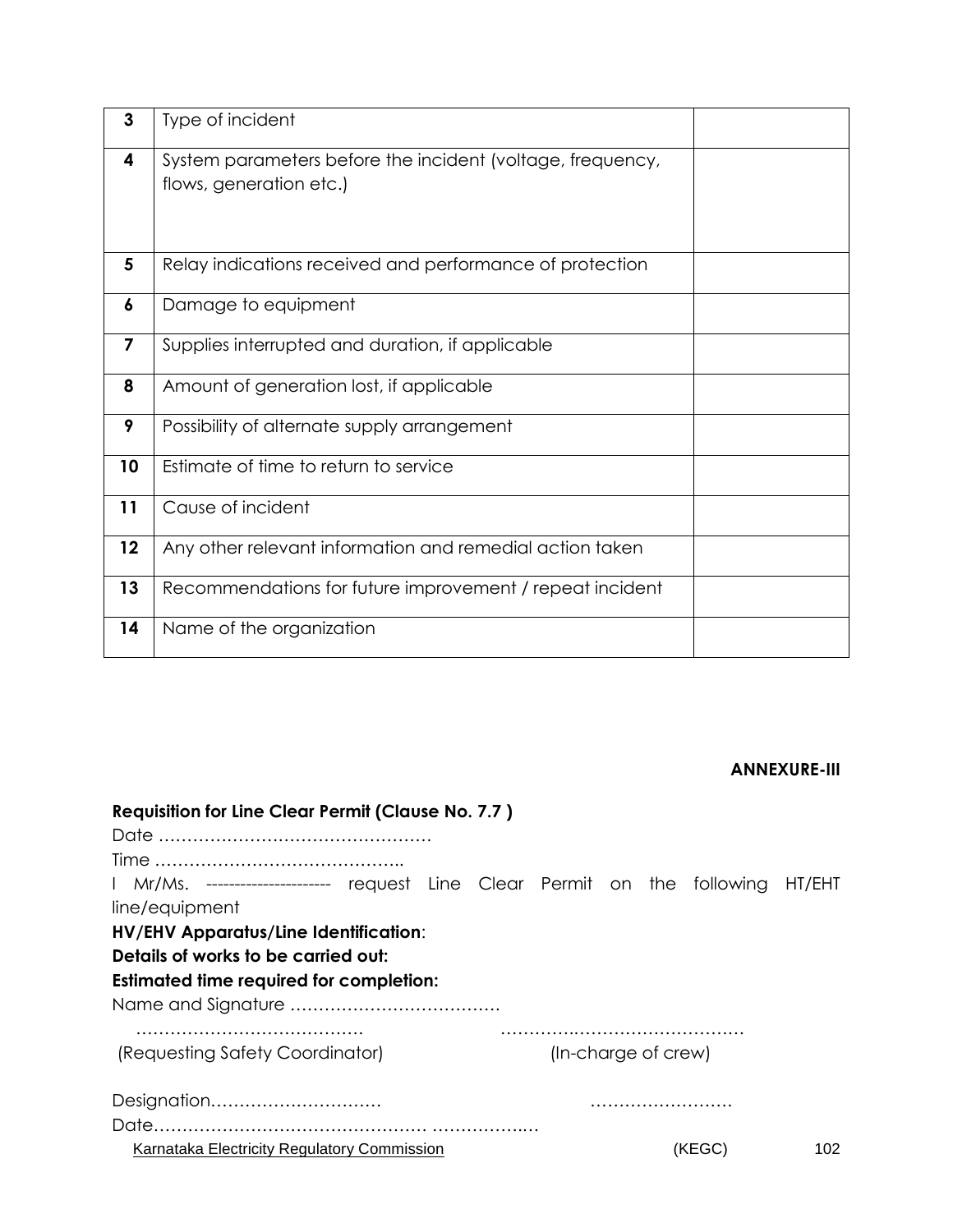(For use in substation from where Line Clear Permit will be issued)

(a) Line Clear Permit issued: Yes/No

(b) Number and date of issue (Code No.):

(c) Time of issue:

(d) Date & time of return:

(e) Remarks: see check list LCP - H

# **Receipt of LCP**

I have received confirmation from …………………………….. (Name of issuing safety coordinator) at …………………………….(location) that the safety precautions have been established and the instructions will not be issued at his location for their removal until his LCP-H is cancelled.

Name and Signature……………………………………

(Requesting safety coordinator)

In charge of the crew at ………………………..(time) on ……………………(date)

(To be printed on the reverse of LCP-H: Checklist of Line Clear Permit)

# **Conditions:**

(a) This permit is valid only for working in the feeder/equipment mentioned herein and not in any other feeder/equipment.

(b) Only authorised persons are allowed to work on feeders/equipments for which the permit has been issued.

(c) Works as per requisition only should be carried out.

(d) Before touching any part of the feeder/equipment, the same should be earthed at two points on either side through standard discharge rods connected with good earth. Temporary earthing may only be removed after completion of all works and after all the men have come down from the feeder/equipment.

(e) Work should be so planned that the Line Clear is returned before or at the time indicated. If unavoidable delay is anticipated, advance information should be given to the location from where the Line Clear is issued.

(f) Before return of the Line Clear, it should be ensured that all the men, materials, tools/tackles etc. on line have returned and reported that all temporary returned and reported and all temporary earths removed. There should also be a check on the material, tools and plant issued for the work to ensure that nothing is left behind on the line or equipment.

(g) Only authorised persons should return Line Clear.

(h) In case the Line Clear cannot be returned in person, the same may be returned to the Line Clear Issuing Authority over telephone by naming the code words assigned

Karnataka Electricity Regulatory Commission **Electricity Regulation** (KEGC) 103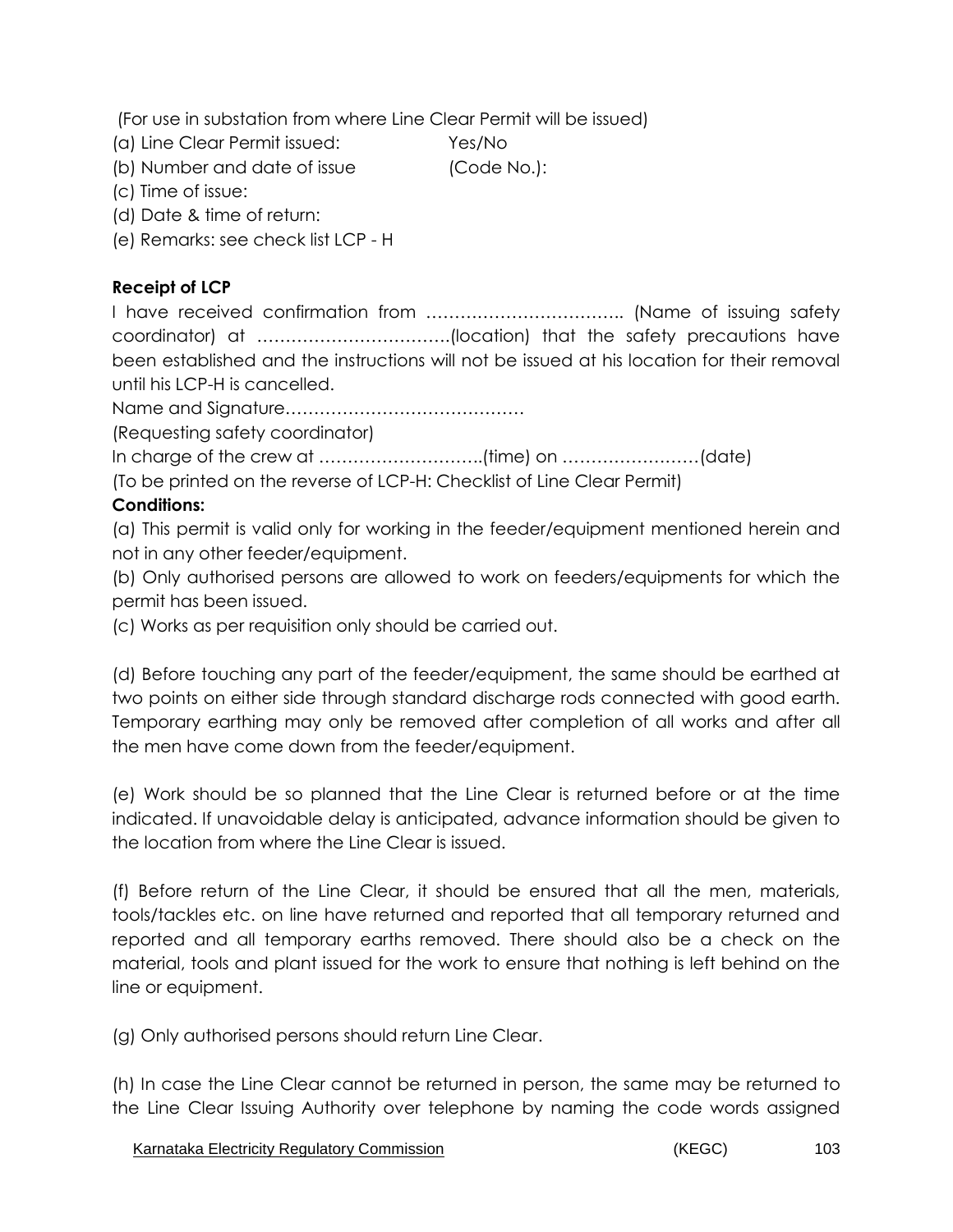and the telephone number which is used for naming the code words assigned. In case two or more different code words are issued to the two or more persons in whose favour the permit is given, those persons must jointly return the Line Clear by naming their own code words. The Line Clear Return will not be deemed to be accepted unless returned by all these persons.

(i) The Line Clear issuing authority should go over the checklist of Line Clear Return before accepting it.

(j) If Line clear is returned over telephone, the Line Clear return form duly filled and signed should be sent to the Line Clear issuing authority by post immediately for record.

(k) Control person should keep all the required data of LCP issued & LCR received. He should monitor and keep specific note in log sheet when more than one LCP are issued on same line/ equip/bay along with code words.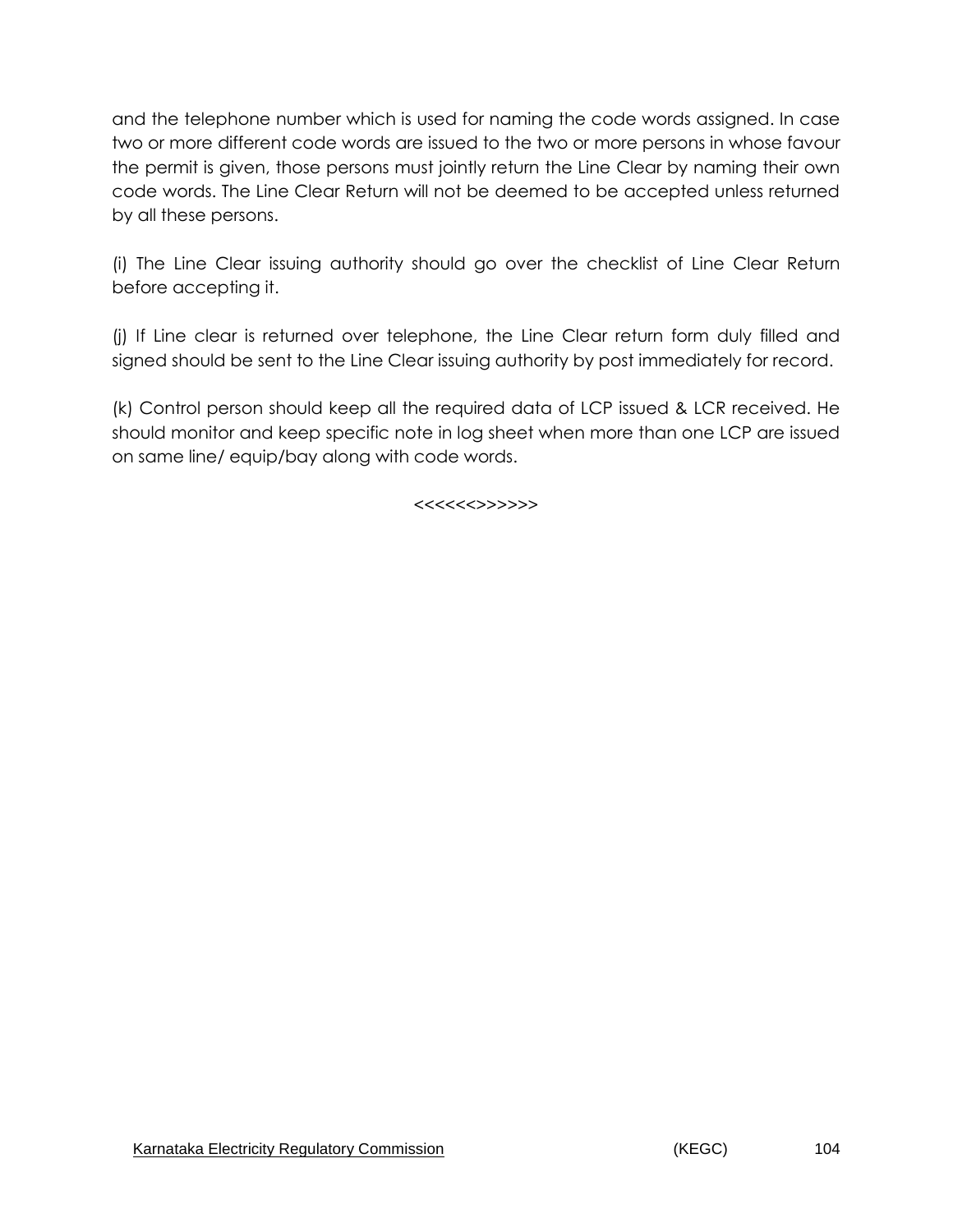#### **Annexure IV**

### **Check list for Line Clear Permit and Line Clear Permit (Clause No. 7.7)**

LCP-H Number……………………………. Dated………………………………………Time..................

#### **Check List of the Line Clear Permit:**

(a) Name of location for which line clear is issued

(b) Reference and authority requisitioning Line Clear: (Indicate original LCP-G number including suffix and prefix)

(c) Identity of HV Apparatus

(d) Sources from which the line/equipment is charged

(e) Number/name of circuit breaker/isolating switch open at each of above sources

(f) Whether confirmed that the line is disconnected at both ends

(g) Whether line is earthed at both ends

(h) Whether circuit breaker truck removed in case of indoor switchgear controlling the feeder/equipment for which line clear is given

(i) Whether fuses of control supply voltage of the circuit breaker/isolating switches controlling the feeder/equipment for which line clear is given are removed and kept in safe custody

(j) Time of issue of Line Clear Permit and LCP-G No.

(k) Name of requesting safety coordinator on whom LCP-G is issued

(l) Approximate time for returning LCP-G as ascertained from the requesting coordinator

Name and Signature………………………………………………………….. (Issuing Safety Coordinator)

Designation…………………………………………………………………….

#### **Line Clear Permit**

LCP - G No……………………. I, Mr/Ms.------------- (Issuing Safety Coordinator) do hereby issue permission to Mr/Ms.-------------- (Requesting Safety Coordinator) for carrying out works as per requisition No………………..date………………..time ........ The EHV/ HV Line/equipment herein described is declared safe. The permission is subject to the conditions given in LCP-F.

Name and Signature…………………………………….. (Person issuing Line Clear Permit) Designation……………………………………………….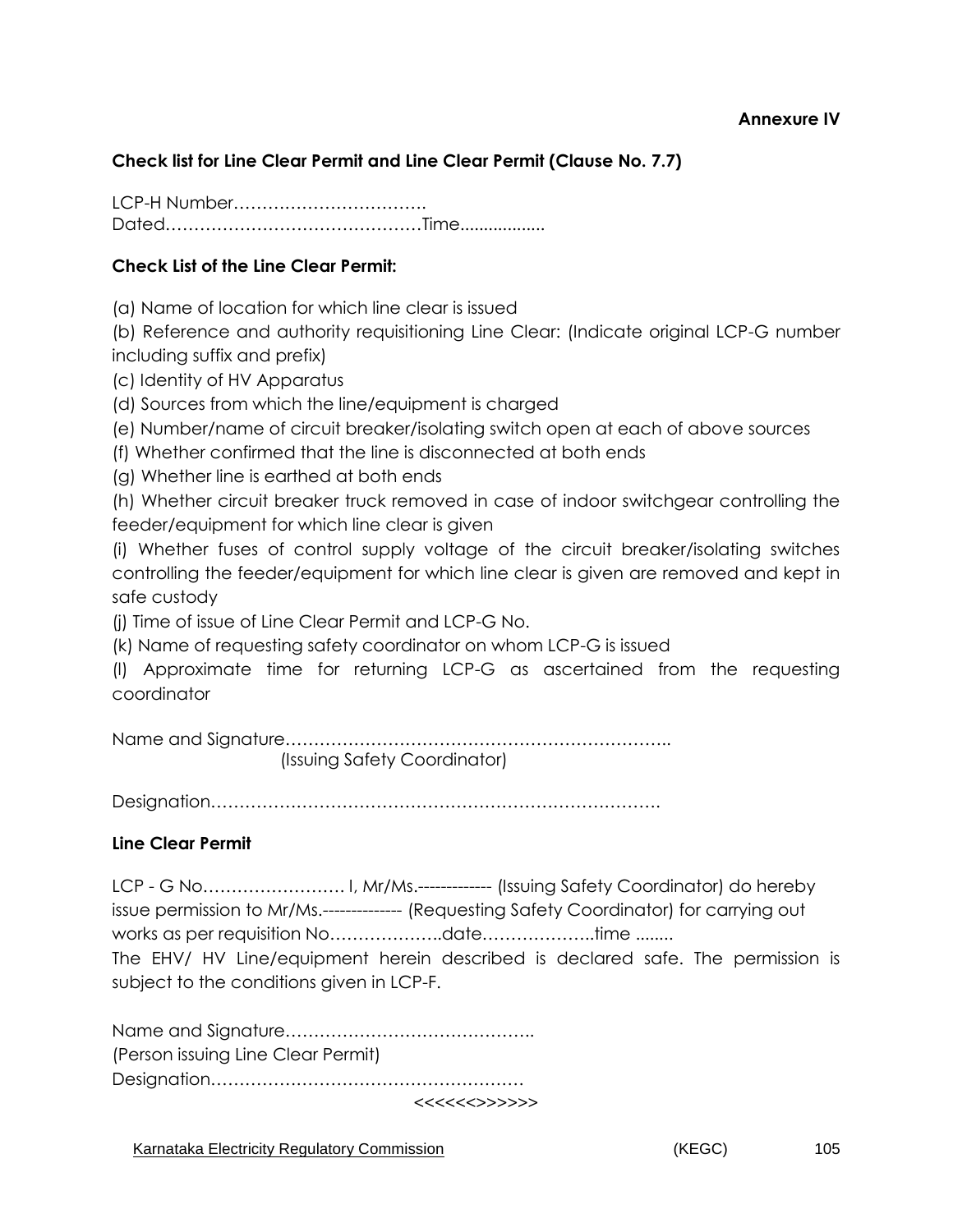### **Line Clear Return (Clause No.7.7 )**

LCP - I Number…………………………………. Date ……………………………………………….Time..............

LCP-H No……….. Dated……………. I, Mr/Ms. --------------- hereby return the LCP No. -----at ------- (time) for the following HT/EHT Line/Apparatus.

I declare that all the crew who were sent on work have been withdrawn, temporary earth(s) removed, all repair tools and materials checked and the feeders/equipments mentioned below are safe to be energised.

(a) HV/EHV Apparatus/Line Identification**:** 

(b) Safety precaution no longer required:

(c) Isolation [state locations and each point of isolation indicating means by which isolation was achieved]

(d) Earthing [state location at which earthing was established and identify each point of earthing

(e) Details of work done

#### **Check list to be ticked off:**

(a) Whether all men withdrawn: *Yes/No* 

- (b) Whether all temporary earth removed: *Yes/No*
- (c) Whether materials, tools and plant used in the work have been checked: *Yes/No*
- (d) Code Number (If used when Line Clear is returned over phone) -----------------

Name and Signature…………………………………………. (Requesting Safety Coordinator)

Designation…………………………………………………… In-charge of Crew ------------------------ (Designation)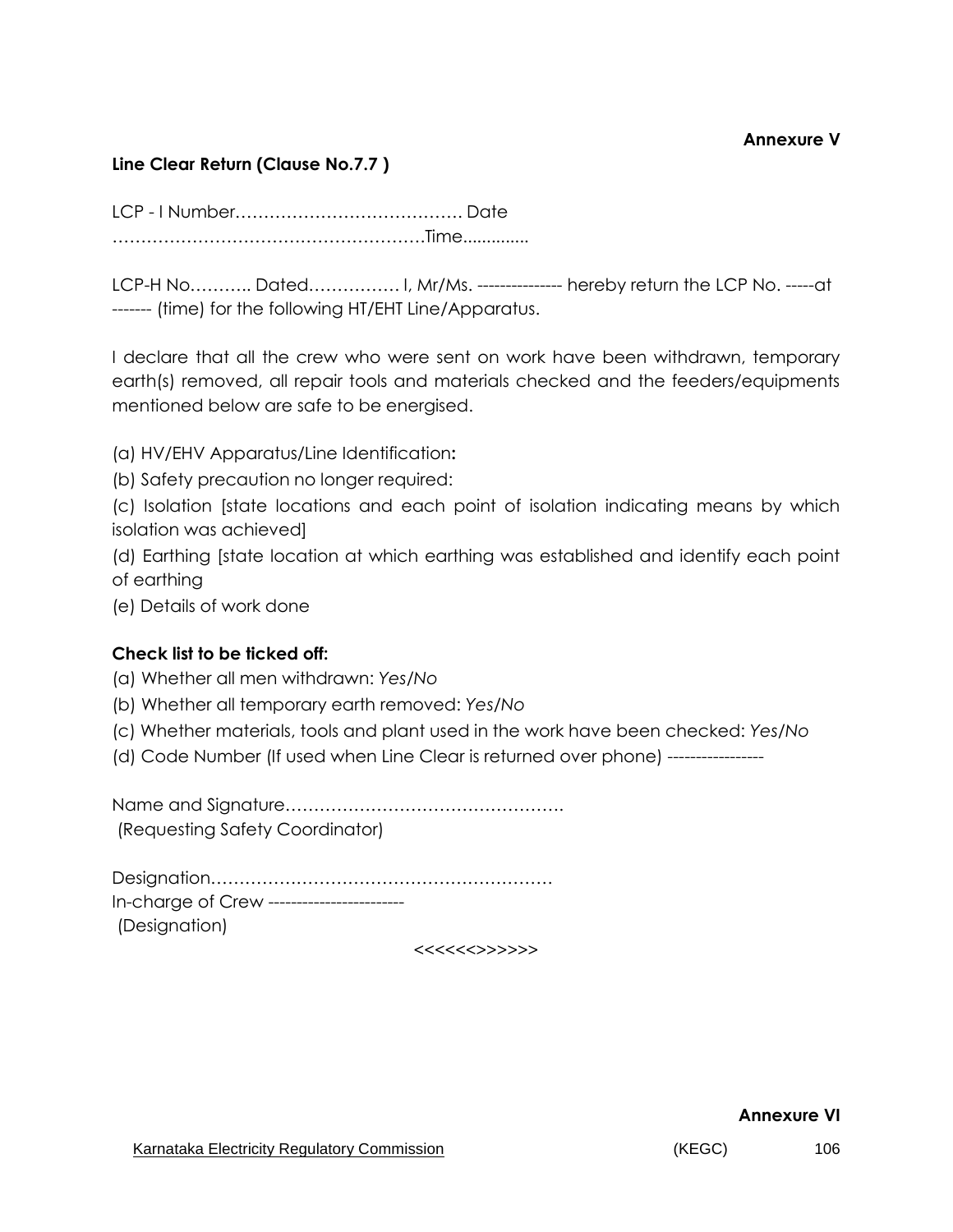# **Payment for Reactive Energy Exchanges on Lines Owned By Individual Entities (Clause No. 8.6.6)**

**Case- 1:** Interconnecting line owned by Entity – A Metering Point: Substation of Entity – B



**Case- 2:** Interconnecting line owned by Entity – B Metering Point: Substation of Entity – A



Entity B pays to Entity A for

- (i) Net VArh received from Entity A while voltage is below 97%
- (ii) Net VArh supplied to Entity A while voltage is above 103%

Note: Net VArh and net payment may be positive or negative